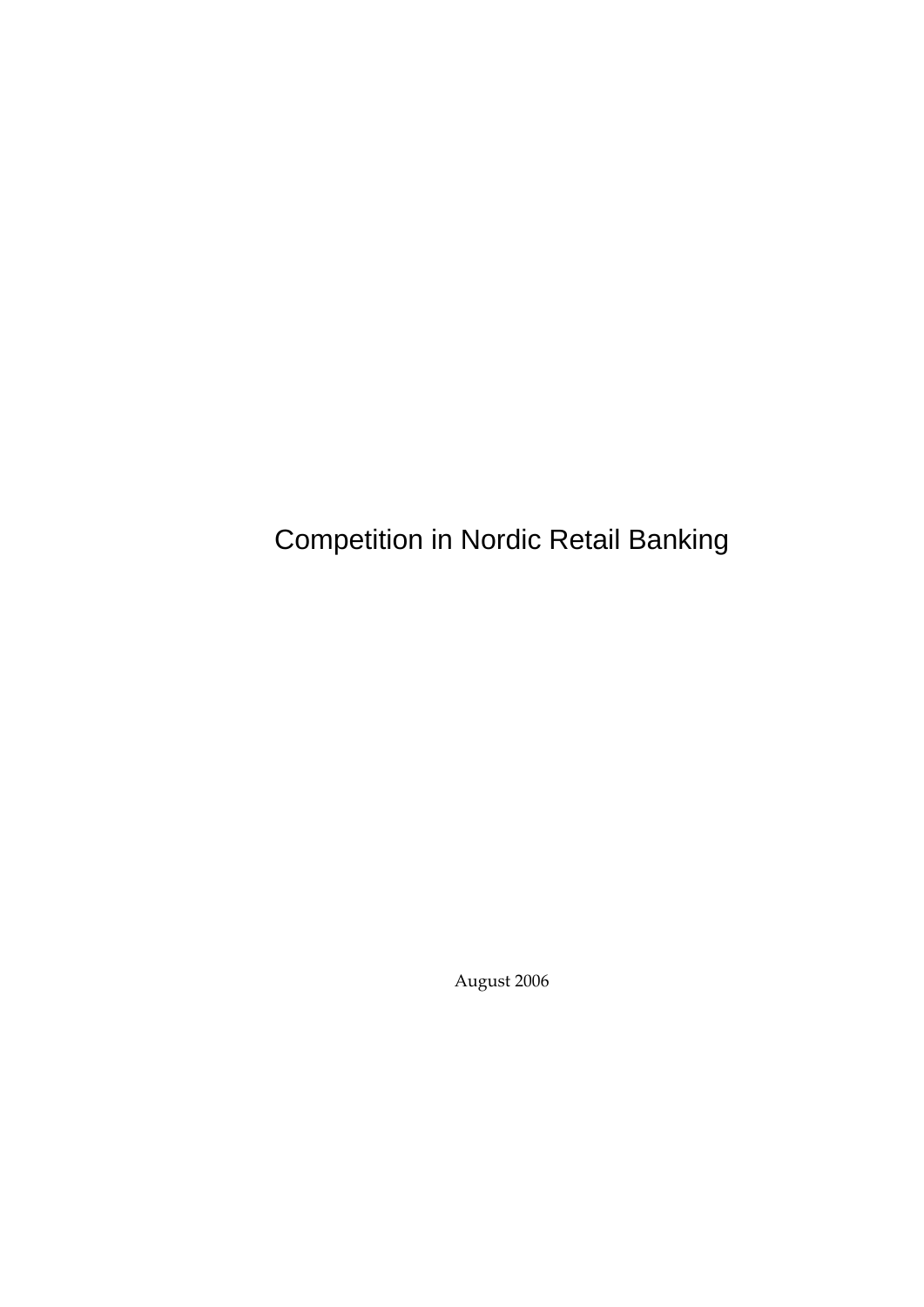ISBN 91‐88566‐38‐2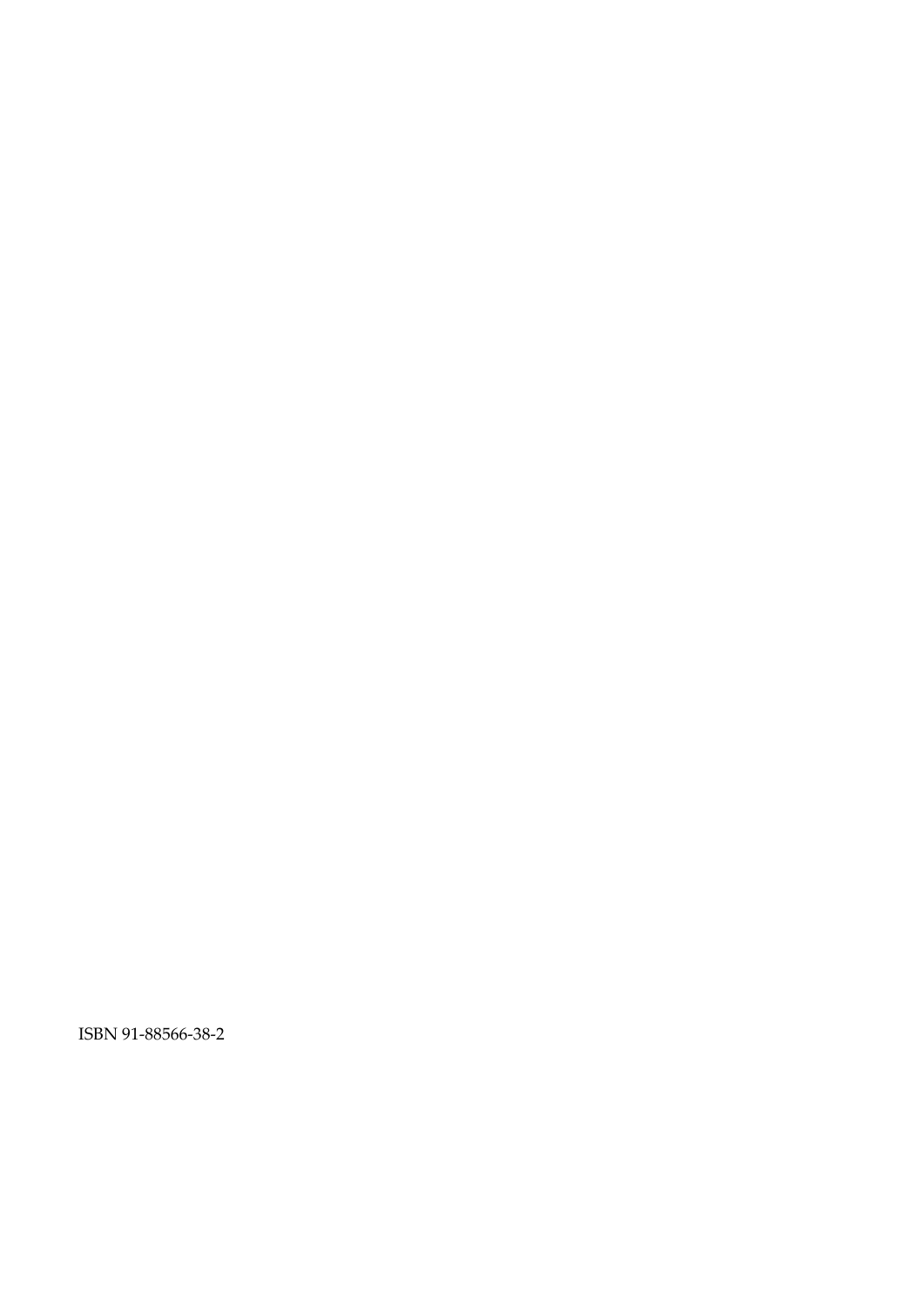# Preface

At the last meeting between the Nordic competition authorities in the Faroe Islands 24‐25 August, 2005, the Director‐Generals decided to form a working group with the aim of compiling a report on competition in retail banking in the Nordic countries. The area is important for many reasons. No consumer can manage without access to retail banking. An efficient financial sector is a prerequisite for an efficient and globalized economy. A number of reforms are currently underway that will shape the market conditions for many years to come. In addition, competition concerns have been raised concerning the concentration in the market, the low degree of consumer mobility, and the high profitability.

A working group was set up with Sweden as chair, commissioned to analyse two specific areas of concern for competition: access to payment systems and consumer mobility in the Nordic retail banking markets.

The group met on three occasions and consisted of:

<u> 1989 - Johann Barn, mars ar breithinn ar chuid ann an t-</u>

| Carsten Smidt                |
|------------------------------|
| Jesper Mølbæk                |
| Heri Joensen                 |
| Pirjo Aspinen                |
| Arttu Juuti                  |
| Anne Rämö                    |
| Kristján Indriðason          |
| Geir Pettersen               |
| Kjell-Arild Rein,            |
| Inger-Johanne Arildsen Rygh  |
| Kristján Ryste               |
| Ann-Charlotte Dorange, chair |
| Karl Lundvall                |
|                              |

This is the fifth report of its kind by the Nordic competition authorities.<sup>[1](#page-2-0)</sup> The purpose is to stimulate debate and to contribute with a pan‐Nordic perspective on how competition can be improved to the benefit of consumers.

<span id="page-2-0"></span><sup>1</sup> Reports from the Nordic competition authorities: Nordic Food Markets – a Taste for Competition, (2005), Telecompetition – Towards a Single Nordic Market for Telecommunication Services? (2004), A Powerful Competition Policy. Towards a More Coherent Competition Policy in the Nordic Market for Electric Power, (2003), Competitive Airlines. Towards a More Vigorous Competition Policy in Relation to the Air Travel Market, (2002).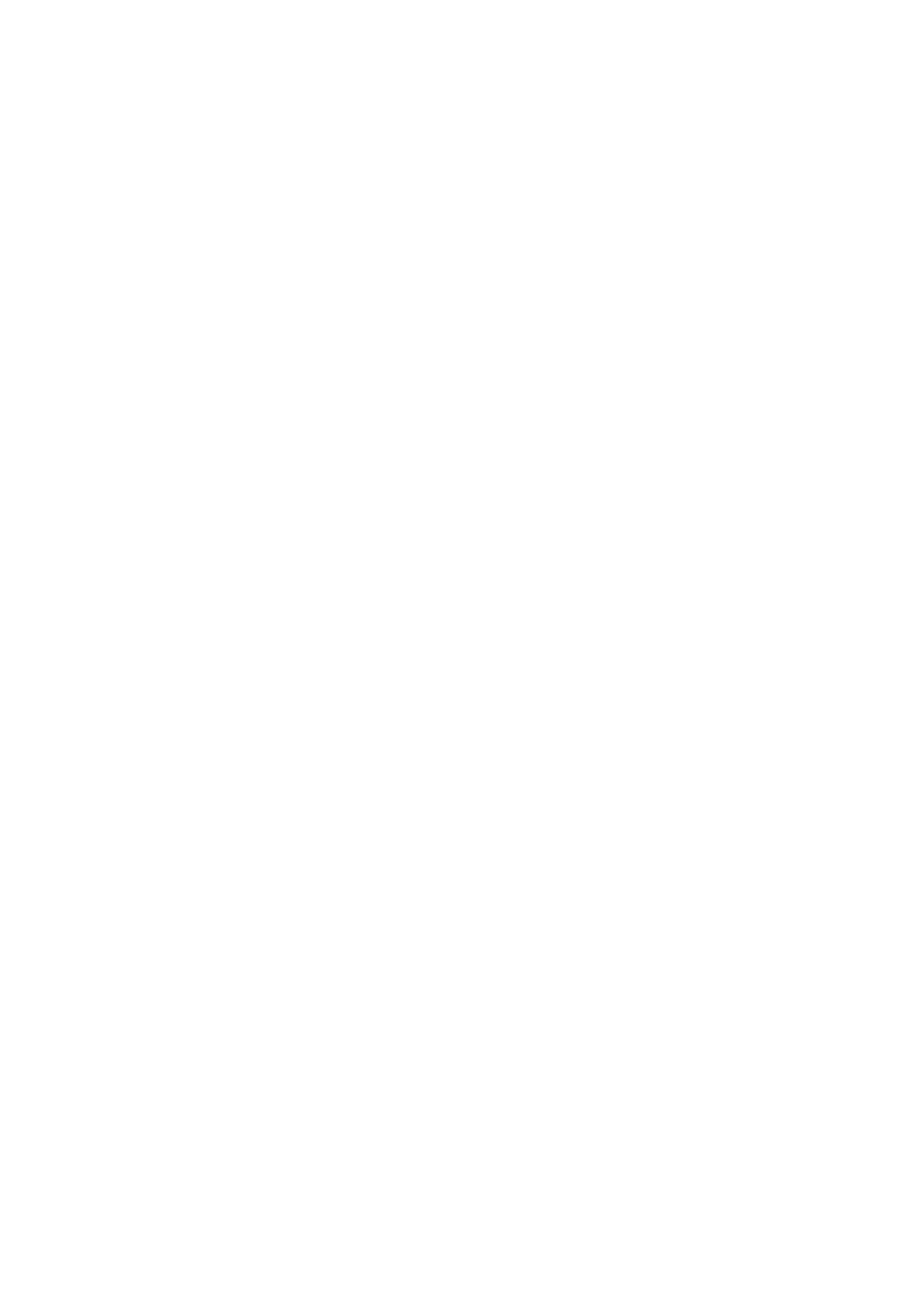# Content

| $\mathbf{1}$   |      |                                                              |  |
|----------------|------|--------------------------------------------------------------|--|
|                | 1.1  |                                                              |  |
|                | 1.2  |                                                              |  |
|                | 1.3  |                                                              |  |
| $\overline{2}$ |      |                                                              |  |
|                | 2.1  |                                                              |  |
|                | 2.2  |                                                              |  |
|                | 2.3  |                                                              |  |
|                | 2.4  |                                                              |  |
|                | 2.5  |                                                              |  |
| 3              |      |                                                              |  |
|                | 3.1  |                                                              |  |
|                | 3.2  |                                                              |  |
|                | 3.3  |                                                              |  |
|                | 3.4  |                                                              |  |
|                | 3.5  | Decision-making about attaching new members to the network38 |  |
|                | 3.6  |                                                              |  |
|                | 3.7  |                                                              |  |
|                | 3.8  |                                                              |  |
|                | 3.9  |                                                              |  |
|                | 3.10 |                                                              |  |
| 4              |      |                                                              |  |
|                | 4.1  |                                                              |  |
|                | 4.2  |                                                              |  |
|                | 4.3  |                                                              |  |
|                | 4.4  |                                                              |  |
|                | 4.5  |                                                              |  |
| 5              |      |                                                              |  |
|                | 5.1  |                                                              |  |
|                | 5.2  |                                                              |  |
|                | 5.3  |                                                              |  |
|                | 5.4  |                                                              |  |
|                | 5.5  |                                                              |  |
|                | 5.6  |                                                              |  |
| 6              |      |                                                              |  |
|                | 6.1  |                                                              |  |
|                | 6.2  |                                                              |  |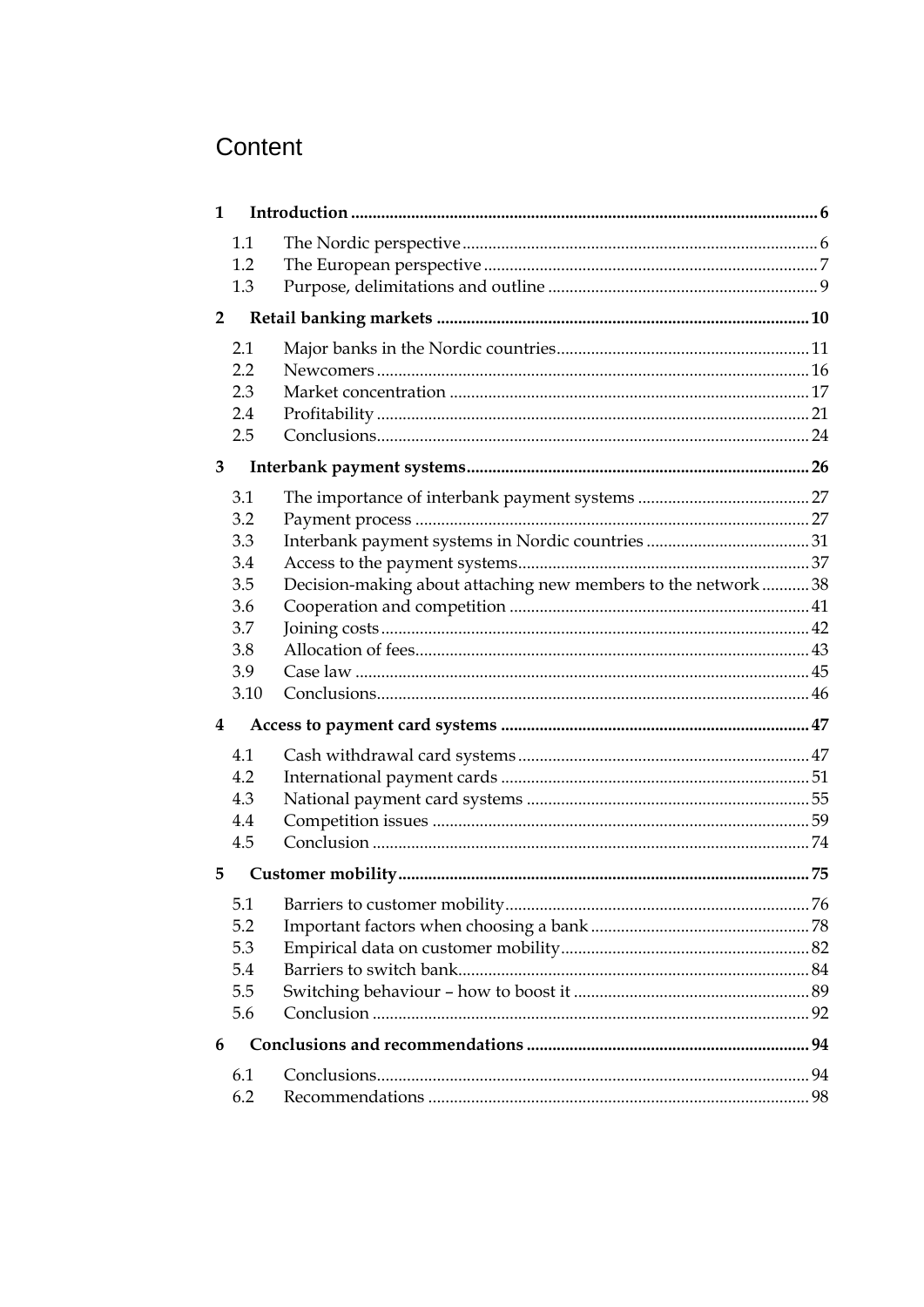# <span id="page-5-0"></span>1 Introduction

Banks play a central role in the economy. Banks transfer risk, provide liquidity and facilitate transactions by linking savers and borrowers through a process of financial intermediation. The services that the banks offer also facilitate the exchange of services and goods between producers and consumers. This lowers transaction costs that individuals otherwise would face, leading to increased benefits for the society. An efficient banking industry is therefore important for the economy as a whole.

Financial services have recently become the focus of several surveys and studies both at national level and at international levels. The European Commission has undertaken sector inquiries<sup>[2](#page-5-1)</sup> in the financial services industry and recently the European Competition Authorities (ECAs) jointly published a report about the retail banking industry in 17 countries. Many national competition authorities, NCAs, also carry out studies and reports about the financial services markets, especially focusing on payment systems and consumer mobility.

# 1.1 The Nordic perspective

<u> 1989 - Johann Barn, mars eta bainar eta industrial eta bainar eta baina eta baina eta baina eta baina eta ba</u>

The financial sectors of the Nordic countries have been the concern of competition authorities for years, given the importance of its role for the economies.

At the last Nordic meeting between the Nordic competition authorities in August 2005, a workshop was held concentrating on consumer mobility and entry barriers in retail banking. The purpose of the workshop was to identify possible common entry barriers in the Nordic financial markets. At the workshop it was concluded that the market structure, at least at a first glance, seems similar in that there is a high concentration in the market and few newcomers.[3](#page-5-2) This can be an indicator of poor competition. If there is insufficient competition, this may result in substantial social losses due to high prices, a lack of innovation and inefficient capital markets.

<span id="page-5-2"></span><span id="page-5-1"></span><sup>2</sup> Sector Inquiry Retail Banking, Interim Report I, Card Payments (2006), European Commission. <sup>3</sup> The Norwegian retail banking market was examined in the DnB NOR merger case (2003). The Norwegian Competition Authority concluded that the relevant markets for several retail banking products, e.g. lending to SMEs and to households, are local or regional. The Norwegian Competition Authority wants to emphasize that the aggregate figures on market shares in this report does not necessarily represent any opinion on relevant market shares, as these may be defined as local or regional in specific cases*.*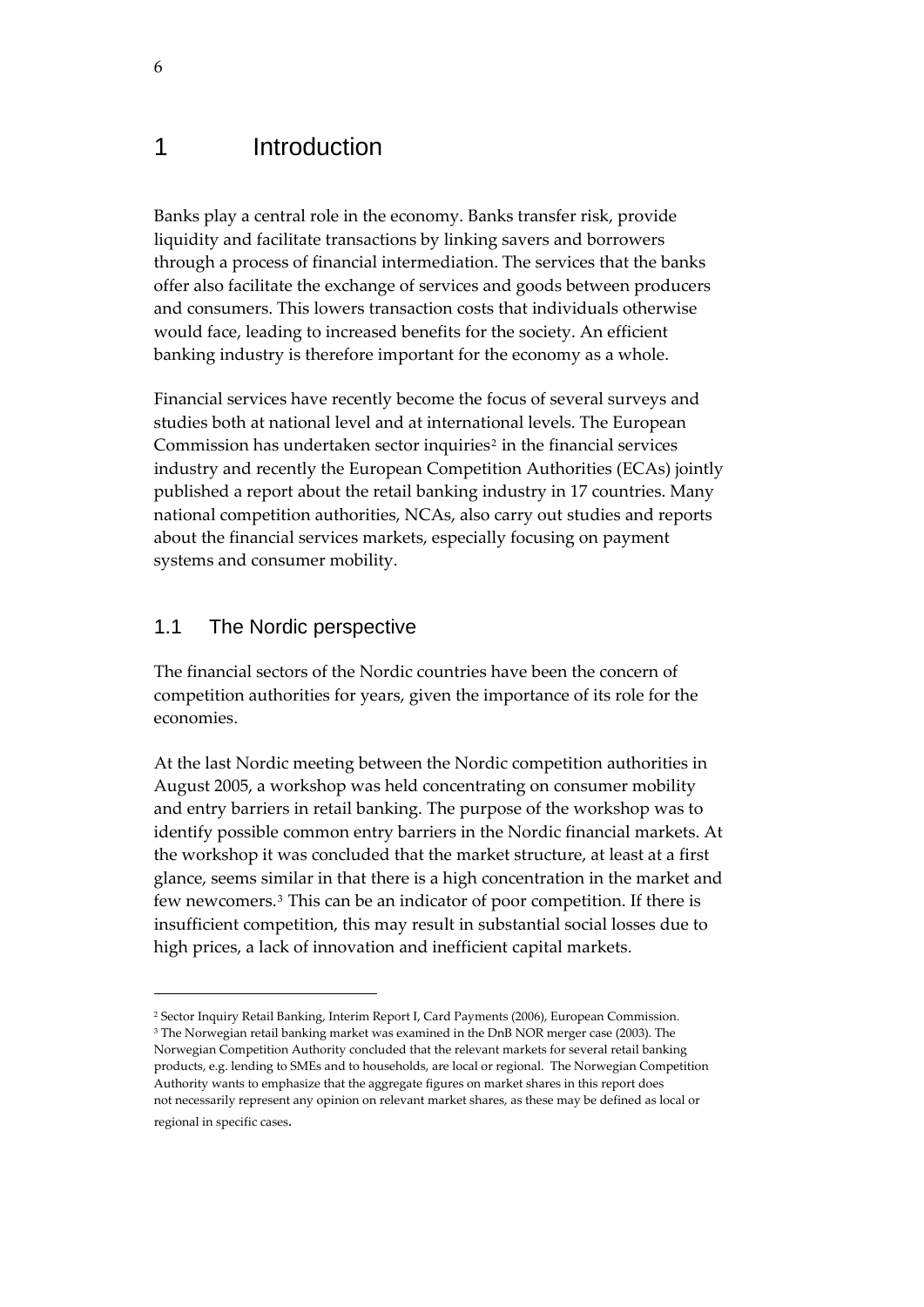<span id="page-6-0"></span>The financial sector has certain characteristics that may indicate restrictions on competition. This increased risk relates partly to the economic characteristics of the sector, such as the generally high degree of concentration due to the existence of network effects and entry barriers. Also regulations, specifically designed for the financial sector, affect the behaviour of market players.

The Swedish Competition Authority released a report in January 2006, "Terms of Access to Payment Systems: The Different Positions of Small and Large Banks". The major concerns in the report are consumer immobility and access conditions to different payment systems. The report reveals that smaller banks have a cost disadvantage compared to their larger counterparts. However, it can not be ruled out that this cost disadvantage is reasonable, considering the economies of scale in the production and the higher volume that the larger banks contribute. Another important finding in the report is that Sweden has very few ATMs.

The customer mobility in the financial sector in the Nordic countries has been studied in "Mobiliteten i den nordiske finansielle sektor" by Nordisk Ministerråd (2005). The study shows that there is great variation in cost for the consumer as well as services provided to the consumer, both at a national level and at an international level between the Nordic countries. In addition to these differences, the financial institutions use different kinds of loyalty programs, customer packages and product packages. The interest fees also differ a great deal both nationally and among the Nordic countries. The report also shows that 4‐5 percent of the customers changed bank in 2004. [4](#page-6-1) The conclusion drawn in the report is that there is less customer mobility in the Nordic financial sector compared to other sectors.

## 1.2 The European perspective

<u> 1989 - Johann Barn, mars eta bainar eta industrial eta bainar eta baina eta baina eta baina eta baina eta ba</u>

It is difficult to analyse the Nordic retail banking market without taking into account the ongoing work at EU level in creating a Single Euro Payment Area (SEPA).

In the White paper of May 2002, 42 European banks and the European Credit Sector Association expressed their interest in a harmonised payment area. The European Payments Council (EPC) was formed in June 2002 with the aim to realise SEPA by 2010. The aim of SEPA is to enable payments throughout the whole euro area from one single bank account using a

<span id="page-6-1"></span><sup>4</sup> These figures include customers that establish a new bank relation without leaving their former bank.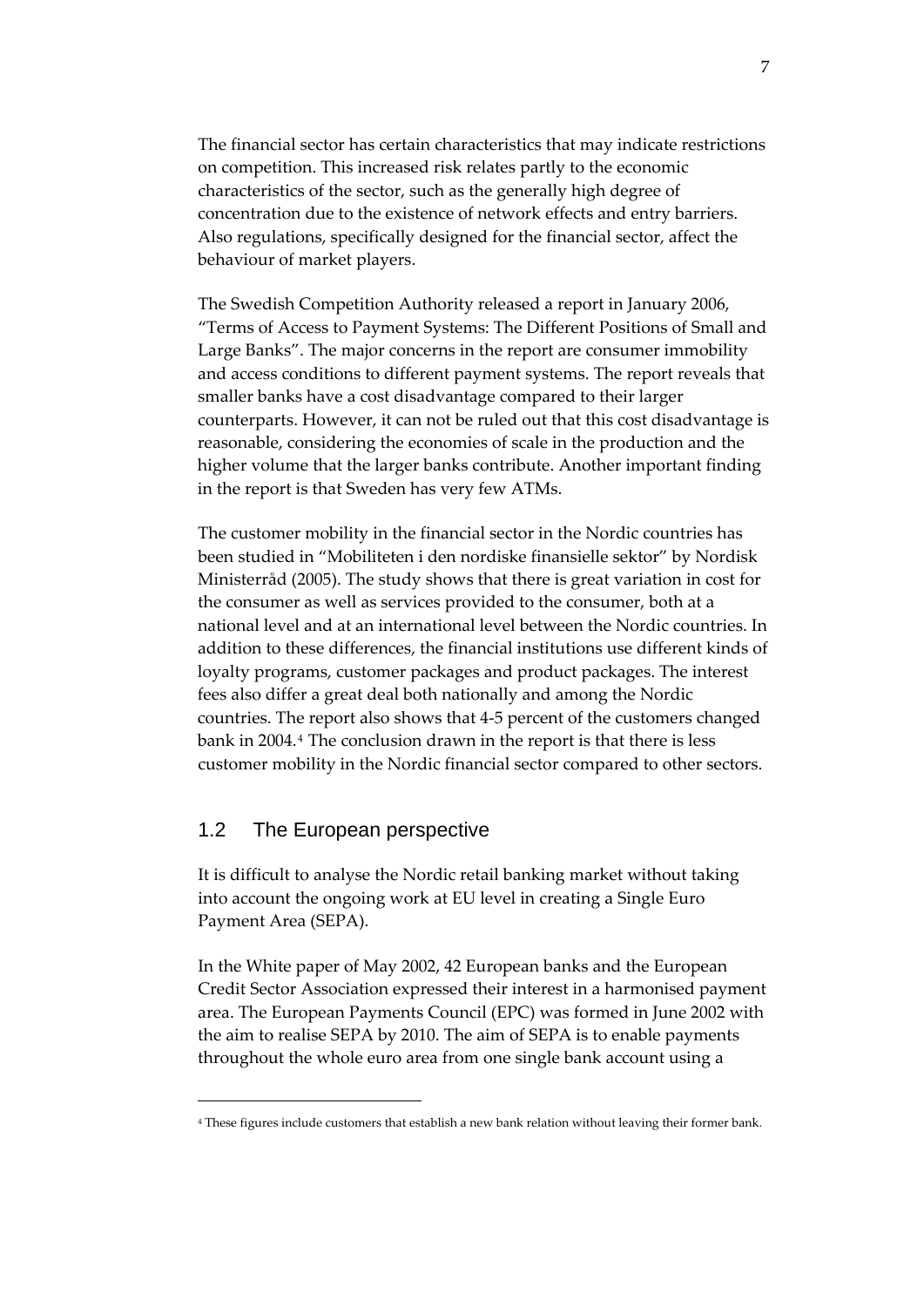single set of payment instruments. It should also do so with the same ease and security as in the national context, or at least on a par with the best performing national payment systems today. In practice this means that the different payment instruments have to become pan‐European. Standardisation is another cornerstone in achieving SEPA as well as a more harmonised legal framework.<sup>[5](#page-7-0)</sup> The European Commission has also adopted a proposal for a Directive for a New Legal Framework (NLF) for Payments in the Internal Market, COM (2005) 603.

The European Commission and the European Central Bank (ECB) regard SEPA as an integrated market for payment services which is necessary for an effective competition in order to erase distinctions between cross‐border and national payments within the euro area. Both the European Commission and the ECB are co‐operating in the process of encouraging the European banking industry and other relevant stakeholders to create the technical conditions that are necessary for realisation of SEPA by 2010.<sup>[6](#page-7-1)</sup>

In the report "World Payments Report" by Cap Gemini (2005), SEPA is analysed. The report identifies several potential outcomes of SEPA. Cap Gemini predicts that the direct payments revenues of banks will decrease by 30 to 60 percent, resulting in a need by banks to lower their payments processing cost base by 50 percent or more. Banks will have to develop and encourage efficient payments behaviour by users. However, the increased competition and price transparency will benefit both businesses and consumers.

In June 2006 the ECA Financial Services Subgroup presented the report: "Competition Issues in Retail Banking and Payments Systems Markets in the EU", mainly focusing on consumer mobility, access to payment systems and SEPA. Also a section on market structures (concentration ratios, entry and exit, profit and efficiency in the market) is included. The report gives a number of recommendations on how NCAs could promote consumer mobility and access to payment systems. It also raises some recommendations on competition issues regarding SEPA, in that the NCAs need to be involved in the process.

The Irish Competition Authority published its report "Competition in the (Non‐Investment) Banking Sector in Ireland" in 2005. The report focuses on personal current accounts, lending to small businesses and payment clearing systems. A finding is that banks in Ireland do not compete

<u> 1989 - Johann Barn, mars eta bainar eta industrial eta bainar eta baina eta baina eta baina eta baina eta ba</u>

<span id="page-7-0"></span><sup>5</sup> Towards a Single Euro Payments Area – Third Progress report, ECB, 2004.

<span id="page-7-1"></span><sup>6</sup> Single Euro Payments Area: Joint Statement from the European Commission and the European Central Bank (04.05.2006).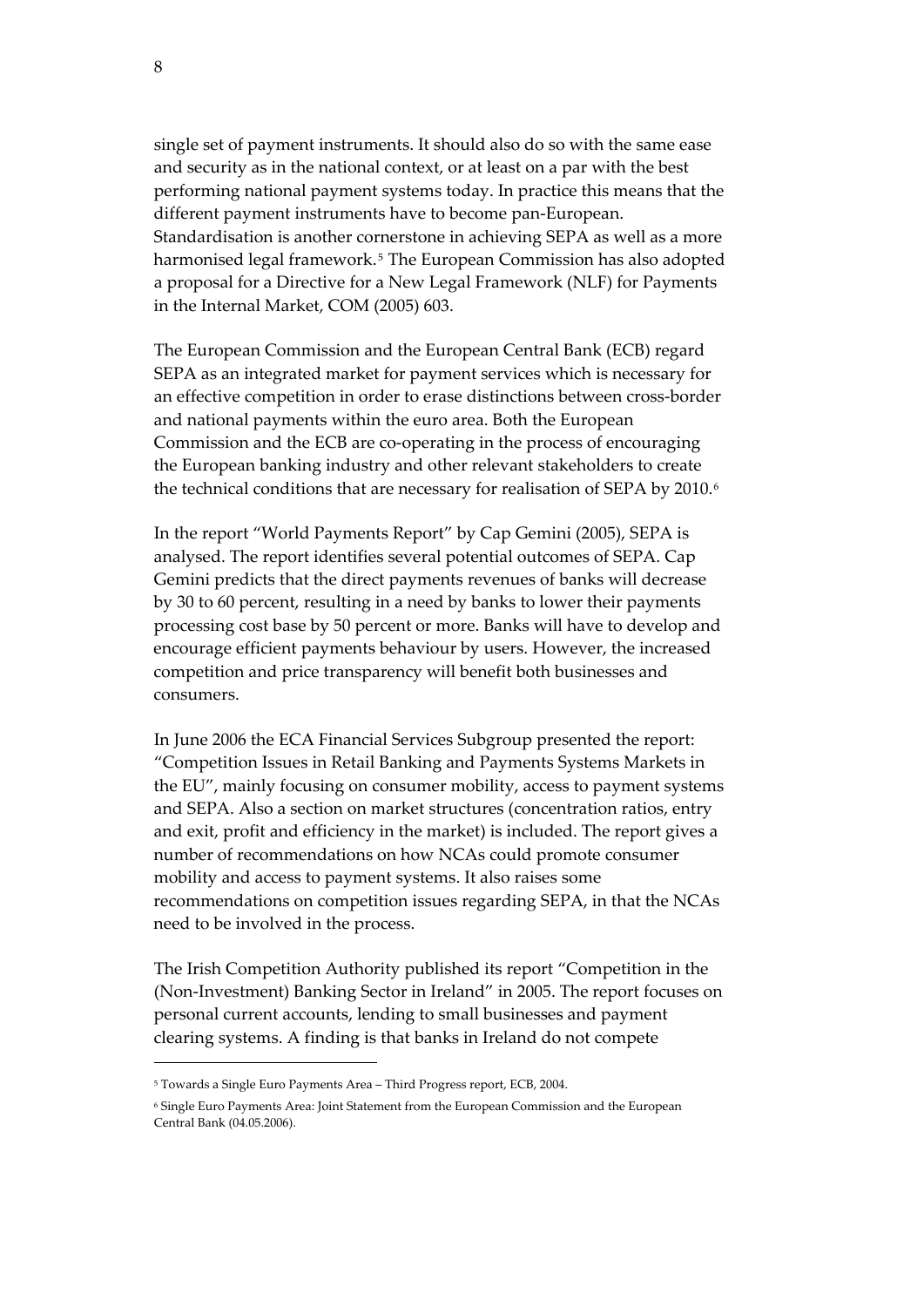<span id="page-8-0"></span>aggressively. In order to enhance consumer mobility and competition, the authority suggests a number of actions such as making it easier for customers and small businesses to switch between banks, and an increased transparency of the payment systems.

In the "World Retail Banking Report" by Cap Gemini (2006), one conclusion is that the pricing structures in the Euro zone show signs of convergence. However, as the report points out, products and services in the retail banking market have become more diverse and complex thus making it difficult to compare alternatives. Another conclusion is that the increased focus on multi‐channel distribution by Internet, phone and ATM, shifts the function of the branches.

# 1.3 Purpose, delimitations and outline

The overall purpose of this report is to identify common competition problems in retail banking, focusing on access to payment systems and consumer mobility.

Retail banking refers to provision of banking services to two types of customers; consumers as well as small and medium‐sized enterprises (SME). These services consist of savings and lending, payment intermediation and card services.

Potential entry barriers and other restrictions on competition for financial institutions, especially related to the payment systems and/or consumer mobility are of special interest in this report. High entry barriers in an industry can reduce the number of firms competing and increase concentration. This may lead to higher prices for the consumer than if the barriers did not exist. Barriers to entry can, for instance, be governmental regulations, investment requirements, economies of scale, customer loyalties and more. Consumer mobility is of special interest if high switching costs and brand loyalty are present in the market.

The following chapter presents a picture of the market structure and concentration levels in the Nordic countries. Chapter 3 describes the different payment systems whereas payment card systems are analysed in chapter 4. Consumer mobility is explored in chapter 5. Conclusions and recommendations are outlined in chapter 6.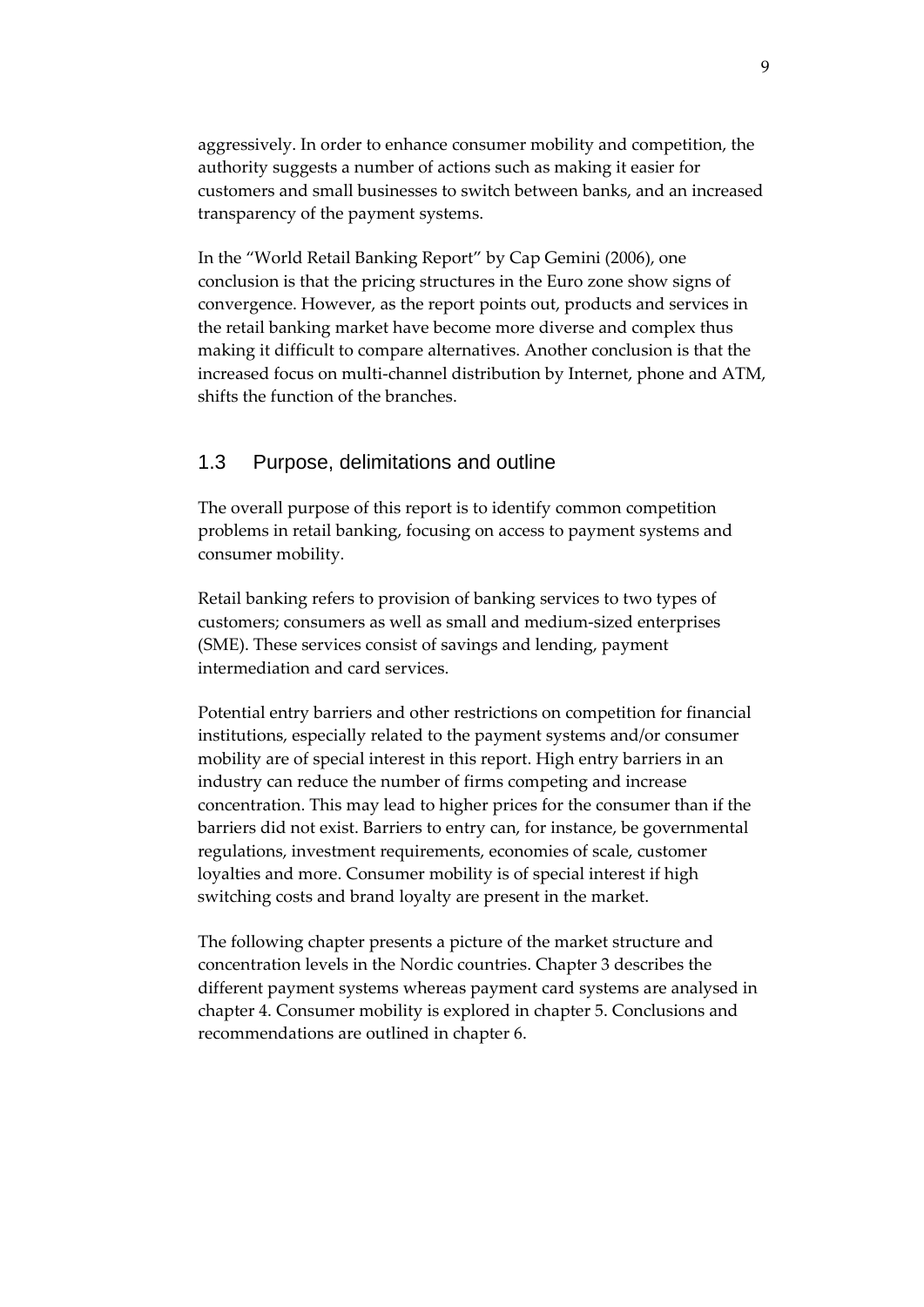# <span id="page-9-0"></span>2 Retail banking markets

**Retail banking** refers to the provision of banking services to consumers as well as small and medium sized enterprises (SME). These services consist of savings and lending, payment intermediation and payment card services. All the major banks in the Nordic countries offer services which together define them as retail banks. In addition to the retail banking products, these banks also offer a broad spectrum of financial products such as fund management, insurance, international payment services and various kinds of investment advice and more. Such banks are sometimes labelled as **universal** or **full service banks.** However, this report is primarily concerned with the former category, retail banking, which is the major function that banks play for a majority of customers, including ordinary consumers and small SMEs [7](#page-9-1).

Nordic retail banking markets have during recent years been characterised by two tendencies. One is the emergence of new small players and another is increased investments in neighbouring countries. Sometimes new banks adopt strategies of constituting a complement to the customers' regular bank, for instance by offering competitive fund management to certain customer categories. They may also offer the full range of bank services relying on the Internet as the main distribution, marketing and communication channel instead of an extensive physical branch network.[8](#page-9-2)

Parallel to the emergence of new banks, the incumbent large banks have expanded operations in neighbouring countries. *Nordea* is one example of this, created through a series of Nordic mergers, currently active and in possession of significant market shares in all major Nordic countries except Iceland. Another example is *Danske Bank* which recently became the fifth largest player in the Swedish market. The Baltic States has seen substantial investments by Swedish banks. The banking industry in Iceland has grown

<u> 1989 - Johann Barn, mars eta bainar eta industrial eta bainar eta baina eta baina eta baina eta baina eta ba</u>

<span id="page-9-1"></span><sup>7</sup> SME are defined as companies with less than 250 employees except in Finland and Iceland. In Finland it is defined in 2003/361/EC (replacing the 96/280/EC: Commission Recommendation of 3 April 1996 concerning the definition of small and medium‐sized enterprises). In Iceland it is defined as firms with total debt commitment under EUR 2 million. Most Faroese companies are small and the definition of SME has never been used there. The data concerning the Finnish banking markets used in this report uses "non‐financial enterprises" as a proxy for SME.

<span id="page-9-2"></span><sup>8</sup> Inquiries made by the Norwegian Competition Authority shows that, in competition for SMEs, accessibility to the bank, local presence and a well established branch network are important features in the Norwegian retail banking market. Even though the number of branches in Norway has declined the past decade, the banks still operate with a significant number for outlets, showing the importance of a well established branch network.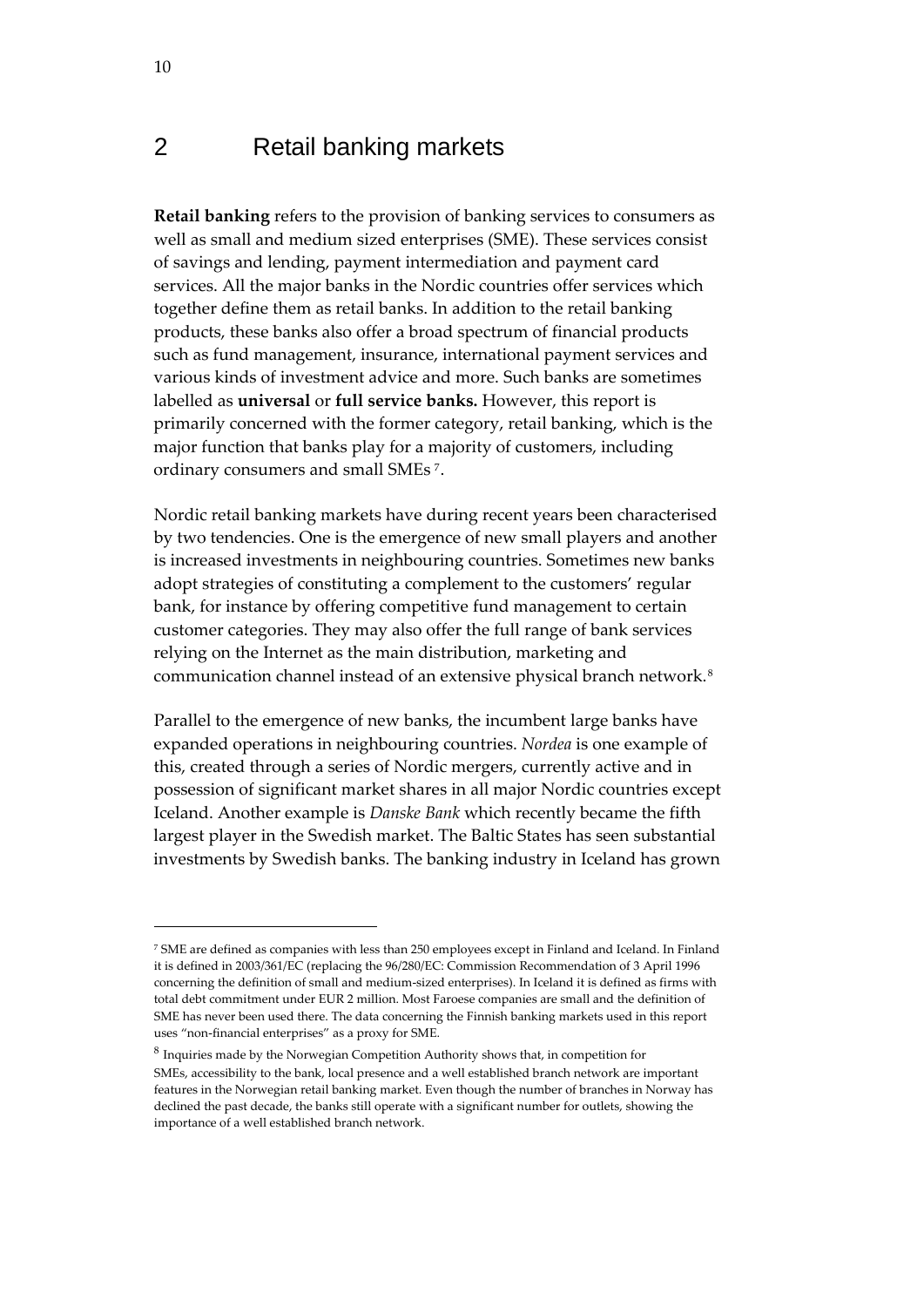<span id="page-10-0"></span>rapidly and overseas operations of the three commercial banks have now almost become equal to the domestic operations.

In spite of these developments, concentration remains high in the Nordic banking markets. Also, profits appear high, even remarkably high in some instances. Given the complexity of banking products, and shortage of international comparable data, we have not been able to compare the offers available to the Nordic customer with those available in other European countries. Nevertheless, market concentration and profitability measures may tell us important facts about the status of competition in the Nordic countries. Section 2.1 contains short descriptions of the major players in the Nordic countries. Although new banks have appeared, the likelihood that these entries have made an impact on the industry sufficient to materialise in better products and lower prices for the customers is yet to be seen. New players are briefly described in section 2.2. The fact that concentration is fairly high is confirmed in section 2.3 which, together with the summary measures of profitability in section 2.4, suggest that competition should be strengthened in the Nordic retail banking markets.

### 2.1 Major banks in the Nordic countries

Nordic retail banks' competition strategies seem to vary somewhat across countries. Main components are service levels, product range, convenience, customer relationships, reputation, fees and interest rates. The balance between these may differ. Evidence and experience suggest that consumers consider non‐price aspects, such as reputation and convenience, as important as price and fee levels. Internet banking is the most important alternative distribution channel. As Internet use in connection with the most common retail banking products has increased, the number of local branches has declined steadily in most countries. Still, branches are considered important marketing channels for many banks, especially large banks, although with redefined roles. The major banks in the Nordic countries are listed in table 2.1 below.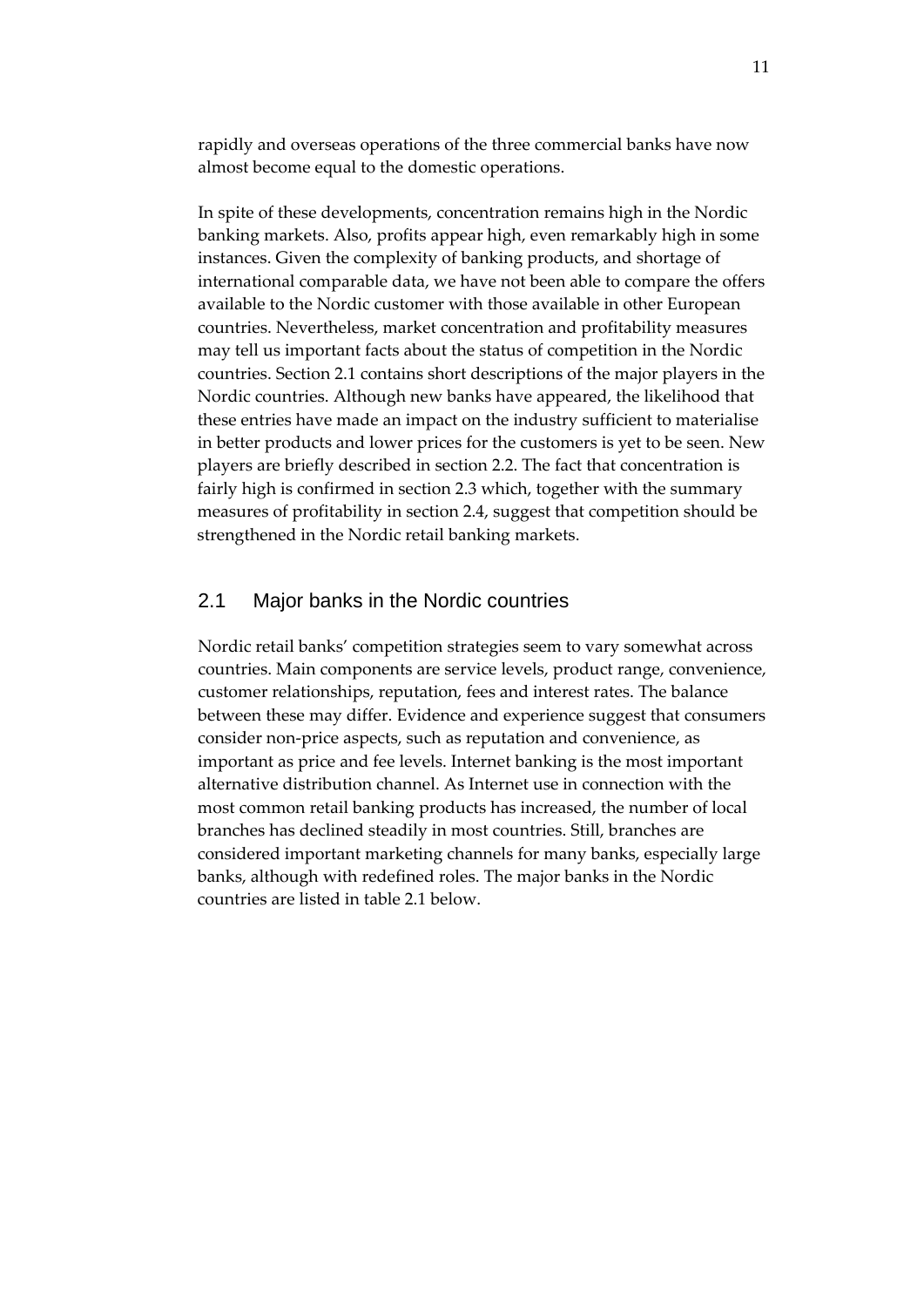| Country/<br><b>Bank</b>                 | <b>Market</b><br>share | <b>Description</b>                                                                                                                                                                               |
|-----------------------------------------|------------------------|--------------------------------------------------------------------------------------------------------------------------------------------------------------------------------------------------|
|                                         |                        |                                                                                                                                                                                                  |
| <b>Denmark</b>                          |                        |                                                                                                                                                                                                  |
| Danske Bank                             | 54                     | Financial conglomerate. Is through a series of mergers an<br>important player also in Norway and Sweden. Listed, A.P.<br>Møller - Mærsk Group owns 20%, Realdania Fund owns<br>10%.              |
| Nordea                                  | 19                     | Retail and corporate focus. Major player in all Nordic<br>countries except Iceland, Faroese Islands and Greenland.<br>Listed, Swedish Gov't (20%), Nordea-Danmark fonden<br>(4%).                |
| Jyske Bank                              | 5                      | Extensive branch network throughout Denmark and a few<br>international branches. International focus is rather limited.<br>Listed, Nykredit is the largest owner (5%).                           |
| Sydbank                                 | 3                      | Originally based in Southern Jutland but today almost<br>nationwide (but not outside DK). Listed, Silchester<br>International Investors Limited and Nykredit hold > 5%.                          |
| <b>Faroe Islands</b>                    |                        |                                                                                                                                                                                                  |
| Føroya Banki                            | 45                     | Full-service bank, publicly owned. To be privatized soon.<br>Growing locally into other markets, e.g. the insurance<br>market.                                                                   |
| Føroya<br>Sparikassi                    | 42                     | Full-service bank with growing international focus. In 2004<br>acquired the share capital of Kaupthing Bank Danmark<br>which became Eik Bank Danmark. Also acquired 10 % of<br>Spron in Iceland. |
| 10<br>Norðoya<br>Sparikassi<br>islands. |                        | A self-owned full service bank, originally from the northern<br>part of the islands, recently expanded to other regions of the                                                                   |
| Suðuroyar<br>Sparikassi                 | 3                      | Privately owned full service bank, local saving bank<br>expanding into the centre area of the islands.                                                                                           |
| <b>Finland</b>                          |                        |                                                                                                                                                                                                  |
| Nordea                                  | 61                     | See above.                                                                                                                                                                                       |
| OP Bank Group                           | 21                     | Group of 236 independent member cooperatives, also<br>involved in insurance. Listed.                                                                                                             |
| Sampo group                             | 11                     | The insurance company Sampo started banking 2001 by<br>merging with Leonia Bank. Listed. The Finnish State owns<br>14%.                                                                          |
| Savings Banks                           | 3                      | Local presence, group of 40 independent local savings<br>hanks.                                                                                                                                  |

**Table 2.1 Major retail banks in the Nordic countries 2004**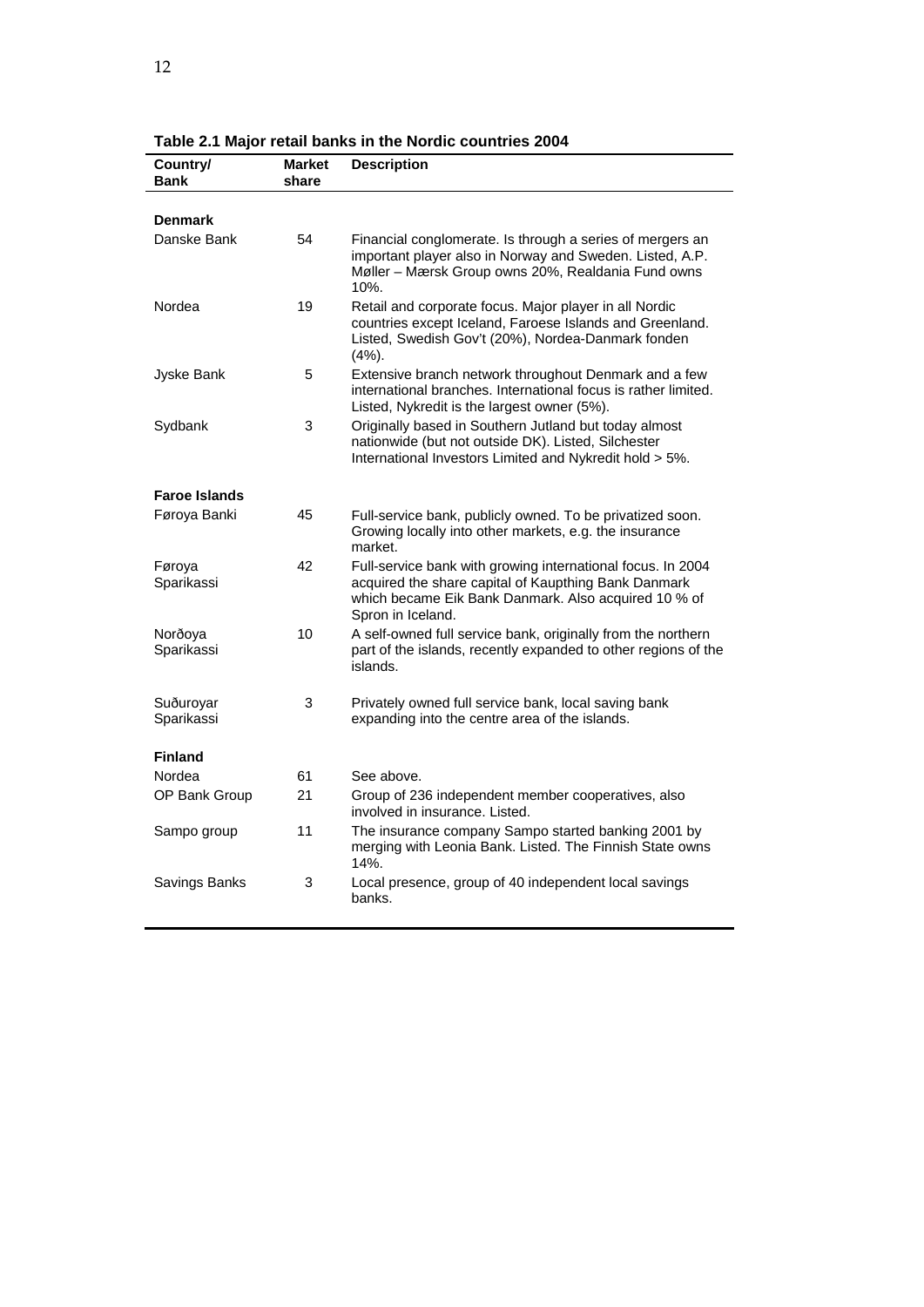#### **Table 2.1 (Continued)**

| Country/<br>Bank         | <b>Market</b><br>share | <b>Description</b>                                                                                                                                                                                                                                                                            |
|--------------------------|------------------------|-----------------------------------------------------------------------------------------------------------------------------------------------------------------------------------------------------------------------------------------------------------------------------------------------|
|                          |                        |                                                                                                                                                                                                                                                                                               |
| <b>Iceland</b>           |                        |                                                                                                                                                                                                                                                                                               |
| <b>KB</b> banki          | 33                     | Extensive branch network, retail and corporate focus.<br>Present in ten countries, including all the Nordic countries,<br>Switzerland, UK and US. Listed, Meiður owns 17%,<br><b>Egla 10%</b>                                                                                                 |
| Landsbanki               | 30                     | Extensive branch network in Iceland and well-represented<br>abroad. Carries a broad range of financial products and<br>services. Listed, Samson Holding owns 45%.                                                                                                                             |
| Islandsbanki             | 27                     | Wide portfolio. Expansion in Nordic countries, UK and<br>mainland Europe. Listed, Straumur Fjárfestingabanki owns<br>24% and Milestone 7%.                                                                                                                                                    |
| Spron                    | 3                      | Savings bank with local presence.                                                                                                                                                                                                                                                             |
| Norway <sup>9</sup>      |                        |                                                                                                                                                                                                                                                                                               |
| DnB Nor                  | 38                     | Local presence. Recent investments in the Nordic countries,<br>the Baltic states, Poland and Russia. Listed. Norwegian<br>State owns 34%, Savings Bank Foundation 11%.                                                                                                                        |
| Nordea                   | 14                     | See above.                                                                                                                                                                                                                                                                                    |
| Sparebank 1<br>Alliance  | 13                     | Savings banks. 19 member banks. Strategic agreement with<br>Föreningssparbanken.                                                                                                                                                                                                              |
| Terra-Group              | 6                      | Local savings banks. Consists of 81 member savings banks.                                                                                                                                                                                                                                     |
| Sweden                   |                        |                                                                                                                                                                                                                                                                                               |
| Handelsbanken            | 27                     | Local presence, decentralised decision-making, long-term<br>consumer relationships. Listed: Industrivärden 10%,<br>(a holding company), Oktogonen 10%, (employee profit<br>share system).                                                                                                     |
| <b>SEB</b>               | 24                     | Retail and corporate focus, advice and investment banking.<br>Expansion in the Baltic region. Ambition to gain a strong-<br>hold in Northern Europe. Listed: Investor 20%, company<br>mainly involved in large-scale industrial corporations<br>Trygg-Stiftelsen, approx 10%, a pension fund. |
| Nordea                   | 16                     | See above.                                                                                                                                                                                                                                                                                    |
| Förenings-<br>sparbanken | 15                     | Originates in the savings bank sphere, strong in ordinary<br>retail services, expanding into other market segments, such<br>as pensions. Recent investments in the Baltic states. Listed,<br>Sparbanksstiftelsen 20%, Independent Savings Banks 8%.                                           |

Note: Market shares are expressed in percent and based on total assets in 2004 derived from annual statements for all operations within respective country. In Iceland, based on annual statements for parent companies.

The majority of retail banks in Denmark, as in other Nordic countries, are domestically owned. A few banks dominate the market. The largest is *Danske Bank* with 54 percent measured by total assets. *Danske Bank* is a

<u> 1989 - Johann Barn, mars eta bainar eta industrial eta bainar eta baina eta baina eta baina eta baina eta ba</u>

<span id="page-12-0"></span><sup>9</sup> The Norwegian Competition Authority found that the relevant market for most retail banking products were local or regional in the DnB NOR merger case (2003). The market shares here presented are not applicable as a general view of the competition authorities on relevant market shares.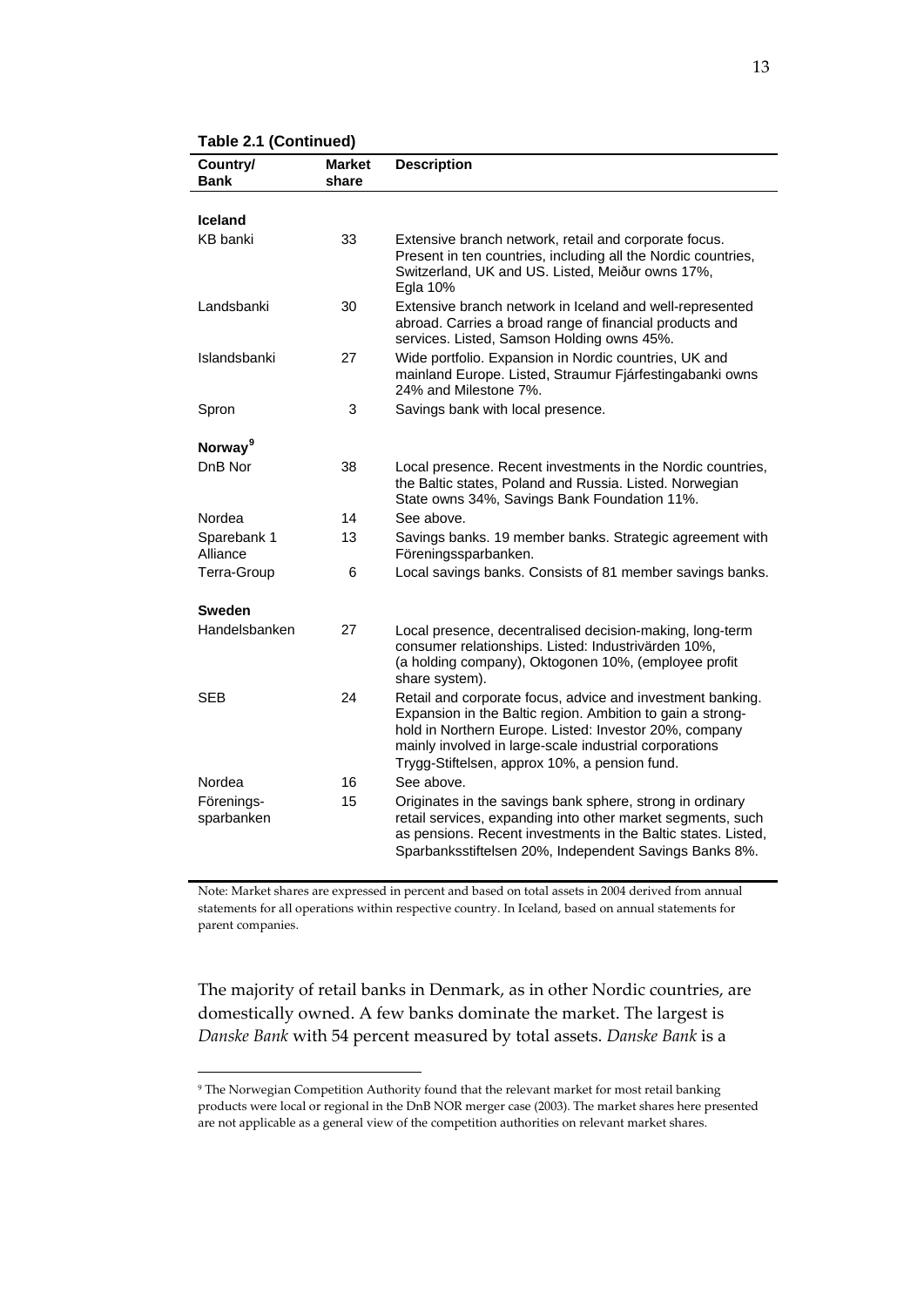financial conglomerate that offers all kinds of financial services as well as real estate agency and is active in Norway and Sweden. The Bank has also recently bought two banks in Ireland and Northern Ireland. *Nordea Bank* is the second largest bank in Denmark with market share of 19 percent. *Jyske Bank* is the third largest bank with a 5 percent market share. It offers full services to private and SME customers. The bank has branches in all of Denmark and a few international branches as well. *Sydbank*, with a minor (3 percent) market share, offers full range of service to private and SME customers almost nationwide.

Since *Nordea* is foreign the total share of foreign-owned capital in banks in Denmark is fairly large. Banks in Denmark operated 2,025 branches in 2004, 220 fewer than 10 years earlier. Most banks supply a wide range of services. Smaller banks may rely on larger banks for some retail products based on agreements with insurance companies and mortgages institutes, for example.

There are four banks in the Faroe Islands, all of which can be described as full-service banks. The number of banks has not changed since 1994, but the number of branches fell from 57 in 1994 to 42 in 2004.

In 2004 there were nine full service banks or banking groups in Finland and 18 niche banks. The four largest banking groups represent roughly 95 percent of total assets: *Nordea Bank Finland group* with market share of 60 percent, *OP Bank Group* with market share of 20 percent (239 member banks), *Sampo Bank* with market share of 10 percent and *Savings banks* with market share of under 5 percent (40 member banks). The number of branches has declined in the last decade. There were 1,580 branches in Finland in 2004 whereas in 1994 there had been about another 370 branches.

In Finland two of the nine full service banks/groups are at present foreignowned. *Svenska Handelsbanken* is the only genuine foreign full service bank. *Nordea Bank* Finland has its roots in the merger of *Merita* and *Swedish Nordbanken* in 1997. *Merita* for its part was formed in 1995 in the merger of the two largest Finnish commercial banks *KOP* and *SYP*. *OP Bank group* announced in 2005 a merger with the insurance group *Pohjola*. *Sampo Bank* belongs to the *Sampo group*. *Sampo* is an insurance company which started banking business at the beginning of 2001 when it merged with *Leonia Bank* (formerly *Postipankki*). The major operators in banking markets are the same as a decade ago, even if the names and structures have changed. The importance of specialisation can be seen in the growing number of niche operators.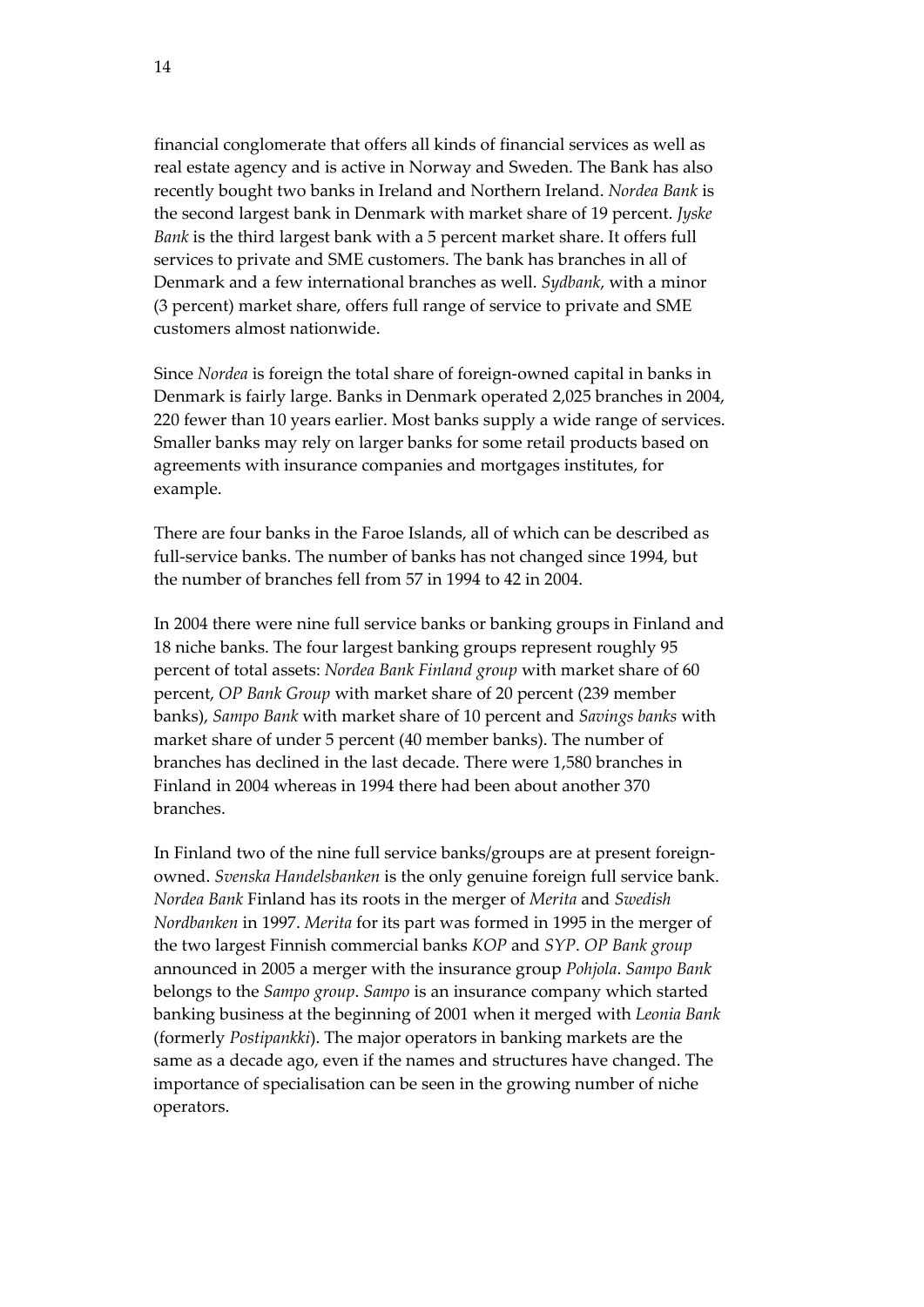In Iceland, three full‐service commercial banks represent 90 percent of the market. These banks are fairly similar in size regarding the domestic market, amounting to 27‐33 percent each. In 2003 *Búnaðarbanki Íslands* and *Kaupþing banki* merged and became *Kaupþing‐Búnaðarbanki (KB banki*) now *Kaupþing banki*. The bank offers integrated financial services to individuals, companies and institutional investors and is active in ten countries, including all the Nordic countries, UK, Switzerland and the US. *Landsbankinn* has positioned itself as a primary source of general and specialised financial services to individuals, corporates and institutions. *Íslandsbanki (*now *Glitnir)* offers a full range of services to private individuals and companies. The Bank has expanded into neighbouring markets, particularly Norway, but also other Nordic and European countries. The savings bank, *Spron,* with a market share of 3 percent, together with 24 smaller savings banks represent the rest of the market. Most of the banks in Iceland supply a similar wide range of services, local presence and retail banking products. In 1995 there were 179 branches in Iceland, one more than in 2005. All banks are domestic.

The four largest banks in Norway are *DnB NOR* with a 38 percent market share, Nordea Norge with 14 percent, *Sparebank 1 Alliance* with a 13 percent market share and *Terra‐Group* with a 6 percent market share. Together they control around 71 percent of the market measured in total assets. *DnB NOR* focuses on customer relationships, based on local presence and a full range of services. Recently, the bank has established itself in other Nordic countries, the Baltics, Poland and Russia. *Nordea Bank* is focused on the Nordic countries as its home market. *Sparbank 1* has a strong regional identity. *Terra‐Group* is an alliance of local savings banks. In Norway, 12 of the commercial banks are foreign‐owned with about 30 percent of total assets. In 1996 there were 18 commercial banks and 133 savings banks. The number of branches in Norway declined from 1,537 in 1995 to 1,234 in 2005.

The retail banking market in Sweden is dominated by four or five large players. The four largest are *Svenska Handelsbanken* with a market share of 26 percent, *Skandinaviska Enskilda Banken (SEB*) with 25 percent of the market, *Nordea* with 16 percent and *FöreningsSparbanken* (*Swedbank*) with a 15 percent market share. These banks represent around 81 percent of total bank assets and are all domestic. The fifth largest bank, *Danske Bank*, is foreign and now accounts for 8 percent of the market in total assets. *Handelsbanken* has local presence and is focused on long‐term consumer relationships. *SEB* is consumer‐ and corporate‐focused offering advice and investment banking with ambitions to expand in the Baltics and to gain a stronghold in Northern Europe. *Nordea* is focused on the Nordic countries as its home market. *FöreningsSparbanken* originates in the savings bank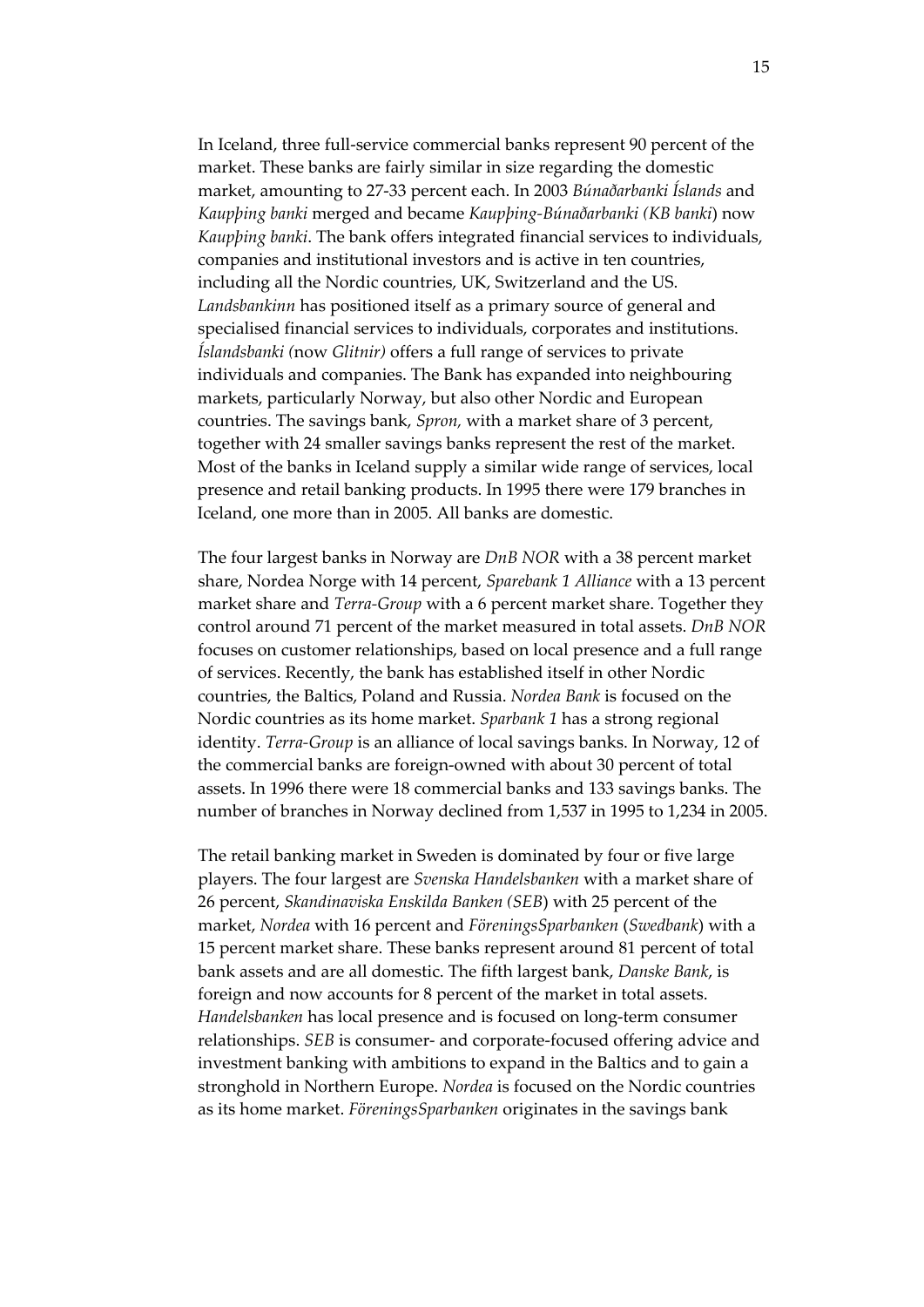<span id="page-15-0"></span>sphere, strong in ordinary retail services and expanding into other markets segments such as pensions, with recent investments in the Baltic States. Some niche banks have emerged during the last ten years focusing on retail banking and relying predominantly on tele‐banking and the Internet. In 1994 the retail banks operated 2,587 branches in Sweden, a number which had shrunk to 1,874 by 2003.

There are presently no foreign banks active in Iceland or the Faroe Islands but, in the other four Nordic countries, foreign‐owned banks make up a sizeable part of the market. The market share of foreign retail banks in Denmark, including *Nordea*, is around 30 percent. Most of these banks are Scandinavian and have their headquarters in another Nordic country. There are two foreign full‐service retail banks in Finland. *Nordea Bank* is the largest having its headquarters in Sweden as does the *Svenska Handelsbanken*. In addition, there are 17 foreign‐owned niche banks that have branches in Finland, nine of which have headquarters in another Nordic country. In Norway, there is a total of twelve foreign‐owned retail banks or branches of foreign banks. In Sweden, there are a few foreign retail banks and around 20 niche banks.

# 2.2 Newcomers

Increased globalisation and integration of international financial markets has spurred foreign investment in banking in the Nordic countries, except Iceland and Faroe Islands. Nevertheless, with the exception of *Nordea* and *Danske Bank*, their market shares are in most cases marginal.

Three new retail banks were established in Denmark in 1997‐2005, two of which were foreign-owned. Their combined market share is marginal. Foreign banks (except *Nordea*) have been increasing their activities in Denmark and now hold a 10 percent market share.

Two new full service banks have entered the market in Finland in the last decade. *Svenska Handelsbanken* started in Finland in 1990 and *Tapiola Bank* in 2004. *Tapiola* has a long history as a Finnish insurance company and the bank is using the company's existing branch network. Several niche banks have also been established in the past decade. Niche banks have typically specialised in one segment of products e.g. property management services and lending to enterprises. Niche banks do not necessarily have a branch network at all but may base their activity to the Internet, for example. There is also an increasing number of branches of foreign banks, most of which have roots in another Nordic country. The newcomers and the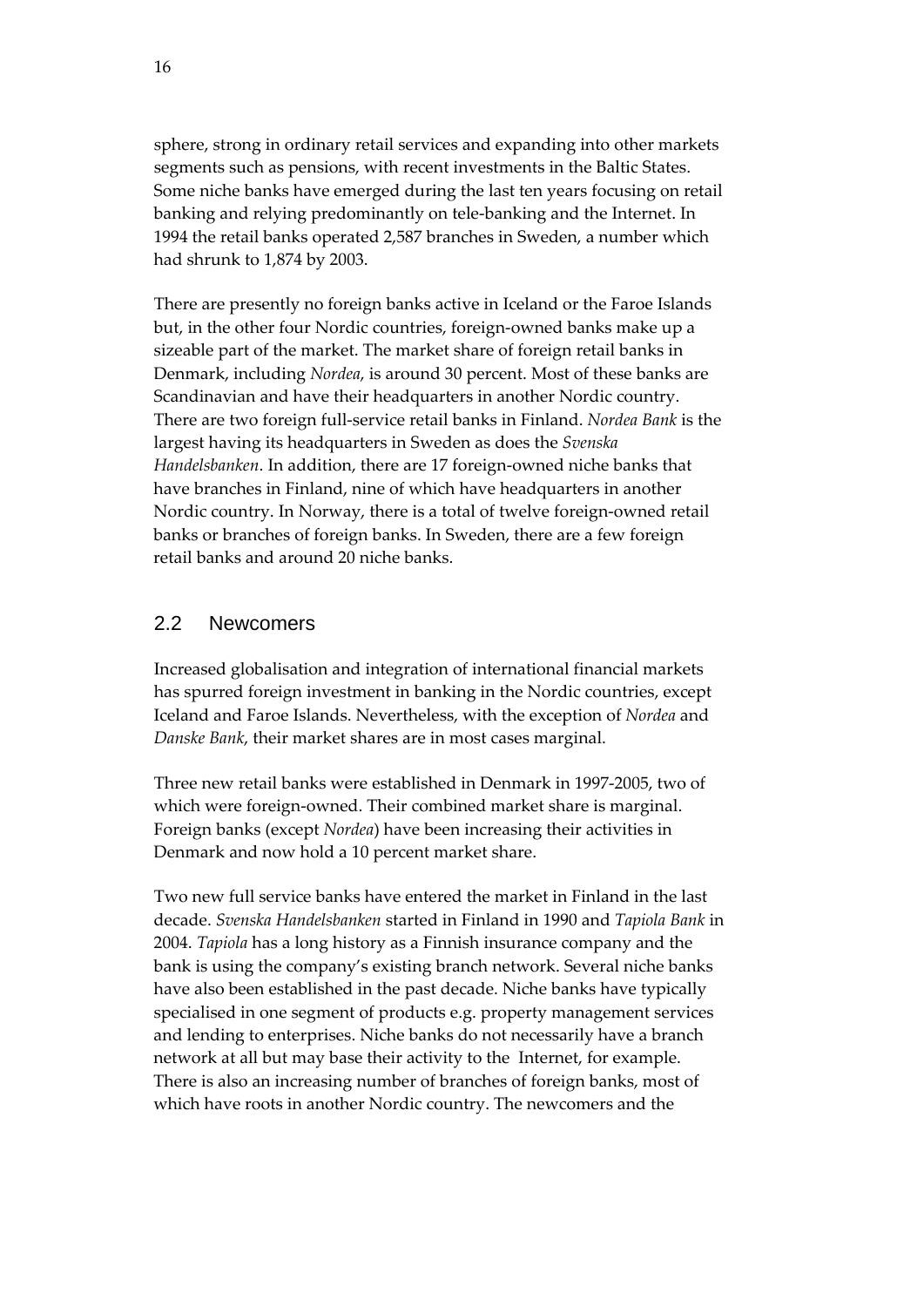<span id="page-16-0"></span>specialisation have brought to the Finnish banking market new products which benefit the customers, such as longer loan-periods or demands for a lesser degree of collaterals.

The Finnish market is open for operators other than traditional financial market operators. At the beginning of 2006, *SOK's* Supervisory Board decided to found *S‐Pankki Oy* (*S‐Bank Ltd*), which will conduct deposit banking operations, and in February 2006, the Financial Supervision Authority granted a credit institution licence to the operations. *S‐Group's businesses* include food and groceries, specialty goods, hotels and restaurants, hardware and agriculture, automobiles and service stations.

Since 1996, 13 new banks have entered the Norwegian retail banking market. These are both foreign banks and domestic newcomers. Six of them have disappeared through mergers and acquisitions. The newcomers adopt different strategies and target different market niches. The number of niche banks – banks that specialize in one or a few products ‐ has increased during the past decade. An example is *Skandiabanken* with the Internet as their main communication channel. Other niche banks, such as *Bankia Bank*, through *Gebyrfri.no*, and *BNbank* have used similar strategies.

During the period 1993‐2006, 22 banks entered the retail banking market in Sweden, seven of which have since left the market through mergers or acquisitions. New entrants in Sweden are to a large extent owned by insurance companies, but also the dominant food retailer, *ICA*, has started in retail banking. Foreign banks have expanded and now hold a 14 percent market share in household lending and a 12 percent share in company lending. The strong development in market shares for foreign banks is mainly driven by the expansion of *Danske Bank*, now the fifth largest bank in Sweden.

Bank mergers or acquisitions have occurred in all the Nordic countries in the last decade but only one real exit from the market has occurred, the *COOP Bank* in Sweden in 2003.

### 2.3 Market concentration

The retail banking market in the Nordic countries is often characterised as concentrated and oligopolistic. For example, Deutsche Bank Research recently remarked that "the banking systems of the Nordic countries are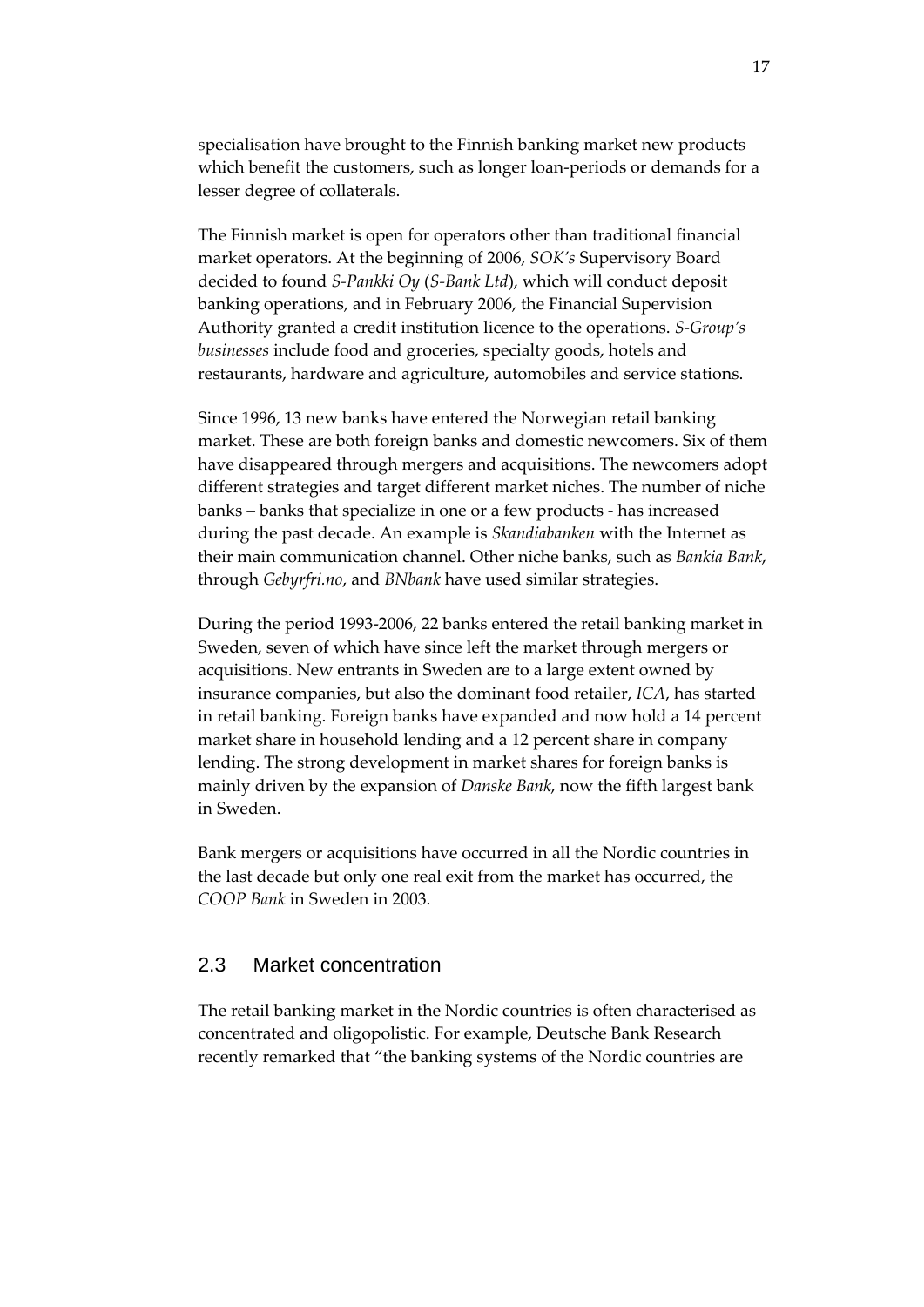very highly concentrated."[10](#page-17-0) The market shares of the four largest retail banks are displayed in Figure 2.1 below.[11](#page-17-1) The sums of these shares, the concentration measure CR4, range between 71 and 95 percent in the Nordic countries. Judging by this specific index, Finland has the most concentrated market with a CR4 of 95 percent. The least concentrated Nordic country seems to be Norway where the four largest Norwegian banks account for 71 percent – considerably less than in Finland, but still high. Sweden and Denmark have concentration rates at 82 and 81 percent, respectively. Iceland resembles Finland with a CR4 of 93 percent. The figure also illustrates the Nordic dimension of *Nordea*, which is one of the four largest banks in all Nordic countries, except Iceland.

The development of CR4 during the last decade is presented in table 2.2. During this period, concentration has increased marginally in Denmark and considerably more in Iceland following the 2003 merger between *Búnaðarbanki Íslands* and *Kaupþing banki*. In contrast, the Norwegian CR4 index rose from 57 to 71 between 2000 and 2004 following the 2003 merger between *Den norske Bank* and *Gjensidige NOR*. In Finland, concentration appears to have fallen somewhat, but still remains high. The change is, however, small, and may be attributable to a change in statistical classifications. The development in the Swedish market shows that the four largest banks have started to lose market shares in the latter half of the period, presumably a result of the expansion of new actors and enhanced competition from fringe players.

<u> 1989 - Johann Barn, mars eta bainar eta industrial eta bainar eta baina eta baina eta baina eta baina eta ba</u>

<span id="page-17-0"></span><sup>10</sup> Deutsche Bank Research, EU Monitor, Financial Market Special, No. 13 2004, June 28, p. 12.

<span id="page-17-1"></span><sup>11</sup> In this study we have used CR4 as a primary indicator of competition. CR4 is the sum of market shares of the four largest market players.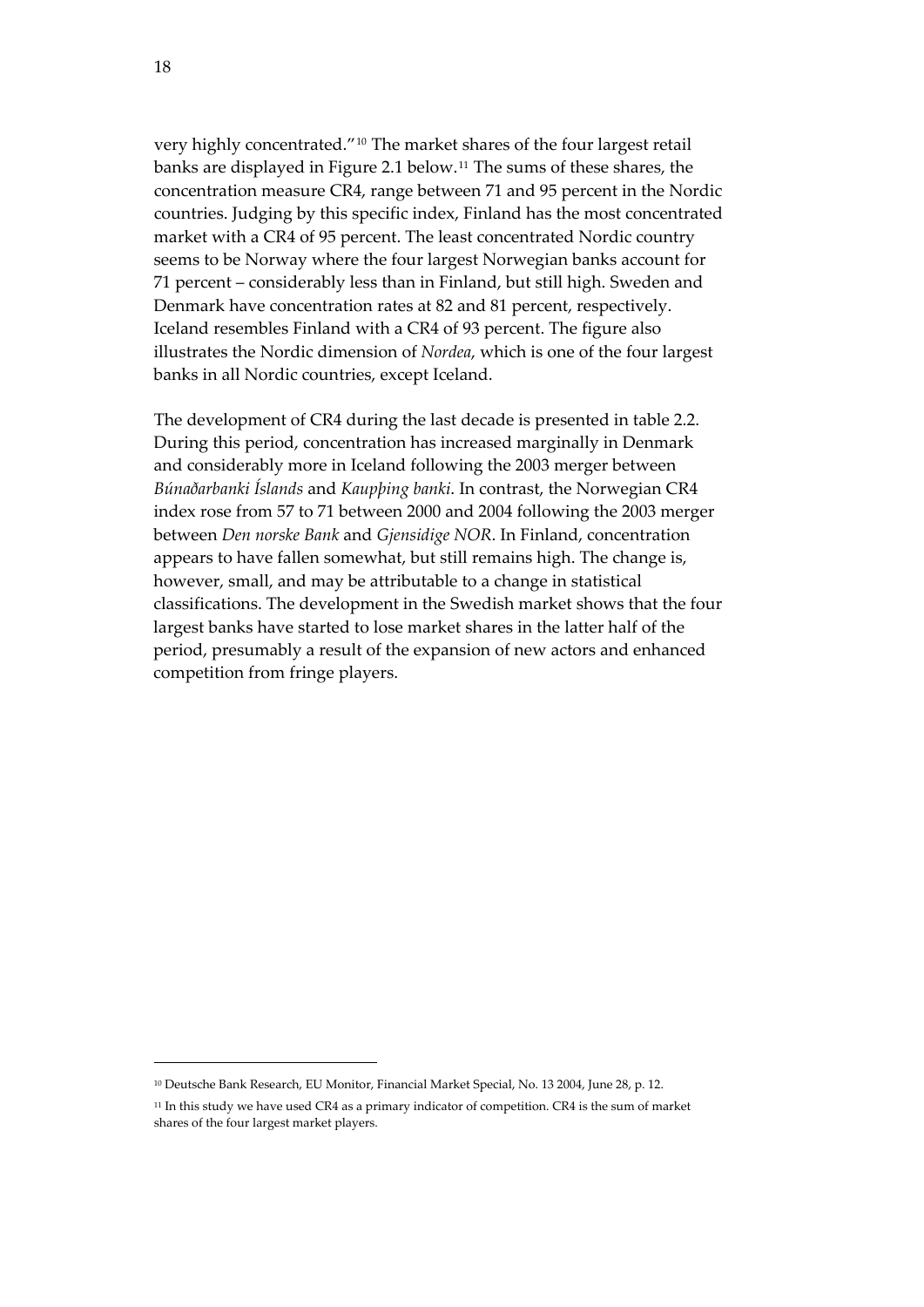

**Figure 2.1 Market shares of the largest banks 2004** 

Source: see table 2.1.

| Table 2.2 Concentration ratios in the Nordic countries 1995-2004 |  |  |  |
|------------------------------------------------------------------|--|--|--|
|------------------------------------------------------------------|--|--|--|

| Country              |      | CR4  |      |
|----------------------|------|------|------|
|                      | 1995 | 2000 | 2004 |
| <b>Denmark</b>       | 79   | 80   | 81   |
| <b>Faroe Islands</b> | 100  | 100  | 100  |
| <b>Finland</b>       | 98   | 95   | 95   |
| <b>Iceland</b>       | 85   | 87   | 93   |
| <b>Norway</b>        | 54   | 57   | 71   |
| <b>Sweden</b>        | 84   | 88   | 82   |

Source: Banker's Associations, Central Banks and Financial Supervisory Authorities of the Nordic countries, various years.

When concentration is measured using alternative variables, such as deposits, lending, mortgages or number of customers, the relative positions of the banks changes somewhat. However, the above qualitative conclusions on concentration remain largely valid.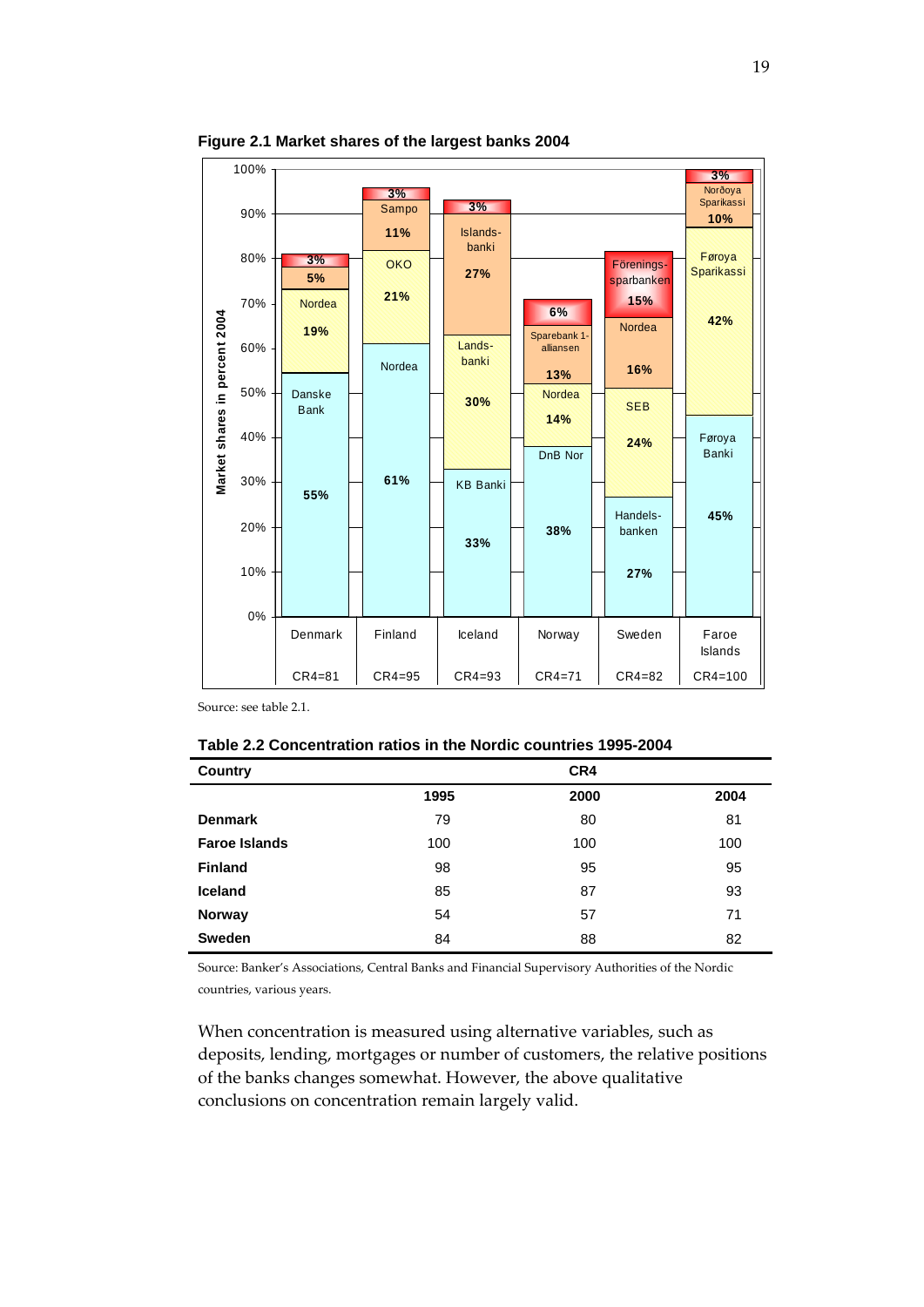Compared with other national retail banking markets in Europe, these concentration figures appear high. In Figure 2.2 below, Bikker and Bos report the CR5 concentration rates, i.e. the sum of total assets of the five largest companies in the banking industry, for a number of countries in Europe. Since a wider definition of banks is used in that study, concentration rates are considerably lower compared to the tables and the figure above. Although Norway and Iceland are not included, the other Nordic countries exhibit fairly high concentration rates, well above the EU average. In many cases, concentration is higher in 2003 compared to the average for the period 1994‐2003.



**Figure 2.2 Concentration ratios of Banking Industries in various European countries 1994-2003** 

Source: Bikker and Bos, 2004, "Trends in Competition and Profitability in the Banking Industry: A Basic Framework", DNB Working Paper 18/2004, tables 6 and 7, pp 45.

Nevertheless, there are countries in which concentration ratios are similar to those found in the Nordic countries, including the Netherlands, Belgium, Greece and Portugal.

Overall, we may conclude that the Nordic retail banking markets are fairly concentrated in comparison with retail banking markets in other countries in Europe. The trends over time are mixed ‐ whereas concentration rises in some countries, it falls in others. New banks, and also smaller fringe players that have been around for some time, do exert a competitive pressure on the incumbents in some countries and appear to gain market shares.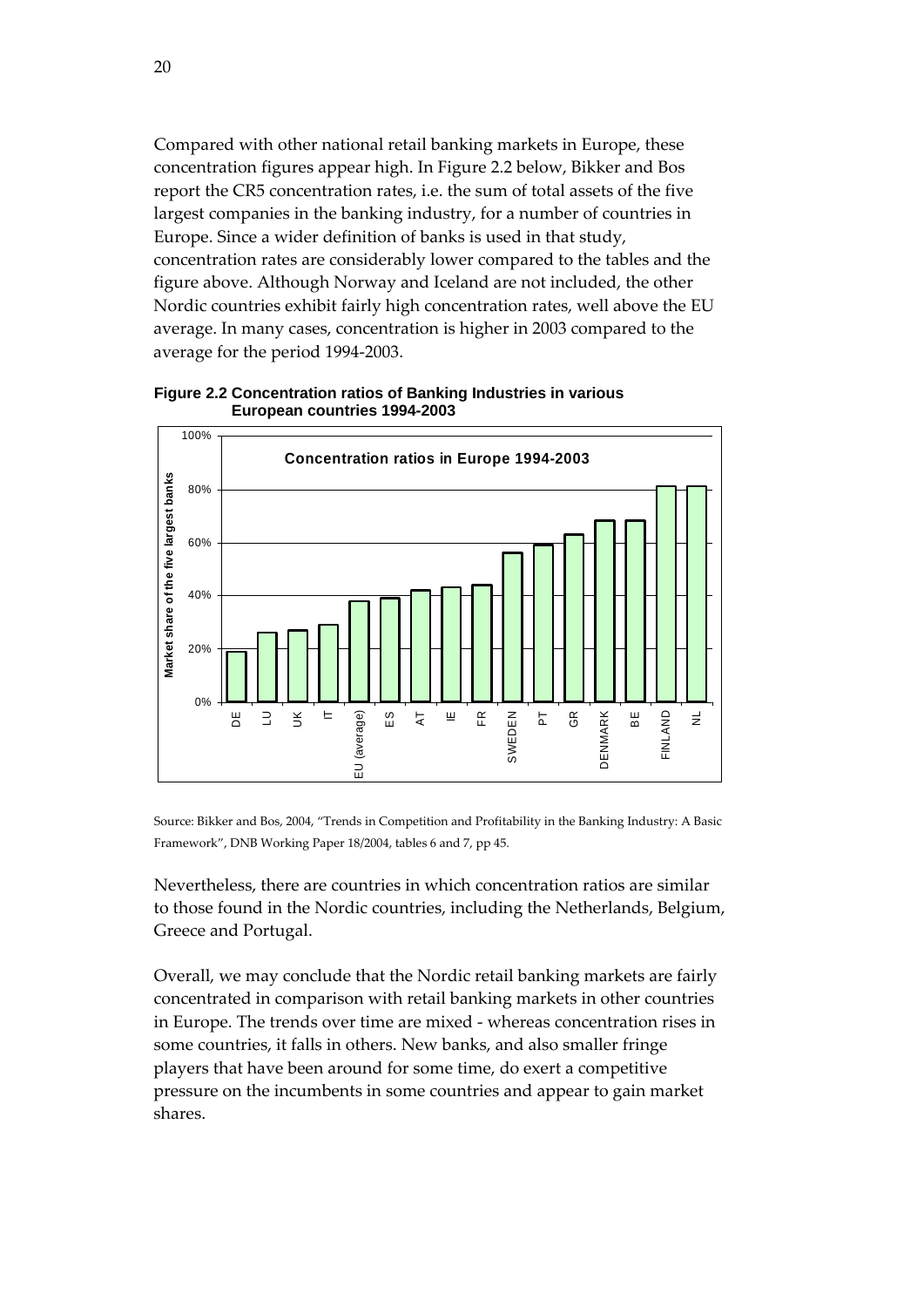### <span id="page-20-0"></span>2.4 Profitability

Another indicator of competition, besides concentration, is profitability rates for the participants in the market. Usually, competition exerts a pressure on margins in an industry. Hence, profitability decreases as competition becomes stronger. In contrast, high or growing profitability may indicate poor competition in the market. Profitability measures are, however, affected by a range of factors other than competition, such as the composition of assets and liabilities, the relative size of equity capital as well as accounting rules and principles, to name but a few. Some caution when interpreting these measures is therefore warranted.

Key profitability indicators in the banking sector include the *return on equity* and *return on assets* ratios. Return on equity is the ratio of profits to equity capital and provides a useful measure of the profitability of equity investment in banking. Return on assets is defined as profits divided by total assets and is an indicator of how profitable a company is relative to its total assets. Profits are typically evaluated after tax and extraordinary items. It is also measured before tax to assess the underlying operating profitability, unaffected by national differences in taxation or one‐time gains or losses. In general, we would expect better competition to reduce the return on equity and the return on total assets.

Another frequently‐used measure of bank profitability is the *net interest margin*, which allows comparisons over time and across countries. This indicator is measured as the ratio of net interest income (interest income minus interest expense) to total assets.[12](#page-20-1) Since net interest income remains an important source of income for banking institutions, a low margin may imply strong competition. The *cost‐to‐income ratio,* or the operating costs expressed as a percentage of operating income, is sometimes interpreted as a proxy for efficiency and competitive conditions. A high ratio is generally assumed to indicate a high degree of competition and, as a result, a low profit rate. Furthermore, *loan loss provisions,* or the ratio of credit losses to total assets typically affect banks' profitability.

These indicators are reported for 2003 in table 2.3 below. In addition to the Nordic countries, five European countries are included as a comparison. The differences between these two categories of countries are not very significant. Instead, the overlap is extensive. On average, however, there is a tendency for the Nordic bank markets to exhibit higher return on assets

<u> 1989 - Johann Barn, mars eta bainar eta industrial eta bainar eta baina eta baina eta baina eta baina eta ba</u>

<span id="page-20-1"></span><sup>12</sup> Bikker and Bos, 2004, "Trends in Competition and Profitability in the Banking Industry: A Basic Framework", DNB Working Paper 18/2004, tables 6 and 7, p 45pp.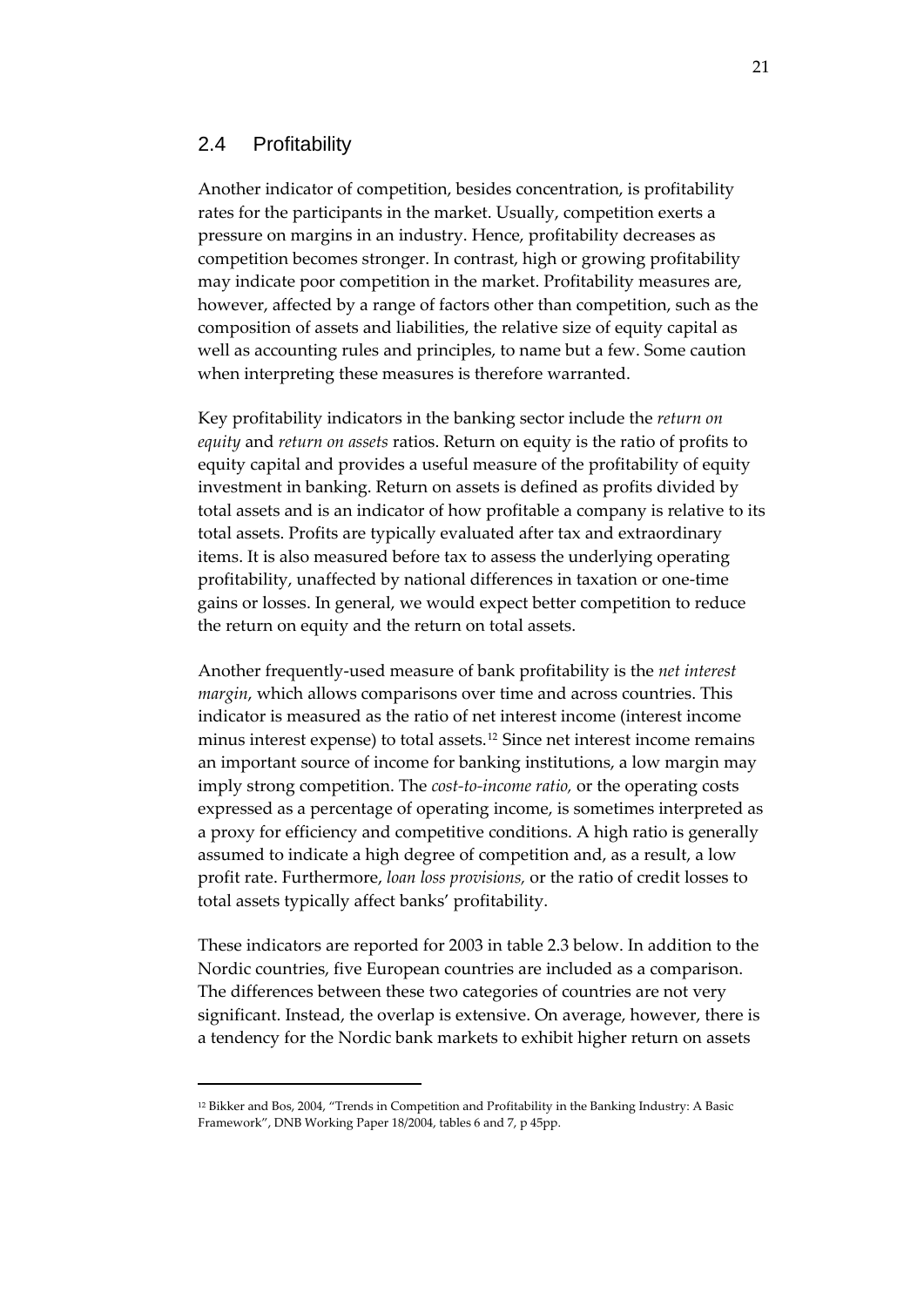and high net interest margins compared to the reference countries. There is no similar distinguishable Nordic effect concerning return on equity and cost to income ratios. The negative rates of return observed for Germany may reflect the fact that the German banking industry remains fragmented and less consolidated than the banking sectors in other European countries.

| Country              | <b>Equity</b> | Return on |         | Return on<br><b>Assets</b> | <b>Net</b><br><b>Interest</b><br><b>Margin</b> | Cost to<br><b>Income</b> | Loan Loss<br><b>Provisions</b><br>to total<br>assets |
|----------------------|---------------|-----------|---------|----------------------------|------------------------------------------------|--------------------------|------------------------------------------------------|
|                      | Pre-tax       | Post-tax  | Pre-tax | Post-tax                   |                                                |                          |                                                      |
| <b>Denmark</b>       | 17.02         | 11.78     | 1.01    | 0.70                       | 1.60                                           | 51.53                    | 0.22                                                 |
| <b>Finland</b>       | 14.47         | 15.16     | 1.42    | 1.49                       | 1.28                                           | 50.08                    | 0.02                                                 |
| <b>Faroe Islands</b> | $-3.94$       | $-2.80$   | $-0.83$ | $-0.59$                    | 4.37                                           | 56.07                    | 2.96                                                 |
| <b>Iceland</b>       | 18.31         | 15.79     | 1.44    | 1.24                       | 2.18                                           | 50.17                    | 0.90                                                 |
| <b>Norway</b>        | 11.85         | 9.15      | 0.71    | 0.55                       | 2.05                                           | 59.73                    | 0.41                                                 |
| <b>Sweden</b>        | 12.80         | 9.33      | 0.72    | 0.53                       | 1.34                                           | 64.73                    | 0.08                                                 |
| Germany              | $-0.12$       | $-2.21$   | $-0.01$ | $-0.10$                    | 1.36                                           | 72.56                    | 0.39                                                 |
| <b>Netherlands</b>   | 15.99         | 11.60     | 0.59    | 0.43                       | 1.45                                           | 67.23                    | 0.18                                                 |
| <b>UK</b>            | 21.70         | 15.45     | 1.00    | 0.71                       | 1.60                                           | 56.82                    | 0.29                                                 |
| <b>Ireland</b>       | 15.20         | 12.11     | 0.79    | 0.63                       | 1.08                                           | 50.73                    | 0.07                                                 |
| Austria              | 8.04          | 6.90      | 0.41    | 0.35                       | 1.14                                           | 68.80                    | 0.31                                                 |

**Table 2.3 Bank profitability indicators 2003** 

Source: Calculations by the Nordic Competition Authorities based on data in Bank Profitability (2004), OECD, except for Faroe Islands, where the numbers are provided by the Faroese Competition Authority.

Using the data provided by Bikker and Bos presented earlier, we can plot return on assets and concentration in figure 2.3 for the period 1994‐2003. The chart illustrates the previous findings in table 2.3 that the Nordic countries appear to be somewhat more profitable and concentrated regarding the retail banking industries. However, the pattern is ambiguous; the overlap is extensive. Moreover, the pattern for the period 1994‐2003 is considerably less clear compared to the situation in 2003.

The central banks of the Nordic countries, primarily concerned with stability of the financial system, closely follow the development in the sector. The overall picture relating to the year 2004 appear to be that banks do exhibit good profitability. This may satisfy stability objectives, but not necessarily competition objectives.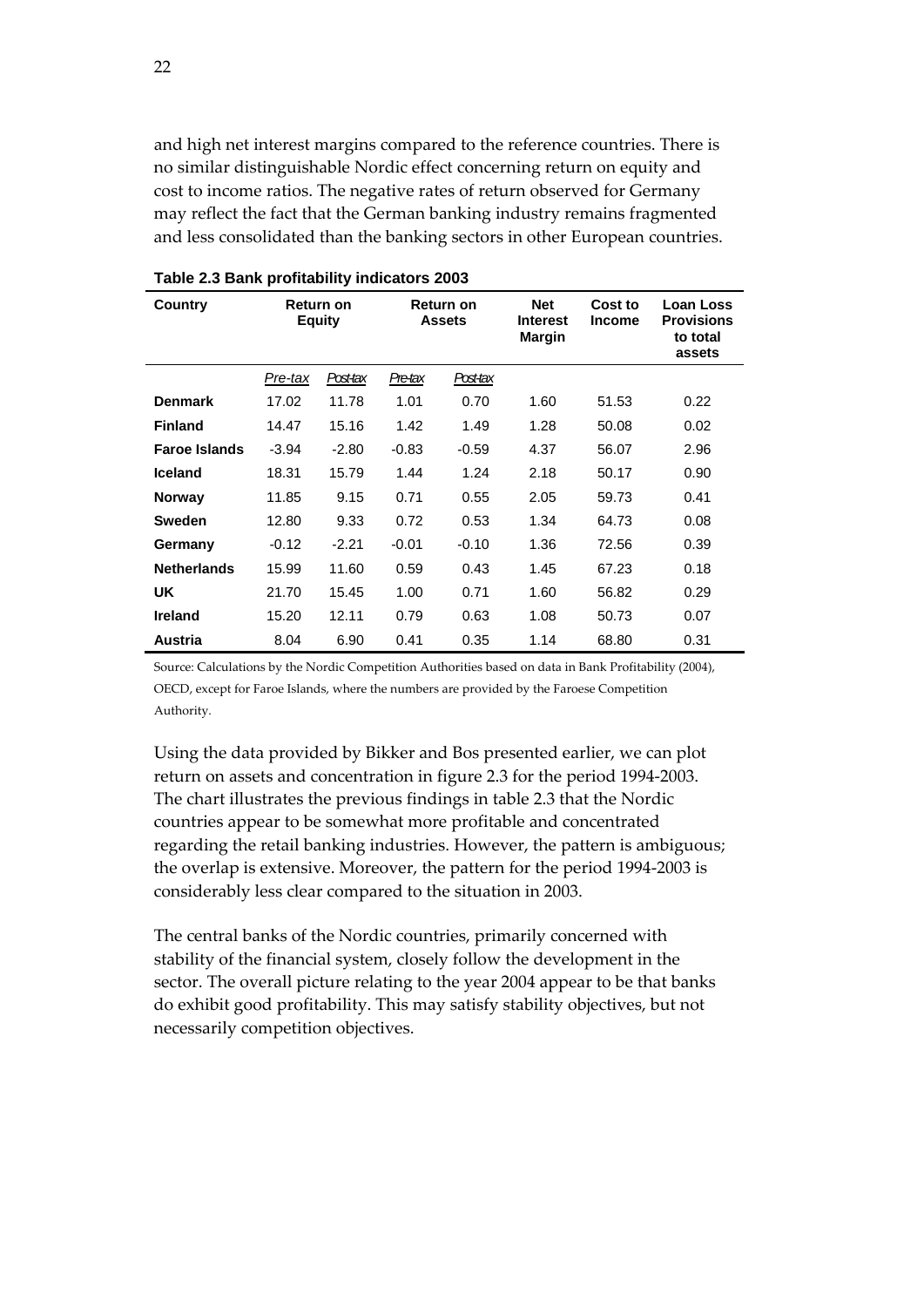

**Figure 2.3 Return on assets and concentration 1994-2003 for some countries** 

Source: See figure 2.2.

Profitability of retail banking has been increasing in Denmark since the latest banking crisis in the beginning of the 1990s. The trend is especially apparent since 1996, with profitability being close to constant. Credit losses have decreased. In addition, there has been a substantial increase in the service charge. These changes have all contributed to higher profitability for retail banking.

Bank profitability indicators for retail banks in the Faroe Islands show that the net interest margin is higher than in any other Nordic country, indicating the lack of competition among retail banks. The provisions for losses and write‐offs on debtors were extraordinarily high in 2003, as a result of the situation in the sea‐farming industry. In many ways this makes the profitability indicators in 2003 different from other years. The return on equity and return on assets are negative, while the cost to income is equal to the other Nordic countries, indicating that this year's low profit is not caused by competition, but provisions for losses and write‐offs.

The financial results of banks and insurance companies operating in Finland have improved and their profitability has remained good. Underlying these improved results were increased net interest income and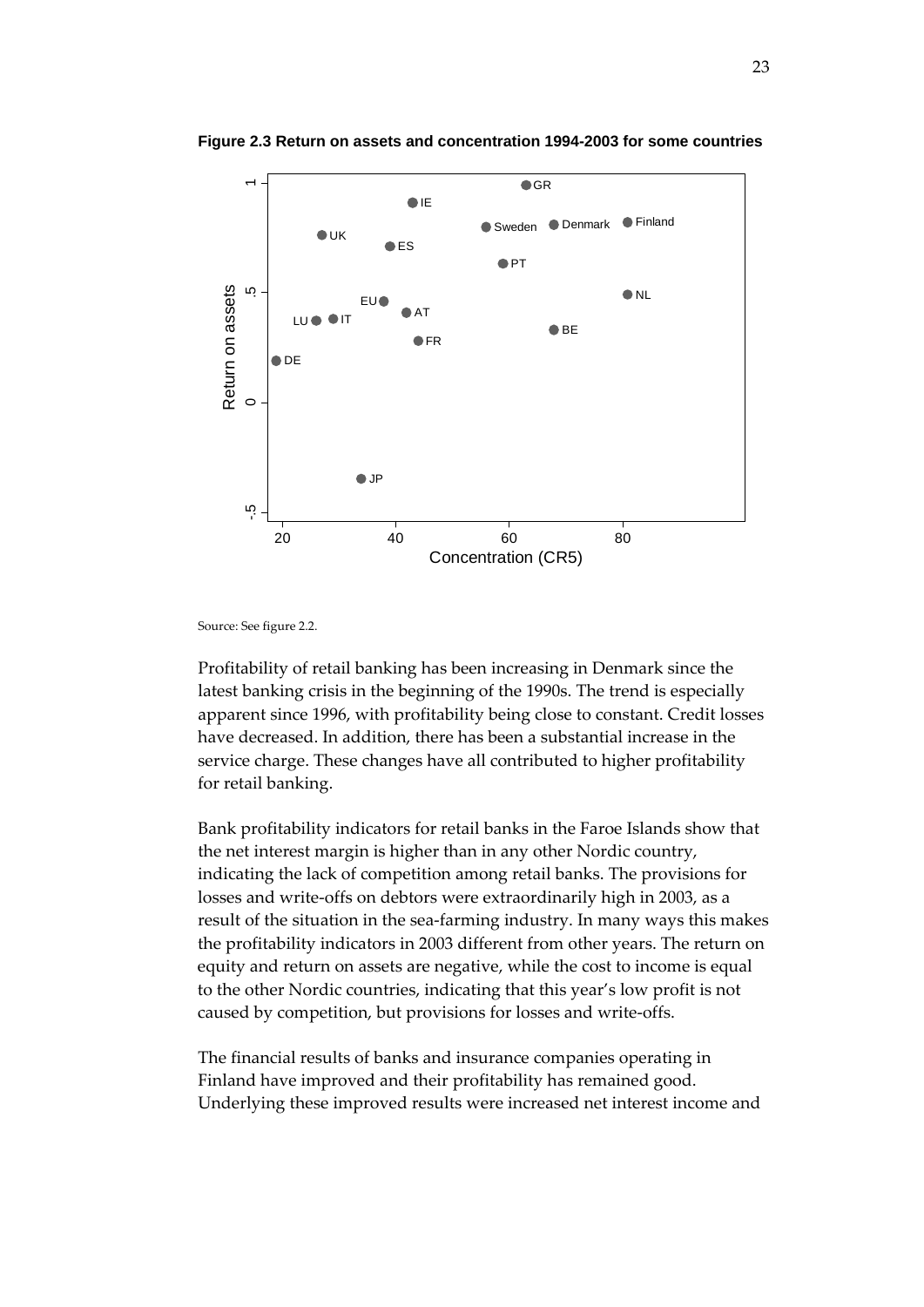<span id="page-23-0"></span>net fee income, moderate development in expenses and recoveries in respect of earlier loan losses. The cost/income and cost/asset ratios suggest that the efficiency of the banks in Finland has improved.

In Iceland, privatisation of the state banks and the resulting mergers have led to profound changes in activities and business practices. The banks have expanded, their equity has grown and profitability improved. Banks are now able to offer more favourable terms to their customers, both in traditional banking services and in the services of their partner enterprises, such as insurance companies.

In Norway, according to the Central Bank of Norway, pre‐tax profits and the return on equity in the largest banks have increased during the past year. The return on equity is as high as in the large Nordic financial conglomerates. The favourable results are largely due to very low loan losses and lower operating expenses. Lower loan losses are due in part to a market reduction in the share of non‐performing loans since 2003. Increased use of automated services is an important factor behind the reduction in operating expenses.

The profitability of full-service banks in Sweden (including foreign branches, excluding subsidiaries) has fluctuated during the last ten years. Studies have shown that the financial deregulation reforms of the 1980s have positively affected bank productivity growth. Recent estimates indicate that productivity in Swedish banks has increased during the last five years.

## 2.5 Conclusions

Nordic retail banking markets are still dominated by large domestic banks with rather large and loyal numbers of domestic clients. During recent years, however, some of these banks have expanded into neighbouring countries. For example, banking is a major export product for Iceland, as illustrated by the *Kaupthing banki* and *Glitnir* banks expanding into the Nordic countries. *Nordea*, after a series of mergers, is one of the three largest banks in Finland, Sweden, Norway and Denmark. *Danske Bank*, accounting for roughly half the market in Denmark, has emerged over the last few years as the fifth largest bank in Sweden. Swedish *SEB* and *Föreningssparbanken* account for a very large part of the market in the Baltic States. The major Finnish and Norwegian players are also looking at nearby markets. This integration process is likely to continue.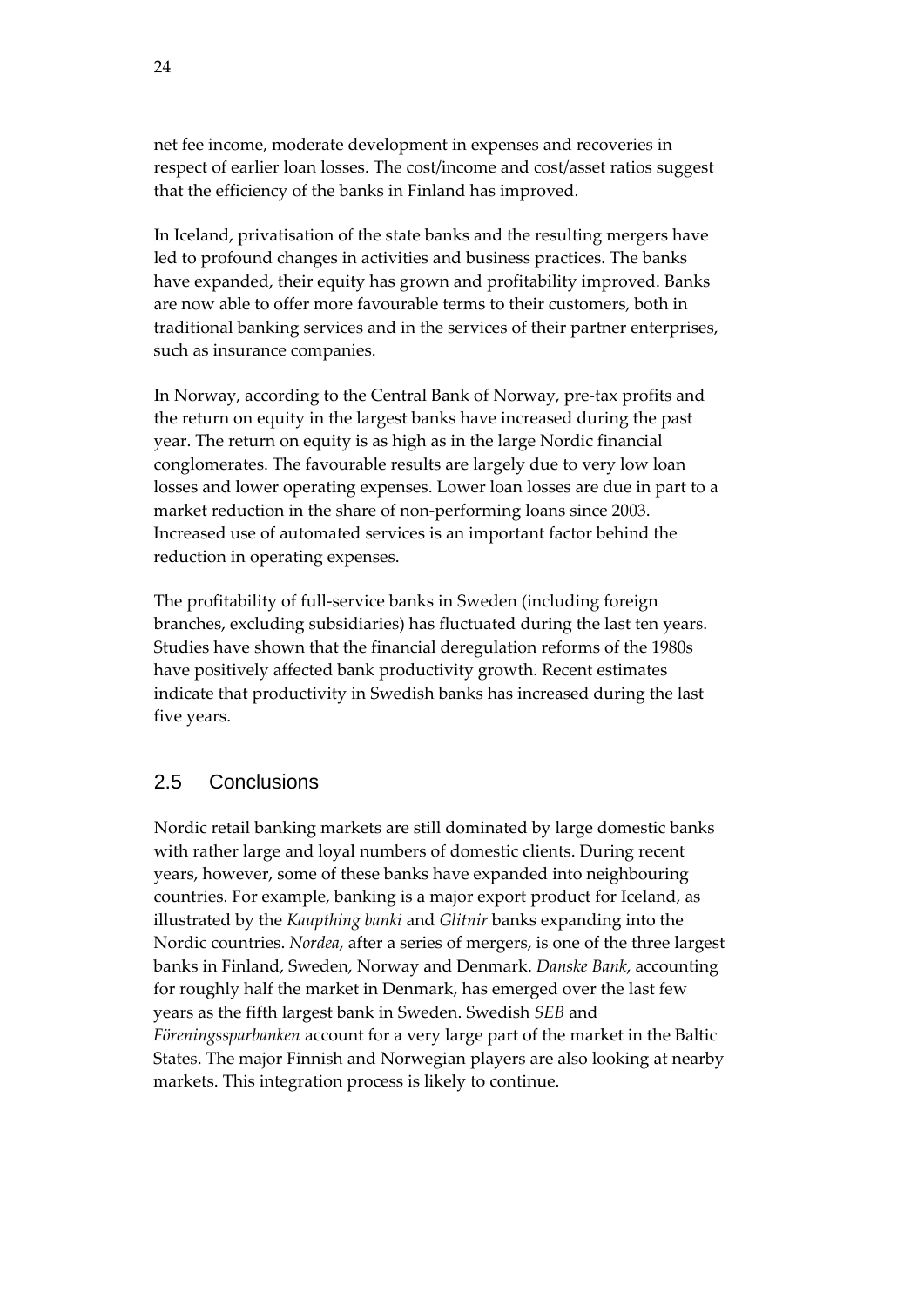Parallel to this process, the number of new actors and fringe players appears to be growing in most markets. These banks may aim for the entire portfolio of retail bank customers, or for some product segment, such as mutual fund management. Nevertheless, their impact is yet to be seen – although competition in some countries may have increased, it would be an overstatement to say they have made an impact on the industry, as concentration remains stable at quite high levels.

The sum of the four largest banks' market shares (measured in total assets) amounts to 71‐100 percent in the six examined Nordic markets. This is a high figure compared to Europe, and the development over time suggests that a significant decrease is highly unlikely.

Profitability measures, profit statements by banks and Central Bank opinions indicate that Nordic banks are profitable. From a stability perspective, this situation is satisfactory – because the risk of default of the system is low. The market is dominated by banks that are financially sound. From a competition perspective, however, the margin in the industry suggests that banks can give consumers substantially better offers and still be profitable. In other words, more competition between banks can benefit consumers in terms of better products at lower costs.

In all Nordic countries the number of local branches is falling. Telebanking, and in particular Internet banking, is linked to this development. Some niche operators have taken advantage of the new marketing channel and concentrated their interaction with their customers to the Internet, thereby eliminating the need for a physical branch network. Although this may increase the likelihood of new entry to the Nordic banking market, other factors may restrain it. For instance, retail banking belongs to a family of services that for households represent a substantial element of trust. Thus, consumers may wish to remain with the well‐known providers of retail banking services despite better (but perhaps perceived as uncertain) deals being available. Such consumer immobility may constitute a restraint to competition. Also, efficient access to the necessary service inputs such as those of the payment infrastructure is very important and may constitute an entry barrier. These two dimensions will be further explored in the following chapters.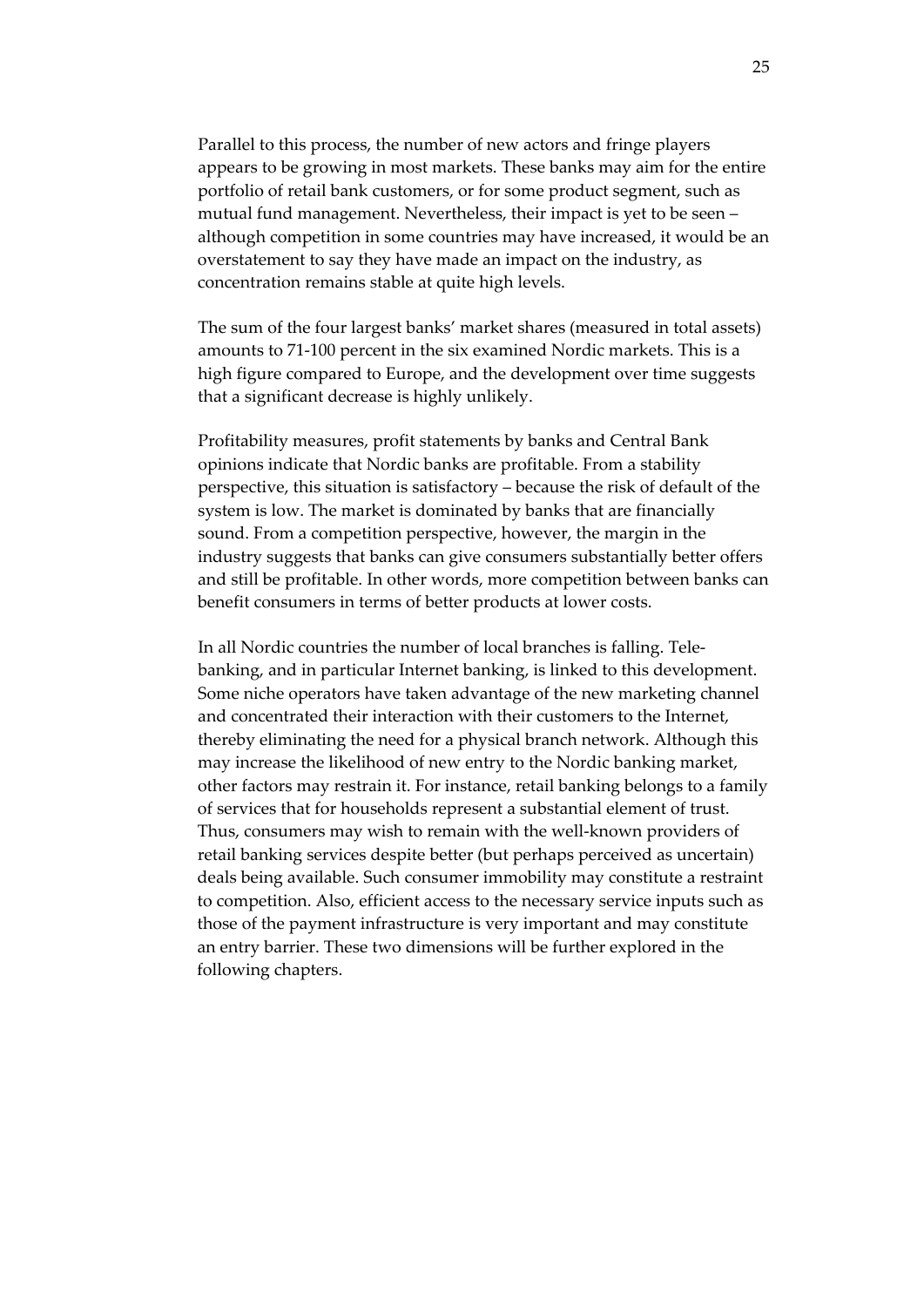# <span id="page-25-0"></span>3 Interbank payment systems

Payment systems are an integral part of the basic structure of the economy and the financial sector in particular. Payment systems play a central role in a modern economy, as most economic activity relies on them. The smooth functioning of these systems is a crucial aspect of a sound currency and is essential to the conduct of monetary policy. These systems also have a significant bearing on the functioning of financial markets, since reliable and efficient payment systems are crucial to the maintenance of banking and financial stability. There are a variety of operators in financial markets, not all of them banks.

Chapter 3 discusses interbank payment systems between banks in particular. Chapter 4 concerns payment service systems directed at end customers (cardholders and merchants). For simplicity's sake, the interbank payment systems between banks dealt with here exclude clearance and delivery systems for securities.



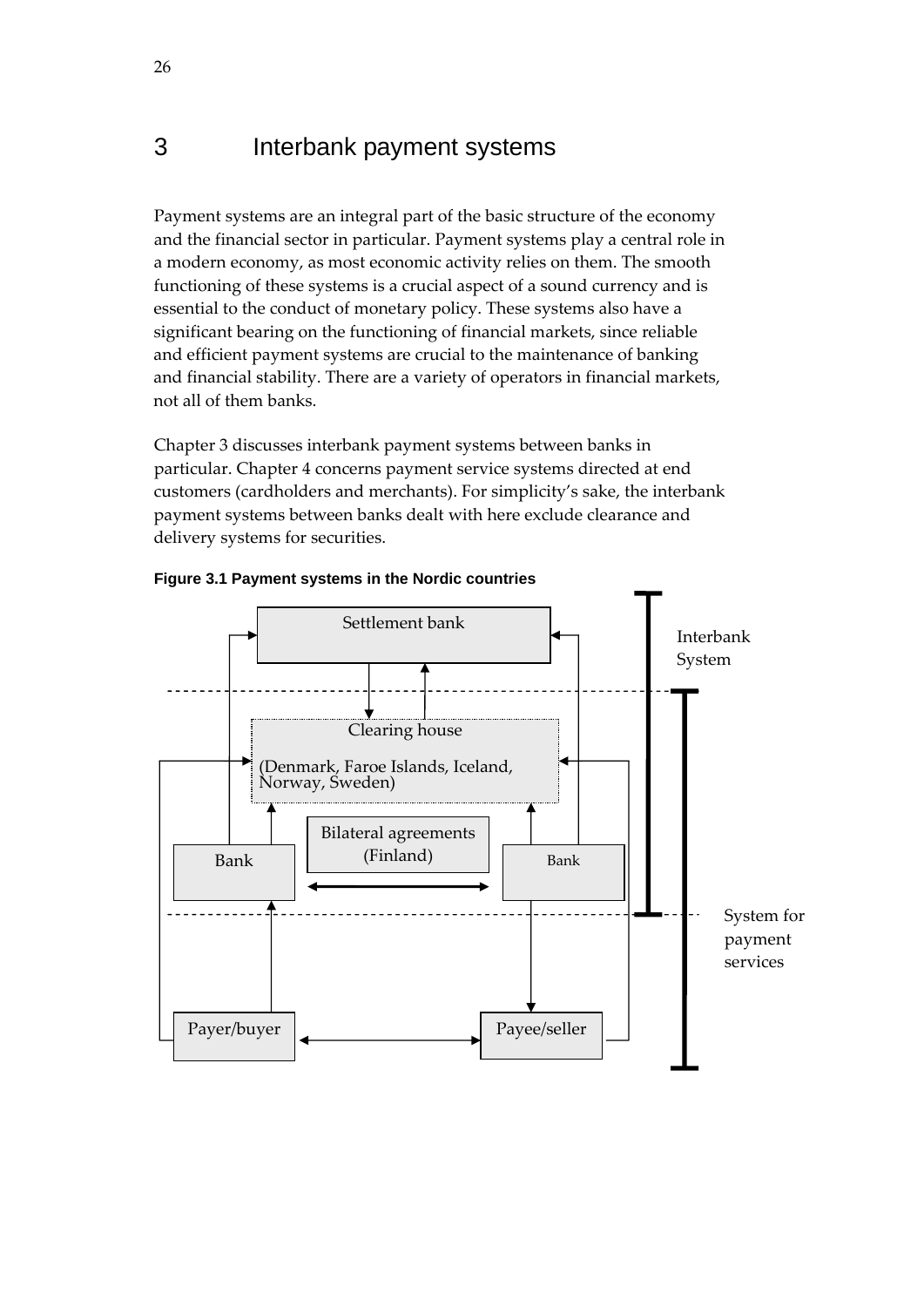### <span id="page-26-0"></span>3.1 The importance of interbank payment systems

Creating an interbank network requires interbank payment systems which enable transactions between the various monetary institutions, i.e. the payer and the payee have customerships with different service providers. Interbank systems hence form a basis for the existence of systems directed at the banks' customers. The concepts 'upstream' and 'downstream' markets are used in economics. In this case, upstream markets are the interbank payment markets and downstream markets the systems for payment services (or customer services). Upstream interbank markets are based on cooperation, whereas in downstream markets the actors compete with each other.

The interbank systems are either arranged by the banks themselves or maintained by the central bank. Payment systems are, in general, classified into large‐value payment systems and retail payment systems. This depends on the types of payment they transmit and settle. Interbank systems – compared with what are called customer payment systems – refer to systems designed for the banks' own mutual payments in which the banks mainly handle their own commissions.

The commonly used term, 'retail payment systems' also includes the transmission of bank card payments between banks. For more on bank card payments, see the next chapter.

Participation in an interbank payment system is a requirement for the existence and development of most customer services. The reason for this is that the interbank payment systems constitute an infrastructure which is necessary if a bank wants to offer customer services that include an element of payment transfers in the market.

To meet most consumer demand, banks must be able to link basic payment services such as cards, giro transfers and direct account transfers to the customer's transaction account. This, in turn, assumes that the bank has access to the infrastructure underlying the payment systems on non‐ discriminatory terms.

# 3.2 Payment process

Market transactions consist of the delivery of a product from the seller to the buyer and the payment, i.e. a cash flow, from the buyer to the seller. Each payment is basically a transfer of money between two parties. This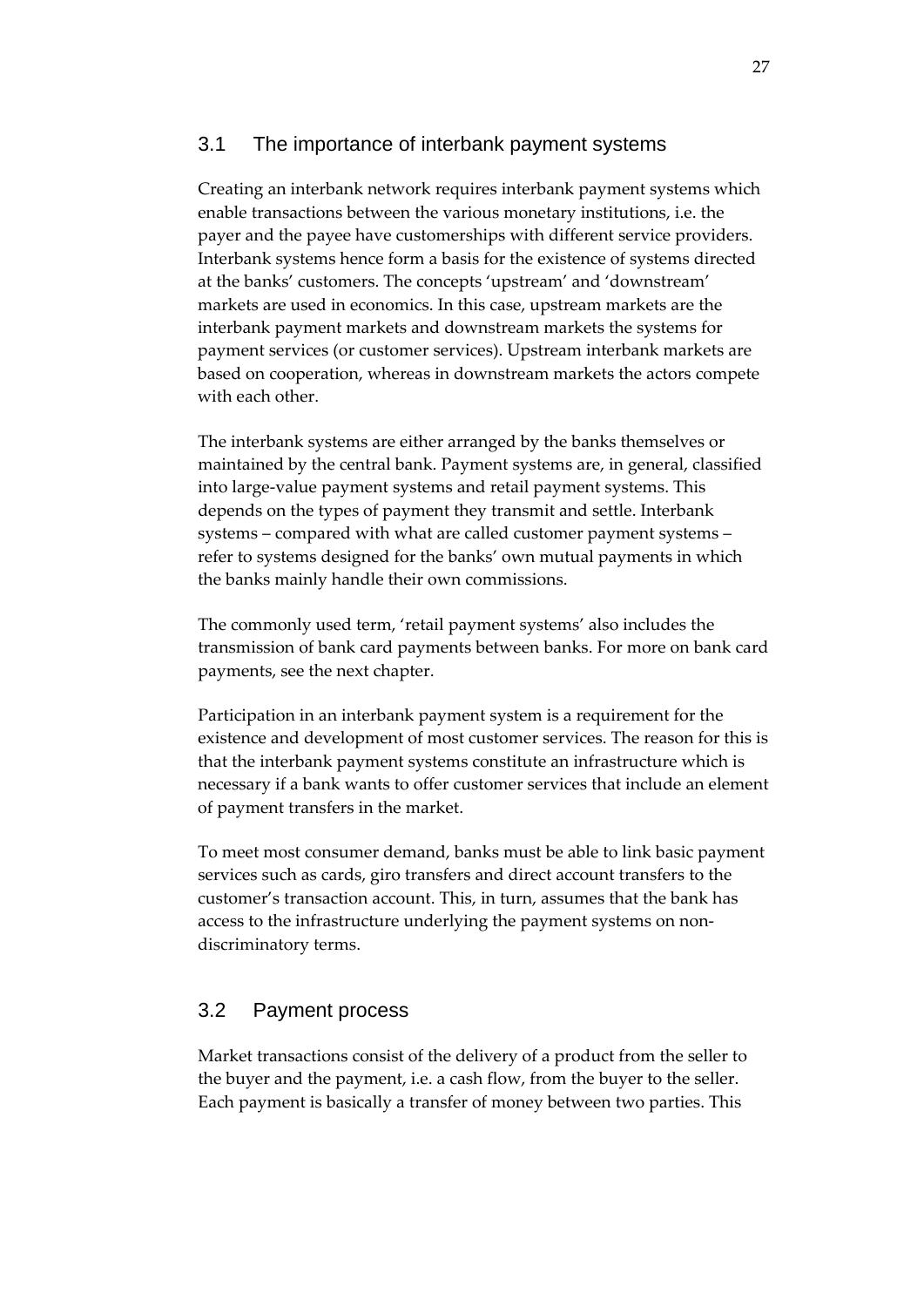transfer can be realized in many ways and is determined by the payment function and the payment channel. The simplest transfer is a cash payment in which the payment is finished and the claim ceases at the point of exchange of money, i.e. notes and/or coins.

Other examples of payment functions are credit transfers, card payments, direct debits, cheques and bank money‐orders. In contrast to cash payments, these payments are not completed at the time of payment. Instead, it implies a transfer between two accounts at one and the same bank or possibly at two different banks. These categories of account-based payments may allow for different types of payment channels, i.e. how information about the transfer is sent. A bank card may, for example, be used for payment in a store or on the Internet. A crucial difference between cash and account‐based payments is that the latter require intermediaries.

A payment transaction is usually divided into three steps: verification, clearing and settlement (see the figure below).

### **Figure 3.2 The generic payment process**



Steps in the payment process:

<u> 1989 - Johann Barn, mars eta bainar eta industrial eta bainar eta baina eta baina eta baina eta baina eta ba</u>

- 1. Control and authorization: At the verification stage, banks establish the customer's identity, the validity of the payment instrument and whether the requested sum is available in the account.
- 2. Clearing

During the clearing process two main functions may be performed<sup>[13](#page-27-0)</sup>:

a. exchange of the payment instrument or of relevant payment information between the payer's and the payee's financial institutions, and

<span id="page-27-0"></span><sup>13</sup> CPSS : sep 2000/40 "Clearing and settlement arrangements for retail payments in selected countries".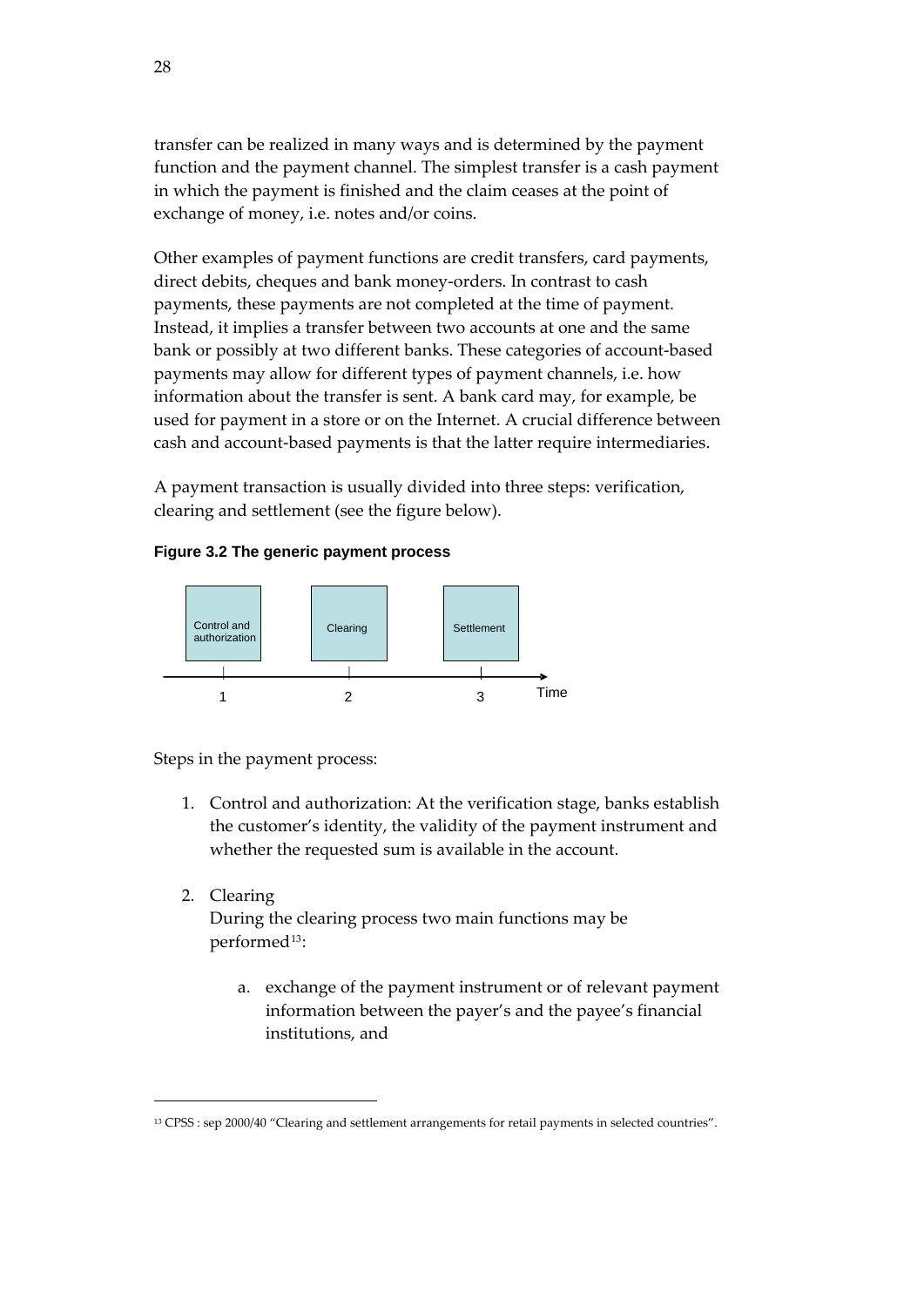- b. calculation of claims for settlement. The outcome of this process is a fully processed payment transaction from payer to payee as well as a valid claim by the payee's institution on the payer's institution. In general, there are four types of arrangement for the clearing of payment instructions. The first arrangement takes place within one and the same financial institution, the other three require interbank arrangements:
	- i. When the accounts to be debited and credited are held in the same financial institution ‐ termed in‐ house transactions ‐ the exchange of information and the calculation of balances that characterize the clearing process can be performed within that financial institution.
	- ii. In a bilateral arrangement, the sorting and processing of payments flowing between two financial institutions are handled by the institutions themselves (Finland).
	- iii. Alternatively, financial institutions may employ a common third party ‐ a separate financial institution known as a correspondent ‐ for clearing, with one or more institutions forwarding payment instructions to the correspondent for sorting and processing. Correspondents generally provide services for other financial institutions according to contracts that are negotiated bilaterally.
	- iv. Multilateral clearing arrangements are based on a set of procedures whereby financial institutions present and exchange data and/or documents relating to funds transfers to other financial institutions under a common set of rules. One example of such an arrangement is a clearing house; this is an organization that operates central facilities and which may also act as a central counterparty in the settlement of the payment obligations under a multilateral netting arrangement. Alternatively, multilateral arrangements may be based on a clearing association that is a coordinating body organising and facilitating clearing among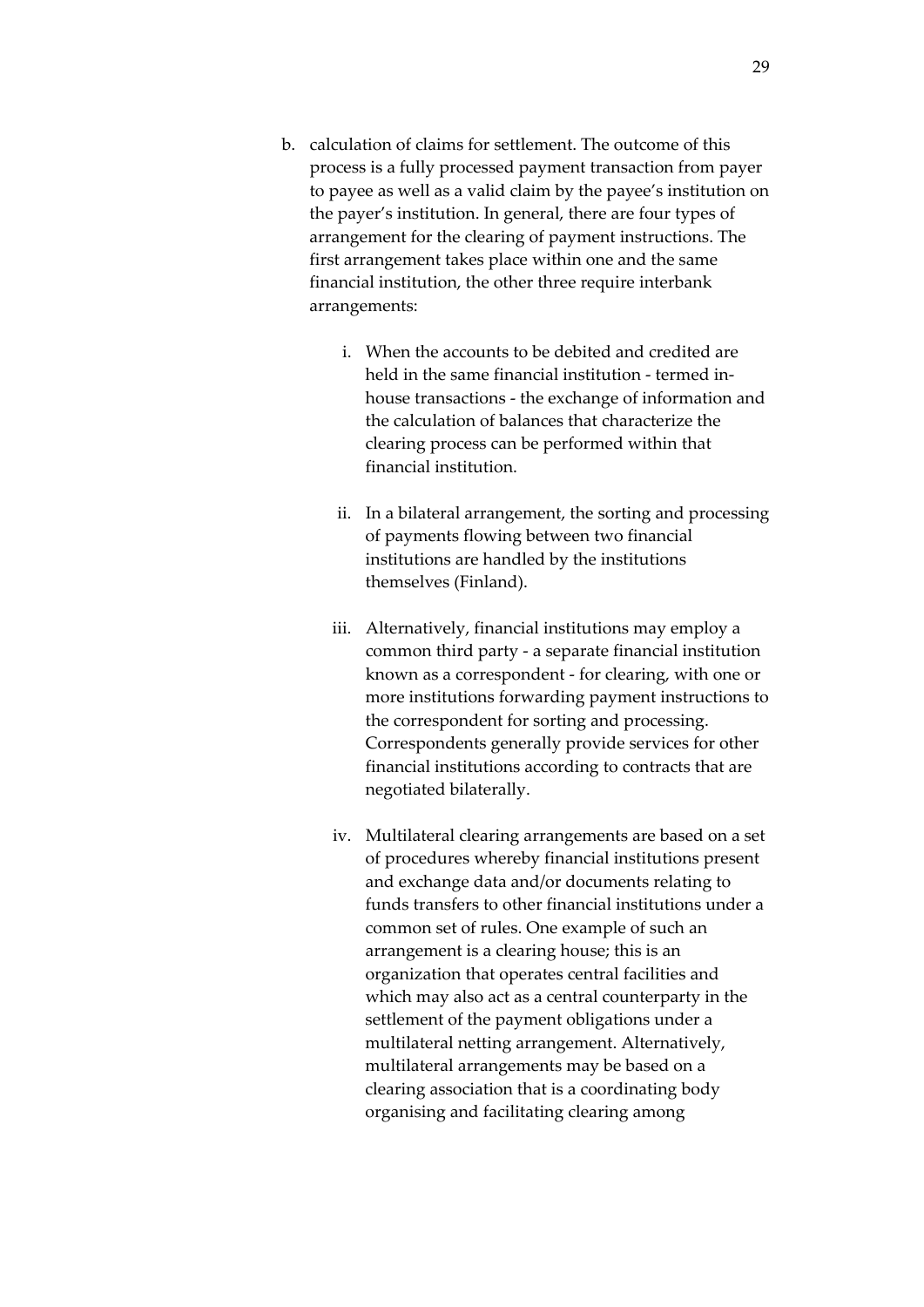institutions but not operating central processing facilities or acting as a principal for settlement (Denmark, Faeroe Islands, Finland, Iceland, Norway and Sweden).

3. Settlement:

The net sums – i.e. the sums that the banks owe one another after clearing – are regulated at the settlement stage. Settlement balances resulting from clearing arrangements may be posted to two types of settlement accounts:

- a. correspondent accounts that pairs of financial institutions hold with each other. The institution holding the settlement account as an asset refers to it as a "nostro" account, while the correspondent bank providing the settlement account as a liability refers to it as a "vostro" account. The accounts are typically used when payments due to or due from the correspondent banks are to be settled bilaterally;
- b. accounts held with a third‐party financial institution acting as a settlement bank. Multilateral clearing organizations typically rely on a settlement bank where participants maintain individual accounts to which settlement obligations are posted.

In large‐value systems settlement generally takes place in central bank money. In retail payment systems, however, settlement is performed by either the central bank or a private correspondent bank, which means that settlement takes place in central bank money or commercial bank money, respectively.

The access to settlement accounts at the central bank may be either open to all institutions participating directly in clearing arrangements or limited to financial institutions satisfying specific criteria (e.g. institutional type, minimum payment volumes). In the latter case, financial institutions that do not have access to a central bank account settle their payments across the books of a direct participant in settlement, which in turn settles across the books of the central bank.

Unlike the other Nordic countries, Finland does not have a separate centralized clearing house for payment transactions.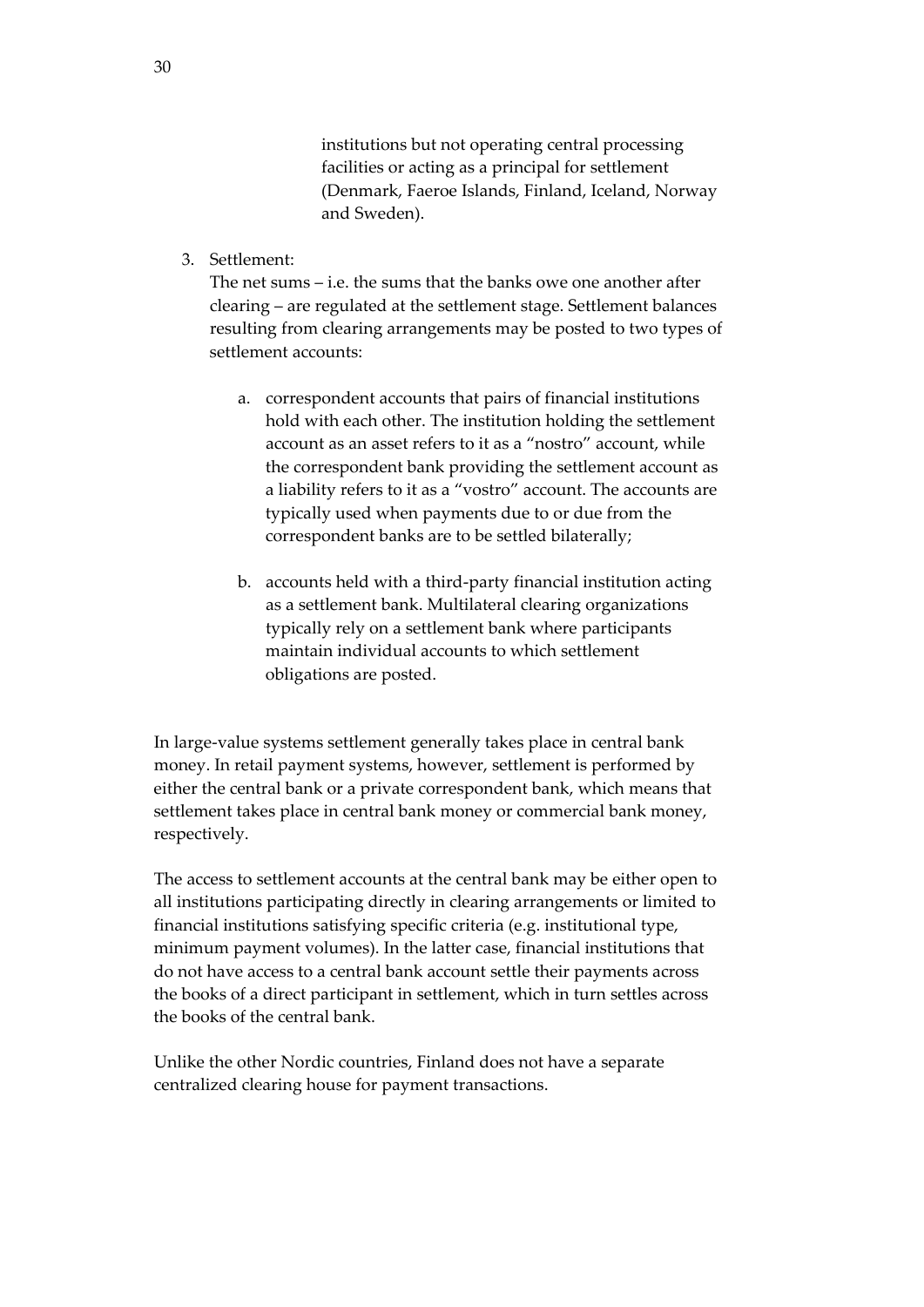#### <span id="page-30-0"></span>3.3 Interbank payment systems in Nordic countries

Of the Nordic countries, Norway, Iceland and the Faroe Islands are not members of the European Union. Denmark and Sweden are members of the EU but are not currently members of the single currency zone. However, Denmark is a member of exchange rate mechanism II (ERM II). This means that the Danish krone is linked to the euro. Finland is the only Nordic country in the euro zone.

### 3.3.1 Denmark

KRONOS is Danmarks Nationalbankʹs real‐time gross settlement (RTGS) system and acts as the banksʹ home banking system, via which they can transfer amounts in krone and euro. Amounts coming from the netting system Sumclearing are also settled via KRONOS. Net amounts cannot be settled unless there are sufficient funds on the banks' accounts with Danmarks Nationalbank. Individual payments in KRONOS typically have a high value, while the number of payments is relatively modest. Domestic payments in euros are made via KRONOS. KRONOS is also the Danish part of the joint European payment system, TARGET, through which euro payments to other EU member states are made via the joint European payment system. Denmark is a member of the EU but is not currently in the single currency zone. However, Denmark is a member of exchange rate mechanism II (ERM II) and follows a fluctuation band of +/‐ 2.25 percent. This means that the Danish krone is linked to the euro.

The Sumclearing system is a net settlement system for handling retail transactions, typically bank transfers between customers and debit cards. The netting system is characterized by payments that are many in number, but modest in size. In netting systems, payments between banks are compiled to show how much the individual banks owe each other. A net amount is calculated for each bank, and at a fixed time the amounts are exchanged. In the netting system the net amounts are eventually transferred via Danmarks Nationalbankʹs real‐time gross settlement system KRONOS for individual settlement. Not all the players participate directly in the Sumclearing system, and some of the smaller banks participate via a larger bank. The Sumclearing system is operated by PBS (Payment Business Services) on behalf of the system owner, the Danish Bankers' Association.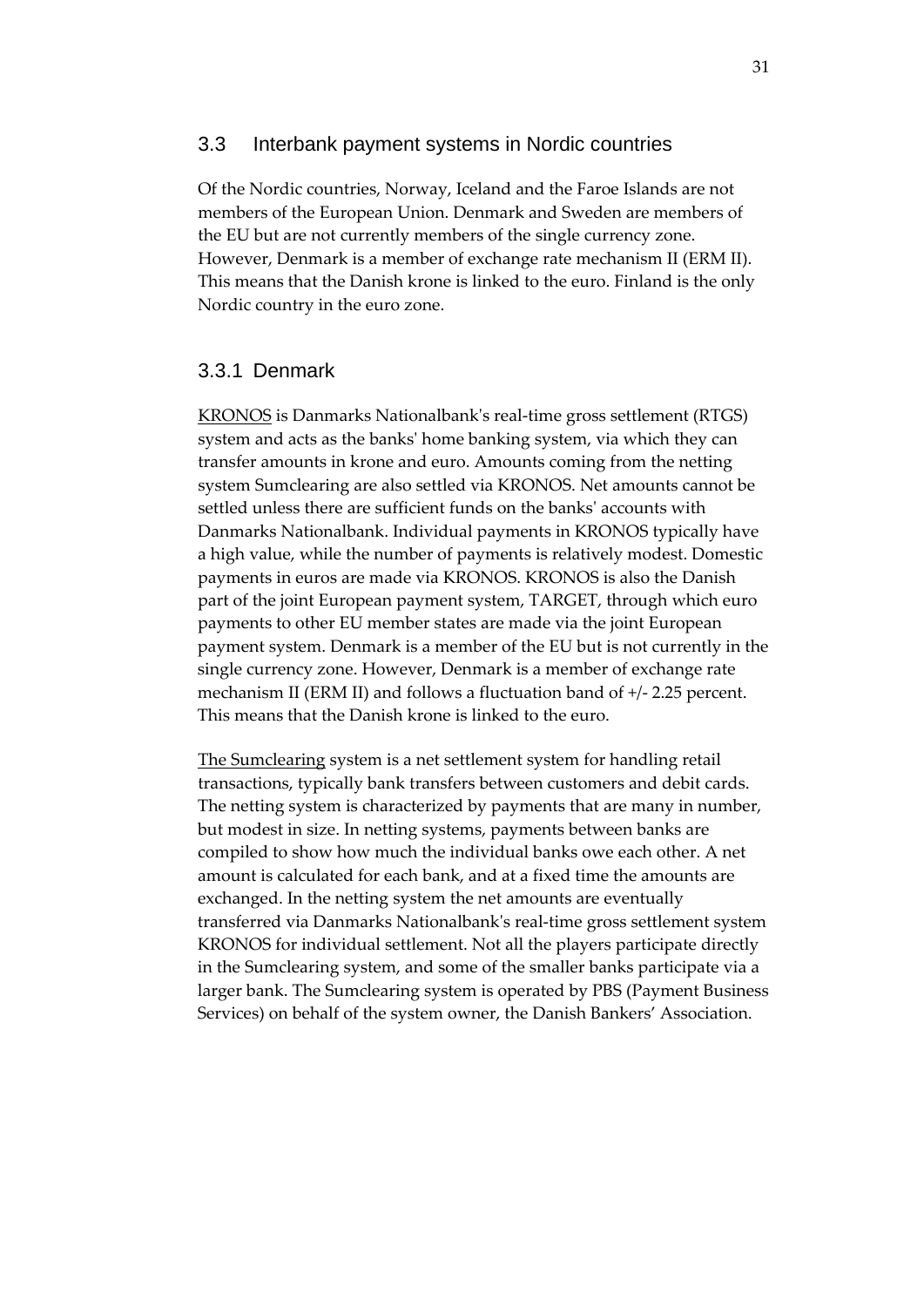| <b>System</b>      | <b>Operating body</b>                     | <b>Description</b>                  | <b>Types of transactions</b>                                     |
|--------------------|-------------------------------------------|-------------------------------------|------------------------------------------------------------------|
| <b>KRONOS</b>      | Danmarks<br>Nationalbank                  | central bank's<br>settlement system | settles interbank payments                                       |
| <b>Sumclearing</b> | <b>Payment Business</b><br>Services (PBS) | retail payment<br>system            | debit, payment card and<br>direct debit transactions.<br>cheques |

**Table 3.1 The systems of Denmark** 

# 3.3.2 Faroe Islands

The Faroese banks are part of the Danish system. In addition, Faroese banks have their own clearing bank. The Faroese system is a real‐time system, so transfers can be seen immediately at the receiving bank. Elektron is an IT company which makes IT solutions for the Faroese banks. All four retail banks and the Faroese government are the owners of Elektron.

All national transactions pass the real-time Faroese payment system, while the rest go through the Danish system.

The Faroese banks are members of the Danish Bankers Association, and thereby also owners of the Danish system.

## 3.3.3 Finland

<u> 1989 - Johann Barn, mars eta bainar eta industrial eta bainar eta baina eta baina eta baina eta baina eta ba</u>

BoF-RTGS is a real-time gross settlement system operated by the Bank of Finland. Account holders maintain settlement accounts at the central bank to facilitate settlement of their own and customers' payments. The banks operating in BOF‐RTGS have the status of a 'clearing bank'. Finland is the only Nordic country in the euro zone. The BoF‐RTGS settlement system is a real-time gross settlement system and is a part of the Euro system's TARGET system (Trans‐European Automated Real‐Time Gross Settlement System). <sup>[14](#page-31-0)</sup>

The POPS system is an interbank settlement system for express transfers and cheques (including bank drafts). POPS is a real‐time system operated by the participating banks on a decentralized basis. The member banks send payment instructions to each other directly. The system uses both netting and gross settlement. Payment orders are generally netted

<span id="page-31-0"></span><sup>&</sup>lt;sup>14</sup> The Eurosystem is currently developing the next generation of TARGET (TARGET2).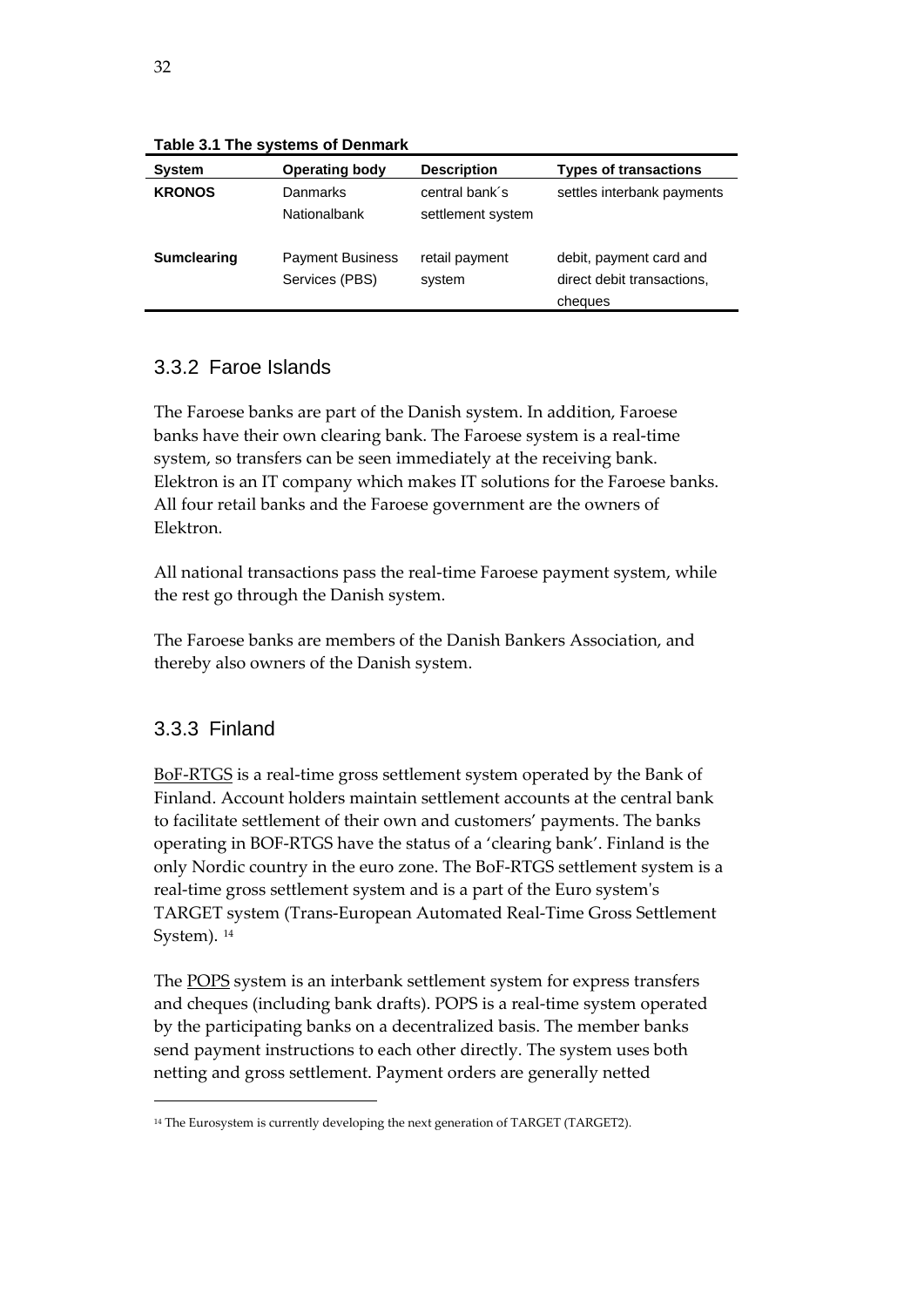bilaterally. Whenever a large payment exceeds the established limits, the bank has to make a corresponding transfer in BoF‐RTGS. POPS was developed jointly by the member banks and the Finnish Bankers´ Association. The banks are also responsible for maintenance of the POPS system.

PMJ is an interbank payment system based on batch processing. The system is designed especially for customer mass transactions. Payment orders are transmitted bilaterally between banks and settlement, based on clearing calculations, takes place in the BoF‐RTGS system twice a day. The PMJ is jointly run by the Finnish banks and the Finnish Bankersʹ Association. Unlike the other Nordic countries, Finland does not have a separate centralized clearing house (ACH) for payment transactions.

| <b>System</b>       | <b>Operating body</b>                          | <b>Description</b>                  | <b>Types of transactions</b>                                |
|---------------------|------------------------------------------------|-------------------------------------|-------------------------------------------------------------|
| BoF-<br><b>RTGS</b> | Central Bank of Finland                        | central bank's<br>settlement system | settles interbank payments                                  |
| <b>POPS</b>         | members of the Finnish<br>Banker's Association | large-value netting<br>system       | express transfers and<br>cheques                            |
| <b>PMJ</b>          | members of the Finnish<br>Banker's Association | retail payment system               | credit transfers, direct debits,<br>debit card transactions |

**Table 3.2 The systems of Finland** 

#### 3.3.4 Iceland

The RTGS system is the Real-time Gross Settlement System of the Central Bank of Iceland. It covers orders to an amount of ISK 10 million or more as soon as the balance on the payer's account will permit. Thus, the RTGS system will transfer payment orders over the RTGS system limits directly to or from the business accounts of participants at the Central Bank.

The JK system is responsible for netting accrued payment orders under ISK 10 million between participants. The real-time netting positions between participants in the system can be observed, and participants can therefore monitor and control risk relating to payment transfers. Customers have immediate access to cash deposited on accounts as soon as netting has taken place. Settlements are made on participants´ RTGS accounts at the Central Bank of Iceland. The JKsystem of Fjölgreiðslumiðlun Ltd. (FGM) is jointly owned by the commercial banks, the savings banks, the Central Bank of Iceland and two payment card companies, VISA Iceland and Kreditkort.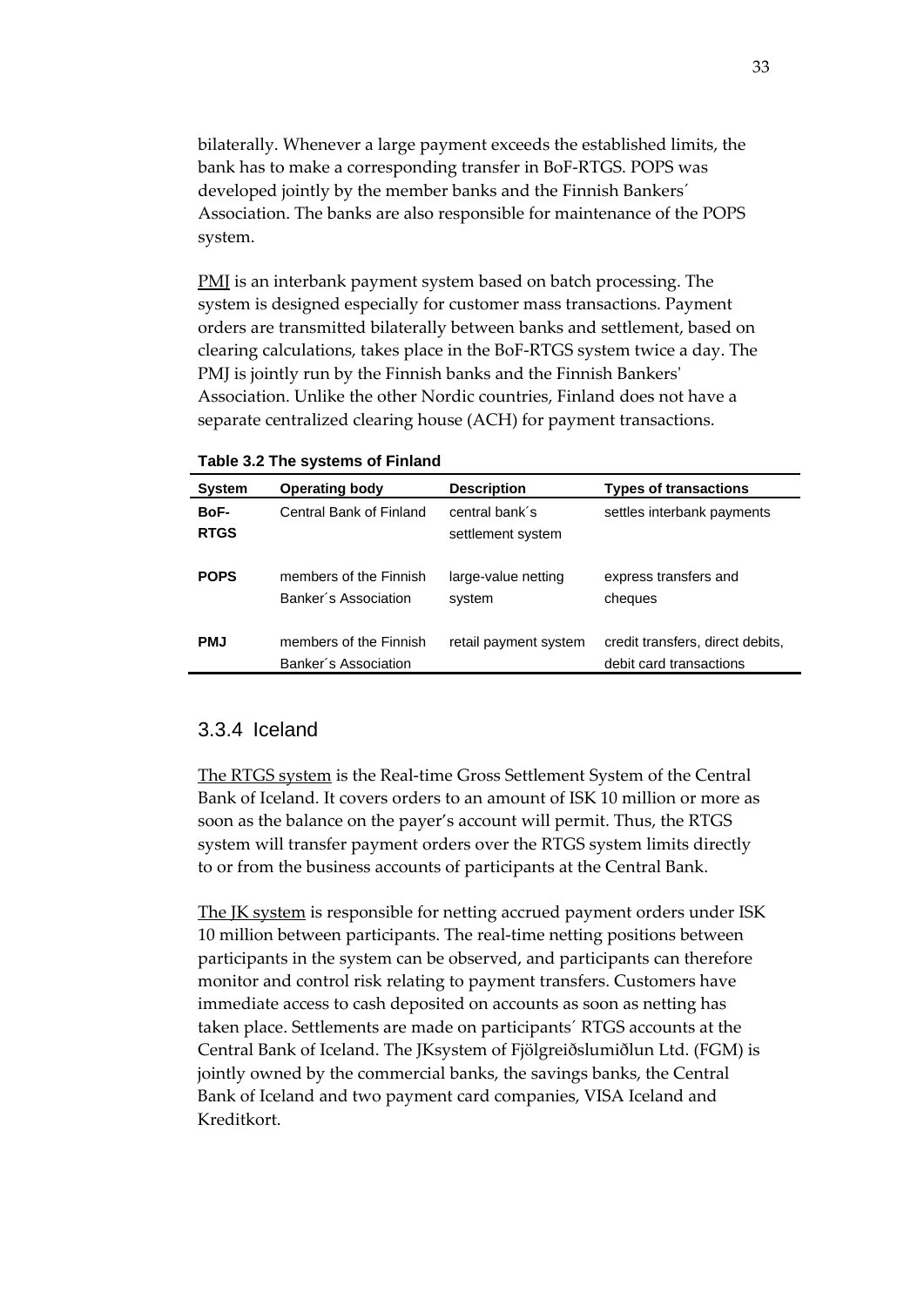The Icelandic Banksʹ Data Centre (Bank Data Centre) is responsible for the day‐to‐day operation of the RTGS system under an agreement with the Central Bank of Iceland and the JK system, and pursuant to an agreement with the FGM, and owns the infrastructure on which electronic payments are largely based. The Central Bank of Iceland has contributed to the development of the JK netting system.

The RÁS system is used to transmit all authorization requests and capture all electronic payment card transactions. FGM is responsible for operation of the RÁS system, which it owns. FGM is also responsible for the custody and supervision of all rules, instructions and agreements on individual means of payment developed jointly by the commercial banks and savings banks and other parties in Iceland.

| <b>System</b> | <b>Operating body</b>                                                                         | <b>Description</b>                  | <b>Types of transactions</b>                                                        |
|---------------|-----------------------------------------------------------------------------------------------|-------------------------------------|-------------------------------------------------------------------------------------|
| <b>RTGS</b>   | Icelandic Banks' Data<br>Centre<br>based on agreement with<br>Central Bank of Iceland         | central bank's<br>settlement system | settles interbank payments:<br>payment<br>orders in the amount of<br>ISK 10 million |
| JK            | Icelandic Banks' Data<br>Centre<br>(IBDC) based on<br>agreement<br>with FGM                   | retail payment<br>system            | settles interbank payments:<br>payment<br>orders under ISK 10 million               |
| <b>RAS</b>    | Icelandic Banks' Data<br>Centre<br>(IBDC) and VISA Iceland<br>based<br>on agreements with FGM | card payment<br>system              | Card transaction (auth. requests<br>and<br>financial transactions)                  |

**Table 3.3 The systems of Iceland** 

### 3.3.5 Norway

NBO is the Central Bank of Norway's settlement system. Most banks in Norway have accounts at the Central Bank of Norway. The largest banks settle their claims and liabilities vis‐à‐vis other banks through entries in their accounts with the Central Bank. Settlement may be made for each payment transaction (gross settlement) or by netting a number of individual transactions between two or more banks (net settlement).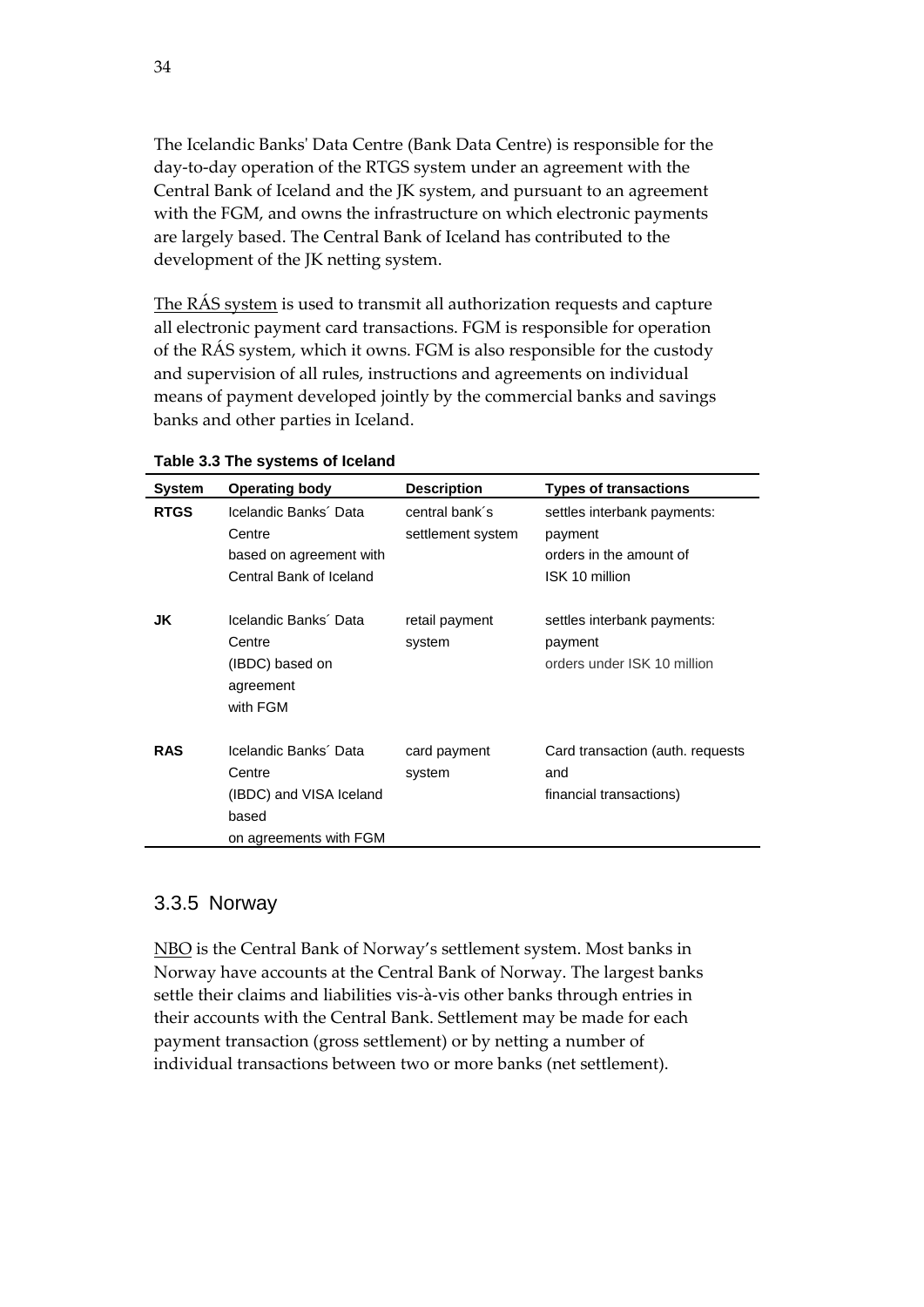Different types of payments are settled in different ways. Ordinary customer payments (e.g. payment card, giro and ATM transactions) are included in a multilateral netting ‐ NICS Retail. This multilateral netting is settled in Norges Bank twice a day. Larger transactions and interbank transactions are cleared in a separate multilateral netting (NICS SWIFT) or sent individually to settlement in NBO in real time, either through NICS RTGS or directly to the Central Bank of Norway (Norges Bank).

NICS, Norwegian Interbank Clearing System, is the banks' joint national system for clearing payment transactions. NICS is a channel for transactional and informational exchange between the banks and the Central Bank of Norway's settlement system (NBO). At the same time, it provides a collective basis for the final settlement between the banks. Settlement and clearing are done through direct participation in NICS/NBO or indirectly through a clearing bank. The NICS system is developed by Bankenes Betalingssentral AS (BBS), the Norwegian banks' payment and clearing house, in cooperation with the banks. BBS is also the operational unit under an agreement with Finansnæringens Hovedorganisasjon (the Norwegian Financial Services Association) and Sparebankforeningen (the Norwegian Savings Banks Association).

Previously, the two banks DnB and Gjensidige NOR Sparebank had authorizations from the Central Bank of Norway to act as clearing banks. The banks merged in 2003 and now operate one system, based on a single authorization.

| <b>System</b>    | <b>Operating body</b>                           | <b>Description</b>                    | <b>Types of transactions</b>               |
|------------------|-------------------------------------------------|---------------------------------------|--------------------------------------------|
| <b>NBO</b>       | Central Bank of<br>Norway                       | central bank's<br>settlement system   | settles interbank payments                 |
| <b>NICS</b>      | <b>Bankenes</b><br>Betalingssentral<br>AS (BBS) | clearing house<br>for retail payments | giro, ATM and card<br>payment transactions |
| DnB NOR clearing | D <sub>n</sub> B NOR                            | clearing for retail<br>payments       | giro, ATM and card<br>payment transactions |

**Table 3.4 The systems of Norway** 

### 3.3.6 Sweden

RIX is the system used by the Swedish Central Bank (Sveriges Riksbank), to settle payments between banks. Payments are settled in RIX on the principle of real‐time gross settlement (RTGS). The settlements usually take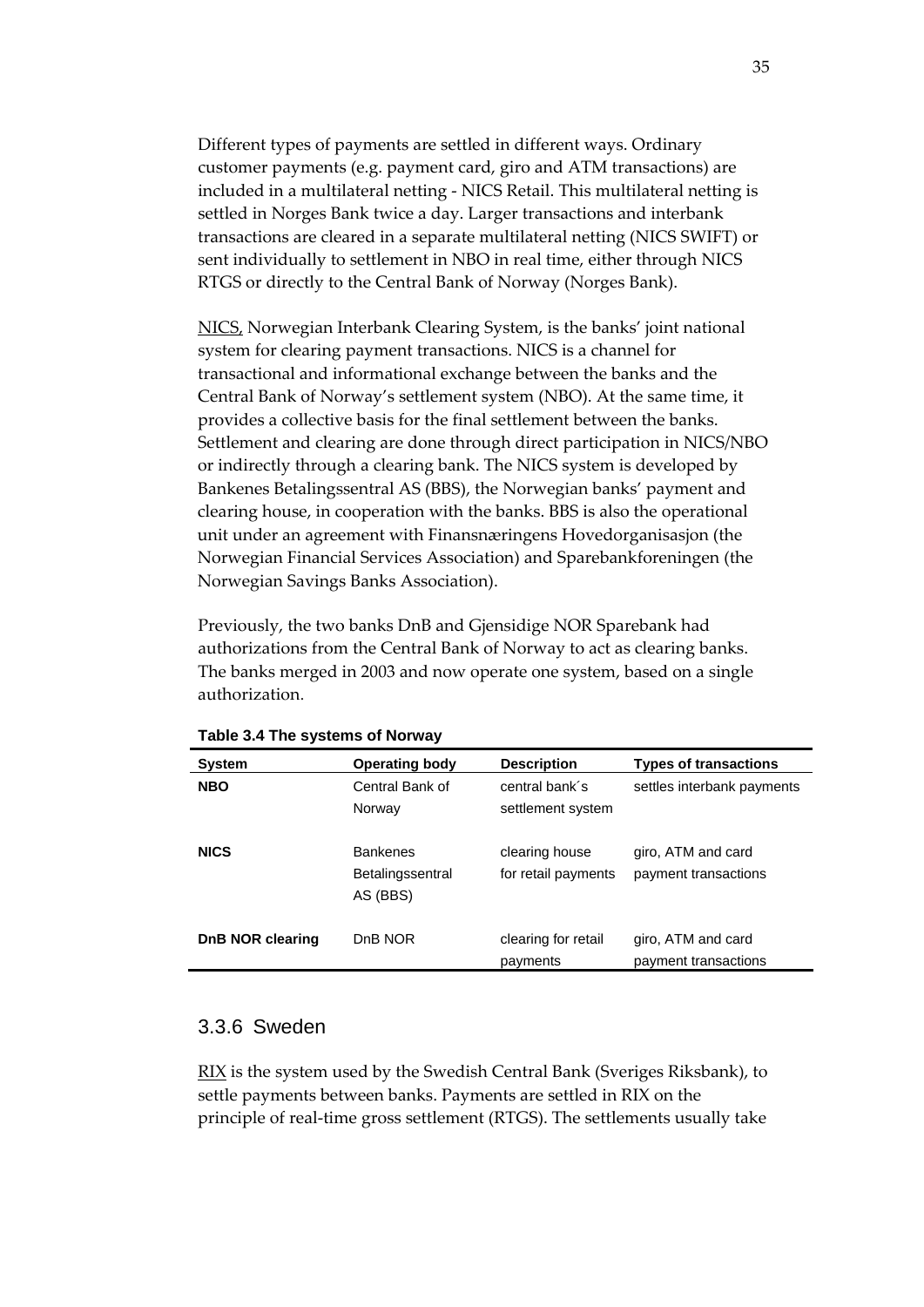place a few times per day. Banks that participate in RIX hold accounts in the Riksbank. Sweden is not a member of the euro zone and does not, therefore, participate in the single monetary policy but, along with the other non‐euro EU countries, its payment system is linked to TARGET.

BGC, Bankgirocentralen AB operates a giro payment system, 'Bankgirot'. This is based on giro numbers, which are linked to bank accounts. The system provides clearing of payments using giro numbers. The payer and the payee may or may not have accounts in the same bank. After clearing, BGC prepares and compiles settlement orders which are transferred to RIX.

The Data Clearing System handles a number of credit transfers which go directly from bank accounts. The system is also used when more rapid retail payments are required. These transfers are settled in RIX. The Data Clearing System is owned by the Swedish Bankers´ Association but operated by BGC.

CEKAB is a company providing switching services for ATM and POS transactions. Other providers of these services also exist. CEKAB is owned by several major banks. When a customer uses a cash dispensing machine (ATM), the payment is checked and cleared using one of the four communication systems available before the settlement order is sent to RIX (via the Bankgirot). Card payments are mainly carried out by CEKAB or by BABS, which is a system owned by Föreningssparbanken. Clearing takes place abroad, via the Visa or Mastercard infrastructures, before the transaction is settled in Sweden. Visa card payments are settled in SEB. Because CEKAB is not only an interbank system but also a customer system, it will also be described in the next chapter.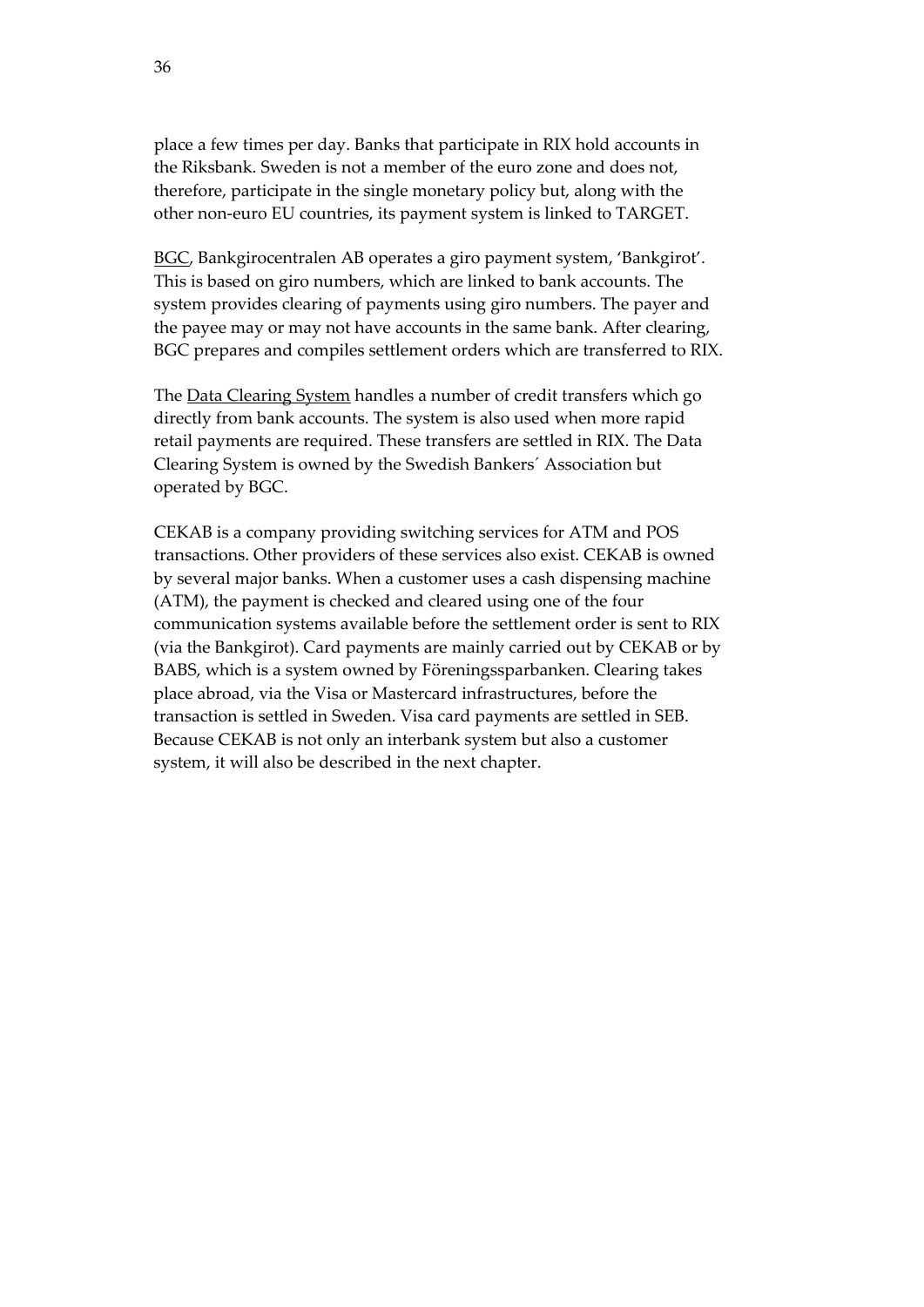| <b>System</b>                         | <b>Operating body</b>              | <b>Description</b>       | <b>Types of transactions</b>                                                                                                                                  |
|---------------------------------------|------------------------------------|--------------------------|---------------------------------------------------------------------------------------------------------------------------------------------------------------|
| <b>RIX</b>                            | Central Bank of                    | central bank's           | settles interbank and customer                                                                                                                                |
|                                       | Sweden (the                        | settlement               | payments:                                                                                                                                                     |
|                                       | Riksbank)                          | system                   |                                                                                                                                                               |
| - K-RIX (SEK)                         |                                    |                          | transactions are in general for                                                                                                                               |
|                                       |                                    |                          | larger amounts                                                                                                                                                |
| - E-RIX (Euro)                        |                                    |                          |                                                                                                                                                               |
| <b>The Bankgirot</b>                  | Bankgiro-<br>centralen AB<br>(BGC) | retail payment<br>system | mainly clears and settles retail<br>payments, but also                                                                                                        |
|                                       |                                    | clearing house<br>for    | processes certain large value<br>payments. Giro                                                                                                               |
|                                       |                                    | retail payments          | payments, bank transfers, direct<br>debits, card payments etc.                                                                                                |
| <b>Data Clearing</b><br><b>System</b> | Bankgiro-<br>centralen AB<br>(BGC) | retail payment<br>system | direct transfers from bank account<br>to bank account without use of a<br>giro number. Also used when more<br>rapid retail payment transfers are<br>required. |
| <b>CEKAB</b>                          | <b>CEK AB</b>                      | card payment<br>system   | checking of card payments                                                                                                                                     |
| <b>BABS</b>                           | Föreningsspar-<br>banken           | card payment<br>system   | checking of card payments                                                                                                                                     |

**Table 3.5 The systems of Sweden** 

## 3.4 Access to the payment systems

According to the doctrines of the network economy, incumbent operators have an incentive to accept new members into a network when the added value of a new member to each network member is higher than the loss caused by the new member, e.g. as a market share loss. What is significant in the assessment of profit is the extent of new coverage that the new operator brings to the network. The coverage may be geographical branch network coverage or it may be the width of the service pallet, for example. Since retail banking is already fairly extensive in the Nordic countries, new members do not necessarily bring a high amount of added value to the network itself. New network members are likely to cause a net loss to existing members in the form of lost customerships.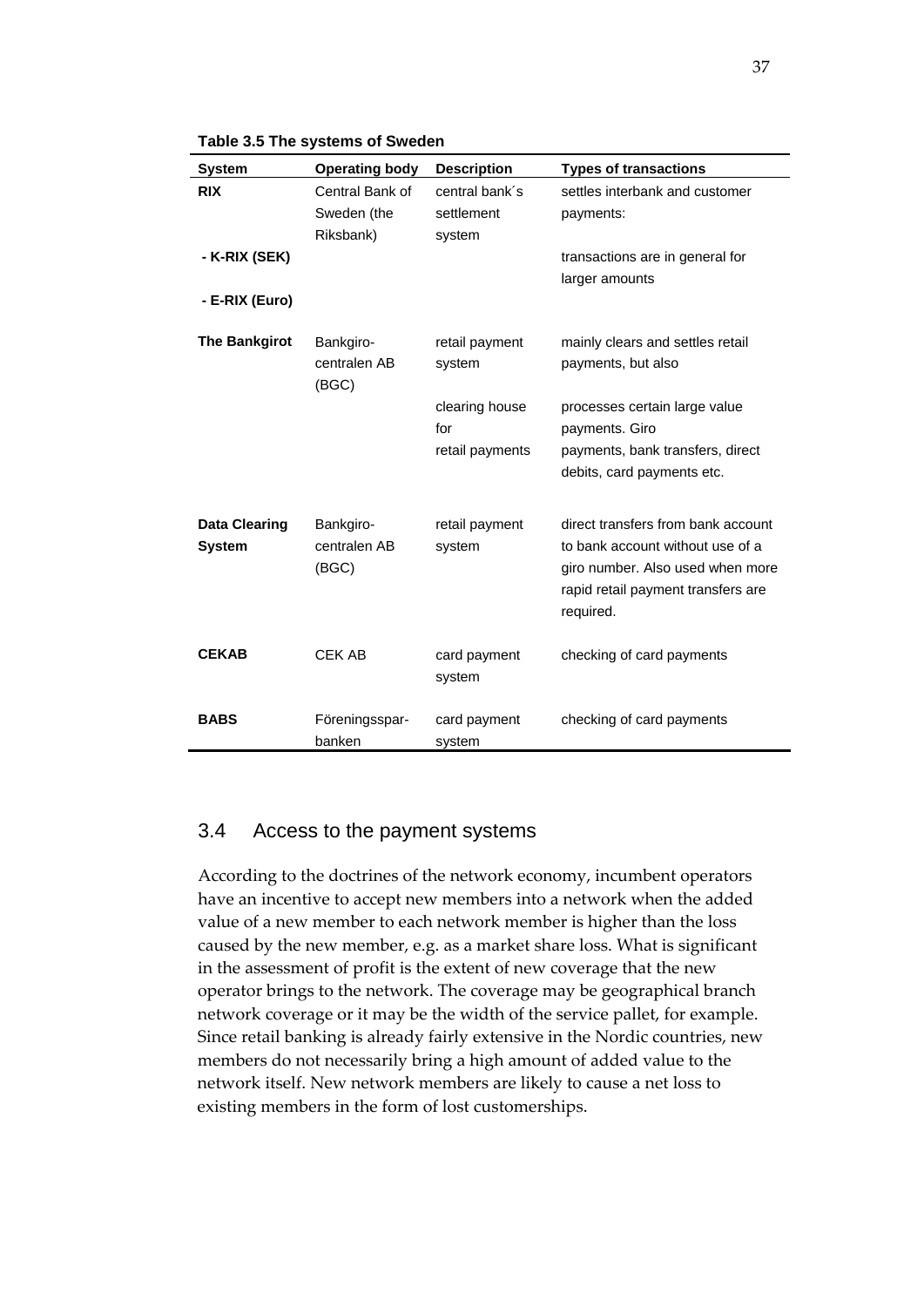Theoretically speaking, banks thus would not seem to have any incentive to invite new members to join their interbank payment systems in order to compete for customers. Rather, banks would, theoretically, seem to have incentive to hinder the entry of new members, e.g. by complicating and slowing down the joining process, by demanding large compensation for joining or by placing members who are late joiners in a weaker position than others.

# 3.5 Decision-making about attaching new members to the network

# 3.5.1 The role of the central bank

One of the most important functions of central banks is to provide a monetary asset that does not carry the risk of default (central bank money). Interbank obligations generated in interbank payment, clearing and settlement processes are often discharged by making use of such monetary assets. Furthermore, central banks generally provide accounts for financial institutions in which balances of central bank money can be held. Most central banks endeavour to maintain public confidence in retail payment systems. Some restrict their activities – besides settlement ‐ to cooperating with private payment system providers to promote safety, efficiency and interoperability by developing common standards. The fact that central banks offer settlement services to their domestic interbank clearing systems through their accounts allows financial institutions to reduce their credit risk.

One of the primary functions of the central banks in the Nordic countries is to promote a safe and efficient payment system. The central banks' payment systems can be seen as the overall hub of the country's payment systems. The role of the central bank varies somewhat in the different Nordic countries.

# 3.5.2 The role of other operators

In the Nordic countries, the interbank retail payment systems are as a rule wholly operated and owned by private bodies. These private bodies comprise banks operating on the market. The exception is Iceland, where the Central Bank of Iceland is also one of the owners and developers of the retail payment system. The Norwegian state has an ownership share of 34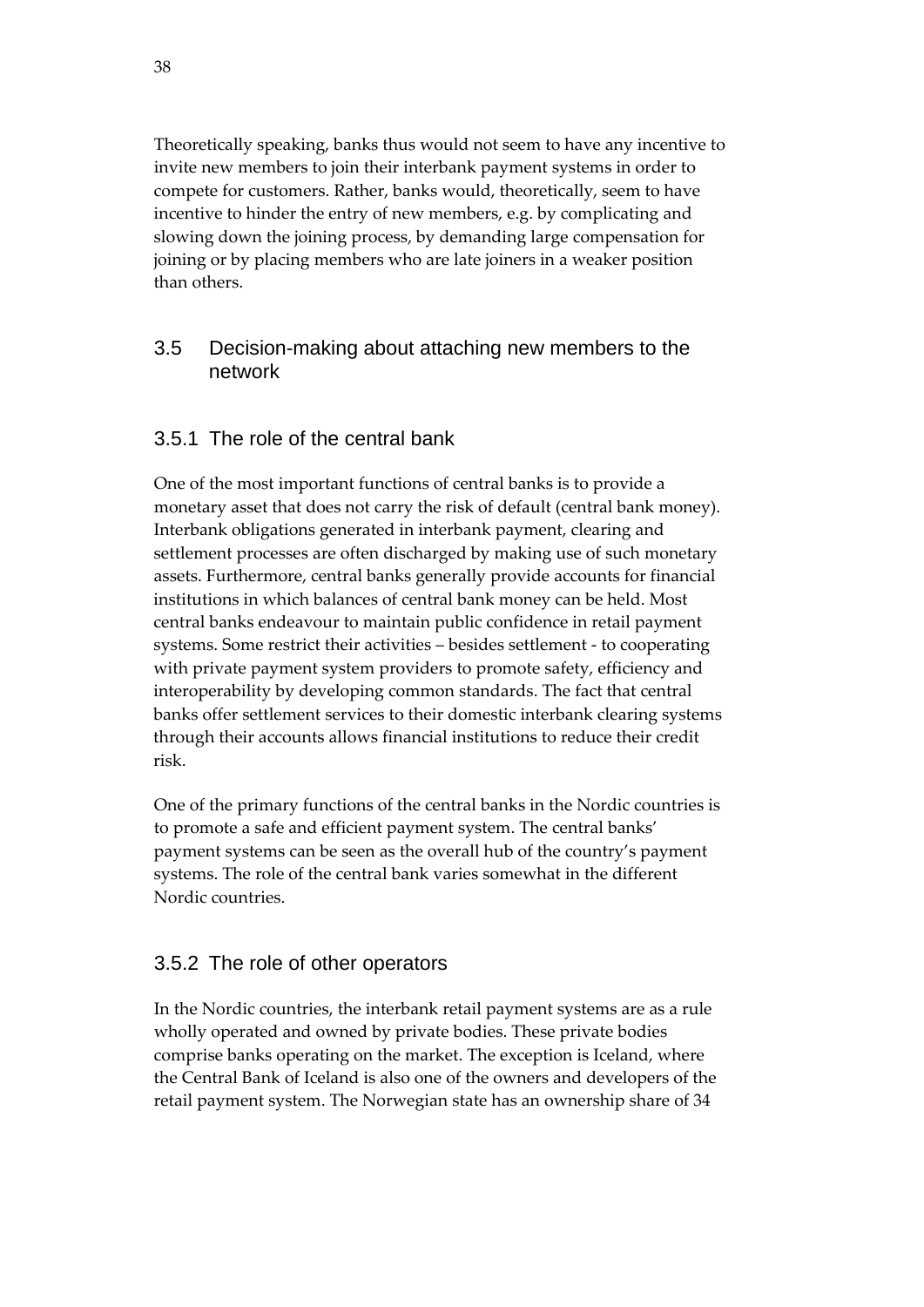percent in DnB NOR, which runs the other clearing system for retail payments in Norway.

|                         | The retail payment<br>system                 | <b>Operating body</b>                                  | Owner                                                                                                                                                                                                                   |
|-------------------------|----------------------------------------------|--------------------------------------------------------|-------------------------------------------------------------------------------------------------------------------------------------------------------------------------------------------------------------------------|
| <b>Denmark</b>          | Sumclearing                                  | <b>Payment Business</b><br>Services (PBS)              | The members of the Danish Bankers'<br>Association                                                                                                                                                                       |
| Faroe<br><b>Islands</b> | The Sumclearing<br>Faroese payment<br>system | <b>Payment Business</b><br>services Elektron           | The members of the Danish Bankers'<br>Association<br>The Faroese government and all four<br>retail banks                                                                                                                |
| <b>Finland</b>          | <b>POPS</b>                                  | Members of the Finnish<br>Bankers' Association         | Finnish Bankers' Association/ The<br>members of the Finnish Bankers'<br>Association                                                                                                                                     |
|                         | <b>PMJ</b>                                   | Members of the Finnish<br>Bankers' Association         | Finnish Bankers' Association/ The<br>members of the Finnish Bankers'<br>Association                                                                                                                                     |
| <b>Iceland</b>          | JK                                           | Icelandic Banks' Data<br>Centre                        | Fjölgreiðslumiðlun (FGM)                                                                                                                                                                                                |
|                         |                                              |                                                        | FMG is jointly owned by the<br>commercial banks, savings bank,<br>Central Bank of Iceland, Visa Iceland<br>and Kreditkort                                                                                               |
|                         | <b>RAS</b>                                   | Icelandic Banks' Data<br>Centre                        | Fjölgreiðslumiðlun (FGM)                                                                                                                                                                                                |
| <b>Norway</b>           | NICS                                         | <b>Bankenes</b><br><b>Betalingssentral AS</b><br>(BBS) | BBS has an agreement with the<br>Norwegian Financial Services<br>Association and the Norwegian<br>Savings Banks                                                                                                         |
|                         | DnB NOR clearing                             | D <sub>n</sub> B NOR                                   | DnB NOR is a public limited company.<br>The Norwegian state owns 34% of the<br>shares                                                                                                                                   |
| <b>Sweden</b>           | The Bankgirot                                | Bankgirocentralen, BGC                                 | BGC Holding AB owned by SEB 33%,<br>Föreningsbanken 29%, Svenska<br>Handelsbanken 25%, Nordea 10%<br>with the remaining 2% owned by<br>Kaupthing Bank Sverige<br>LänsförsäkringarBank, Danske Bank<br>and Skandiabanken |
|                         | Data Clearing System                         | Bankgirocentralen, BGC                                 | Swedish Bankers' Association                                                                                                                                                                                            |
|                         | <b>CEKAB</b>                                 | Centralen för elektroniska<br>kortbetalningar (CEKAB)  | Owned by Nordea 39%, Svenska<br>Handelsbanken 37%,<br>Föreningsbanken 21%, Danske Bank<br>3%                                                                                                                            |
|                         | <b>BABS</b>                                  | Föreningssparbanken                                    | Föreningssparbanken                                                                                                                                                                                                     |

**Table 3.6 The role of the operators in Nordic countries**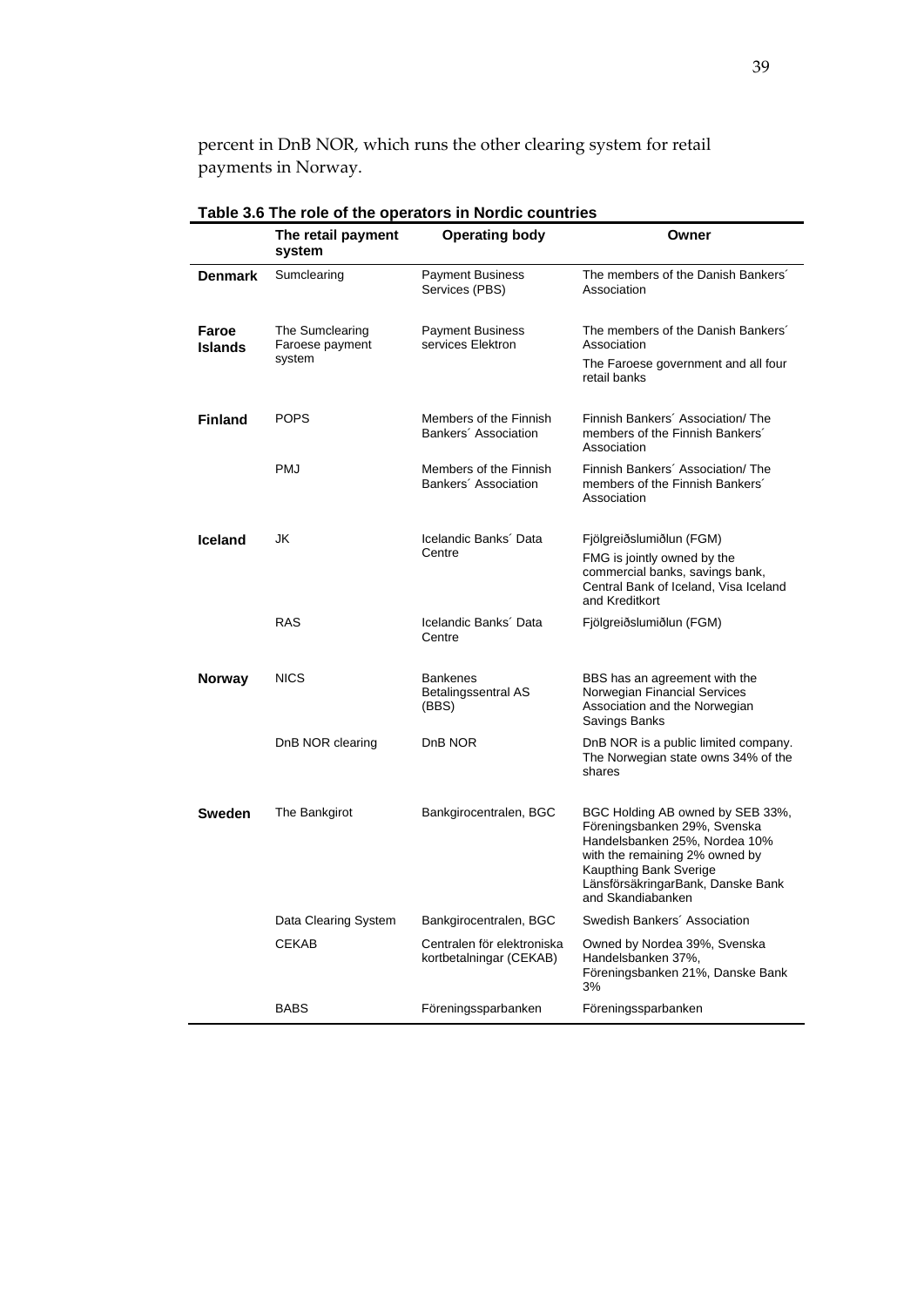In Sweden and Norway the operator of the clearing house (BGC, BBS) is owned directly by the banks. The three largest banks operating in Sweden are also the major owners of the most important card payment systems (CEKAB and BABS).

The indirect ownership and influence of the banks are channelled through the bankers´ associations. In Denmark, the members of the bankers´ association are the owners of the operator of the centralized clearing house (PBS) and in Finland the members of the Bankers´ Association are the direct owners of the major retail payment systems (POPS, PMJ).

Bankers´ associations usually operate as trade associations and are responsible for watching over the interests of their member banks. The need for a network necessarily means that a degree of cooperation between the members is unavoidable. At the very least, a network's members must agree on the methods and standards for exchanging information, how to cover network costs, and the conditions of admission to the network.

Although there are country-specific differences in the operation of bankers' associations, these seem to play a central role in the financial sector in the Nordic countries. The associations at least make recommendations about the overall rules and conditions for access to payment systems. Because of the absence of a centralized clearing house, in Finland the bankers´ association or its committees make decisions on matters such as joining fees, the timetable for joining, etc. In addition, membership of the bankers´ association is a prerequisite when a new bank enters the interbank payment systems. In Norway, membership is not a prerequisite, but the only bank participating without membership is Swedbank (Föreningssparbanken). In Iceland and Denmark membership is not needed. In Sweden membership is not formally a requirement, but in practice all full service banks operating in Sweden are members of the bankers´ association. No information concerning the Danish association was available for this report.

It should be noted that banks entering the market usually have the option of joining the interbank payment system indirectly, as a client of a bank already in the system.

The operators of the payment systems or the bankers´ associations represented by the banks are also involved in developing payment systems for the Nordic countries. Network effects mean that the competitive pressure that existing payment systems face from alternative systems or the threat of new networks forming is limited. Once a network is established, it is extremely difficult for a new competing network to gain the critical mass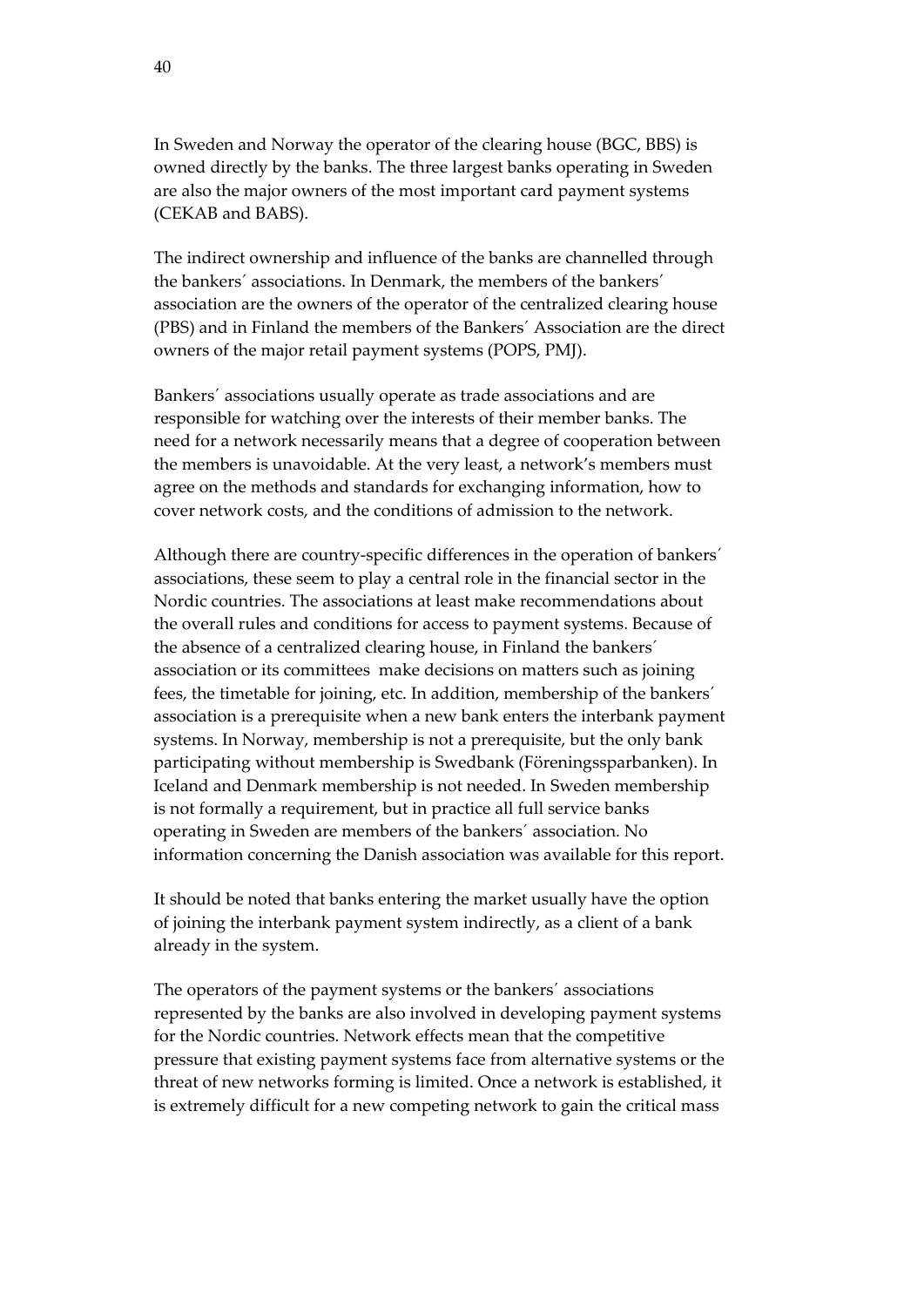needed to function effectively on a standalone basis, even if the level of investment needed is not viewed as prohibitive. A key factor in the intensity of retail competition is the ability of institutions with new offerings to enter the market by accessing the payment system easily and fairly. Retail competition is, therefore, dependent on the payment system and its ability to deliver efficient and transparent charges for access and use, with innovation and cost reductions. Ultimately, any inefficiencies in the payment systems are likely to affect final customers in the form of higher prices and less innovative products and services at the retail level.<sup>[15](#page-40-0)</sup>

There are historical reasons for the present structure of interbank payment systems, and the incumbents have developed the systems for decades. A general feature of Nordic systems is that access is normally awarded by banks already in the system. The incumbent banks consequently have some decision‐making power within interbank payment systems. However, in some systems, the banks are left with little room for discretion as they must comply with fixed rules of access, such as the rule that any bank holding a licence is allowed access to the system.

#### 3.6 Cooperation and competition

When the efficiency of the payment systems is assessed, it should be noted that even if competition between operators creates efficiency, competitors also have to cooperate to bring about a network. Cooperation is one characteristic of a network economy.

From the point of view of competition, cooperation between companies is problematic when it includes communicating on practices which may directly or indirectly affect the competitive conduct of a company. Since payment systems depend on cooperation, they may raise particular competition concerns.

The partly contradictory aims (competition vs. cooperation) pose a challenge not just to the undertakings involved, but also to the supervision authorities. The central banks and the financial supervision authorities must jointly determine the threshold that allows an optimum balancing of competition and cooperation.

41

<span id="page-40-0"></span><sup>15</sup> UK payment systems, OFT 2003.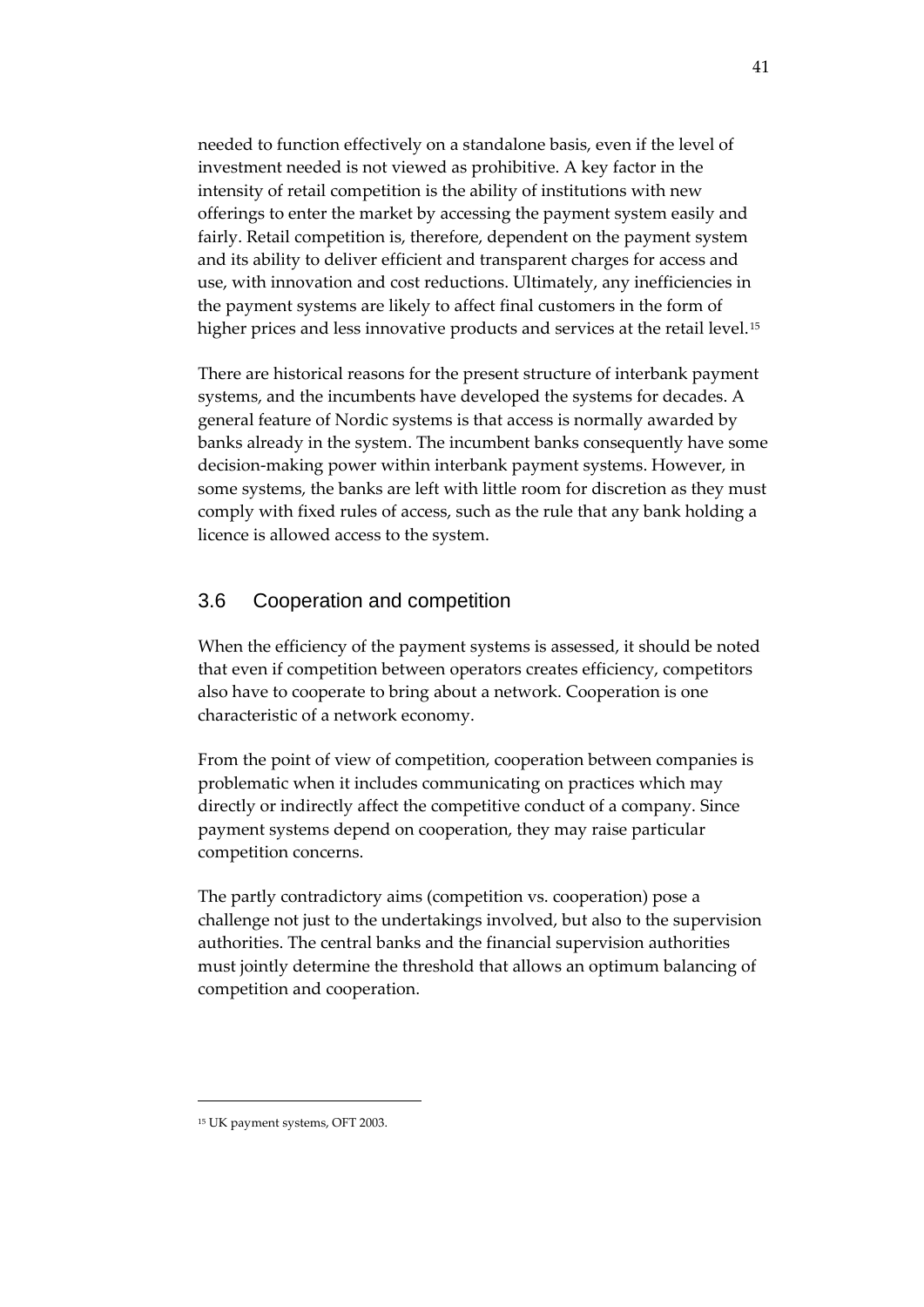#### 3.7 Joining costs

The method of pricing payment systems varies a great deal in the Nordic countries. Some countries may use a joining fee paid as a lump sum, an annual or monthly membership fee, a fee based on the volume of events, or a combination thereof.

The joining fees of the Nordic payment systems vary from zero to EUR 1.2 million. Finland has the highest system‐based joining fee (the EUR 1.2 million joining fee includes POPS and PMJ), which is the same for all who join. According to the Finnish Bankers' Association, the other commonly collected fees are correspondingly lower or are not collected at all. In Iceland there is no joining fee or annual fee, and the system is based entirely on transaction fees. In Sweden the joining fee varies from zero to around EUR 100,000 (the joining fees for Bankgirot, Data Clearing System and CEKAB cost no more than EUR 180,000 in total). In Norway the fee for joining NICS varies, depending on the bank's capital liability. Access fees vary from approximately EUR 44,000 to EUR 625,000. The joining fee for DnB NOR is agreed bilaterally. In Norway, interbank fees vary from EUR 0.05 to 2.25. [16](#page-41-0). In Denmark the fee for joining Sumclearing is about EUR 420,000.

Making a comparison of interbank fees and their levels is not simple. Pricing differs from one country to another. The average total costs for the first year after joining are the closest estimates available for comparing fees. Payments systems in the Nordic countries vary considerably and comparisons tend to be misleading. For instance, services vary and they are differently priced. Likewise, cost structures differ. As an example, bank revenue from a float is illegal in Norway, whereas it is not in many other countries. A more detailed approach to these issues follows below.

The fees are paid to the system administrator, who decides on use of funds for the system or its maintenance or, depending on the organization form, re‐allocates it as compensation to its owners or members. Benefit from the fees hence accrues to the system members but the allocation may vary.

According to a general competition law principle, even high access costs may be warranted if they are based on actual costs. The European Commission has stated that the costs of specific services provided should

<span id="page-41-0"></span><sup>16</sup> See Publication no. 6: Collection of contracts and rules for domestic payment transfers, Finansnæringens Servicekontor og Sparebankforeningens Servicekontor, September 2003.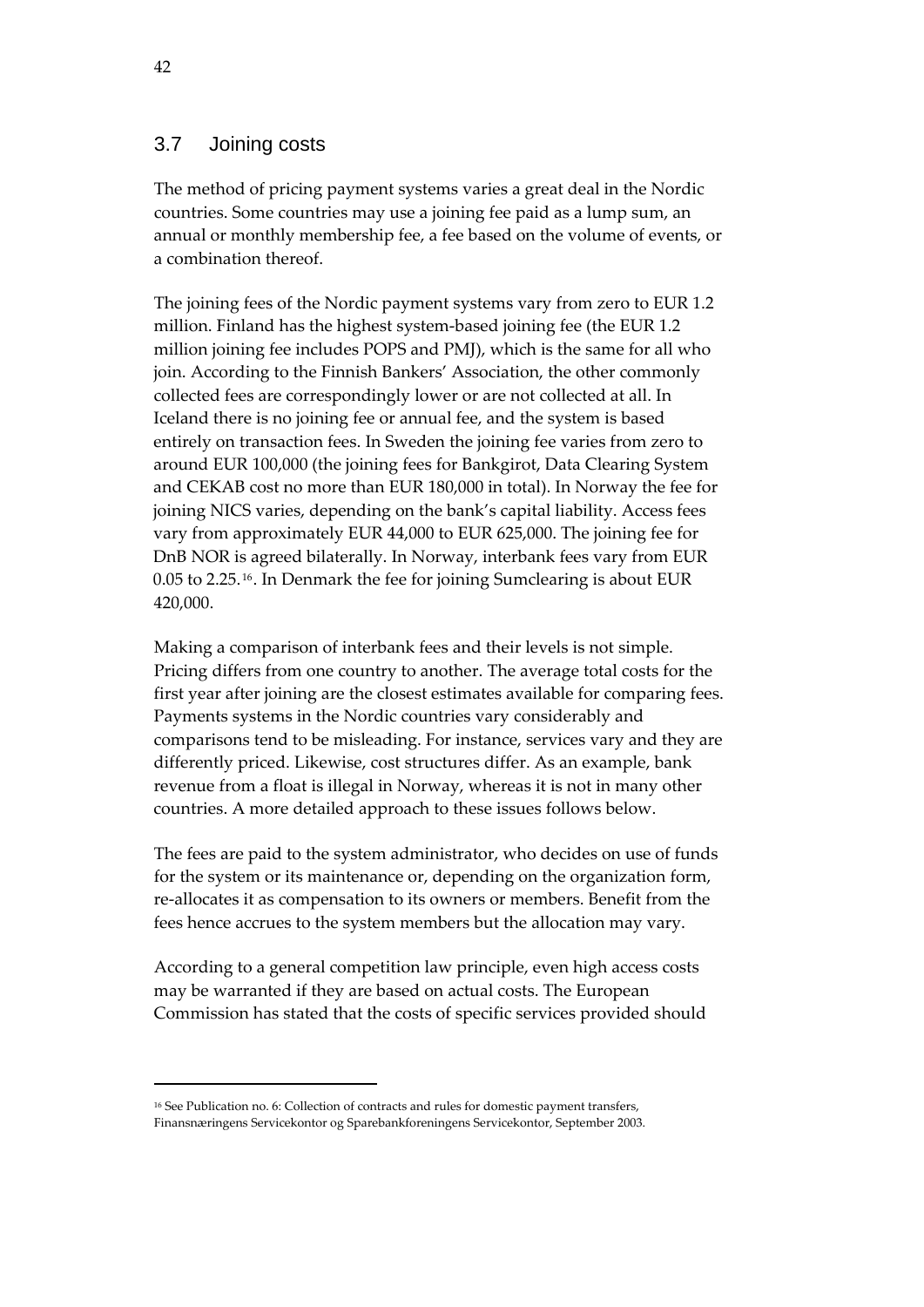be based on objective criteria and that the fee for each service should not exceed the costs on which its calculations are based.

# 3.8 Allocation of fees

There are dissimilarities in the discount system as well, insofar as the discounting principles used are roughly opposite in Norway and Sweden. In Norway, the joining fee depends on the funds commanded by the joining party: the actor who commands more funds has a higher joining fee. Sweden has a volume‐based discount system which favours large actors.

In Sweden, the Swedish Competition Authority has noticed that small actors may have problems with the way terms of access to the general payment systems in the banking market are designed. These concern both pricing and other requirements, particularly those of a technical nature, which are said to favour large operators.

Some of the systems – Bankgirot, CEKAB, Dataclearing – apply roughly the same principles when setting fees, irrespective of the customer's identity. They offer volume discounts on total invoice amounts, which means that small actors are given discounts of below 5 percent while the large banks enjoy discounts that are often in the region of 10‐30 percent.

This represents a cost disadvantage to small actors, but the explanation offered by the system's advocates is that there are significant economies of scale in production. Also, the participation of the market's large actors, with their substantial transaction volumes, is essential to cost efficiency in the system; without them, smaller actors would probably have to operate on much less favourable terms. In certain cases, these volume discounts have been examined by both the Swedish Competition Authority and the Market Court, and found to be compatible with the competition rules. The smaller actors that the Competition Authority contacted were not altogether against the idea of discounts but questioned whether they were entirely cost-motivated.

#### 3.8.1 Joining time

In the Nordic countries, joining a system is preceded by a period when the joining party adapts its system to the payment system, and the banks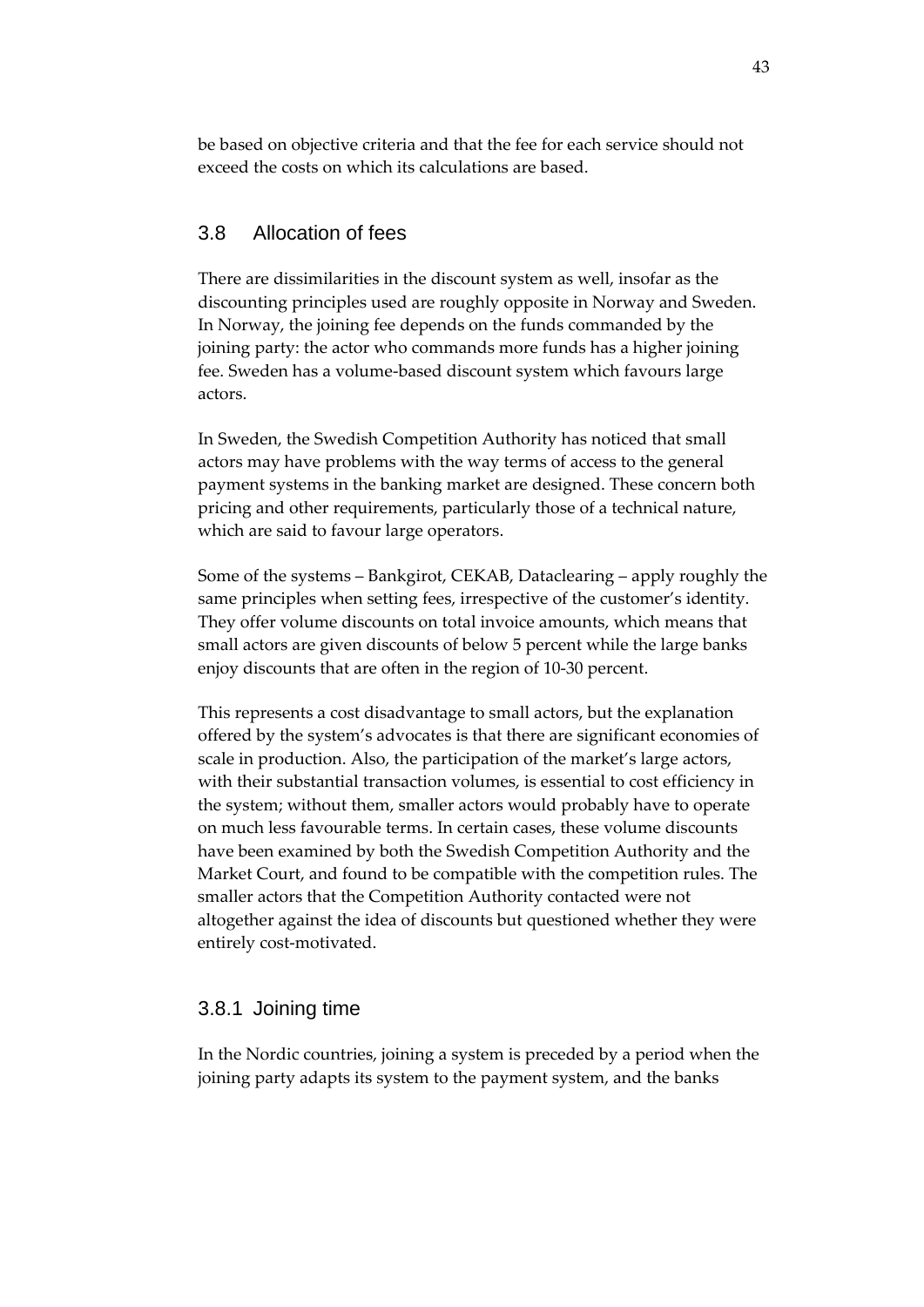already in the system adapt to the new system. In practice, this means the technical testing and revision of the systems.

A tight schedule has been drawn up in Denmark for conducting all the tests. In the other Nordic countries, no specific time or joining process has been defined. This is justified by the impossibility of predicting the joining process and the heavy dependence on the characteristics of the joining party. In Finland, for example, the Finnish Bankers' Association recommends that a new party should reserve up to 9 ‐ 12 months for system testing.

From the competition perspective, it would clearly be a good thing if the joining process was transparent: the party joining would have a clear picture in advance about the length of the joining process and the related costs. Joining also includes the activities of third parties, which may not be foreseeable.

# 3.8.2 Other challenges related to joining

The joining process may include linguistic challenges. In Finland and Denmark, for example, the system requires a command of the national language.

In most Nordic countries, the interbank payment systems may be joined directly or indirectly via another member. The fees paid by 'indirect members' to the service provider bank ('clearing bank') are agreed on mutually. The content of the service may vary. Indirect membership may be an inexpensive way to join the system, particularly for small entrants.

A tutor bank system has been developed to make joining the interbank system in Finland easier. The joining bank pays compensation to a bank already in the system for technical support in the joining process. A tutor bank is chosen primarily on a voluntary basis. Correspondingly, a pair‐ testing bank is chosen for pioneer tests with the joining bank prior to full system testing. The tutor bank system is a fairly new phenomenon. It may simplify and clarify the joining process, but if it does not function properly, such a practice may also be an impediment to joining.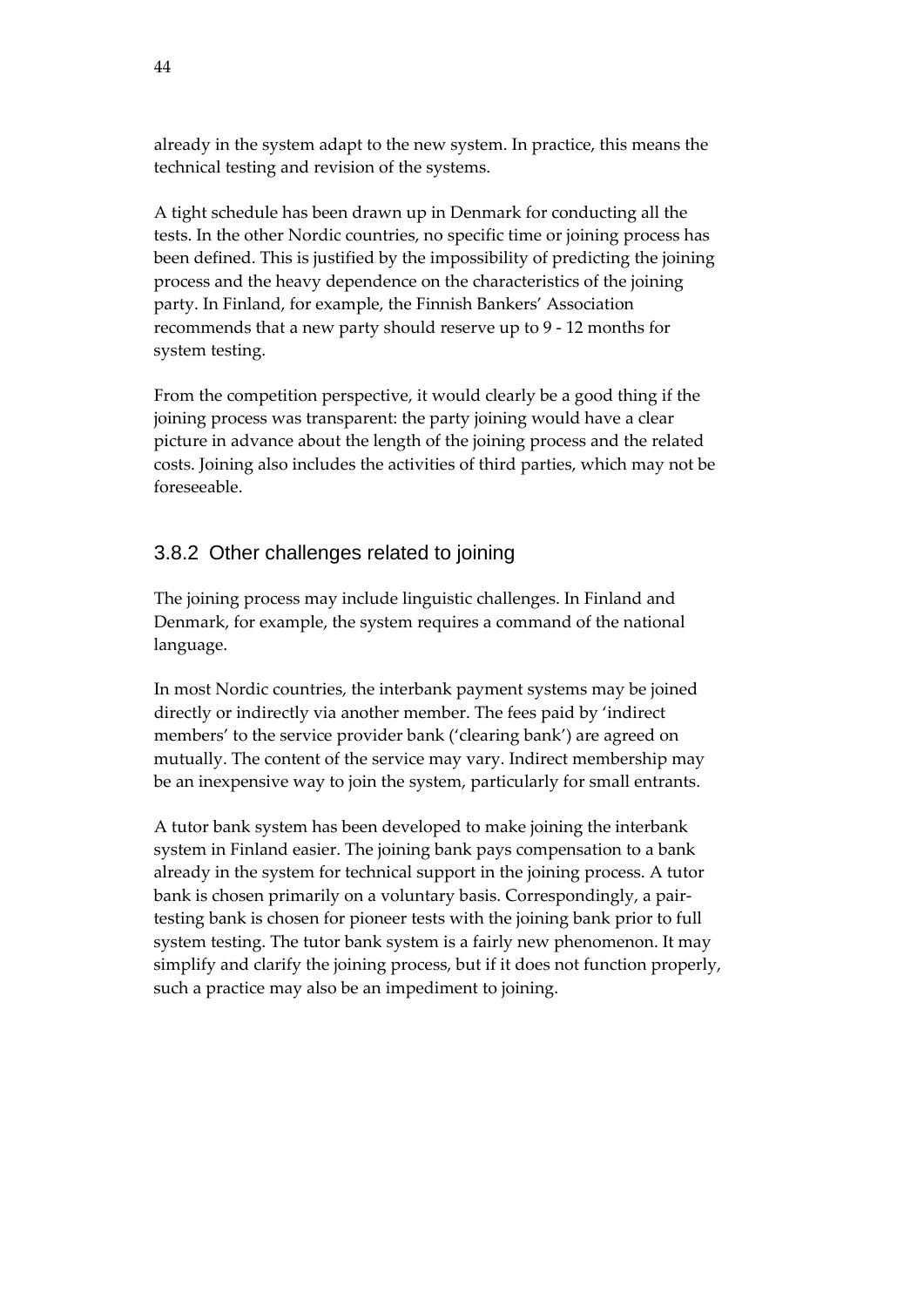#### 3.9 Case law

In 2003[17](#page-44-0) the Norwegian Competition Authority (Konkurransetilsynet) banned an exclusive agreement between the Norwegian banking associations (Finansnæringens Hovedorganisasjon (FNH) and Sparebankforeningen) and Bankenes Betalingssentral (BBS)<sup>[18](#page-44-1)</sup> concerning the processing of EFTPOS transactions. The agreement required the participating banks to use BBS as the collector of this data. In May 2002 POS System AS complained to Konkurransetilsynet, claiming that BBS was abusing its dominant position and that the agreement restricted competition on the market for processing EFTPOS transaction data. According to POS System, one of the most important implications of the agreement was that it prevented banks from using POS System and its collaborating partners to process EFTPOS transaction data. The agreement implied that POS System had to deliver the processing data generated in its system to BBS, and could not function in direct connection with the banks. Furthermore, POS System claimed that the agreement restricted competition in the sense that BBS, in its pricing for merchants, could interlock a monopolistic service (transactions) and a service exposed to competition (terminals).

Under the agreement between the banking associations and BBS concerning the processing of EFTPOS transactions, BBS had a monopoly on this service. BBS is owned by all the Norwegian banks, which might have an interest in setting monopoly prices for BBS, as they could both pass on the higher costs to card users and at the same time receive a dividend from BBS.

The Norwegian Competition Authority concluded that the exclusive agreement between the banking associations and BBS restricted competition in the market for the collection of EFTPOS transaction data and banned clauses related to this issue.

<span id="page-44-1"></span><span id="page-44-0"></span><sup>17</sup> March 28th 2003.

<sup>&</sup>lt;sup>18</sup> The Norwegian banks' payment and clearing house, owned by Norwegian banks.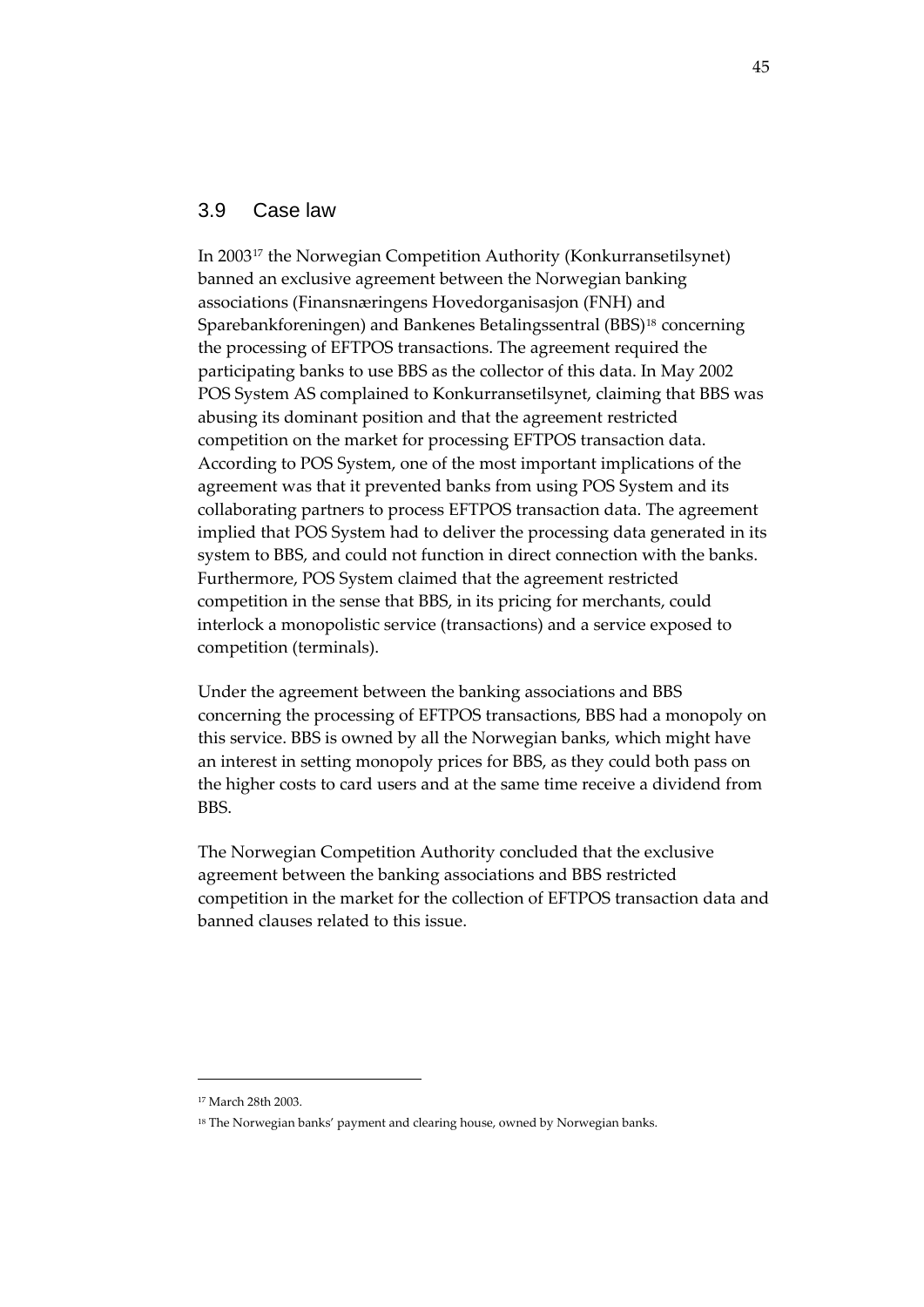#### 3.10 Conclusions

The Nordic countries hold different positions when it comes to EU membership and the common currency. Furthermore, the organization of their payment systems clearly differs.

In the Nordic countries, interbank payment systems and their arrangements are national, even though the banks have increasingly expanded their operations to more than one Nordic country. In all the Nordic countries the interbank payment systems can be regarded as girobased (as opposed to cheque‐based).

Conditions of access to the systems vary slightly as to the degree of discretion enjoyed by incumbent banks in deciding on the entry of new members to the system. A general feature, however, is that access is awarded by banks already in the systems, and that these banks have decision‐making power over fees.

Although there are differences in the payment systems in the Nordic countries, making it difficult to compare the joining costs, it can be concluded that the fees and access conditions may include elements that could form a barrier to entry to the payment systems and banking markets.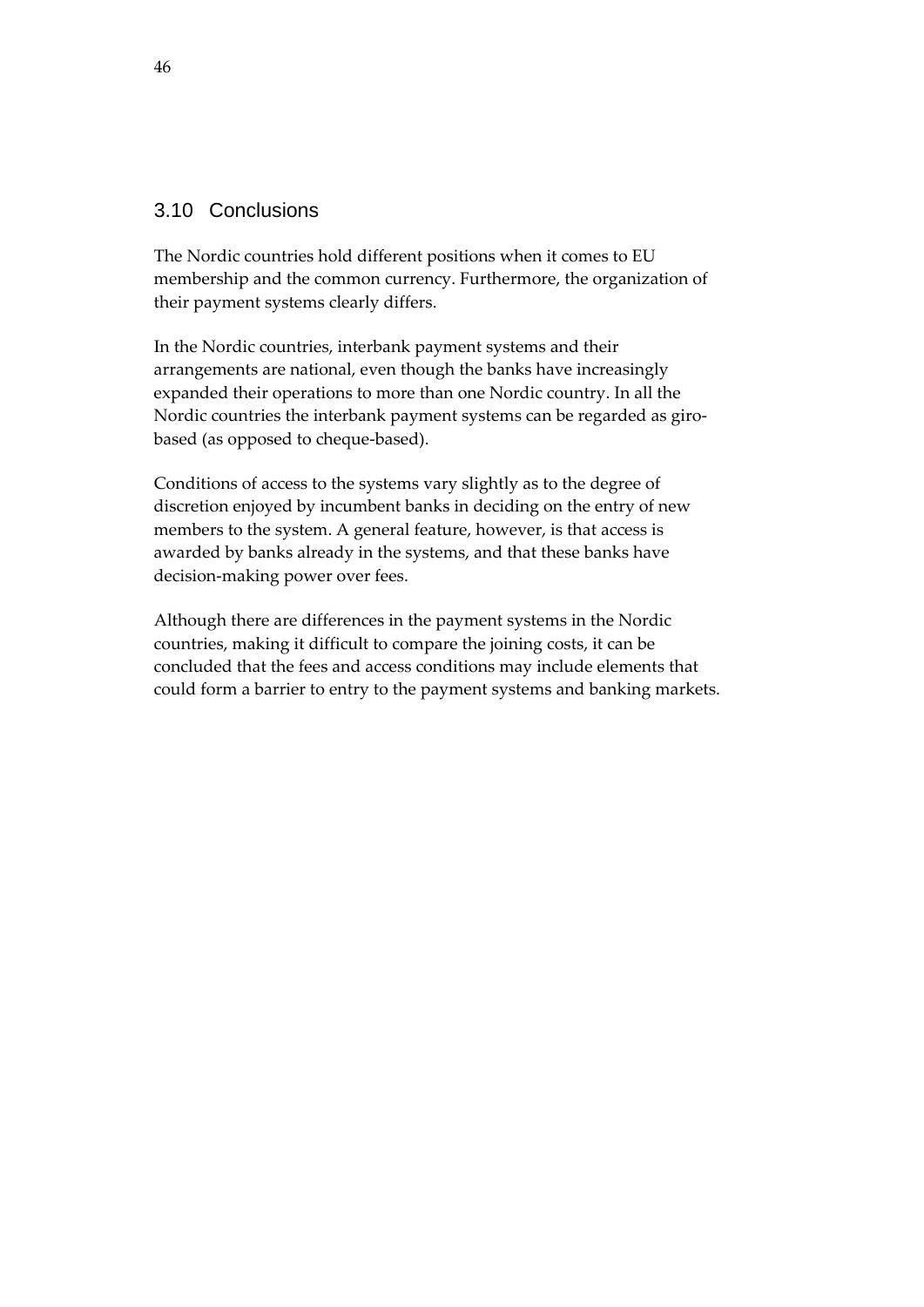# 4 Access to payment card systems

Retail banks provide several payment instruments to provide for payment transfers, including cash, cheques, credit transfer systems and payment cards. These payment instruments make the means of settlement available between two or more parties, and may to a certain extent be substituted one for the other. Price, availability, efficiency and security determine which instrument is used in the various transactions.

The experience of the competition authorities in the Nordic countries, as the impression seems to be elsewhere, is that competition problems concerning payment transfer services are primarily connected to access to infrastructure in cash withdrawal card systems and payment card systems. Whereas chapter 3 focused on the interbank system as a whole, the following section concerns conditions of access to infrastructure in cash withdrawal card systems and payment card systems.

Chapter 4 is divided into two parts. In part one, 4.1 to 4.3 describe the different payment card systems in the Nordic countries; in 4.1 we describe the ATM system, in 4.2 we describe the international payment card system, and in 4.3 we describe the national payment card system. In part two, 4.4, we discuss possible competition problems connected to these systems.

#### 4.1 Cash withdrawal card systems

The basic function of an ATM system is to provide the customer with cash without having to enter a bank branch. ATM systems can be organised in different ways. The basic system is where the banks own and run their own system. In this system the customer will only be able to use the ATMs of its own bank. Most of the banks in the Nordic countries have come to the conclusion that their customers will benefit greatly from access to a wider range of ATMs. They have therefore entered different forms of co-operation so that their customers can use a wider rage of ATMs. In Finland the banks have gone one step further and established a joint venture company to handle all ATMs.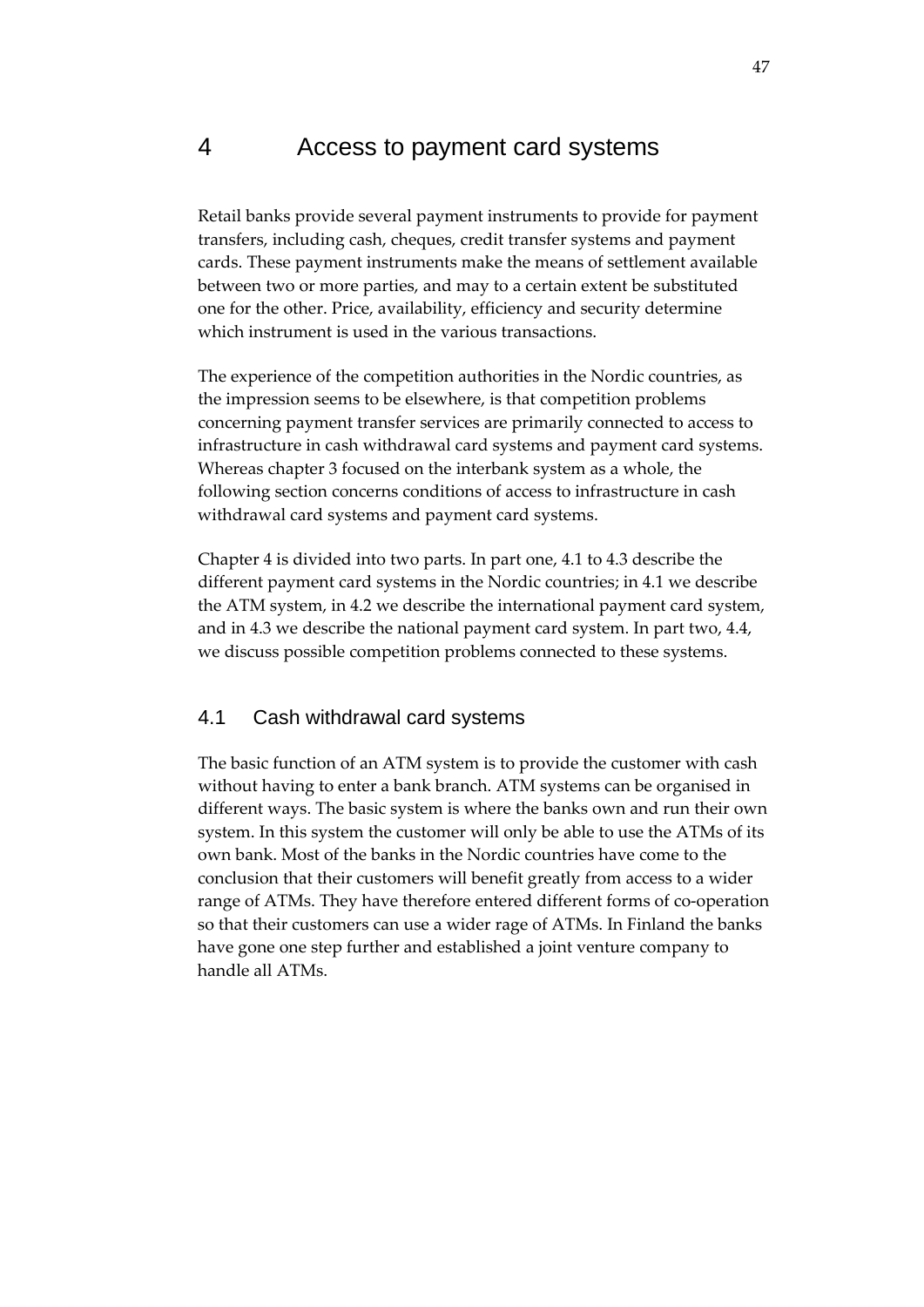



Figure 4.1 shows the basic building blocks of an ATM system for debit cards. The basic transaction between a bank and its customer is shown to the left (ATM bank and Customer bank are the same).

Banks may themselves run their ATM system or outsource the operation (or part of) to subcontractors. There are a number of suppliers offering ATM operation services to banks. These services include:

- − installation of ATMs
- − processing services for ATMs
- maintenance of ATMs
- filling of cash.

On the operational side, banks have the possibility of outsourcing their entire ATM operations. However, a bank can never outsource its obligations and responsibilities in relation to other banks.

In order for a customer to use the ATMs of other banks than the card issuing bank, two conditions must be met: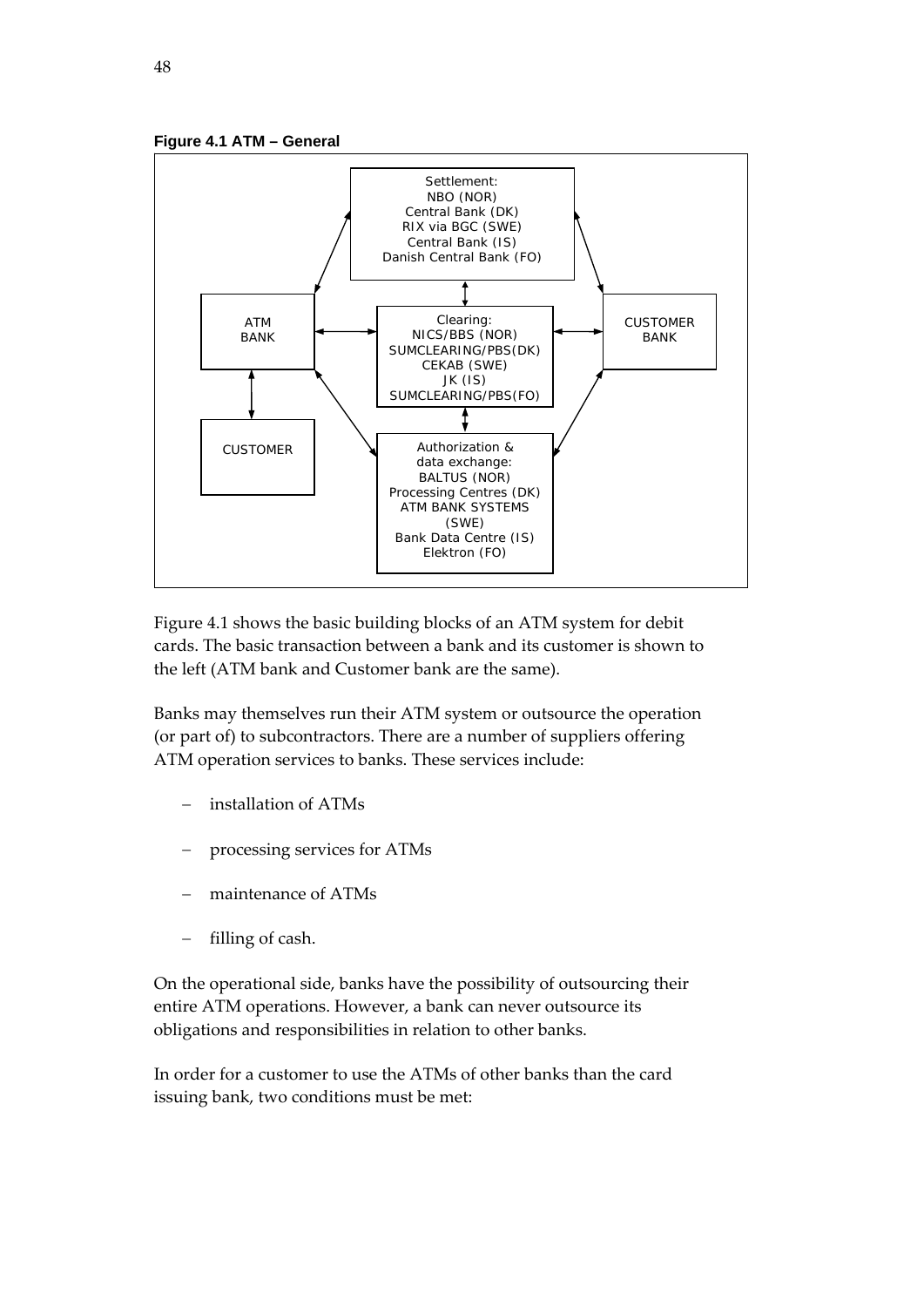- 1. A legal agreement between the card issuing bank and the ATM bank giving access to the ATM network of the ATM bank. This can be done bilaterally between the individual banks (e.g. Sweden) or multilaterally by all the banks in the respective country (e.g. Norway, Denmark and Iceland).
- 2. An arrangement for technical communication for information transfer (authorisation, clearing and settlement). See chapter 3.

An alternative to 1) and 2) is to join an international payment card scheme, which is generally accepted in all ATMs.

In Norway, banks usually own their own ATMs. To ensure access for all banks to all ATMs a multilateral agreement has been put in place. Holding a banking licence (Norwegian or foreign) and paying the joining fee are the only criteria for participating in the BankAxept scheme. All members of BankAxept have immediate access to all ATMs. In addition, there is a multilateral agreement on the interbank fee connected to ATM transactions. Authorisation is done through BALTUS, which is a software program by which all ATMs can communicate. Clearing and settlement are done through NICS (BBS) and NBO (Norges Bank).

In Sweden, most banks own their own ATM network, and agree bilaterally on fees for accessing each others ATM network. Today, one and the same card is sufficient for accessing all ATMs within the country. Authorisation and clearing is done though CEKAB, a separate clearing company, or through the banks own system. CEKAB is a central element in ATM clearing operations. All transactions may either be handled through this separate company or by the banks themselves. If a bank does not own any ATMs or does not itself operate a system, information is sent to CEKAB, which authorizes and clears operations for cash withdrawals. See chapter 3 for more information on CEKAB.

Similar to Norway and Sweden, Danish banks normally own their own ATMs. To ensure that the card holder can use ATMs in a wider system than that of their own bank, Danish banks have multilateral agreements among themselves. Authorisation, clearing and settlement is done bilaterally between the banks and through Sumclearing.

In the Faroese islands, the banks have their own withdrawal cards, and transactions between Faroese ATMs and Faroese accounts are cleared in Elektron. The cash withdrawal system has been bought from the Danish PBS.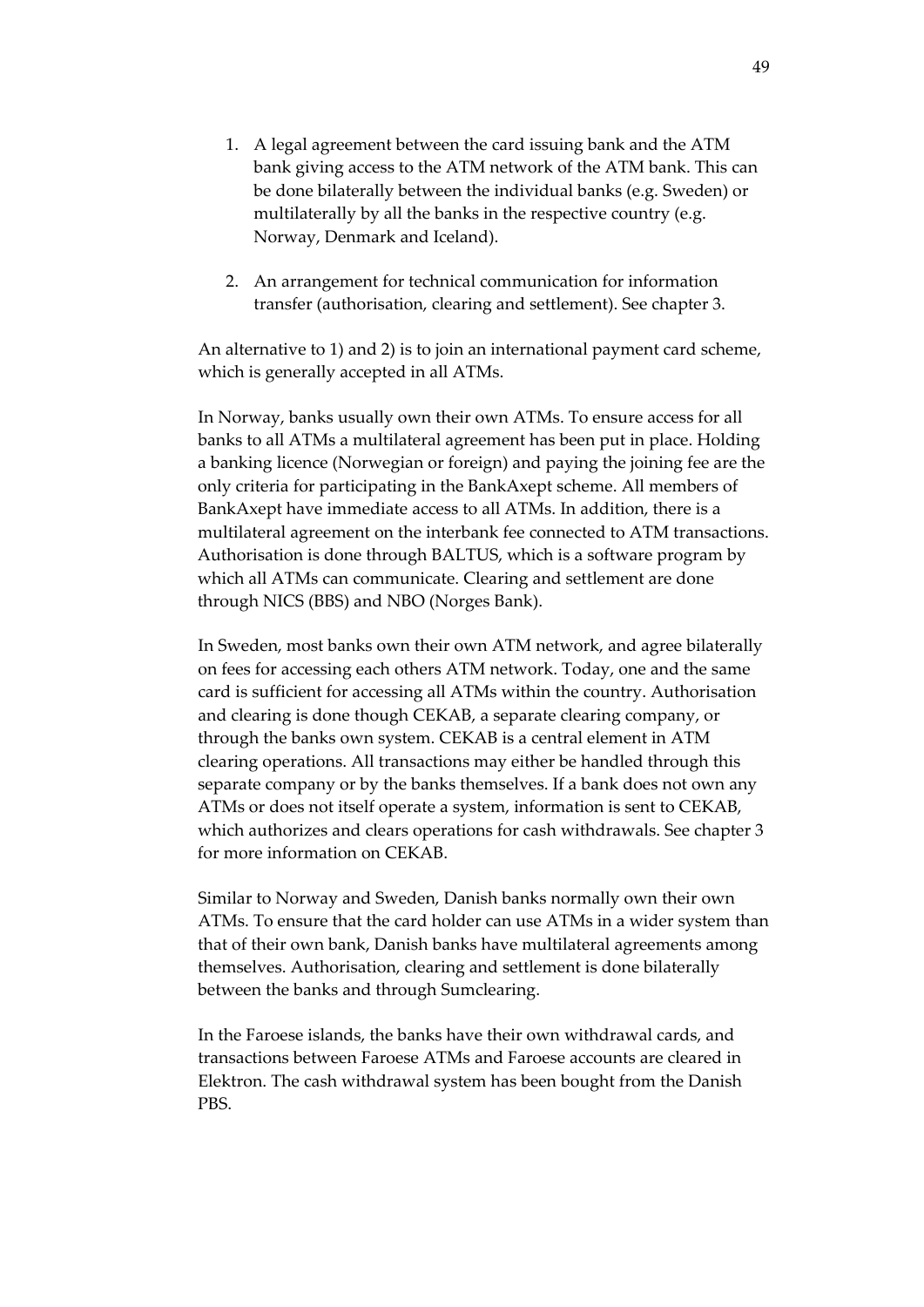In Iceland, each bank has its own ATMs, and banks have entered into an agreement whereby customers are able to use any domestic ATM. The banks have also signed an agreement to service each others customers and to pay for servicing each others customers. The ATMs are connected with the Icelandic Banks' Data Centre. Using this joint system, business transactions are routed to the customer's bank, and the banks then settle the transactions in the joint settlement system.

In Finland, ATMs are operated by *Automatia Pankkiautomaatit Oy* (hereafter referred to as Automatia), which is a company jointly owned by the three largest Finnish banks (Nordea Bank Finland, OP Bank Group, Sampo Bank). The other full service retail banks (savings banks, Aktia Savings Bank, local co‐operative banks, Bank of Åland, Svenska Handelsbanken and Tapiola Bank) are customers of Automatia. Automatia has priced its services to the owners and customers based on the ATM network density and transaction volume. The traditional card for ATMs has been Pankkikortti or an ATM card. Banks may charge customers for transactions but in practice this has been uncommon. The international cards Visa, MasterCard, American Express and Diners Club are interoperable with all ATM's in Finland. Banks and credit card companies charge on transactions according to their individual pricing.



#### **Figure 4.2 – ATM – Finland**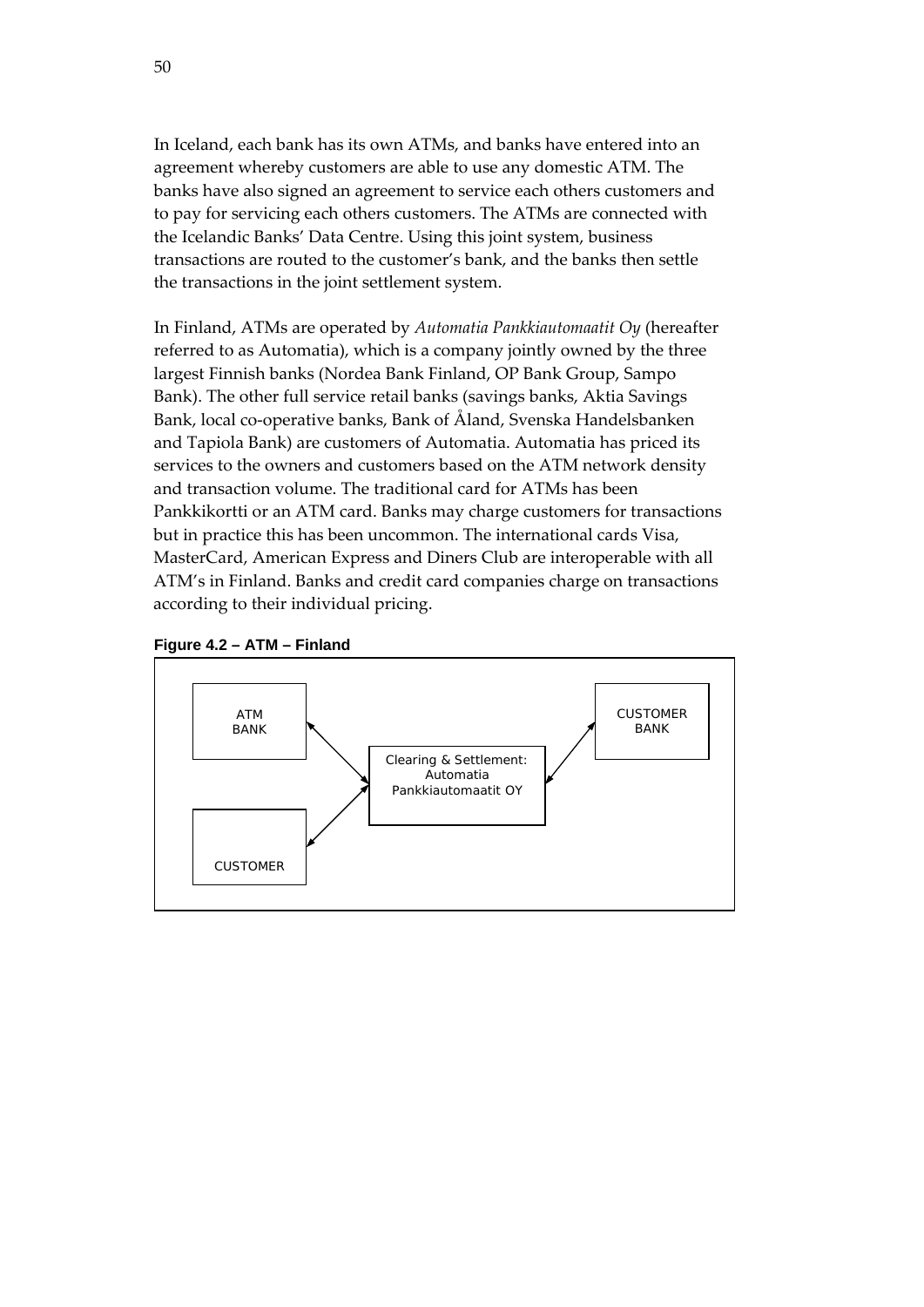#### 4.2 International payment cards

A wide range of payment cards are offered in the Nordic countries. Payment cards can be broadly divided into debit cards, charge cards and credit cards. Debit cards are directly linked to the cardholder's bank account, which is charged immediately. Charge cards are not linked to a bank account. The cardholder receives a batch invoice from the card issuer (for example once a month). The cardholder is offered a certain amount of credit through deferment of payment. The credit is free as long as the invoiced amount is paid by the deadline. Credit cards are payment cards that grant the user a certain amount of credit which is repaid in instalments according to a repayment plan.

International payment cards like Visa, MasterCard/Eurocard, American Express and Diners Club Card are present in all the Nordic countries, but they play a different role in the different countries. In Sweden and Iceland they have a predominant role, and are the basis of the national payment card market, while in Finland, Norway and Denmark they play a supplementary role to the national joint venture payment card system. We will come back to the national joint venture payment card system later in this chapter.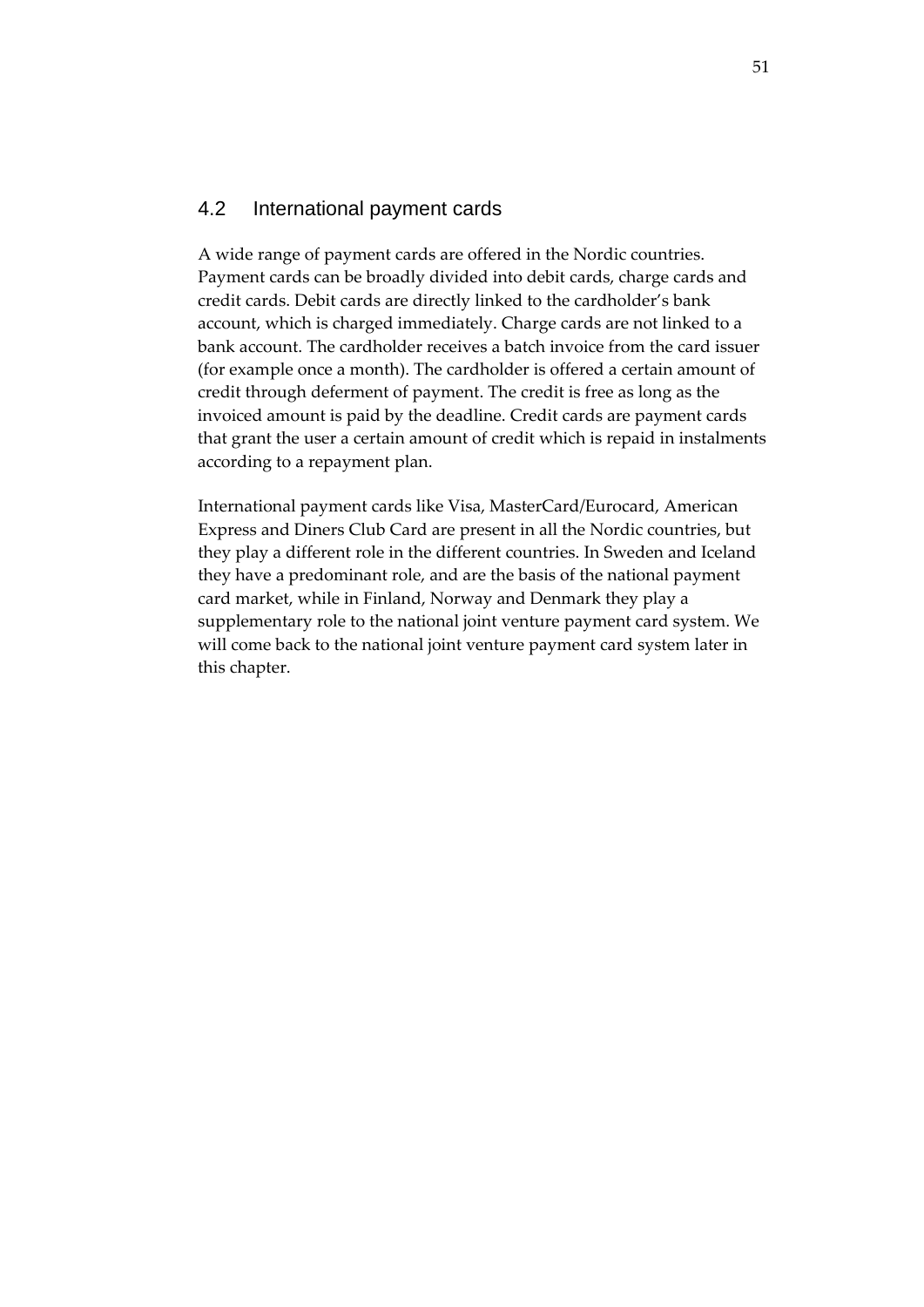

As figure 4.3 shows, a card system is based on a combination of four different roles, namely cardholder, card issuer, merchant and acquirer. In addition, the figure shows the fee structure (whole arrows) and the flow of information (stippled arrows) between the four parties. The parties are explained in the following:

- − Cardholder: Private person or enterprise who disposes of and is legally responsible for the use of a payment card with debt, charge or credit facility.
- − Card issuer: The activity/undertaking issuing the card to the cardholder. This may be a bank or a finance/card company.
- − Acquirer of transactions: The activity/undertaking that delivers services to the merchant, including settlement for payment transactions carried out using a card. The undertaking may be a bank or a finance/card company or a subsidiary of a bank. The collection of transactions is normally carried out by an acquirer, but in some cases external transaction collectors may perform this task for the acquirer.
- Merchant: A shop, restaurant or the like where cards may be used. Merchants may have a registration facility both on the physical premises and for remote trading via the Internet.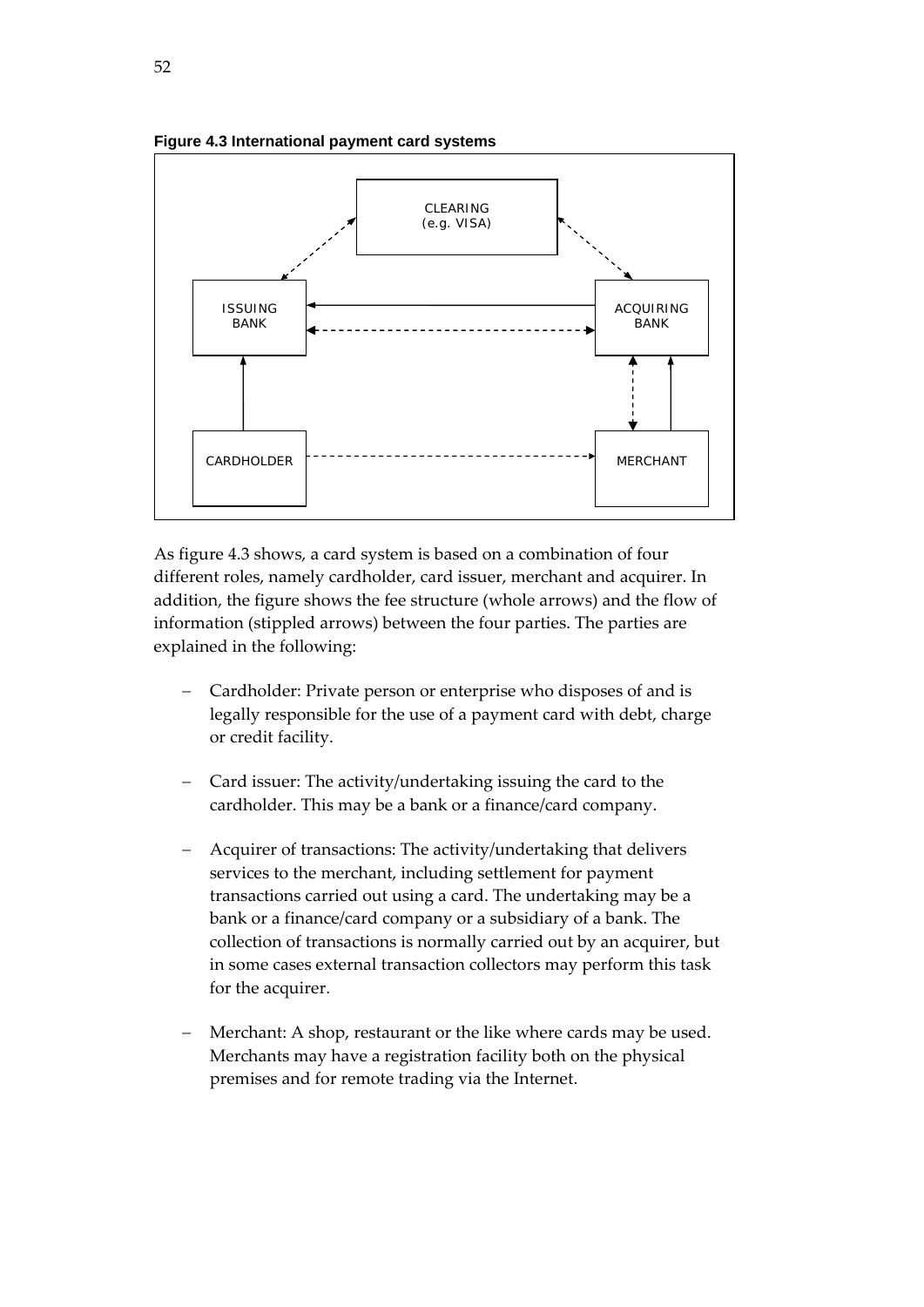The customer pays an annual fee, transaction fees, a statement fee, exchange fees and interest rate to the card issuer. The merchant pays connection and transactions fees (Merchant Service Charge, MSC) to the acquirer. The acquirer pays interchange fees to the issuer (MIF).[19](#page-52-0)

The card systems are organised in two ways, either as three‐party systems or four‐party systems. In a four‐party system, four different participants fill these roles. In three‐party systems, one participant fills the roles of both acquirer and issuer.

In Sweden, the payment card market is to a large extent based on international payment cards, and the banks run their own payment card system. The interbank fees are set up by bilateral agreements or via multilateral agreements where the fees are fixed at the level that applies for cross‐border payments in the EU.

Visa Sweden is the local representative of Visa International in Sweden. To become a member of Visa Sweden you have to meet the demands formulation by Visa International. Visa Sweden also decides the interchange fee in Sweden, but it is possible for the banks to bilaterally agree lower interchange fees.

In Iceland, the payment card market is based on international payment cards and rules, but the banks have outsourced operations to two independent payment card companies, Kreditkort Ltd. and VISA Iceland Ltd. They are both owned by Icelandic commercial banks and savings banks. The role of these companies is, on the one hand, services and support to commercial banks and savings banks in the issue of payment cards and, on the other hand, acquirer under contract with merchants. Kreditkort also issues its own credit cards in Iceland.

In Iceland there is a single EFTPOS (Electronic Funds Transfer from Point of Sale) system, named the RÁS system, for both credit cards and debit cards. The RÁS system is owned by an independent company, FGM, which in turn is wholly owned by the Icelandic commercial banks, savings banks, Kreditkort, VISA Iceland and the Central Bank of Iceland. FGM was established in 2000 following a decision by the Icelandic Competition Authority that new participants should be granted access to the RÁS system.

<span id="page-52-0"></span><sup>&</sup>lt;sup>19</sup> The acquirer pays a bilateral interchange fee (BIF) to the issuer if they have a bilateral agreement.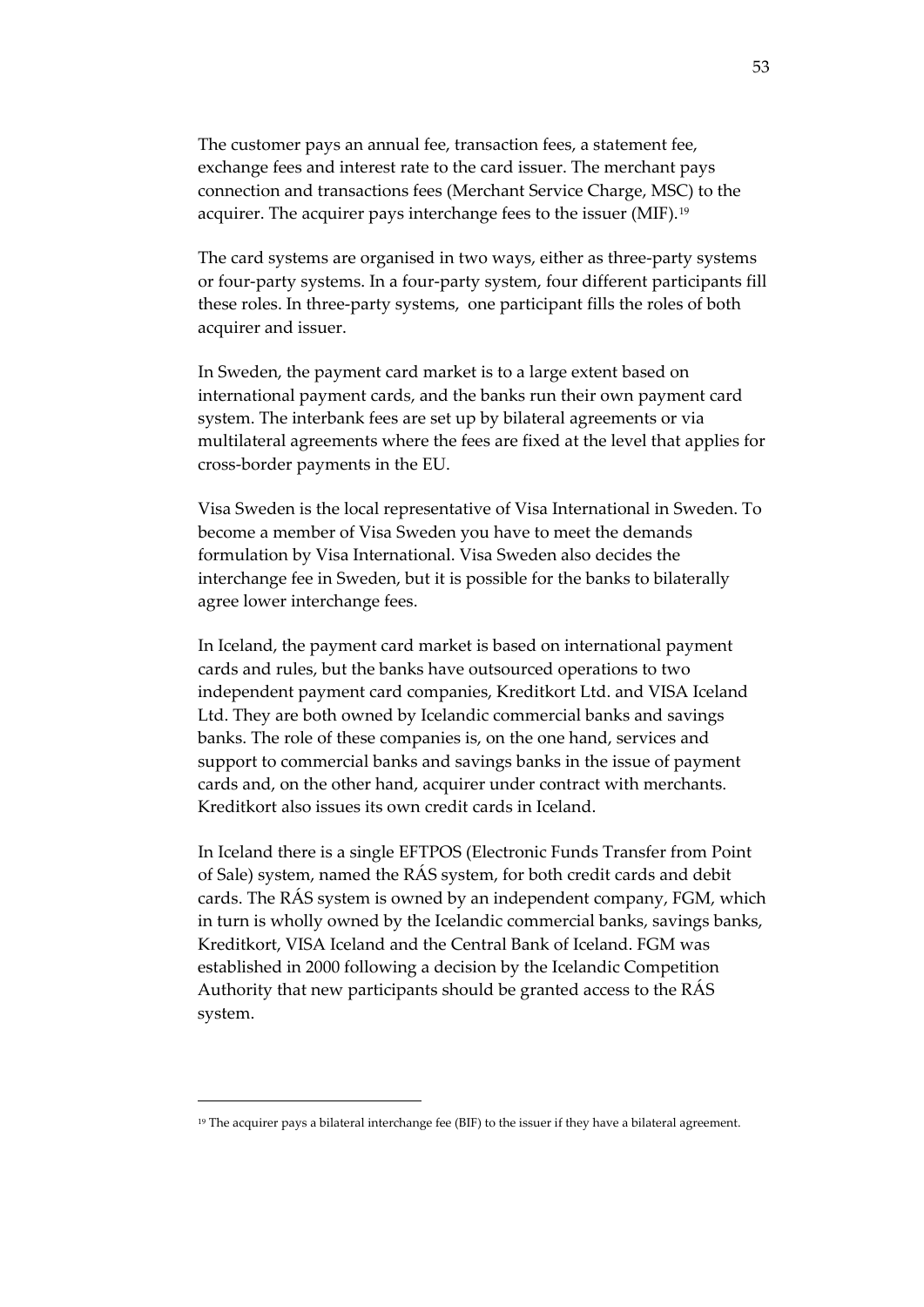Kreditkort holds a Principal Member MasterCard licence in Iceland and issues its own credit cards. Commercial banks and savings banks who also issue MasterCard/Maestro in Iceland, do this based on an Affiliate Member licence with MasterCard International. Kreditkort is an agent and local acquirer for Diners Club, American Express and JCB in Iceland.

VISA Iceland is a group member of VISA EU and holds the licence to issue and acquire VISA payment cards in Iceland, both debit cards and credit cards. VISA Iceland does not issue its own credit cards but processes the issuing of VISA cards in Iceland on behalf of Icelandic banks and savings banks.

Both card companies, Kreditkort and VISA Iceland, are acquirers in Iceland. In the acquiring market the companies operate as independent parties and upon request service all merchant agents which accept their cards for payment.

Visa Bank Group Norway is a membership organisation for Norwegian banks and other financial institutions, which offers membership in Visa Europe on behalf of Norwegian issuers and acquirers. Visa Bank Group Norway manages the Visa brand and international rules in Norway, and has the responsibility for collecting and settlement of interchange fees in Norway. Visa Bank Group Norway has 153 members.

Norwegian issuers and acquirers of MasterCard meet in the Norwegian MasterCard Membership Forum. However, the MasterCard guidelines determine that if one actor has a dominant position in a market (controls more that 75 percent of the MasterCard business in a country) this actor shall decide the interchange fee. SEB Card AB, Oslo branch, has long held such a position in the Norwegian market. In addition, Teller AS has become a Principal Member of MasterCard, and offers affiliate licenses.

DnB NOR ASA holds an exclusive license on acquiring American Express in Norway, and is at present also the only issuer of American Express in Norway. The SEB Card AB, Norwegian Branch, issue and acquire Diners Club in Norway. These are closed three party systems, of which other banks can not become a member.

In Finland the national debit card Pankkikortti still holds a large market share, even though the product will be phased out by 2008, as is explained later in chapter 4.3.2. Issuing international payment cards in Finland uses a three party system, as the main product Visa is issued and acquired by Luottokunta. Luottokunta is a card service cooperative which is jointly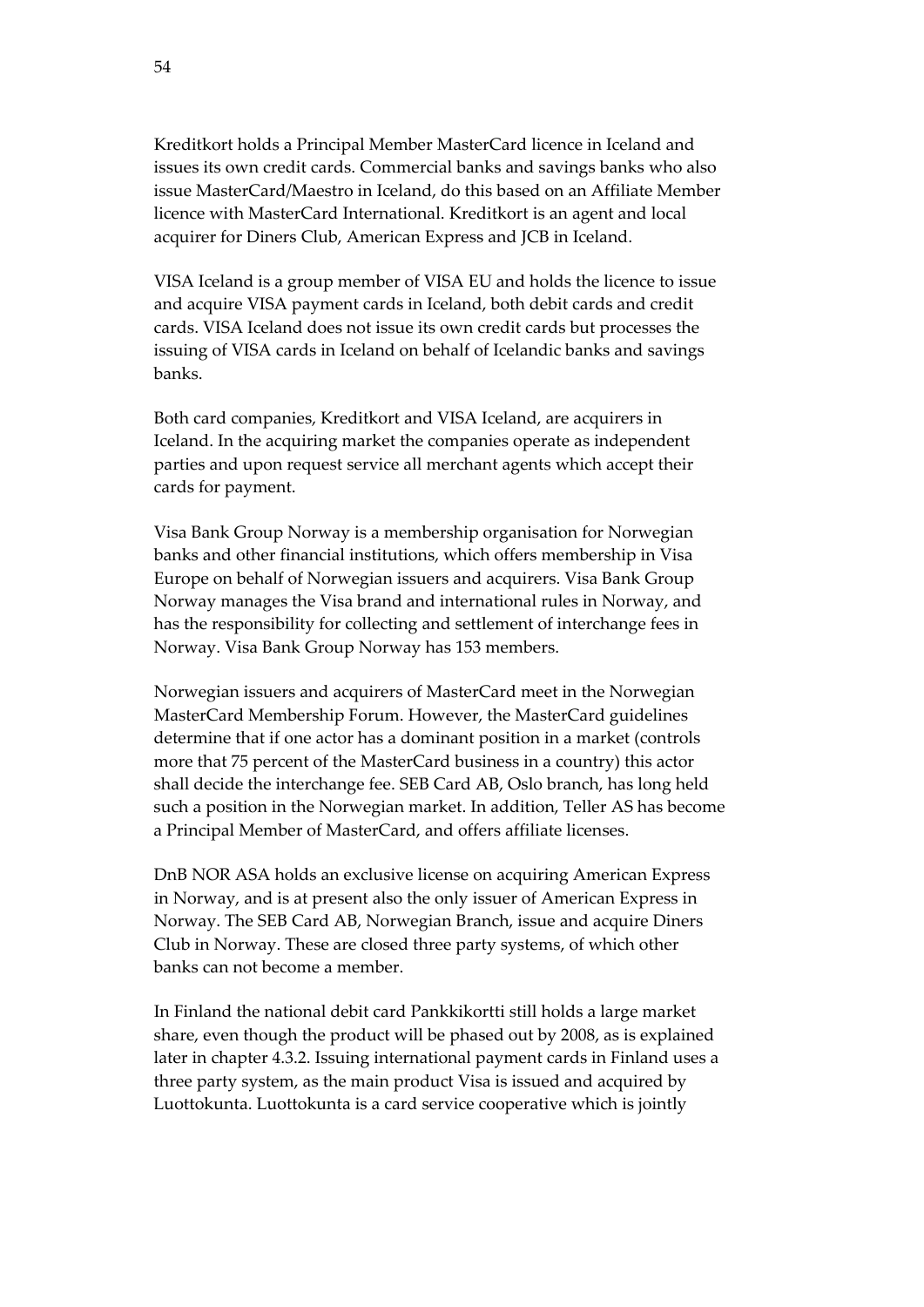owned by banks (53 %) and merchants (43 %). Unlike other three party systems, Luottokunta is open to new members.

In Finland, Luottokunta is the sole acquirer of Visa and Eurocard/MasterCard cards. Luottokunta purchased the MasterCard Acquiring Service business from Eurocard Oy in early 2004.

Luottokunta is the sole issuer of Visa. Banks operate as Luottokunta's distributors in Visa cards. The exception is Visa Electron which is issued by banks. Master Cards are issued by banks as they have their own issuing licences.

Diners Club operates in Finland in cooperation with SEB Card.[20](#page-54-0) Diners Club offers its products directly to consumers, but operates mainly in the business card segment.

In Finland, American Express offers Green Card, Gold Card and Platinum Card to private customers and American Express Corporate Card to corporate customers. American Express enters direct agreements with cardholders and retailers, i.e. it controls both the issuing and acquiring functions.

Danish banks issue MasterCard, Maestro, Visa Electron, Eurocard, Amex and Diners, with PBS International as the largest acquirer. Visa is cobranded with Dankort. Within Denmark only the Dankort element of the card can be used while the Visa element can be used abroad.

In addition to being the main acquirer, PBS owns the Danish payment card infrastructure and offers processing etc. to card companies. Diners and Amex do their own acquiring, using PBS as service provider. It is necessary for issuers, acquirers and merchants and others who want to use payment cards to have access to PBS. The prices PBS offers for access to the infrastructure are currently being investigated by the Danish Competition Authority

#### 4.3 National payment card systems

In Norway, Finland and Denmark the payment card markets are dominated by national payment card systems (direct debit cards). BankAxept (Norway), Pankkikortti (Finland) and Dankort (Denmark)

<span id="page-54-0"></span><sup>20</sup> The diners Club brand is owned by Citibank.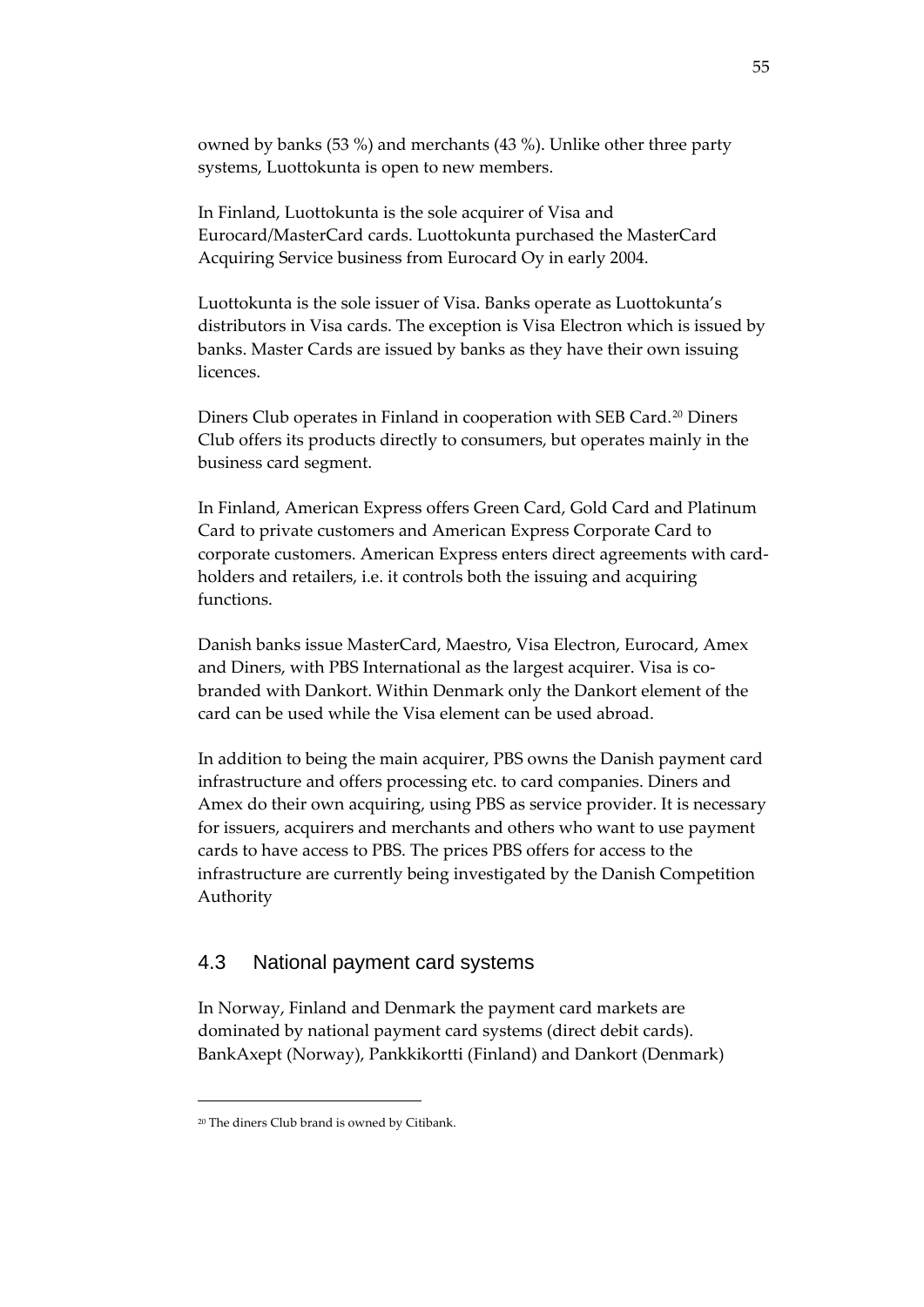handle 87, 67 and 90 percent, respectively, of all payment card transactions. The national payment cards in Norway and Finland are often co-branded with an international payment card like Visa or MasterCard. Common for these payment card systems are that they are jointly owned by all major banks in the country.





# 4.3.1 BankAxept (Norway)

BankAxept is run by BBS which is the Norwegian banks' payment and clearing house, and is a joint venture between Norwegian banks. Banks in the BankAxept scheme must comply with the scheme's general rules, but operate independently of each other, both issuing and/or acquiring banks in the market. Each individual bank sets their own prices and service levels towards their own customers in competition with the other banks in the scheme.

All banks with operations in Norway can participate in the BankAxept scheme, whether they are Norwegian banks, branches of foreign banks or banks that conduct business in Norway on a cross border basis. Holding a banking licence (Norwegian or foreign) is the only criterion for participating in the BankAxept scheme.

The individual acquiring bank settles payments that the bank has acquired by crediting the retailers' bank accounts. The issuing bank settles its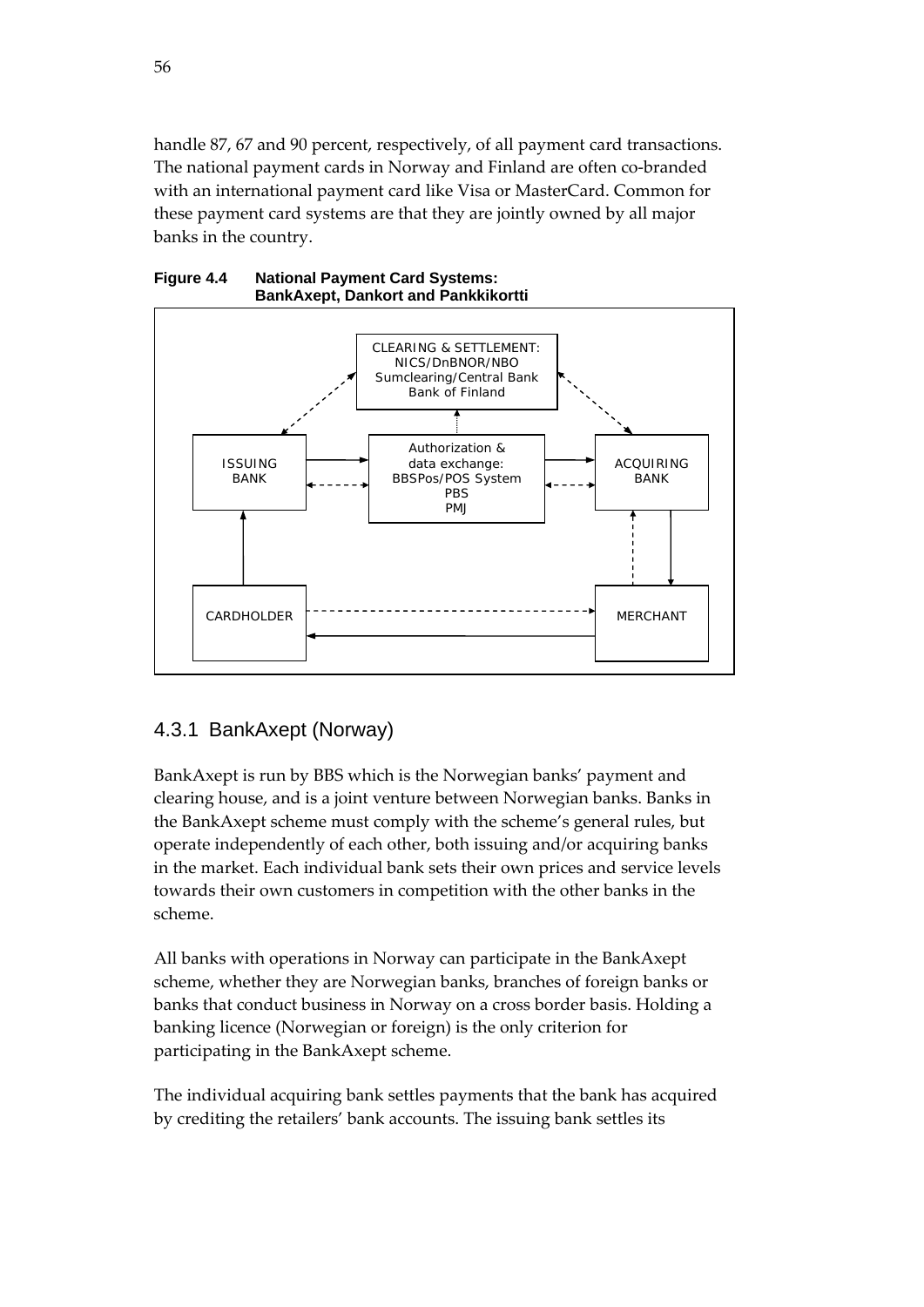cardholders' payments through debiting the account of the cardholder. Settlements between banks are described in chapter 3.

#### 4.3.2 Pankkikortti (Finland)

In Finland, the most important and most commonly used payment card system is the national Pankkikortti system (Bank Card). It is used exclusively for domestic debit. In the Bank Card system, the banks operate as issuers and distributors of the cards and are also responsible for acquiring services. All the acquirers are also issuers in the bank card payment system (except Tapiola Bank).

The standard way to join the Finnish payment systems as a clearing bank is to join the PMJ and the POPS interbank payment systems. Finland has no centralised clearing house. All banks transmit bank card transactions to one another via the interbank PMJ network, and settlement is carried out at the Bank of Finland. Each bank charges its own customers' Bank Card transactions from the cardholders' accounts. The PMJ transmission of Bank Card transactions has operated on the principle of reciprocity and banks do not charge each other fees for transmission.

A merchant agrees with its own bank on the reception of Bank Card transactions and sends all payment terminal transactions to its own bank, which transmits the transactions made with other banks' bank cards to the issuer through PMJ. Each bank collects transaction fees for Bank Card payments received from their customers (merchants), and these are not agreed upon jointly. In practice, the fee has been very small compared to other card programs.

According to the Finnish Bankers´ Association, the bank card system is open to all banks that operate in Finland. Banks within the Finnish Bankers' Association have jointly defined the bank card system's functionality and the related guarantee terms. Every bank that joins the bank card system has to pay a joining fee of 700,000 euros. Investments made and the changes required by those joining are used as criteria. The banks do not pay any annual fees, fees per card issued/other volume membership fees or other fees for the system. The bank must have a valid payment transaction agreement and it must sign the bank card cooperation agreement.

A likely outcome of implementing SEPA in Finland is that the national bank card system will cease to exist. According to the Finnish Bankers' Association, national bank card schemes will not be developed to deliver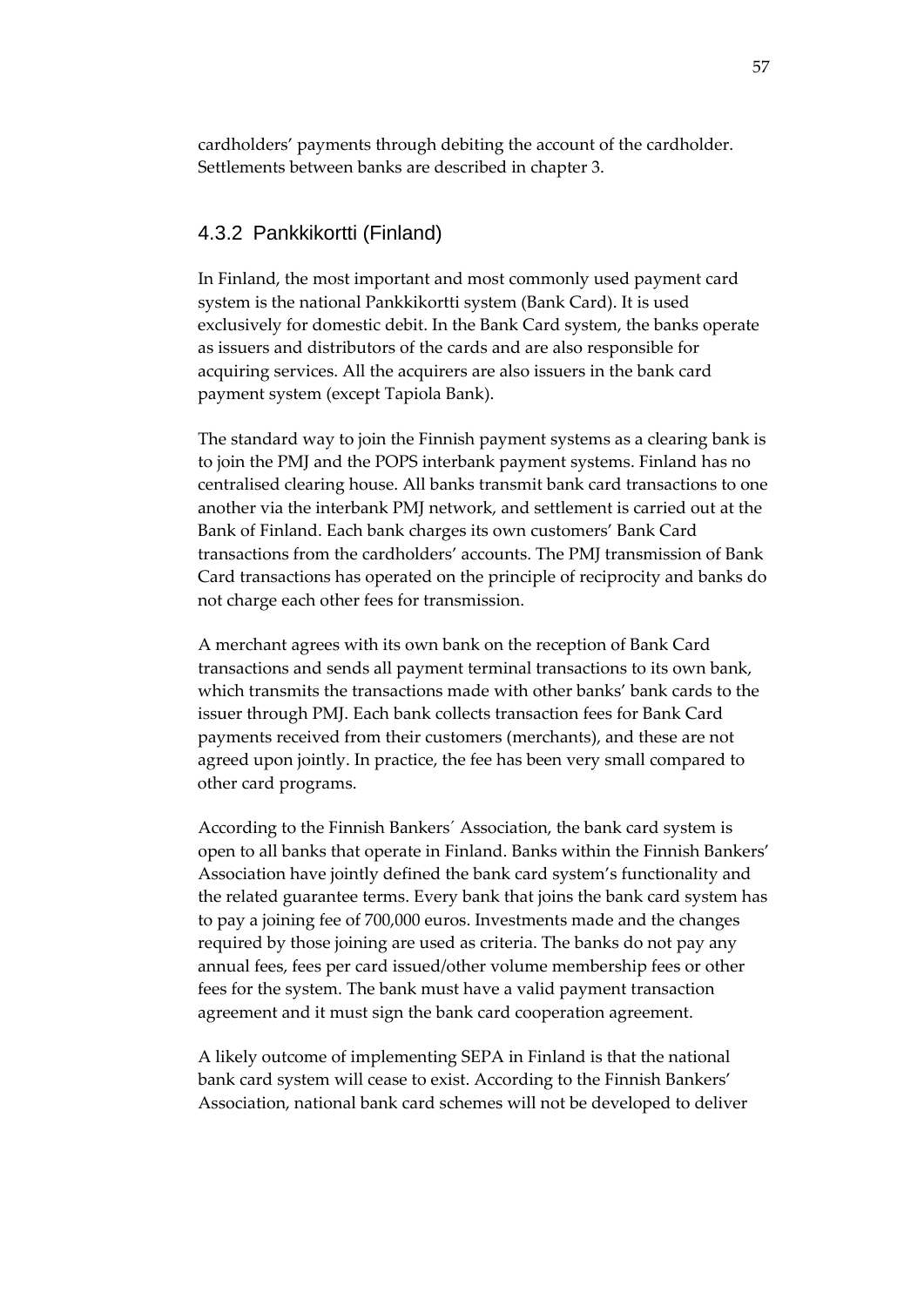cards for Europe‐wide use. Banks operating in Finland will offer their customers card products corresponding to bank cards in line with the SEPA-framework<sup>[21](#page-57-0)</sup>. Domestic bank card schemes will be abandoned on a bank‐by‐bank basis according to a transition schedule. Issuance of national bank cards will cease according to the transition schedule, and no later than at the end of 2007, with national bank cards ceasing to be legal tender no later than at the end of 2010.<sup>[22](#page-57-1)</sup> According to the Finnish Bankers' Association, banks will launch new card products to replace the Bank Card.

### 4.3.3 Dankort (Denmark)

<u> 1989 - Johann Barn, mars ar breithinn ar chuid ann an t-</u>

In Denmark, Dankort, which is run by Payment Business Services A/S (PBS) is the dominant payment card (debit card). PBS is owned by more than 130 Danish banks and the National Central Bank. The access conditions to PBS payment system are set by PBS itself. PBS also owns the payment card infrastructure in Denmark, which is used by all the banks and several other issuers and acquirers of payment instruments in Denmark.

PBS operates the technical infrastructure of the payment system, offers processing of payment transactions, clearing and settlement and is the service provider of business support services to banks, card acquirers and card issuers. PBS is the acquirer of the national debit card Dankort, and PBS International is the largest acquirer of debit and credit cards issued by Danish banks such as MasterCard, Maestro, Eurocard Visa Electron and JCB. Danske Bank is acquirer of Amex, and Diners is acquirer of Diners Card.

Dankort and PBS were separated in 2001. As of 1 July 2006, PBS has re‐ taken control of the activities of Dankort. Nearly all banks have licence to issue Dankort. Despite the fact that PBS A/S runs Dankort, a bank with a Dankort licence is not obliged to acquire its Dankort transactions at PBS A/S.

All banks with a license to issue Dankort have to pay a common yearly subscription fee for participation in the infrastructure. This fee is allocated among the banks using a partition key. A bank's subscription fee is calculated on the basis of the bank's adjusted working capital.

<span id="page-57-0"></span><sup>21</sup> European banks, the European Central Bank and the European Commission aim at creating an integrated payments area, known as the Single European Payments Area (SEPA).The objective is to develop payment services that will be on a par with national payment services for the SEPA as a whole.

<span id="page-57-1"></span><sup>22</sup> http://www.pankkiyhdistys.fi/sisalto\_eng/upload/pdf/SEPAimplementation2006.pdf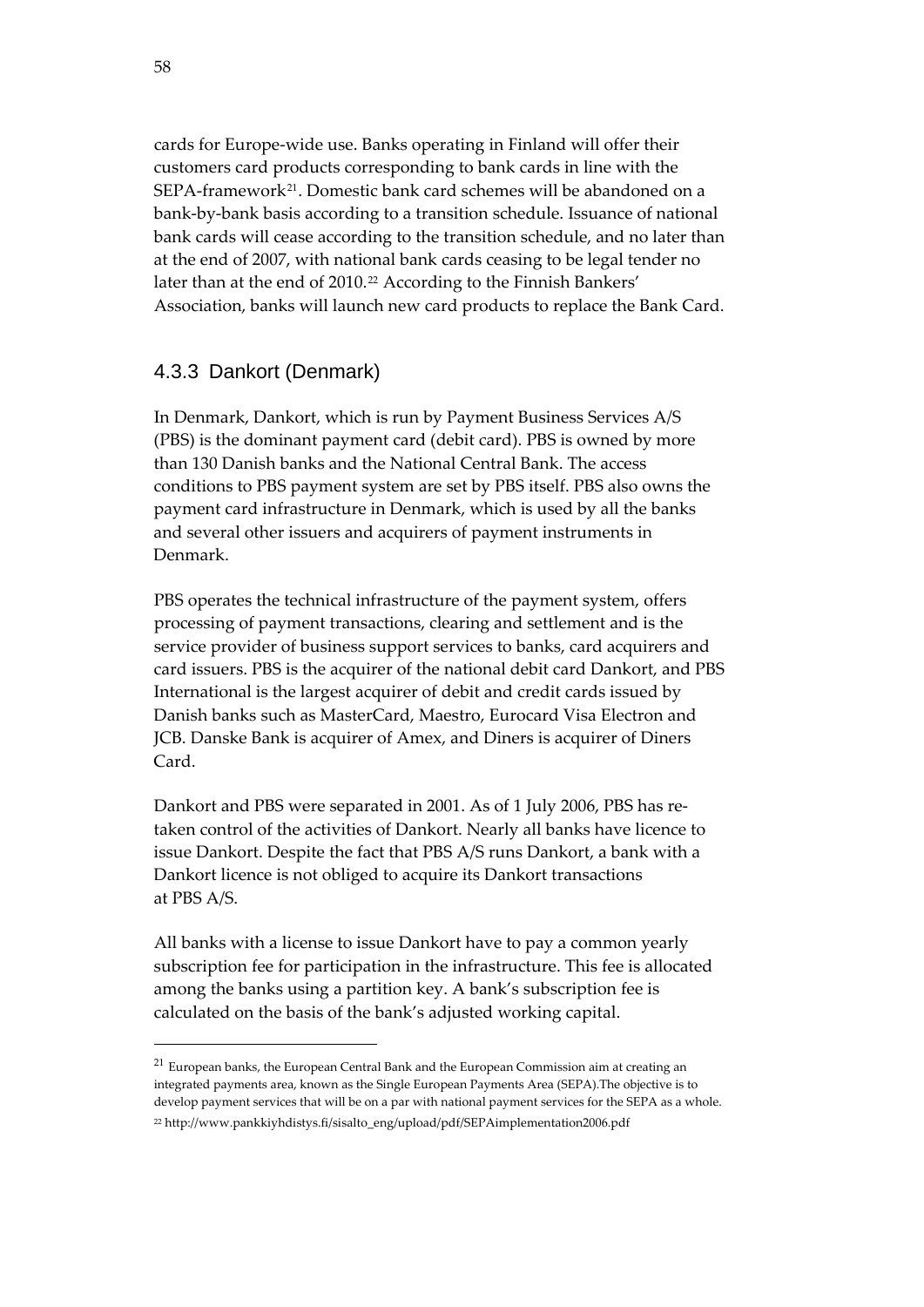Finally, it should be mentioned that both PBS and Dankort notify their terms and conditions to the Danish Competition Authority.

In the Faroese islands, the payment card system is equal to that of Denmark and the common payment card is Dankort.

## 4.4 Competition issues

With the increased number of card users and card transactions, supply of payment services has grown larger and more complex. Providing card payment services has become an important service in terms of turnover and consumer impact. Accordingly, the number of incumbent undertakings and the price level, etc. has increasingly become a competition concern.

As previously seen, the infrastructure necessary to provide card payment services, both cash withdrawal and payment card transactions, is a restricted good. Access to ATMs and POS<sup>[23](#page-58-0)</sup> systems is vital in order to operate in the banking or credit card business. Infrastructure for cash withdrawal card systems and payment cards systems can be based on the infrastructure of a single dominant participant or on bilateral or multilateral agreements. In both instances, participation in payment systems is dependent upon access to a system in which other banks also participate. It is impossible, or at the least very expensive, to create a separate infrastructure independently of other market participants. As the main rule, undertakings rely on joining an existing infrastructure in order to provide payment services by card.

In markets with these characteristics, competition concerns may easily arise. The following chapter provides an overview of different competition issues related to cash withdrawal card systems and payment card systems experienced by the Nordic countries. This means that not all possible types of competition concerns are addressed. For instance, due to their complex and sensitive nature, questions related to horizontal cooperation are omitted. In the following, the Nordic experiences are summed up in a few key points describing some shared competition concerns in these countries.

In the following, subsections 4.4.1 to 4.4.4 look at conditions for entry, subsections 4.4.5 to 4.4.7 look at problems connected to dominance and finally, subsections 4.4.8 to 4.4.9 look at cross‐border activities and regulation of payment systems in the Nordic countries.

<span id="page-58-0"></span><sup>23</sup> POS = Point of Sale.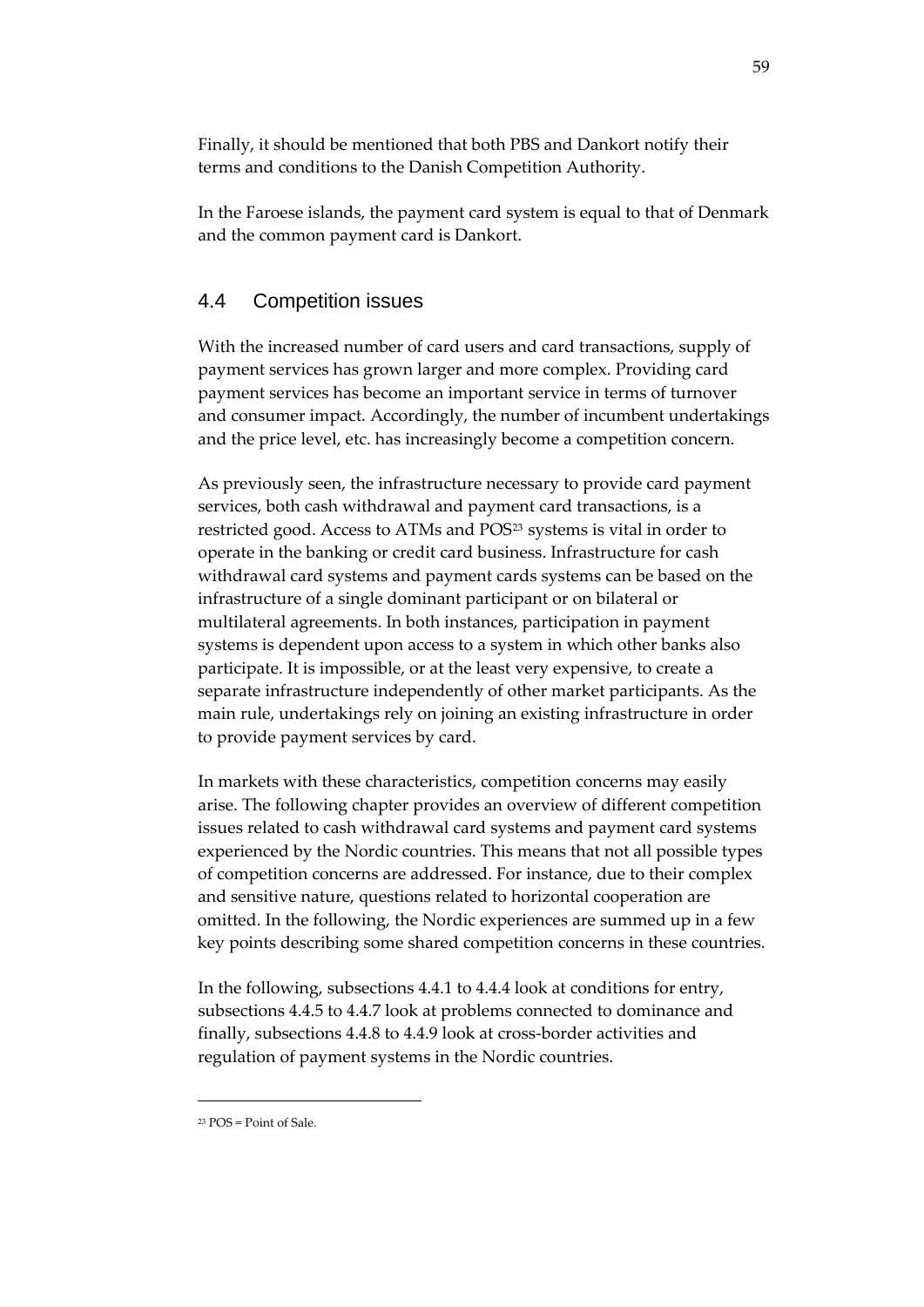### 4.4.1 Entry

Potential entry into a market is a crucial factor in determining the competitive pressure on a market, or whether or not an incumbent business is a monopolist or has significant market power. Potential entry by a new firm will depend on the level of barriers to entry. A series of factors may constitute barriers to entry such as sunk costs connected to joining the market, legal provisions or technology. Barriers to entry thus tell us something about the likelihood that new firms will enter a market (potential competition). If potential competition is high, it is assumed to have a disciplining effect on the companies already in the market.

In card based payment systems, whether they are based on bi‐ or multilateral agreements or on joint ventures, access to infrastructure is vital to ensure competition. In the experience of the Nordic competition authorities, fee structure may constitute one of the most important barriers to entry into markets for card payment systems. The entry barriers met by potential competitors may, according to the Nordic experience, vary according to the characteristics of the institution which is applicant to the system. For instance, different joining conditions may apply to domestic banks, foreign banks and non‐banks.

### 4.4.2 Entry for banks – access fees

Cash card withdrawal systems are outlined in section 4.1 above. Table 4.1 below describes which of the Nordic countries have a system for ATMs based on bilateral agreements between banks, and which have one dominating operator. The figure also describes in which of the Nordic countries the payment of an access fee is a precondition for entry to cash withdrawal card systems: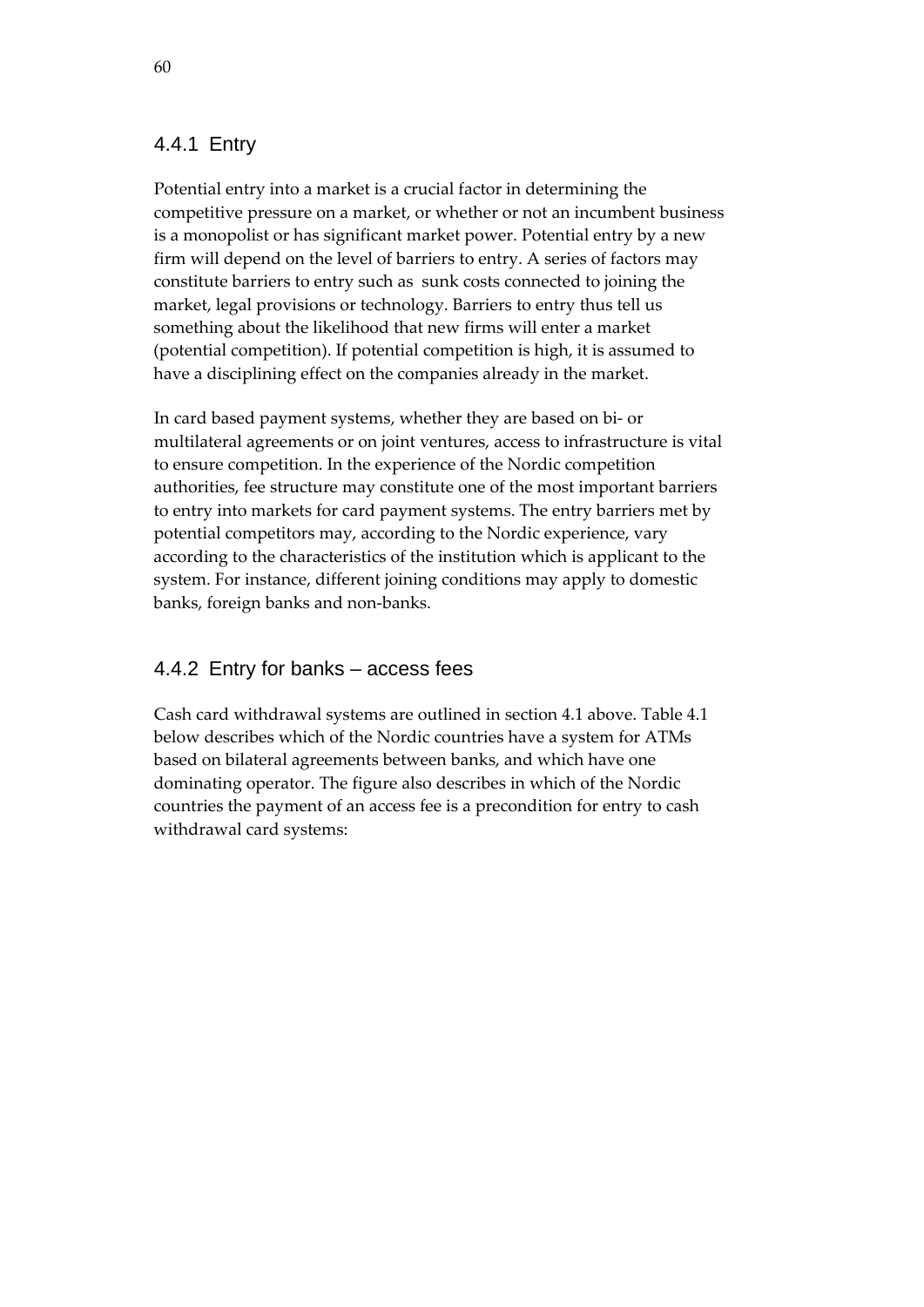|                | $1.1111$ and an $9$ and $1.1$                                                                                                                                       |                                                                                                                                                                                                                                                                         |  |
|----------------|---------------------------------------------------------------------------------------------------------------------------------------------------------------------|-------------------------------------------------------------------------------------------------------------------------------------------------------------------------------------------------------------------------------------------------------------------------|--|
| Country        | One dominant supplier or<br>operation by each bank based<br>on agreements.                                                                                          | Access Fee                                                                                                                                                                                                                                                              |  |
| <b>Finland</b> | The system is run by Automatia<br>through the Otto platform.                                                                                                        | Entry fee. The size of the fee is<br>confidential according to Automatia.                                                                                                                                                                                               |  |
|                | - Automatia is owned by the three<br>largest banks in Finland.                                                                                                      | No interchange fees in the ATM network.                                                                                                                                                                                                                                 |  |
|                | - 8 Finnish banks and Luottokunta<br>(card payment acquiring<br>organisation) are presently<br>customers.                                                           |                                                                                                                                                                                                                                                                         |  |
|                | - According to Automatia it is open<br>to new customers.                                                                                                            |                                                                                                                                                                                                                                                                         |  |
|                | - Has agreements with<br>international card companies. <sup>24</sup>                                                                                                |                                                                                                                                                                                                                                                                         |  |
| <b>Denmark</b> | Sumclearing/PBS                                                                                                                                                     | The size of the fee is confidential.                                                                                                                                                                                                                                    |  |
| Sweden         | There is a multilateral agreement<br>through the banks' association.                                                                                                |                                                                                                                                                                                                                                                                         |  |
|                | ATMs in Sweden are generally<br>installed and owned by the banks.                                                                                                   | The fixed cost for installing an ATM is<br>about 500,000 - 1,000,000 SEK                                                                                                                                                                                                |  |
|                | There are bilateral agreements<br>between banks for use of each<br>others ATMs. A bank whose ATM<br>is used for cash withdrawals<br>charges a fee for this service. | The size of the fee is set on a bilateral<br>basis between banks. The fee is either<br>paid directly by the cardholder or by the<br>cardholder's bank. In Sweden the norm is<br>that the cardholder's bank pays an<br>interchange fee to the bank that owns the<br>ATM. |  |
| <b>Norway</b>  | Multilateral system                                                                                                                                                 | The admittance fee for joining the<br>BankAxept scheme is outlined in the                                                                                                                                                                                               |  |
|                | ATMs in Norway are generally<br>installed and owned by the banks.                                                                                                   | agreement on calculation of fees for<br>access to the banks common payment<br>transaction system <sup>25</sup> .                                                                                                                                                        |  |
| <b>Iceland</b> | Multilateral system                                                                                                                                                 | The norm is that the cardholder's bank<br>pays an interchange fee to the bank that<br>owns the ATM.                                                                                                                                                                     |  |
|                | ATMs in Iceland are installed and<br>owned by the banks.                                                                                                            |                                                                                                                                                                                                                                                                         |  |
| Faroe          | Sumclearing/PBS                                                                                                                                                     | The size of the fee is confidential.                                                                                                                                                                                                                                    |  |
| <b>Islands</b> | There is a multilateral agreement<br>through the banks' association.                                                                                                |                                                                                                                                                                                                                                                                         |  |

**Table 4.1 ATM arrangements in the Nordic countries** 

<span id="page-60-0"></span> $^{24}$  The following international card companies have agreements with Automatia: Visa, Visa Electron, Plus, MasterCard, Maestro, Cirrus, Diners Club, American Express, all the Finnish domestic debit 'bank cards' as well as all ATM‐use‐only cards issued by banks operating in Finland. According to Automatia, all applications from international card companies have been granted.

<span id="page-60-1"></span><sup>25</sup> See Publication no. 6: Collection of Contracts and Rules for Domestic Payment Transfers, Finansnæringens Servicekontor og Sparebankforeningens Servicekontor, September 2003.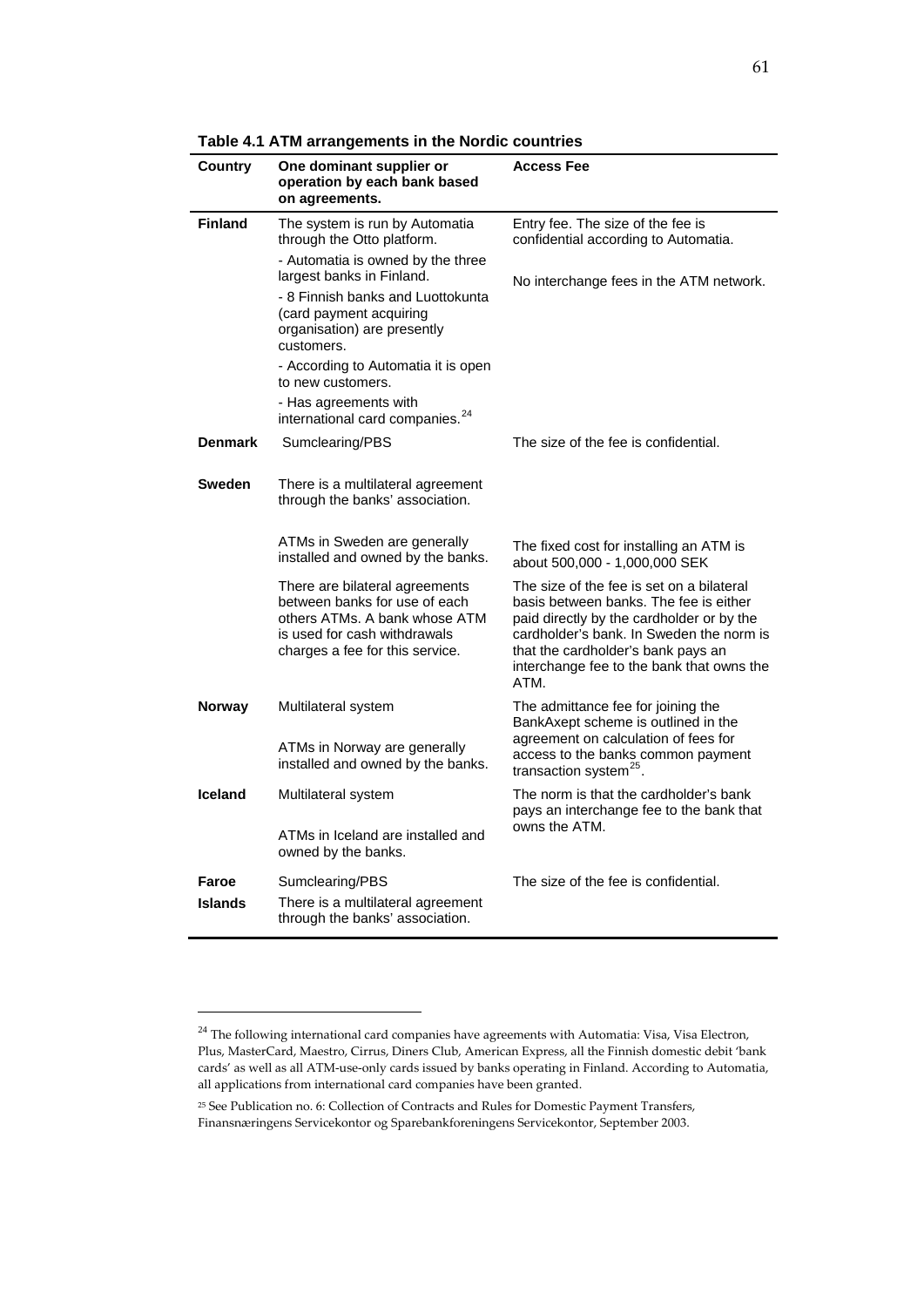Payment card systems are outlined under section 4.2 above. In the competitive analysis, a distinction has to be made between the system predominant on the national market; systems based on international card systems or systems based on a national card system. Table 4.2 below describes which systems prevails in the various Nordic countries and whether the payment of an access fee is a precondition for entry to payment card systems:

| Country        | Common infrastructure or system<br>predominantly based on<br>agreements.                                                                              | <b>Access Fee</b>                                                                                                                                                                         |  |
|----------------|-------------------------------------------------------------------------------------------------------------------------------------------------------|-------------------------------------------------------------------------------------------------------------------------------------------------------------------------------------------|--|
| Faroe          | One predominant infrastructure.                                                                                                                       | The size of the fee is confidential.                                                                                                                                                      |  |
| <b>Islands</b> |                                                                                                                                                       |                                                                                                                                                                                           |  |
| <b>Finland</b> | No common infrastructure.                                                                                                                             | Individually set.                                                                                                                                                                         |  |
|                |                                                                                                                                                       | The merchant fees of Luottokunta vary<br>from 0.3% to 1.35%.                                                                                                                              |  |
| <b>Denmark</b> | One predominant infrastructure.                                                                                                                       | The size of the fee is confidential.                                                                                                                                                      |  |
| Sweden         | No common infrastructure.                                                                                                                             | Individually set.                                                                                                                                                                         |  |
| <b>Norway</b>  | One predominant infrastructure for<br>national debit cards.                                                                                           | The admittance fee for joining the<br>BankAxept scheme is outlined in<br>agreement on calculation of fees for<br>access to the banks common payment<br>transaction system <sup>26</sup> . |  |
|                | Holding a banking licence<br>(Norwegian or foreign) is the only<br>criteria for participating in the<br>BankAxept scheme.                             |                                                                                                                                                                                           |  |
|                | Holding a banking licence is the only<br>criteria for participating in Visa Bank<br>Group Norway, and application<br>automatically grants membership. |                                                                                                                                                                                           |  |
|                | All banks and financial institutions<br>can apply for licence to issue various<br>MasterCard products.                                                |                                                                                                                                                                                           |  |

| Table 4.2 Infrastructure for payment card systems |
|---------------------------------------------------|
|---------------------------------------------------|

<span id="page-61-0"></span><sup>26</sup> Publication no. 6: Collection of Contracts and Rules for Domestic Payment Transfers, Finansnæringens Servicekontor og Sparebankforeningens Servicekontor, September 2003.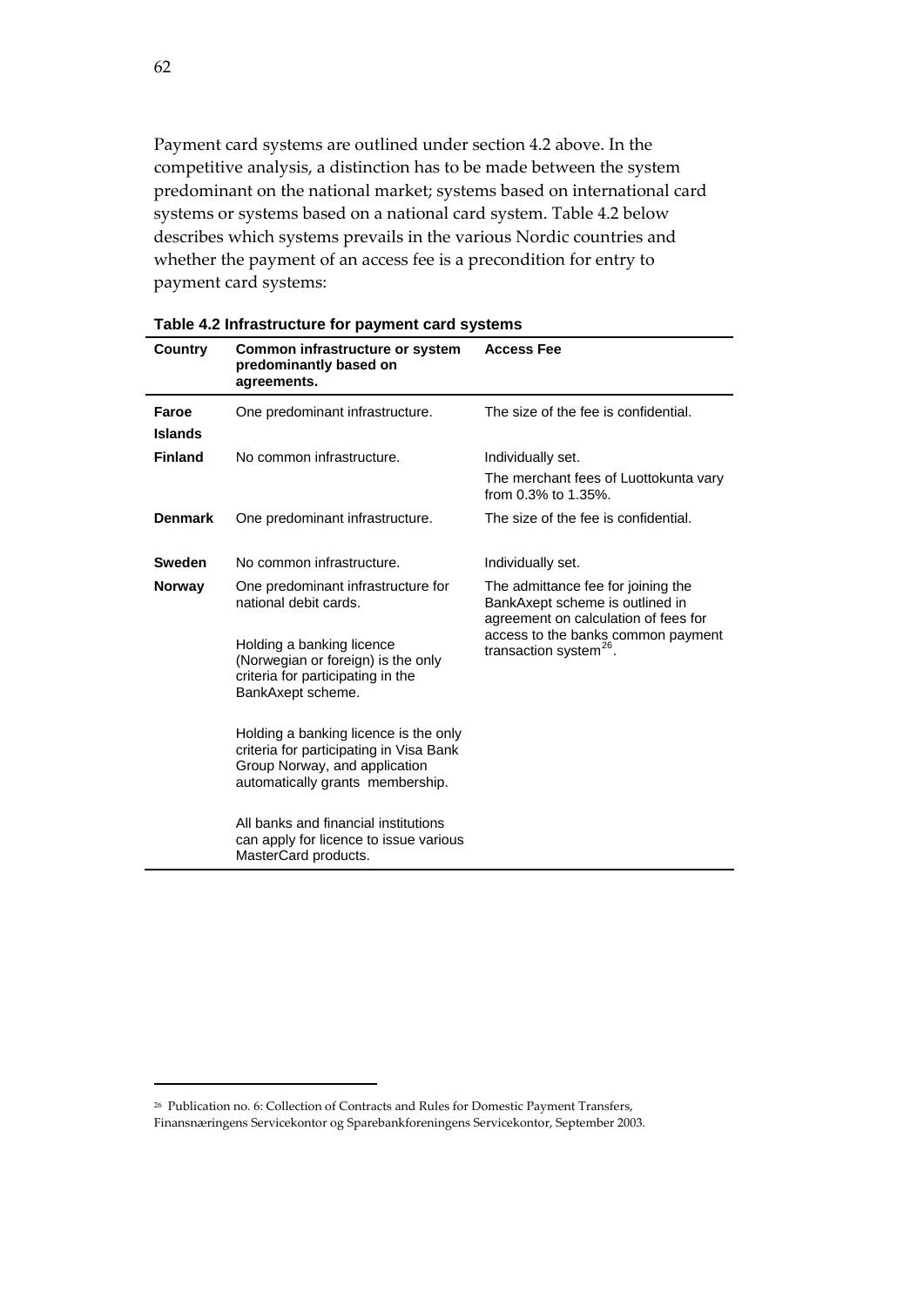| Country        | Common infrastructure or system<br>predominantly based on agreements.                                                                                                                                     | <b>Access Fee</b>                                                                                                                                                        |
|----------------|-----------------------------------------------------------------------------------------------------------------------------------------------------------------------------------------------------------|--------------------------------------------------------------------------------------------------------------------------------------------------------------------------|
| <b>Iceland</b> | No common infrastructure for credit cards but<br>one system for processing debit cards.                                                                                                                   |                                                                                                                                                                          |
|                | Each of the card companies operate their own<br>system and are responsible for authorisation,<br>registration, financial transactions and other<br>processes necessary for issuing and usage of<br>cards. |                                                                                                                                                                          |
|                | Holding a banking licence and an agreement<br>with VISA Iceland is the only criteria for issuing<br>VISA payment cards.                                                                                   | No access fee is paid to VISA<br>Iceland.<br>There is an interchange fee<br>between VISA Iceland and<br>issuers (banks).                                                 |
|                | Banks and financial institutions can apply for<br>licence to issue MasterCard payment cards in<br>Iceland. All banks and savings banks hold<br>Affiliate Member licence in the MasterCard<br>system.      | Access fee is paid to<br>MasterCard Europe.<br>Multilateral interchange fee<br>between Kreditkort and<br>issuers (banks) and a<br>bilateral system is in<br>preparation. |

**Table 4.2 (Continued)** 

Several of the Nordic countries have experienced that fees may constitute barriers to entry.

Finnish competition authorities have dealt with entry fees in relation to cash withdrawal card systems. Although Automatia, the co-operative of the three largest banks in the market, claims that the system is open to new customers, the Samlink-banks<sup>[27](#page-62-0)</sup> had problems with joining the network as acquirers. The FCA did not reach a conclusion in this case as Automatia and Samlink reached an agreement on the conditions of Samlink's entry to the system in July 2004**.**

A few years ago some of the new niche banks complained to the Swedish Competition Authority that they were asked to pay unreasonable fees to the larger banks in order to access their ATMs. The Swedish competition authority is concerned that the fixed cost for installing an ATM, currently

<span id="page-62-0"></span><sup>27</sup> Samlink Ltd is an IT company owned by the Savings Banks. It produces IT and support services

required in banking. All the Savings Banks are shareholders in this company. The term Samlink‐banks refer to the company's main customers: Savings Banks, Aktia Savings Bank and Local Co‐operative Banks.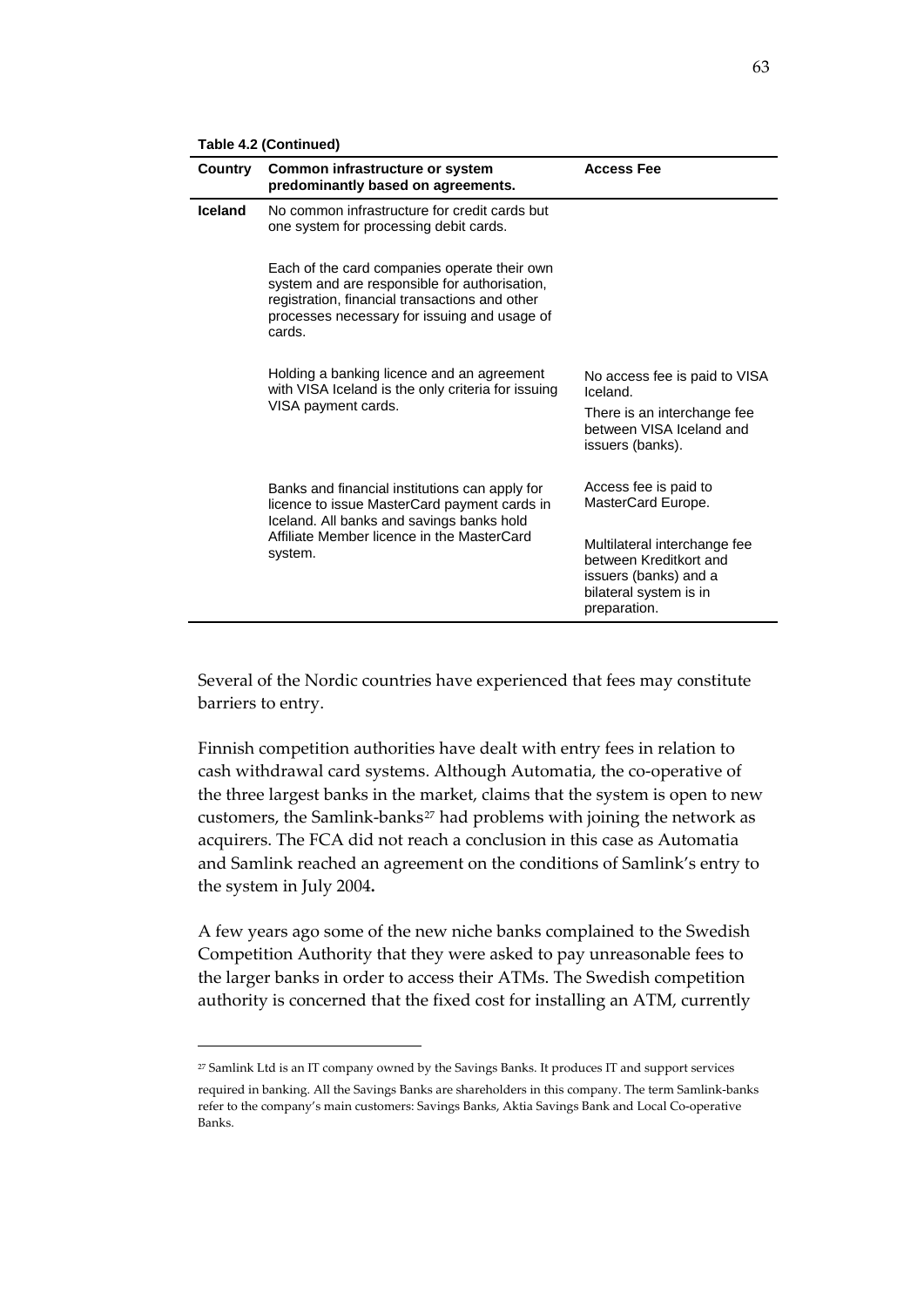amounting to 500,000 ‐ 1,000,000 SEK, is a sufficiently substantial amount that it causes problems for small newcomers to the market, considering that investments must be made for an entire network of ATMs. Smaller banks may be forced to rely on agreements with larger banks with a developed infrastructure of ATMs. In the view of the Swedish Competition Authority there are two alternatives for a bank seeking to ensure access to ATMs owned by other banks. One option is to enter into bilateral agreements with owners of existing ATMs in order to achieve access to their ATM network. Complete cover of all ATMs in the market requires bilateral agreements with virtually all the banks that own ATMs. The second possibility to ensure a bank access to all the available ATMs for its customers, is through connection with international card co-operations, such as Visa and MasterCard.

The Swedish Competition Authority has recently published a report on the conditions for access to the general payment infrastructure. These conditions were analysed for both large and small banks. The authority acknowledged the fact that small banks usually pay more for access to the ATMs owned by the larger banks than the larger banks pay to each other for the same service. Clearly the larger banks have invested in the existing ATM network and have certain costs that are related to the running and functioning of the network. It is nevertheless evident that the smaller banks face a cost disadvantage in this respect relative to larger banks. Furthermore, the authority pointed out the relatively small number of ATMs in Sweden. A comparison with 13 countries in the EU showed that Sweden has the lowest number of ATMs per capita and the highest number of cash withdrawal transactions per ATM. Part of the explanation for this might be the fact that banks rather than the cardholders carry the costs for this service. Nevertheless, given the cost and fee structure for the ATMs, it should still be profitable for larger banks to install more ATMs. It should also be lucrative for other actors, who only intend to provide ATM terminals, to enter the market. A prerequisite for this, however, is that the larger banks pay such an actor a fee that is very similar to what the smaller banks pay for access to the larger banks' network of ATMs. It appears though that the larger banks are unwilling to do this, which in turn makes entry in this market difficult and contributes to the relatively low number of ATMs in Sweden.

In Iceland, ownership of all payment card activities are closely intertwined relating both to the issue of cards, acquiring and the payment systems. Commercial banks and savings banks are jointly involved in all these aspects. It is the view of the Icelandic competition authority that this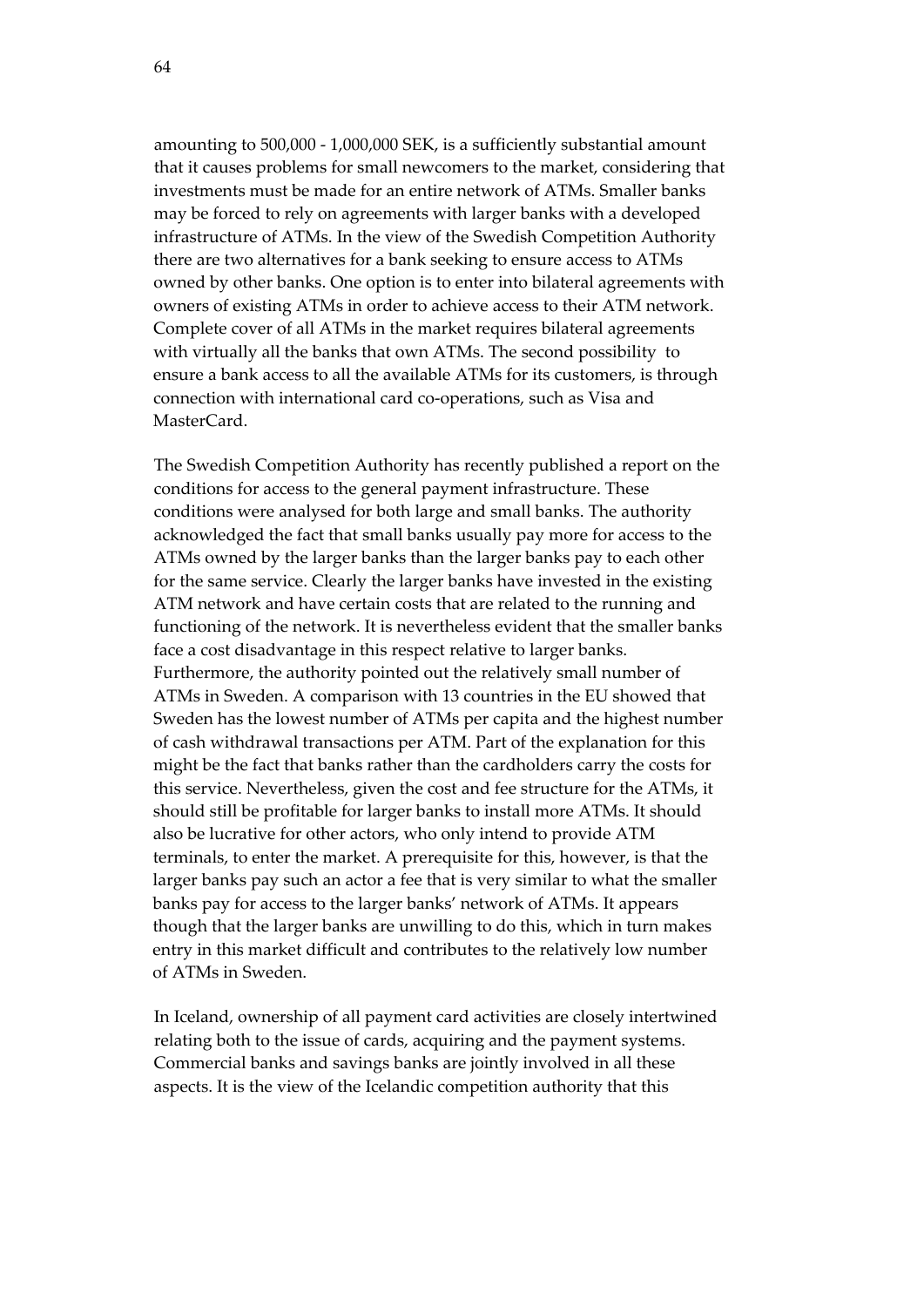ownership structure is likely to cause problems for access by new participants.

Kreditkort has provided one competitor in acquiring, access to the debit card system in the RÁS system by entering a so-called processing contract. This involves Kortathjónustan Ltd., which provides processing services to the Danish acquirer PBS International. The background of this arrangement is that PBS is competing in the Icelandic market in payment card acquiring. Kortathjónustan Ltd., which provides service on behalf of PBS to merchants doing business with PBS, requested the access in order to be able to provide both debit card and credit card services to merchants. Since MasterCard and Maestro are separate brands and subject to different rules set by MasterCard International, it was regarded as reasonable to accede to this request.

VISA Iceland has rejected a similar agreement with Kortathjónustan Ltd. concerning access to the RÁS system relating to Electron debit cards. VISA Iceland has on the other hand established several special national rules providing various conditions for cross‐border acquiring for VISA payment cards in Iceland. These rules mainly involve special arrangements in Iceland consisting of facilitated payments, in full or instalment, on debt from credit card transactions. They include extensions on card holders' debts, with or without interest. Kreditkort has in a similar manner established certain national rules for the issue and acquiring of MasterCard payment cards in Iceland, but the conditions are not as stringent as those of VISA Iceland. Both companies employ stricter risk control if PBS undertakes the acquiring, than when they undertake the acquiring themselves. The Icelandic Competition Authority is currently investigating these arrangements for the payment card market in Iceland. The system adopted by VISA Iceland may, even though not necessarily unlawfully, constitute discrimination in the market acquiring market.

Norwegian and Danish competition authorities do not yet have any decisional practice on whether the access cost constitutes a barrier to entry, though both authorities have received signals or complaints from some market participants that find the level of cost problematic. In a report on financial markets from 2003, the Norwegian Competition Authority found that access fees to some degree constitute an entry barrier.<sup>[28](#page-64-0)</sup>

<span id="page-64-0"></span><sup>28</sup> Publication by the Norwegian Competition Authority, no. 1/2003, "Competition in Financial Markets". (Published in Norwegian only).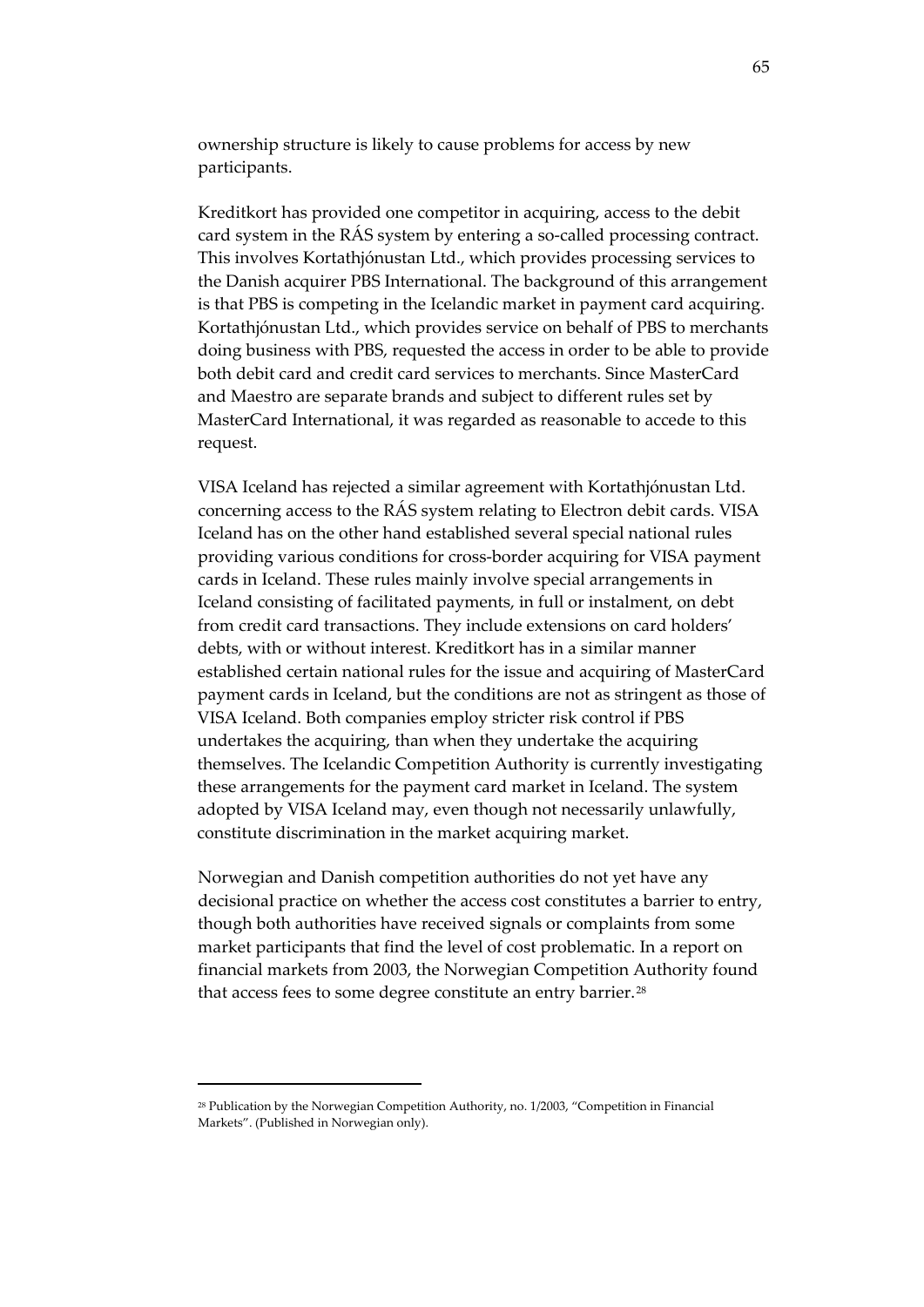# 4.4.3 Entry for foreign banks

The question has been raised whether entry is more difficult for foreign than national banks. With increased harmonisation of financial regulation throughout Europe, this problem seems to be decreasing.

In Norway, there is in principle no difference between national and foreign banks when entering BankAxept, but the admittance fees are calculated differently. The Norwegian Competition Authority has not evaluated to what degree the cost of joining might constitute a barrier to entry, but has made a note of the fact that foreign banks seem to be charged the maximum fee automatically.

In Denmark, some of the foreign banks have referred to a "club" mentality in the Danish bank sector, and were given the impression that they were not welcome as owners of the infrastructure.

In Iceland, foreign banks must have a banking licence in their home country and confirmation of the licence must be received from the competent authorities by the Icelandic Financial Supervisory Authority in order to issue payment cards. To engage in acquiring, it is enough to be a subsidiary of a bank(s) as is the case with PBS A/S in Denmark which competes in the Icelandic market.

# 4.4.4 Entry for non-banks

The question of entry for non-banks is mainly relevant in Norway, Finland and Denmark, where the payment card system is predominantly run by banks. In Sweden and Iceland, where the payment card system is based on various payment card companies, this question is less relevant.

Access to payment systems for non‐banks may be an important means to increase potential competition.

In Iceland both VISA Iceland and Kreditkort have been granted access to the system, with the exception of debit cards where a precondition for issuing is holding a banking licence.

In Norway, Denmark and Finland, a precondition for entry to the national debit card system is holding a banking licence. This means that access for non‐bank payments card suppliers is somewhat problematic.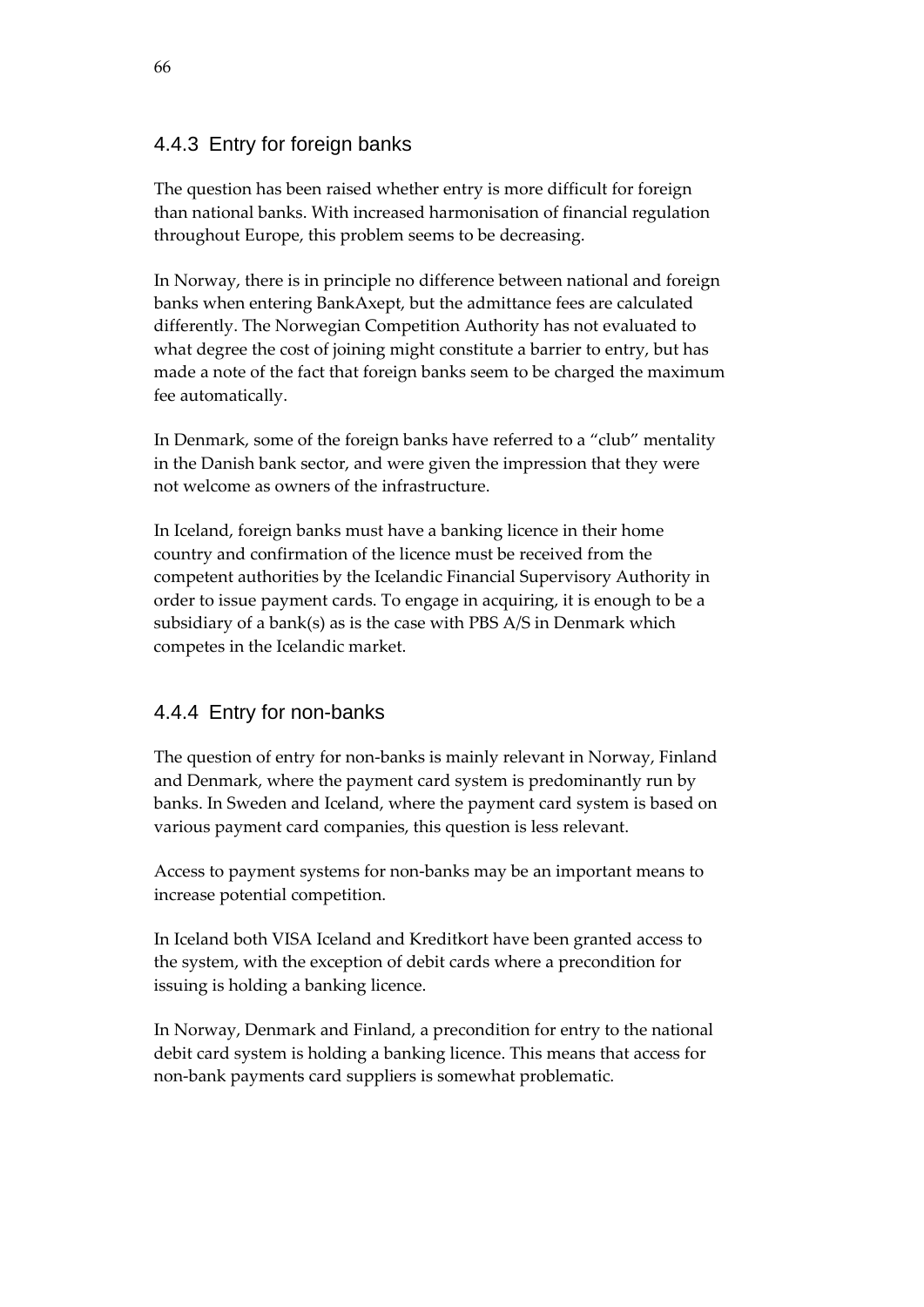In Finland, there are also some well developed retailer card programs that operate outside the interbank payment systems. Some retailer card programs are well developed. For example S‐Kortti is issued by the S‐ Group retailer chain and has most of the features of traditional payment cards. S‐group has agreements for co‐operation with for example petrol station chains. Some petrol station chains have their own payment cards issued primarily for corporate customers.

#### 4.4.5 Dominance

In a competition analysis, dominance is relevant in several aspects. Dominance may constitute an entry barrier in itself. Dominance may also be analysed in relation to abusive behaviour, as a precondition for applying competition law.

The definition of dominance, and whether the term market power is used instead, may vary between national competition regimes. Most European countries have national competition regimes which to some extent reflect EC competition law. For this reason, in the following, dominance is understood as the ability of an undertaking on a market to behave to an appreciable extent independently of its competitors, customers and ultimately its consumer.<sup>[29](#page-66-0)</sup>

The assessment of dominance/ market power is made on the basis of market shares and an analysis of the level of barriers to entry. Dominance can hence only exist in relation to a market. Consequently, competition authorities define a relevant market. For the purpose of this analysis it is not necessary to define the relevant market in detail. Dominance is consequently considered in relation to cash withdrawal card systems and payment card systems, even though there might exist more narrow markets.

### 4.4.6 Dominance in the cash withdrawal card systems

In Finland, Automatia dominates the ATM network. Through Automatia the three largest banks have a stronghold on ATMs. The FCA is closely monitoring Automatia because of its gatekeeper status in the cash withdrawal network. A new competing network would not be economically viable.

<span id="page-66-0"></span><sup>&</sup>lt;u> 1989 - Johann Barn, mars eta bainar eta politikaria (h. 1989).</u> <sup>29</sup> Case 27/76 United Brands v Commission.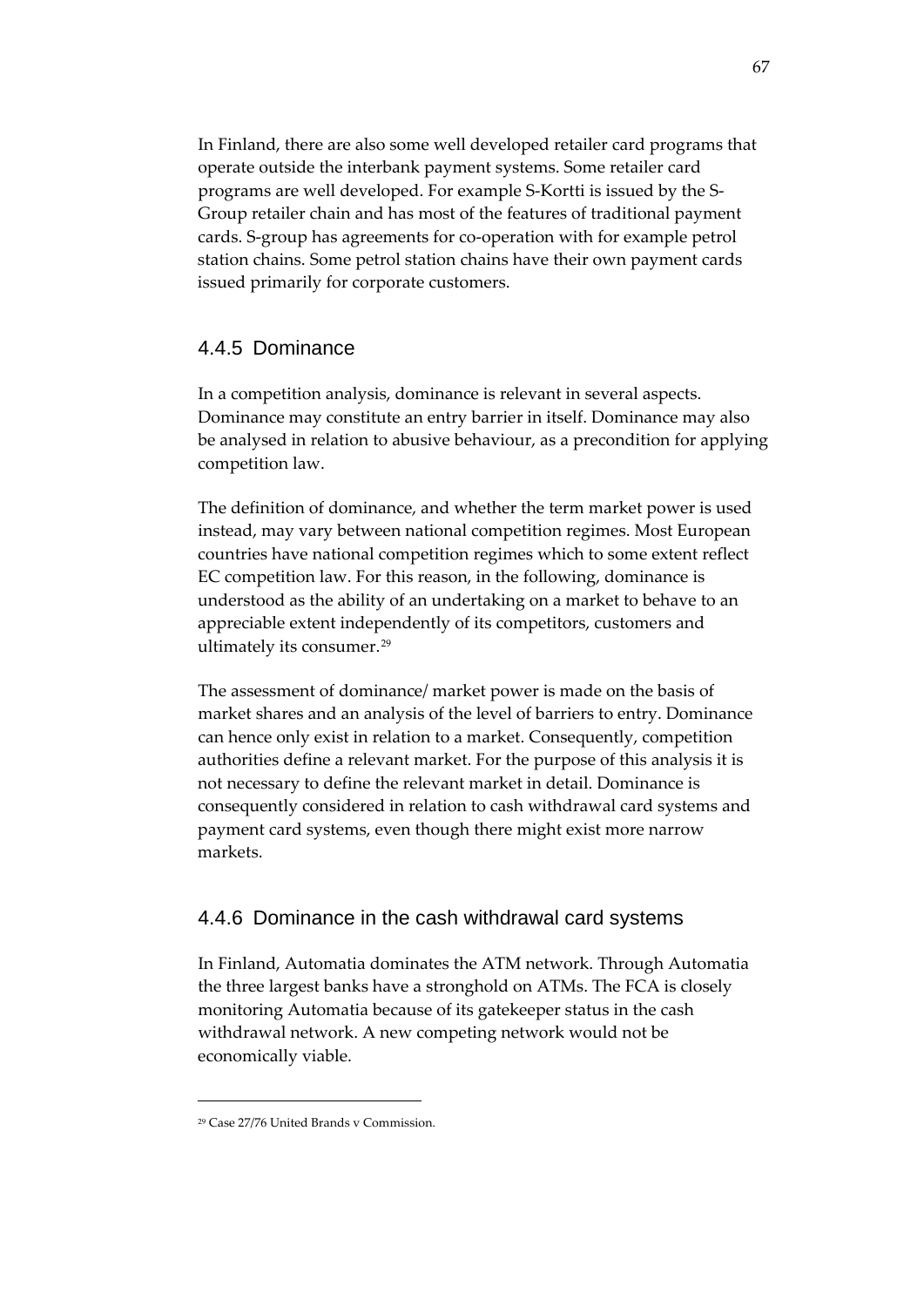In Norway, Denmark, Faroe Islands and Sweden, ATMs are owned by the large banks individually. This means that dominance by a single undertaking is unlikely to occur. On the other hand, competition concerns may arise due to collective dominance or due to horizontal cooperation between the banks.

The Icelandic Competition Authority is not aware of any problems relating to the operation of ATMs in Iceland. However, the Icelandic Authority is concerned by the extensive and intertwined ties in the ownership by commercial banks and savings banks of the netting and payment system in Iceland, to which a new participant would certainly require access. The ownership ties and the business activities of FGM could indicate a barrier to entry for a new participant into this market, but no conclusion has been drawn on this.

For the sake of comparison, a figure has been included below, which seeks to demonstrate whether different European countries are provided with a sufficient number of ATMs, measured by the number of withdrawals per ATM.

As follows from the table, there are relatively large Nordic variations in the number of ATMs. The figure seems to indicate that Sweden and Finland are undersupplied with ATMs, compared to other European countries. It might be that large banks owning ATMs have an incentive to keep the number of ATMs down. To some extent, however, a low number of ATMs may reflect that cash-back is an option when using payment cards, as an alternative to using ATMs. It should be noted that not all ATMs in each European country can be jointly used by all banks' customers. This means that the total number of ATMs may not show how many ATMs the customers can actually use.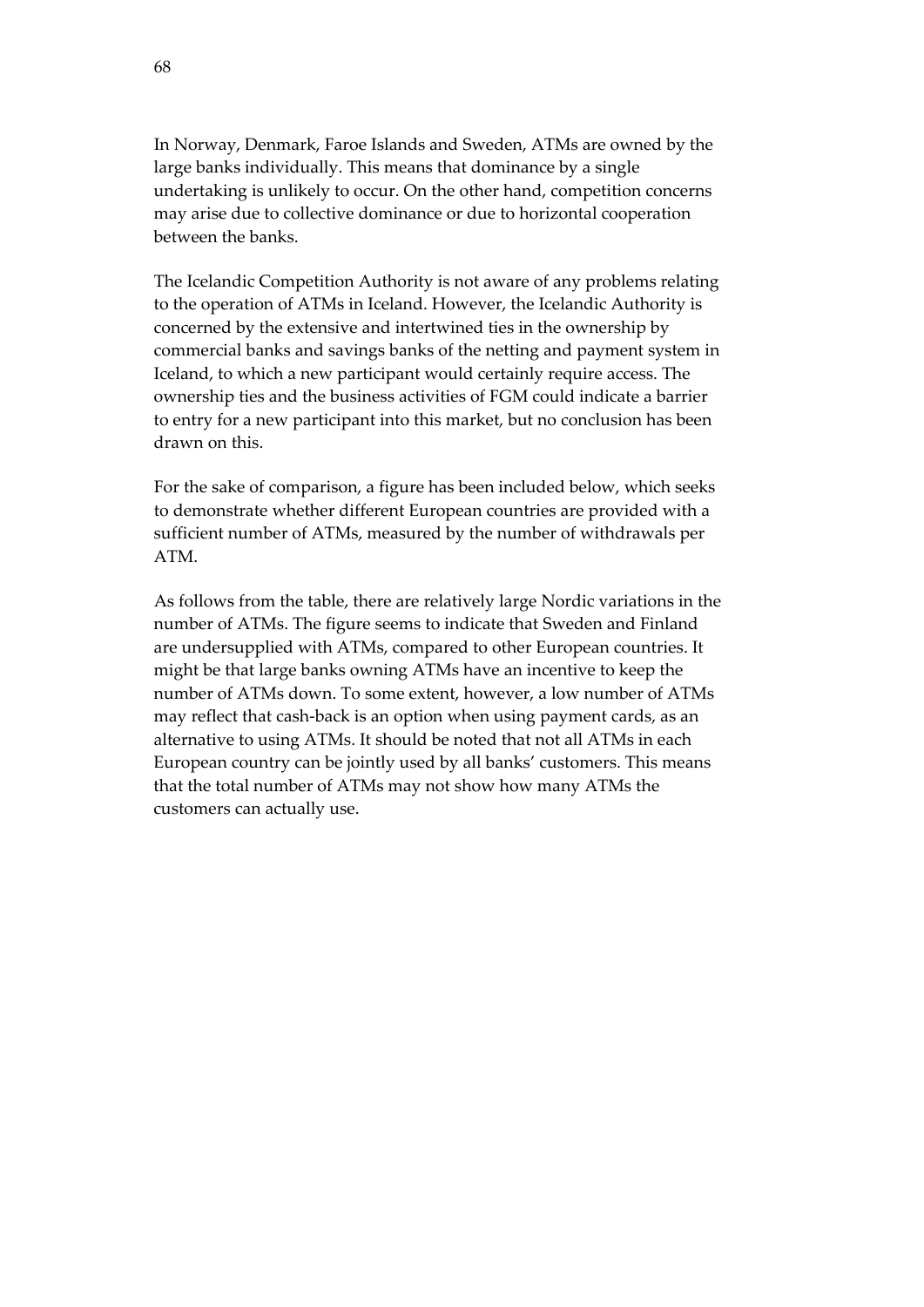

**Figure 4.5 ATM-density in relation to total number of transactions** 

Source: European Central Bank, 2005, Blue Book 2005, Payment and Securities Settlement systems in the European Union and the national competition authorities of Denmark, Norway and the Faroe Islands.

#### 4.4.7 Dominance in the payment card systems

In Norway, banks have to a large extent outsourced transaction processing to BBS. BBS is a dominant actor in the Norwegian payment card market. As described in the following, the Norwegian Competition Authority has on two occasions found behaviour by BBS contrary to competition law.

Firstly in 2001, the Norwegian Competition Authority banned an exclusive agreement between BBS, the dominating clearing and settlement house, and the banks connected to electronic invoicing.

Secondly in 2003, the Norwegian Competition Authority banned an agreement between BBS and the banks connected to processing EFTPOS‐ transactions. Previous to 2003, collection of transaction data from banks in Norway was monopolised due to an exclusivity clause in the agreement between the banks and BBS. The POS System entered the market after the exclusivity agreement had been banned by the Norwegian authority.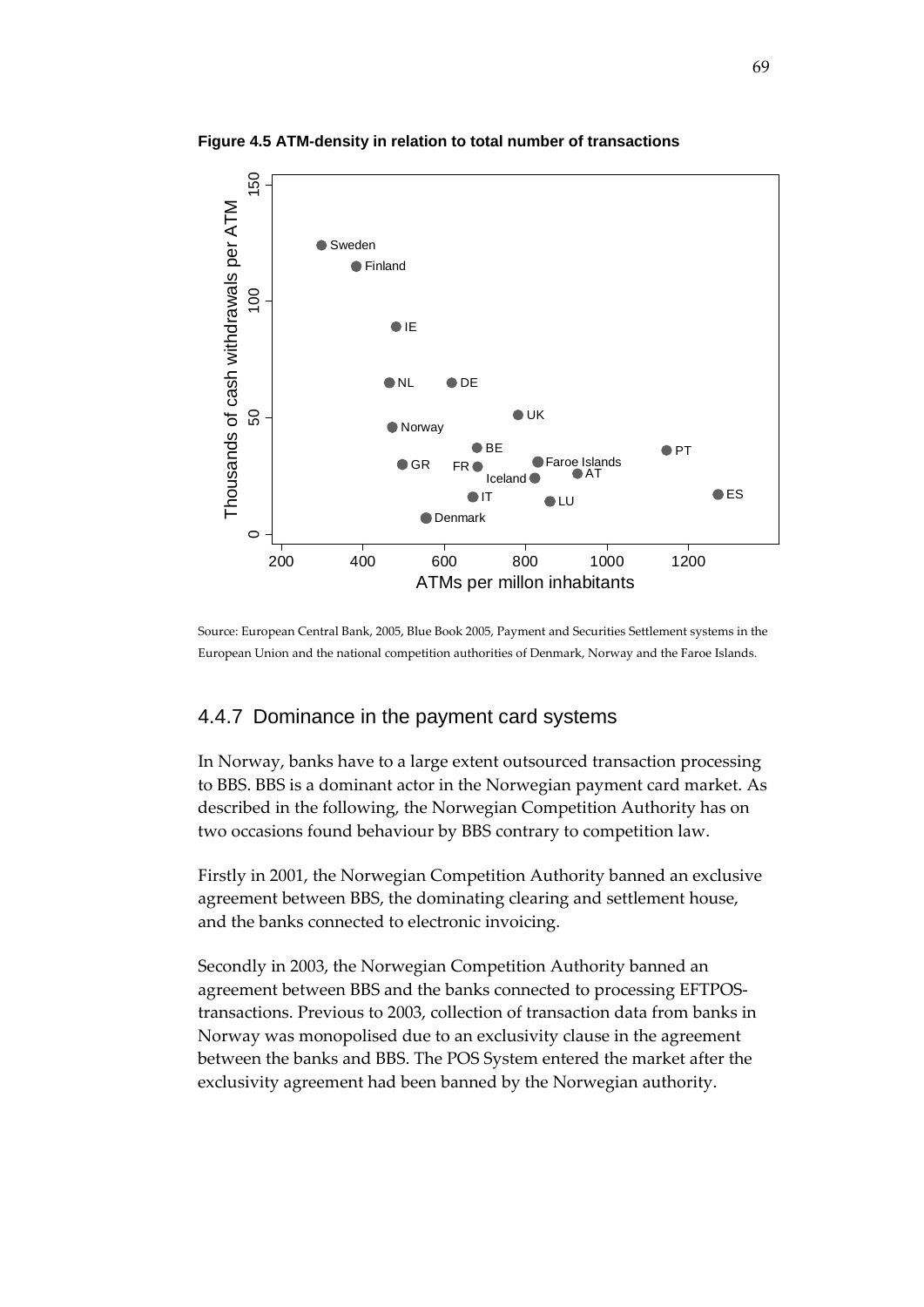In Sweden, payment systems are connected to the different banks which provide interbank access through bilateral and multilateral agreements. The large banks are most important in this system. The terms of the agreements may differ between large and small banks, but in the view of the Swedish Competition Authority, not to such an extent that they place smaller banks at a disadvantage as regards card issuing.

In Finland, though there are some concerns about dominance, the FCA has not received any complaints about the abuse of dominant position in the payment card markets. Luottokunta has a strong position in the international payment card markets in Finland. The banks could, at least theoretically, supply acquiring services also on their own, but in practice Luottokunta dominates both the Visa and MasterCard acquiring markets. The FCA is closely monitoring the level of cooperation in Luottokunta.

In Denmark, PBS is a dominant player. Access to PBS is a necessity for issuers, acquirers and merchants and other who wants to use payment card. PBS's offered prices for access to the infrastructure are currently being investigated by the Danish Competition Authority. Institutions must furthermore accept two sector agreements, one concerning "clearing without documents" and one agreement concerning "accounts with checks and/or Dankort". No conclusion has been made as to whether these conditions may lead to foreclosing effects on the market.

In Iceland, Kreditkort and VISA Iceland engage in acquiring only where their own cards (brands) are used in business transactions. Competition is more evident in the issue of cards (brands) where the competition mostly involves different structures of service and offers in co-operation with various partners.

### 4.4.8 Cross-border activity

The following section deals with the current level of cross border activity in payment systems.

Cross‐border activity is an important means of enhancing competition as it may increase the number of firms active on a market. Cross-border activity can take place both on the supply and demand side of financial markets.

On the supply side, foreign financial institutions may through EU/EEA regulations open branches in states other than the state where the parent company is located. EU/EEA regulations thus promote increased cross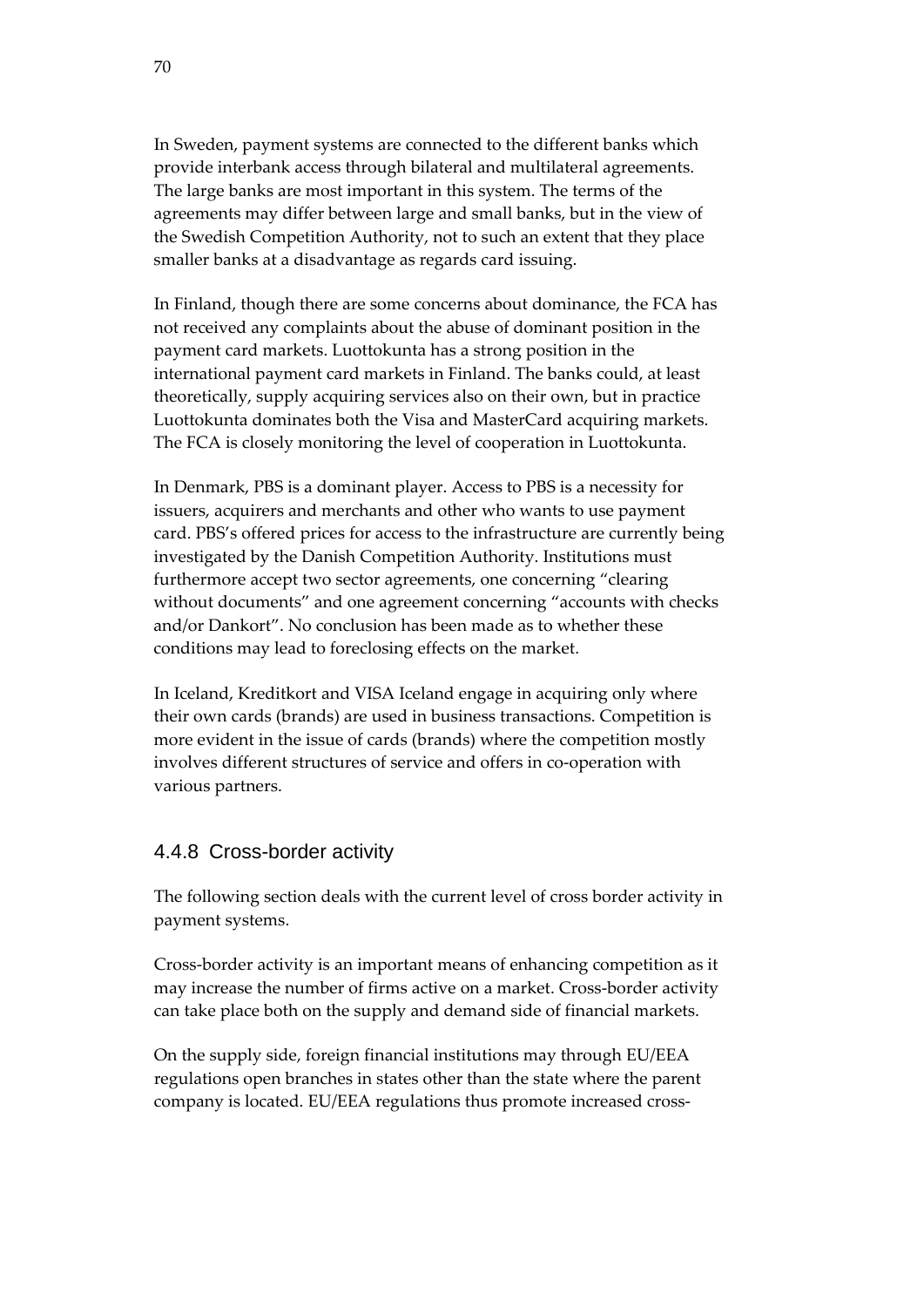border movement on the supply side. This may lead to increased potential competition in each national market, and thereby enhance competition.

On the demand side, however, there is little movement on a cross-border basis. Although no specific figures are available, the impression from the Nordic markets is that consumers seem little inclined to demand financial services outside their national boundaries on more than an insignificant level.

ATMs are widespread in the Nordic countries, and normally accept international payment cards like VISA and MasterCard. Consequently, withdrawal of local currency by foreign credit cards should be relatively easy.

The competition authorities in all of the Nordic have reported that there is little or no cross‐border activity in connection with the payment systems.

In Norway, the Norwegian Competition Authority asked a selection of banks which operate in several Nordic countries, how well the payment card system infrastructure is adapted to accommodate cross‐border payment transactions. The response was that the infrastructure is built to accommodate the national payment system and is not well adapted to cross border payment transactions at all.

In Iceland, there are three enterprises operating in the acquiring market. VISA Iceland acquires only transactions relating to VISA payment cards. Kreditkort acquires transactions relating to MasterCard/Maestro cards, as well as several other types of cards which are not issued by Icelandic financial undertakings, while the Danish enterprise PBS is a cross‐border acquirer both for VISA and MasterCard payment cards. This means that VISA Iceland and Kreditkort are not in competition with one another in this market, but both are engaged in competition with PBS.

#### 4.4.9 Regulation

Most of the Nordic countries have a mixture of regulation by law and selfregulation, with primary emphasis on self‐regulation. The Nordic countries seem to be well regulated as regards licensing requirements and other requirements aimed at ensuring financial stability. Beyond this, self‐ regulation seems to be the norm for the running and operations of payment systems. For instance, the level of entry barriers seems to depend upon selfregulation. This makes control with self‐regulators an important issue.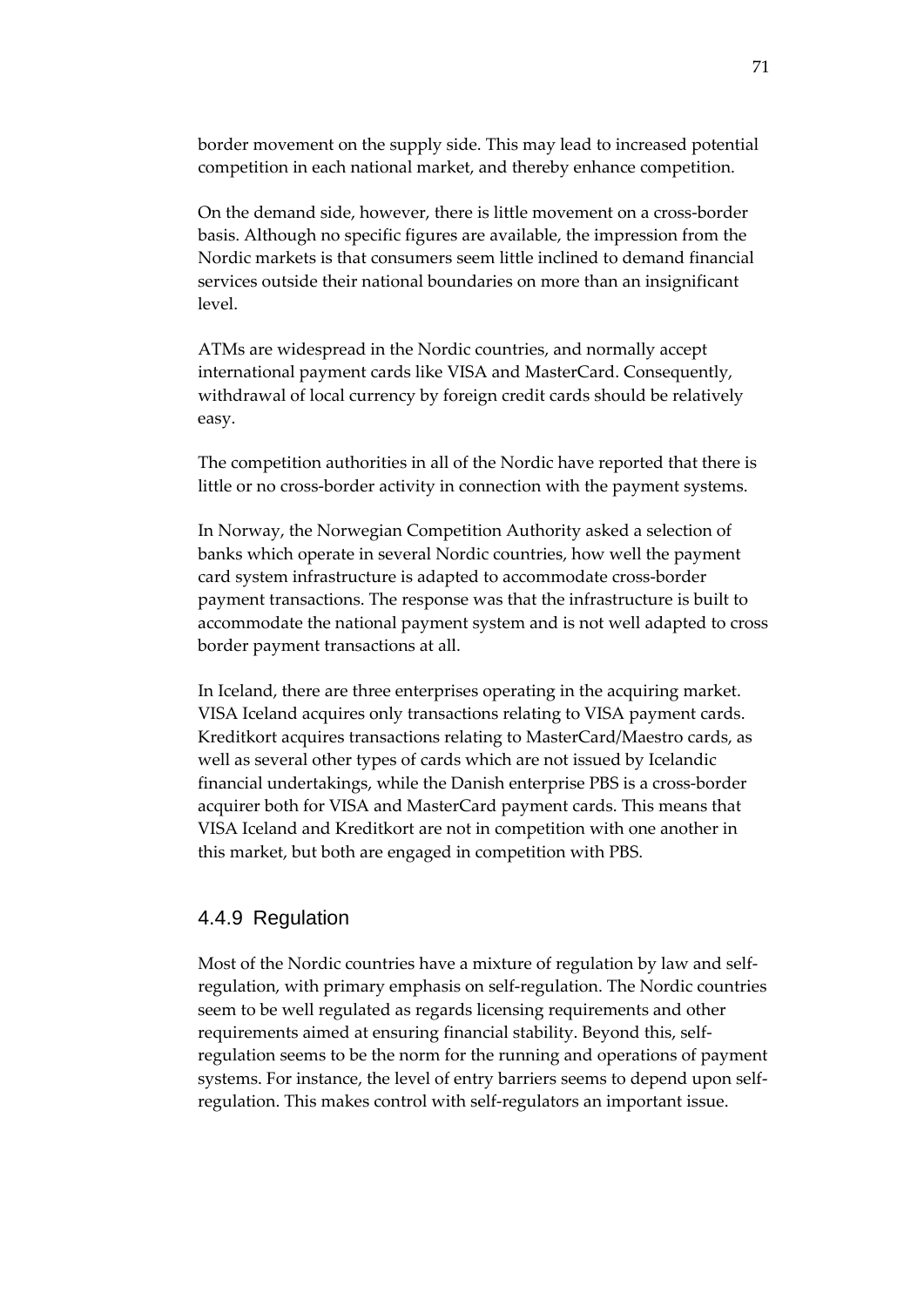In Denmark, the mutual agreements on ATMs are agreed on in the bank organisation "Finansrådet" and approved by the Danish Competition Authority. The payment card system is regulated in the "Betalingsmiddellov" (Act on Certain Payment Instruments, consolidated act no. 1501, 20 December 2004, amended by act no. 603, 24. June 2005). Section 14 of the Act implies that banks can charge a subscription fee from the retailers when consumers use payment cards with a chip in a shop (contrary to Internet purchases). The retailers may not charge a fee from the customers. However, if the customers use an international card issued in another country, retailers may charge customers a fee. Retailers may not charge a higher fee than they are charged by the banks. Access conditions to the PBS payment system are set by PBS itself, and PBS is obliged to notify its conditions to the Danish Competition Authority on a regular basis.

The banking industry in Sweden is to a high degree self‐regulated. The cash withdrawal card system is not regulated formally. Nevertheless, banks that own parts of the ATM infrastructure/network are expected to provide access to their ATMs based on conditions that are not discriminatory to foreign banks or to new and/or smaller banks.

In Finland, the cash withdrawal card systems are not directly regulated. There is no framework legislation covering Finnish payment systems as a whole. Regulation and supervision of payment systems is decentralised to several authorities. A specific piece of legislation governs means of payment, even though the legal regulations pertaining to payment systems are still primarily based on contracts between private parties. The major contracting parties are the banks engaging in professional payment transfer and the central bank. As Finland does not have a separate ACH, the Finnish Bankers´ Association is involved in the administration of the contracts concerning the systems.

In Iceland, the ATMs in the country are all operated by commercial banks and savings banks. For all card transactions, both ATM and POS, market participants are required to have an operating licence pursuant to Act No. 161/2002 on financial undertakings, and are subject to regulation by the Financial Supervisory Authority. No special rules apply to the activities of ATMs. Supervision of the payment/netting system and POS system is entrusted to the Central Bank, which is one of the owners of FGM.

In Norway, the systems for payment services are regulated by Chapter 3 in the Payment Systems Act, and the rules are enforced by The Norwegian Financial Supervisory Authority (Kredittilsynet) and the Bank of Norway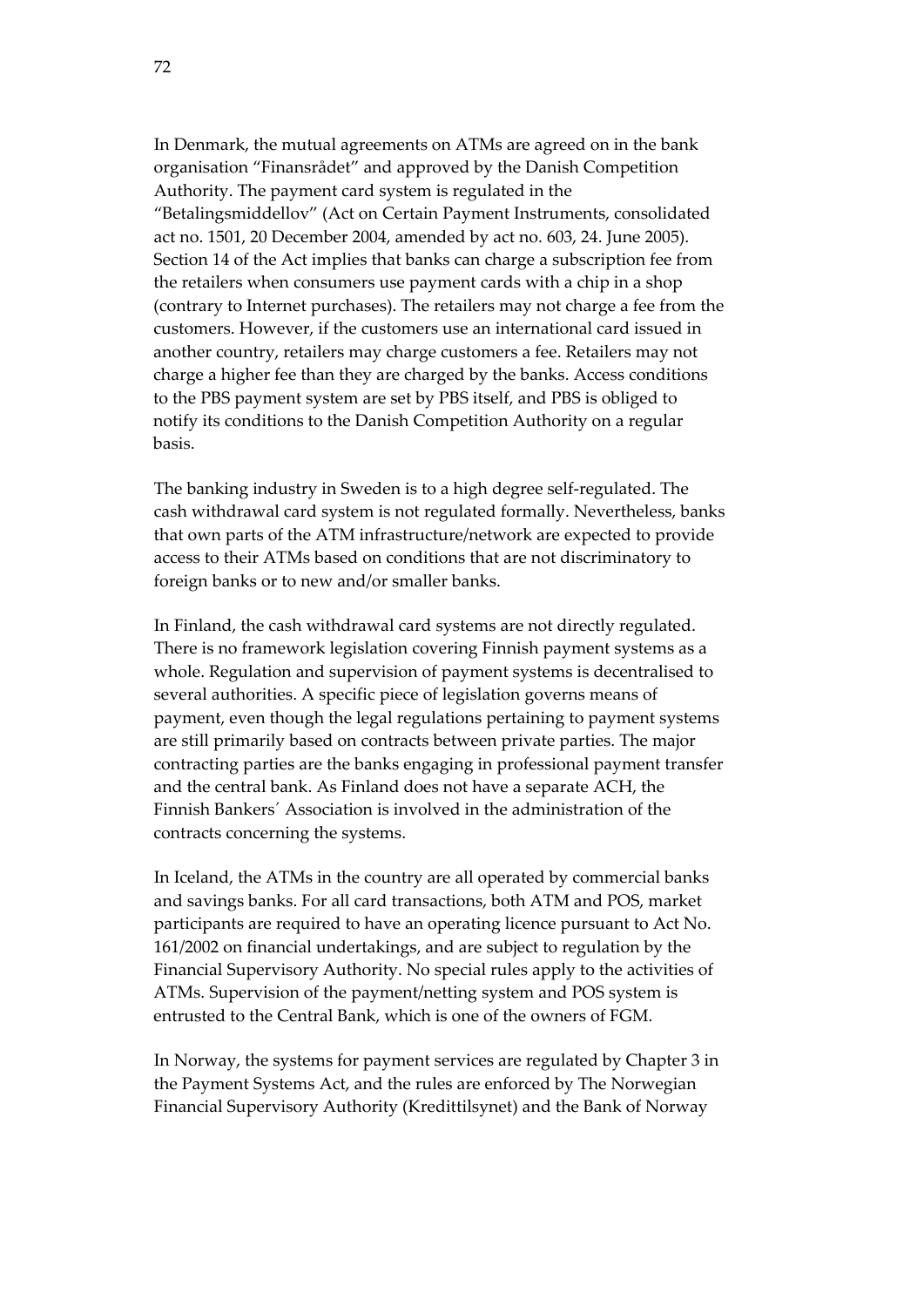(Norges Bank). The purpose of the provisions is to ensure that systems for payment services are organised and operated so as to promote secure and efficient payments, and effective and co-ordinated execution of payment services. The Norwegian Financial Supervisory Authority shall be notified of the establishment and operation of systems for payment services, including the establishment and operation of a cash withdrawal card system. The aim of these rules being financial stability, matters important in a competition perspective, such as access requirements, are left to selfregulation.

With regards to fees, the Norwegian Competition Authority has granted an individual exemption, pursuant to the Competition Act of 1993, on the agreements regulating access fees to BankAxept. This exemption is valid until 2011. With regards to the dominant position of BBS, which is self‐ regulated by the banks, the Norwegian Competition Authority is closely monitoring the market and has banned anti‐competitive agreements, see above.

With regards to competition between international payments schemes in Norway, a joint research project between the Norwegian Competition Authority, the Financial Supervision Authority and Bank of Norway led to a report to the Norwegian Ministry of Finance in October 2004. The project group concluded that competition between international card companies should be monitored and regulatory measures initiated if competition does not improve.

The information provided by each national authority seems to indicate that financial markets in the Nordic countries are well‐regulated as regards rules to ensure financial stability. Financial stability is important in order to avoid consumer harm. Possible competition concerns seem to be addressed by the self‐regulators on request from national competition authorities, and it seems that self‐regulators in general need to be more concerned with constructing rules on access to payments systems which ensure access for foreign banks, and non‐bank institutions.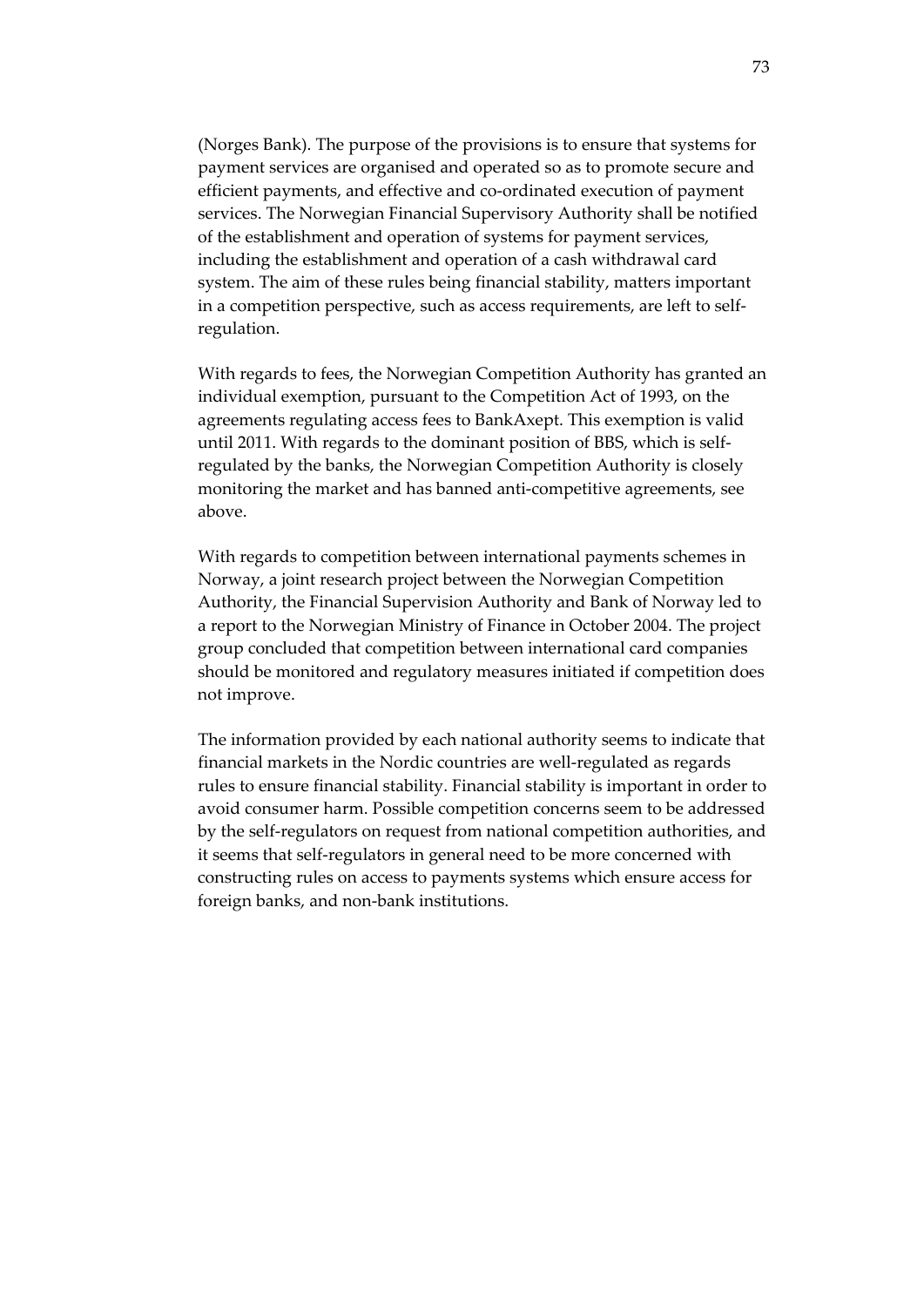### 4.5 Conclusion

There are two predominant systems in the Nordic countries. In Sweden and Iceland the payment system is based on international payment card systems, while in Denmark, Faroe Islands, Norway and Finland the payment card system is to a large extent based on national joint venture payment card systems.

The advantage of a system based on joint ventures is an improved likelihood of cost efficiencies, in particularly in countries with scattered populations. This might improve consumer access to payment systems. On the other hand, the systems may have a downside in terms of access conditions, which might deter potential competition.

The advantage of a system based on international payment cards, is the likelihood that entry barriers are lower than in joint venture systems. On the other hand, international payment card systems are likely to incur higher infrastructural costs and a more complex network of agreements. This might reduce consumer access to payment systems.

Whether analysing ATM or POS systems, the common denominator in a competition analysis is the importance of infrastructure. Infrastructure is a restricted good, and consequently access is an important competition concern. The disciplining effect of potential competition on undertakings already on the market is an important concern to competition authorities. Fee structures conditioning access is in the experience of the Nordic competition authorities one of the most important barriers to entry. Furthermore, extensive self-regulation on top of rules to ensure financial stability means that it is important to ensure that competition concerns are addressed and adequately dealt with. In particular, access for foreign and non‐bank institutions seems to be an important means to increase the competitive pressure in payment card systems.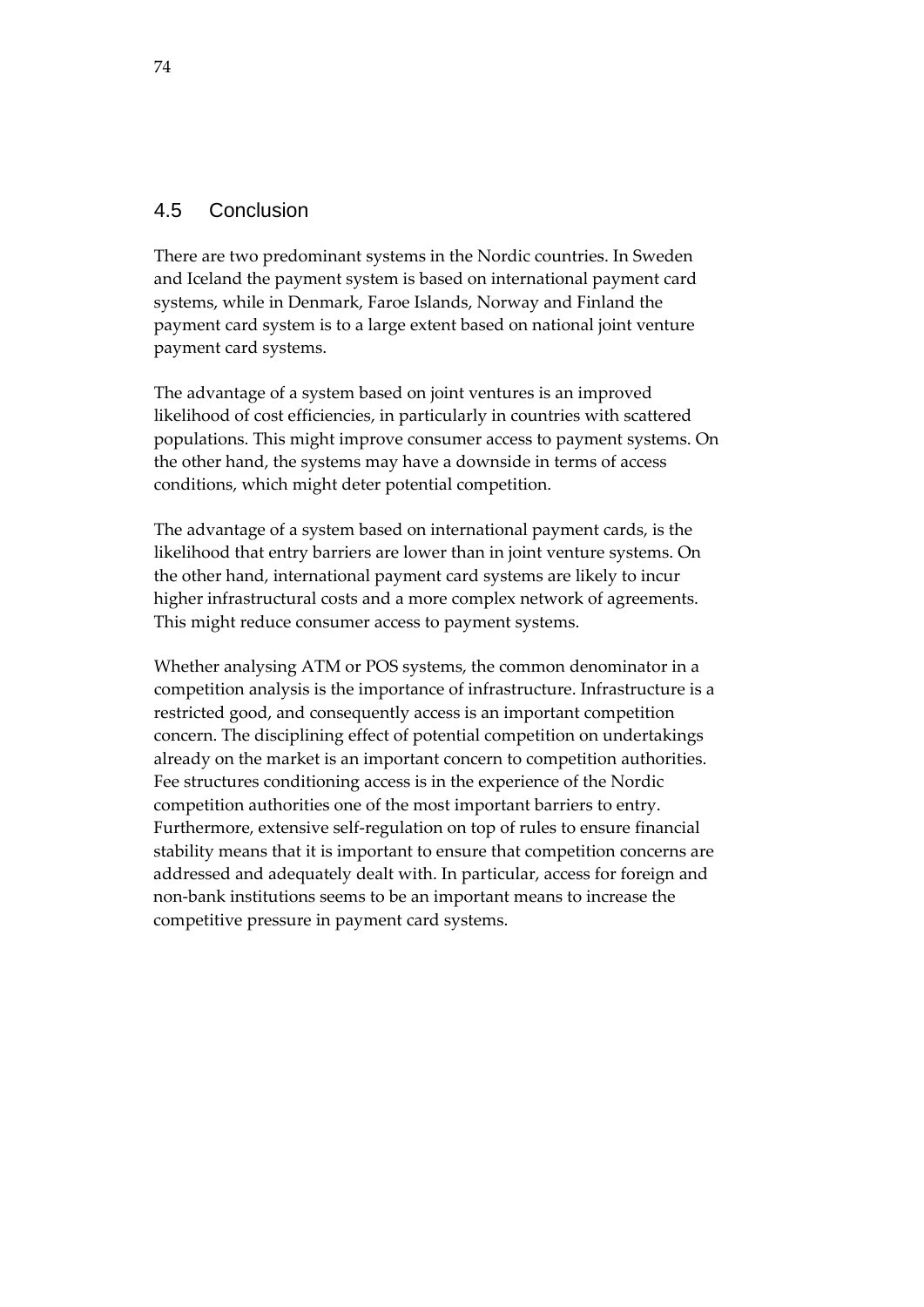# 5 Customer mobility

It is widely accepted that increased competition results in a market outcome with low prices and maximum welfare benefit for society. The main reasoning for this relates to the fact that under fierce competition no suppliers are able to exert market power and influence the market price.

A way to obtain improved competition is to ensure the existence of customer mobility – i.e., customers should have the option to freely choose their supplier at all times. This mobility poses an important threat against the supplier and thereby minimizes market power.

The threat arises since any rational customer will choose the cheapest good if two suppliers offer the same good at different prices – at least if the customer does not have other preferences.

Because of this rationality, a low price supplier will win market shares at the expense of an expensive supplier. To avoid the negative effect, the expensive supplier will find it profitable to lower his price, hereby starting a price mechanism, with the result that the suppliers offer the same (market) price.

Accordingly, with optimal customer mobility, each supplier will meet an infinitely elastic demand. An infinitely elastic demand implies that if the supplier raises the price above the market price, the demand for his products will be zero. This constitutes a credible threat disciplining the supplier to take the market price as given.

However, if customers for some reason have poor opportunities or poor incentives to switch to another supplier, the supplier will meet a demand with some degree of inelasticity. Thus it will, to some extent, be possible for a supplier to raise his price above the market price without losing market shares.

In conclusion, the degree of customer mobility in a market is likely to reflect the level of competition on that market. A lack of customer mobility can, in other words, have a direct, negative impact on the competition level. However, it must be said that low customer mobility also occurs in markets with fierce competition.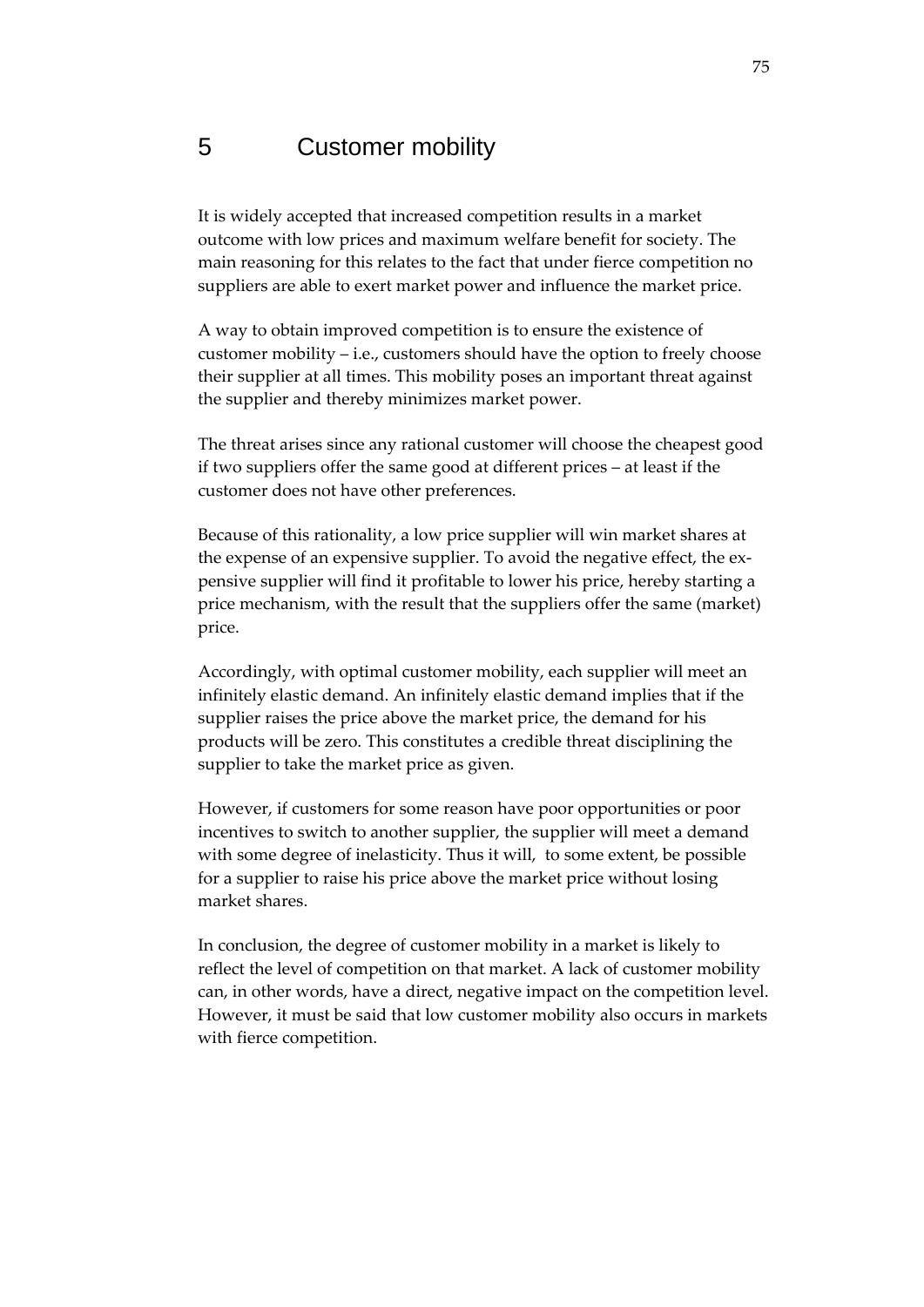# 5.1 Barriers to customer mobility

Customer mobility may be less than perfect for a number of reasons, and listed below are five selected barriers to customer mobility on bank services. Some of the barriers are closely linked to each other.

First, the existence of *switching costs* makes customers immobile. In many countries a customer must pay a fee in order to discontinue his relationship with the bank. Such fees have a very direct impact on a customer's decision to leave their bank, and if the fees are high they have a 'lock in' effect on customers.

Second, the existence of *searching costs* also makes customers immobile. These costs reflect the difficulties and inconveniences that customers may face when changing bank. For instance, customers spend time searching for a new bank and arrange meetings with different bank consultants.

In addition, a change of bank may be troublesome for customers because it means changing account number, including informing all relevant parties (employers, customers etc.) of the new account number. If care is not taken to inform all relevant parties, the customer may not receive his/her future payment/salary transferred by these parties. Getting a new account number is inconvenient for both household consumers and SMEs. However, the problem seems to be more significant for the SMEs, since they have a wide range of business relationships and would need to change the templates for letters and invoices, for example.

Third, customer mobility will slow down if customers have *difficulties comparing* the services and prices offered by the banks. These difficulties arise in situations where:

- The banks offer very different services (heterogeneous services) making it difficult for customers to compare these services.
- The banks have a complex price structure making it difficult for the customers to comprehend the 'real' price.

In both situations it is difficult for customers to understand the terms of the products and to make meaningful comparisons between the products. Lack of transparency may in other words result in sub‐optimal decision‐making by the customers.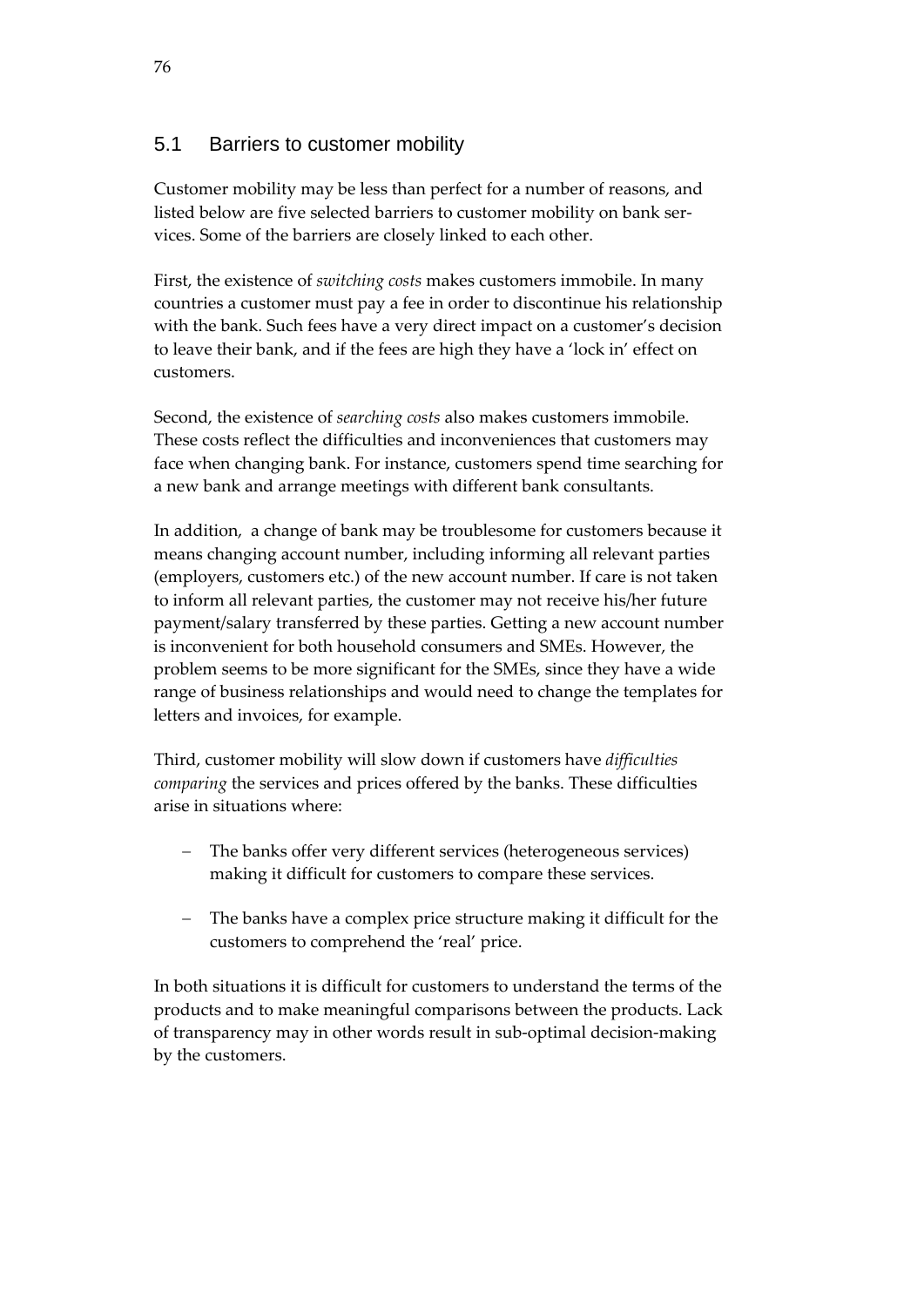The best way to avoid this inefficiency is to make the market more transparent. Transparency is, for instance, achieved by banks reporting their services and prices to a neutral, public website. On such websites, the customer can compare the prices (interests and fees) from different banks getting an indication of which banks – if any – are cheaper than the current bank. A drawback to comparison websites is that the customers can only get an indication of prices. Many customers will still be able to negotiate better prices than the official prices listed on the website.

Fourth, *bundling* of products can have the same 'lock‐in' effect on customers as switching costs. Today, banks have turned into financial supermarkets where customers are offered bank products, mortgage loans, insurance products and securities trading under the same roof. As a consequence, most banks make use of some kind of loyalty program, advantage program, product package or customer package.

A common feature of these programs and packages is that the customer gets some sort of discount if he/she acquires all products within the same financial group. Loyalty programs can also include discounts to non‐ financial services (restaurants, travelling, etc.).

Bundling, being a result of loyalty programs and product packages, represents a problem to customer mobility:

Customers are reluctant to switch banks because it often implies a switch of the whole range of products. The inconvenience of switching will be considered too high, thus reducing the customer's choice.

The price of each individual product is less transparent to the customer. Thus, it is difficult to compare for example the price of car insurance with other alternatives. There is a risk that niche banks with fewer products will have a harder time selling their products. When non-financial services are linked together with loyalty programs, the price of the entire banking relationship becomes non‐transparent to the customer.

Fifth, *extensive transportation costs* divide a market into smaller geographical markets, where customers are only mobile within their local area. This may result in imperfect competition between local markets.

However, if all banks have branches in the local markets, competition will exist within each local market.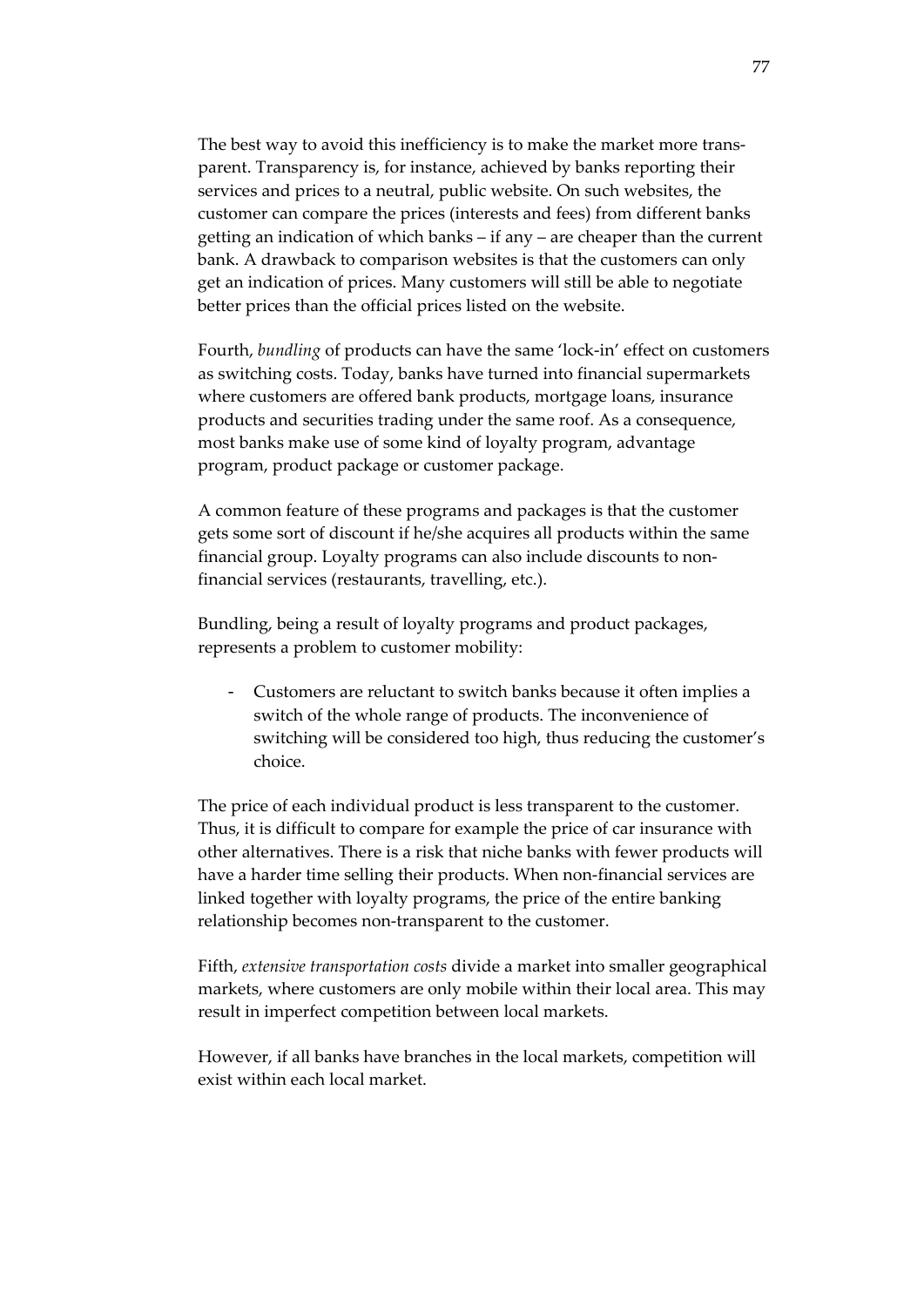Furthermore, today, banks enable their customers to use the Internet for many day‐to‐day services and some customers need no advice from the banking advisor. This partly excludes the transportation issue. But as customers prefer to have face‐to‐face meetings with their banking consultant, the physical location of the bank is still crucial to some customers.

The next section deals with important factors when choosing a bank. Section 5.3 deals with actual barriers to switching bank, and in section 5.4 we highlight changes in switching behaviour and actual measures to improve switching behaviour. In section 5.5 we conclude on the customer mobility analysis.

# 5.2 Important factors when choosing a bank

Different aspects of customer demands affect the importance of competitive parameters in a sector. If customers value location of a bank – location becomes a competitive parameter.

In a market with lack of competition, the product characteristics that customers value most may not correspond to the competitive parameters in the sector. The reason for this may be that there is a common understanding among the suppliers not to compete on specific parameters. Another reason may be that there is poor transparency in the market, which implies that customers find it too expensive or troublesome to search for a better supplier.

To ensure the best possible competition among retail banks, knowledge of the sectors' competitive parameters, and especially factors that actually stimulate customers to switch bank, is crucial.

When retail customers choose a bank, quality, service factors or product features are important. Prices, trust, range of products and location of branches also matter when customers choose a bank.

Customers are different and hence each customer will have his/her own preferences for choosing a bank. However, various surveys have revealed that some specific preferences are more common than others. The most important preferences will be explained below.

Most people are provided with a bank account at such an early time in their life that the choice of a bank is a result of their parents' habits and tradition.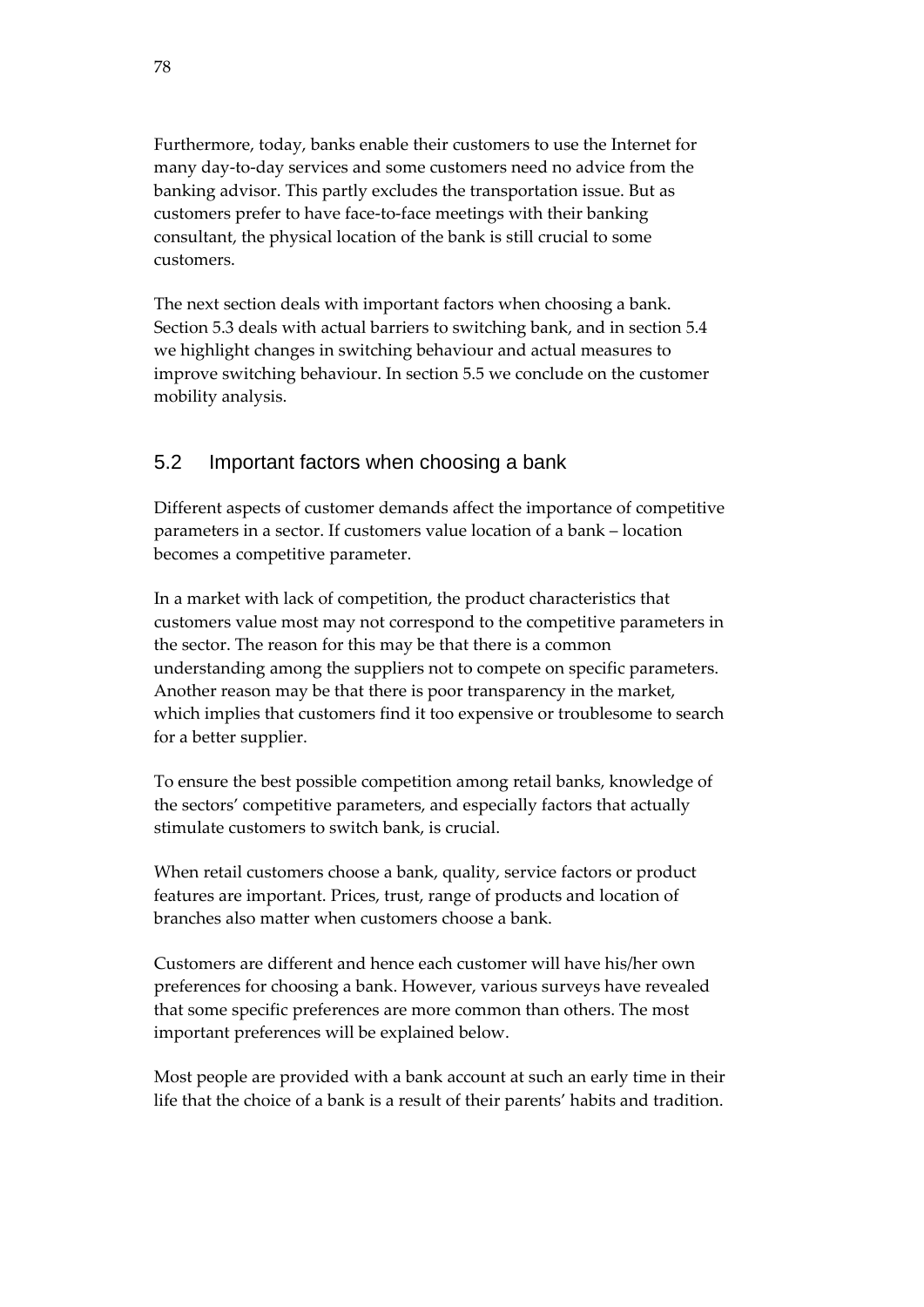This means that there is no choice involved for the bank customer's first bank. Some customers will stay with their first bank for the rest of their lives.

When people get old enough to appreciate the different aspects of a bank relationship, they either choose to stay with their current bank relationship or to switch bank. Since a bank relationship is ongoing, each customer does this assessment more or less continuously.

If the customer at a given point of time chooses to switch bank, the mobility can be driven either by positive (pull) factors or by negative (push) factors. A pull situation can be explained as a situation where the customer is satisfied with his current bank but simply gets a better offer from another bank or finds the conditions of another bank so attractive that he is willing to switch. On the contrary, a push situation can be described as a situation where the customer is 'pushed away' from his current bank, i.e., experiencing the situation so dissatisfying that he has no other option than to switch to another bank.

For customer mobility, pull and push situations have the same result, but from a competitive point of view it is relevant to say that pull factors are the most favourable. If customer mobility is driven mostly by pull factors, it can be a sign of efficient competition with companies trying to outbid each other in order to attract new clients. In practice, however, customer mobility in the banking sector is driven by both pull and push factors.

Questionnaires from some Nordic Competition Authorities have shown that major pull factors among the customers are better prices and better services in other banks. In this connection 'services' can be understood as a series of different aspects – for instance the number of branches. In Norway, evidence has shown that mortgage loans to SMEs are an important issue. It seems that it is more or less unprofitable for distant banks to evaluate mortgage values and credit risks of SMEs. As a consequence, local presence and a well established network of branches are important factors. This probably applies in other Nordic countries, too. But branches are important not only to SMEs. Household customers, as well, value the presence of branches.

As for prices (interests and fees), surveys have shown that both household customers and SMEs see prices as one of the three most crucial factors when choosing a bank. This indicates that transparency of prices is equally important when it comes to customer mobility.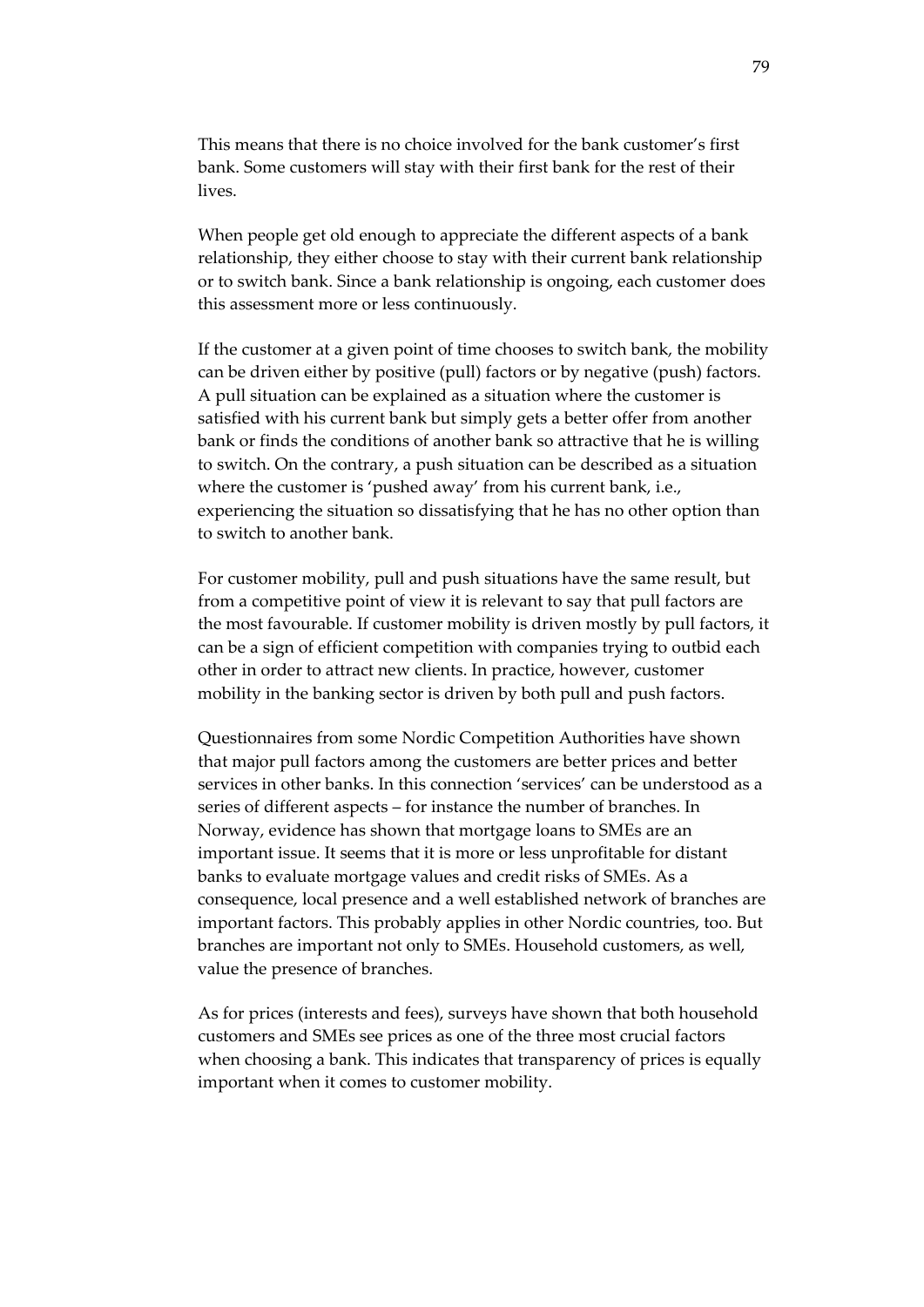Not only will lower interests and fees be interesting to new customers but likewise the absence of fees. With a declining level of interest rates within the last several years, it has been harder for the banks to make profits through net interest margins. Thus, there has been a movement towards a dual price structure where increased income is built on fees on individual services and actions. The number of fees has risen dramatically and this topic has also been a main issue in the media. Therefore, a few banks have started to advertise with 'no fees'. This will of course attract some customers.

The most obvious push factor is perhaps the situation where the customer becomes dissatisfied with the banking consultant or feels that he/she has been treated badly by the bank.

Another important factor relates to a change in life situation (marriage, move, new job, getting children etc.). If you get married you may want to switch to your husband's/wife's bank. In the case of moving, your current bank is perhaps not present in the new area. Many customers may only reconsider their banking relationship when a change in life situation occurs.

From a competition point of view, mortgage loans comprise a central product in the personal retail banking market. A mortgage loan is a financial service of substantial size to the customer compared to other banking services. This implies that bank customers demanding mortgage loans may be willing to switch bank/mortgage bank if they can find a better offer. For example in the Norwegian market, banks are well aware of this and are consequently highly involved in the real estate business.

The importance of housing mortgage also creates a need for professional advice, making a personal and long term banking relationship more preferable. This makes a distribution network of branches still more important.

If bank customers only consider switching bank when raising a mortgage loan, it will have a limiting effect on competition. However, it must be said that customers obtain new mortgage loans more often than buying new houses.

If the different pull or push factors do not have sufficient impact on the customer he/she will of course be reluctant to switch bank. Again there seems to be different reasons why customers prefer to stay with their current bank.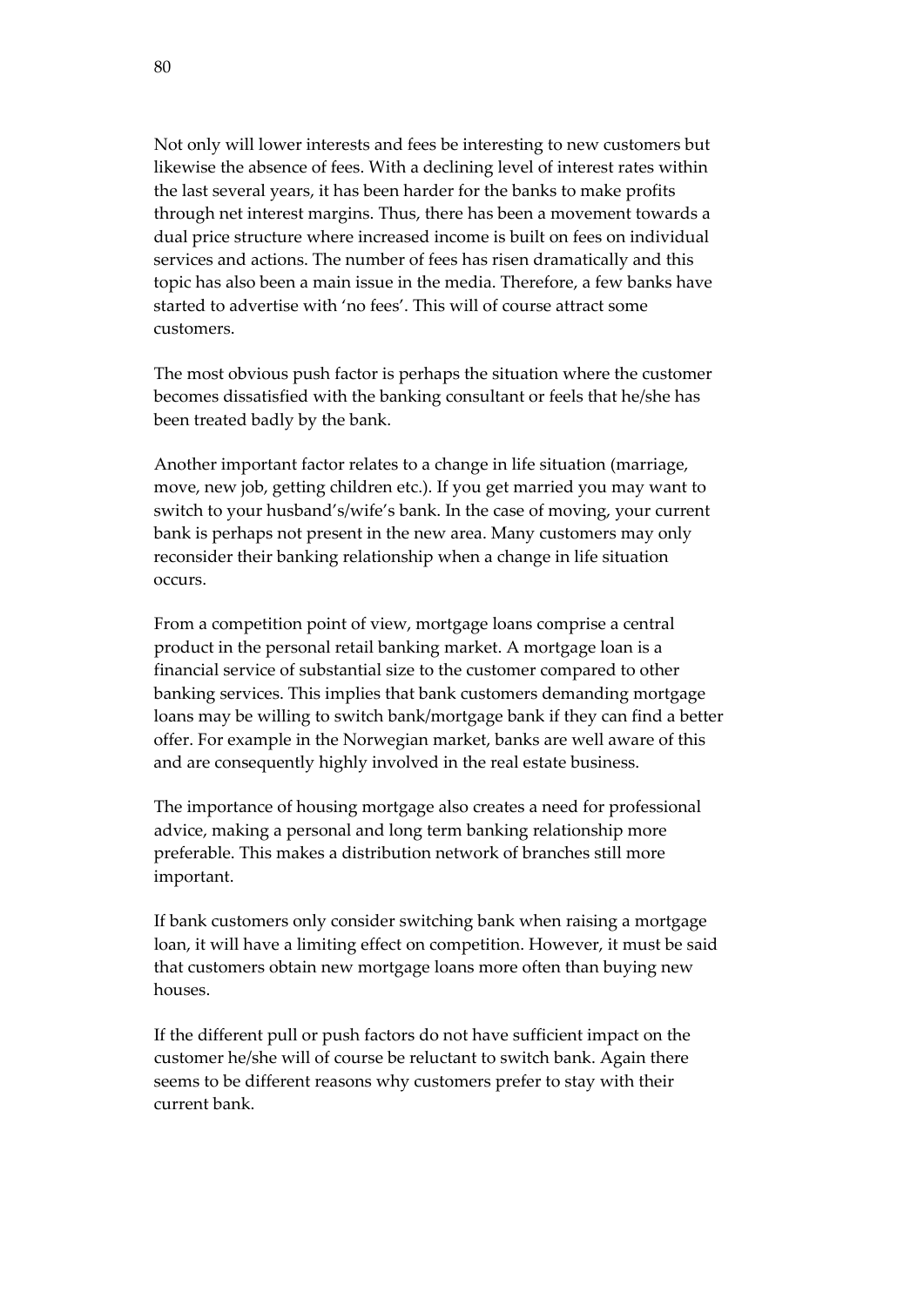In general, Nordic customers seem to be content with their banking relationship. In Denmark a survey showed that 70 percent of the customers would not consider switching banks even if it could be done without costs. Similar satisfaction can be observed in the other Nordic countries.

One of the crucial factors in this connection seems to be the level of trust. Consequently, a common explanation as to why a customer has chosen to be a customer in a certain bank is old habit or tradition ('always been the family bank').

Willingness to switch is also highly affected by a good relationship with a personal banking advisor in the local branch. A Danish survey has shown that consumers value a personal banking advisor at as much as 10‐15,000 DKK a year. This comes perhaps as a bit of a surprise since most customers mainly use the Internet for their daily bank transactions, but an obvious reason may be that a personal banking advisor is important when serious issues arise.

Furthermore, some customers are more loyal to their bank because they believe that it will be easier to obtain a loan if suddenly in need. It will normally take some time to build a new relationship with the new bank. During this period of time, in may be harder for the bank to assess the customers' creditworthiness or credit rating. This may deter customers from switching.

Convenience is also a parameter. Although loyalty programs and bundling may be a problem for transparency, it is more convenient for customers to buy all financial products in one bank,‐ even though it might be more expensive than shopping around.

Finally, lack of interest seems to be a common feature among bank customers. A survey performed by Berg and Borgeraas<sup>[30](#page-80-0)</sup> among retail banking customers concluded that two of the reasons for low customer mobility relate to the facts that customers have an unconsidered relationship with the banking market, and that bank affairs are low interest areas. It seems that many customers do not compare prices and services and have a lack of interest and commitment when it comes to financial services.

<u> 1989 - Johann Stein, marwolaethau a bh</u>

<span id="page-80-0"></span><sup>30</sup> Berg and Borgeraas: 'Hindringer for mobilitet i bank‐markedet', SIFO, Fagrapport nr. 21 – 2004.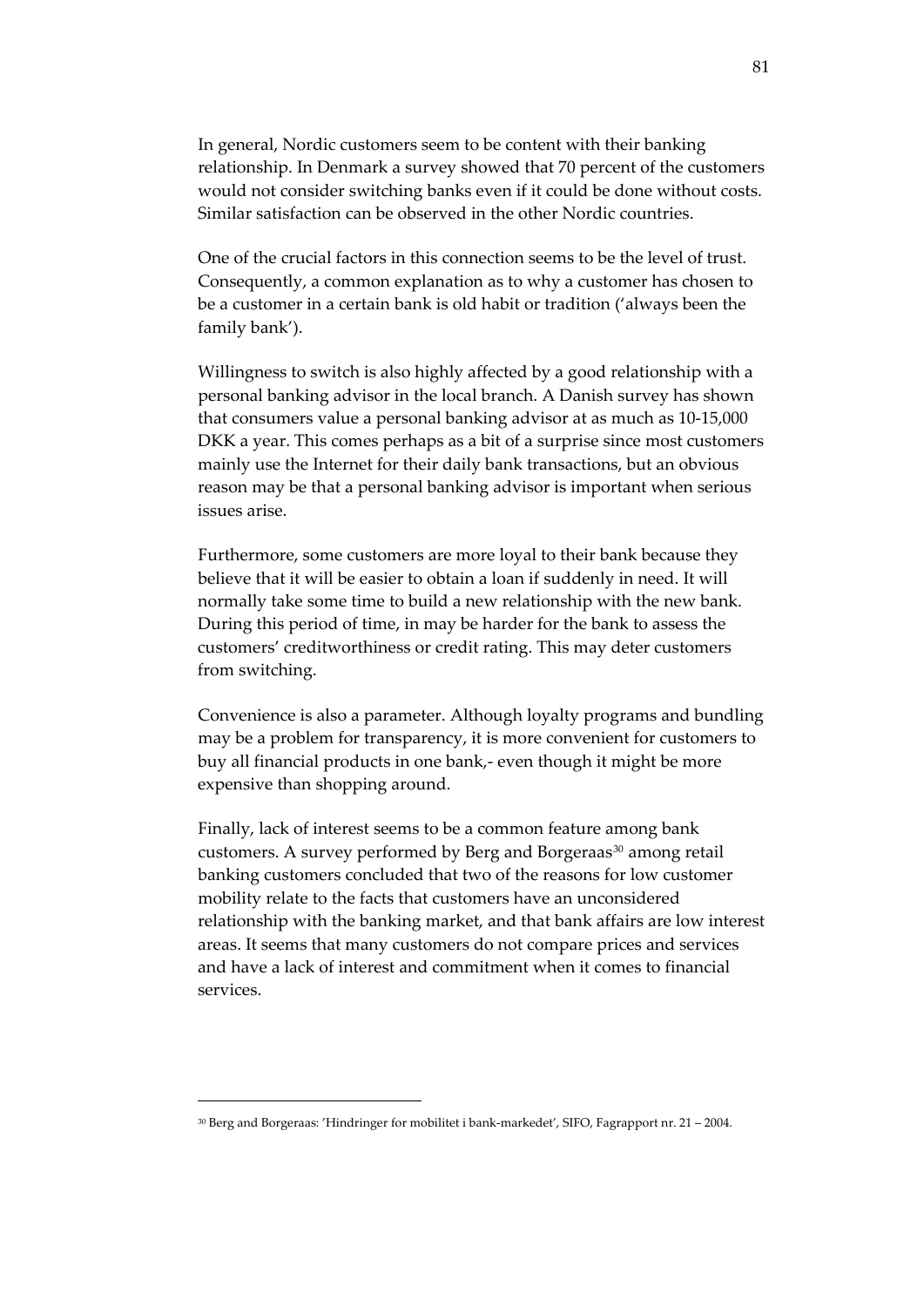## <span id="page-81-2"></span>5.3 Empirical data on customer mobility

In general, direct costs are low when Nordic bank customers want to switch from one bank to another. However, this does not imply that customers often switch to a new bank. The switching rate is quite low. In general, empirical switching rates show that around 5 percent of the customers switch each year. It is worth mentioning that there are only limited empirical data available on customer mobility. In Finland, Iceland and Sweden no studies have been made that look directly at this issue.

As mentioned earlier, a Danish survey showed that 70 percent of the customers would not consider switching banks even if it could be done without costs – this is of course closely linked with the high degree of satisfaction among bank customers. However, if the customer was able to save between 10,000 and 15,000 DKK, he/she would switch to another bank.

Each year the Danish Competition Authority calculates a mobility index showing the change in market shares from the previous year. The index ranges from 0 to 100. Since 2000, the mobility index for the banking sector has been between 1.5 and 3 which is substantially below the average for the services sector as a whole.

The Norwegian Competition Authority has calculated the same mobility index for lending to SMEs. This showed an index between 1 and 2.6 in the years 2000‐2002, highly consistent with the Danish results.

A survey by Juul[31](#page-81-0) has examined the mobility of household customers in the Nordic countries. The five largest banks in each country were asked about the number of private household customers as of 31 December 2004. Then, they were asked how many household customers became new customers in 2004 and how many left. For each country the gross mobility for the five largest banks – explained as customer gain and loss – is shown in [table](#page-81-1) 5.1.

<span id="page-81-1"></span>

| <b>. A PERIOD OF A PROPERTY IS THE PROPERTY OF A PROPERTY IS THE ISSUE OF A PROPERTY OF A PROPERTY OF A PROPERTY</b> |           |          |          |          |          |  |
|----------------------------------------------------------------------------------------------------------------------|-----------|----------|----------|----------|----------|--|
|                                                                                                                      | Denmark   | Finland  | Iceland  | Norway   | Sweden   |  |
| Gain                                                                                                                 | $+5.3\%$  | $+5.1%$  | $+4.0%$  | $+5.4%$  | $+4.4%$  |  |
| Loss                                                                                                                 | $-5.4 \%$ | $-2.1\%$ | $-1.7\%$ | $-2.8\%$ | $-4.2\%$ |  |

**Table 5.1: Customer mobility for private customers in the Nordic countries** 

<u> 1989 - Johann Stein, marwolaethau a bh</u>

<span id="page-81-0"></span><sup>31</sup> Juul: 'Mobiliteten I den nordiske finansielle sektor', TemaNord 2006:507.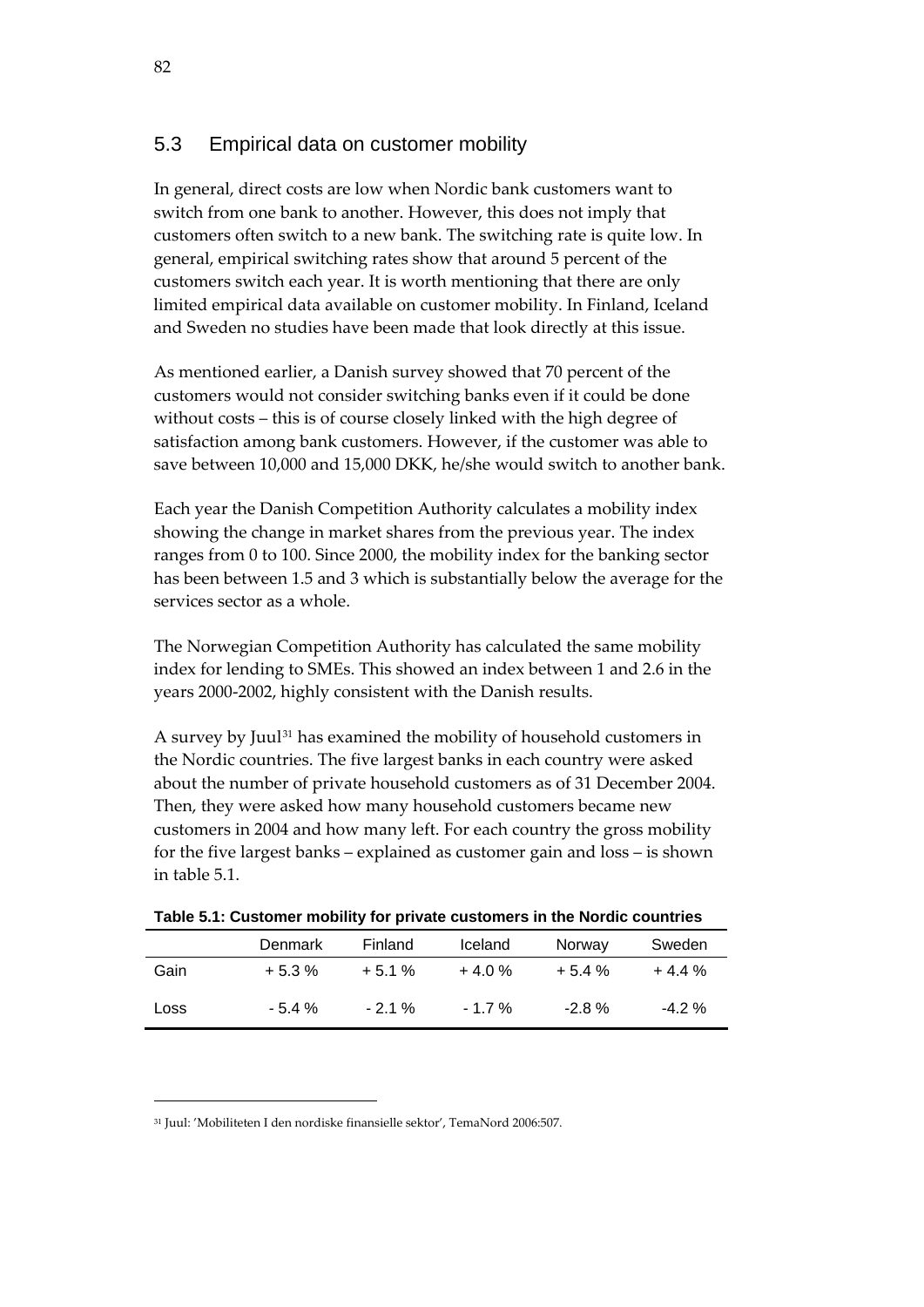The results in [table](#page-81-1) 5.1 are biased since 35 percent of the banks were unable or did not want to deliver the figures needed. With this reservation, it seems that 4‐5 percent of the customers have switched bank in 2004. In four countries the gain of customers is higher than the loss. The interpretation of this feature could be that the five largest banks in each country have 'stolen' customers from the rest of the banks. Only in Denmark is the loss higher than the gain.

It should be mentioned that the Juul survey does not show whether the household consumers left their previous bank completely or just started a partial relationship with another bank. Several of the Nordic competition authorities have the impression that it has become more and more common for customer to have several parallel bank relationships. In addition, table 5.1 could simply show that the market is growing. According to the Finnish Bankers' Association, roughly 4 percent of Finnish household customers switch banks each year. The Finnish Bankers' Association has reported that every fourth customer has an account in more than one bank.

The results above are complemented by other surveys regarding the length of banking relationship. In Norway there is evidence that 85 percent of SMEs have had the same principal bank for three years or more. Two thirds of the SMEs have had the same principal bank for six years or more. The Danish Ministry of Economic and Business Affairs carried out a customer mobility survey in 2004. This showed that 82 percent of the respondents have not switched bank within the last 3 years. The survey by Juul concludes that 63 percent of the consumers have been loyal to their bank for more than 10 years. Only 5 percent have switched bank during the last year.

Responses from other European Competition Authorities show that mobility in the retail banking sector is quite low. In Hungary only 16 percent of the customers have ever switched banks. In UK the estimated annual switching rate is 4‐6 percent, and in France it is roughly 5 percent per annum.

In 2003, the Norwegian Competition Authority compiled a report on the banking sector. Of the 27 banks participating in the study, 14 banks answered the questions about customer mobility for the period 1999 to 2001. This showed that the number of new customers constituted 7 to 8 percent of the total number of customer relations. In 2000 and 2001, a number of niche banks such as Skandiabanken were established. If this is added to the above numbers, the mobility in 2002 was above 8 percent. In the same Norwegian study, additional figures from 2001 showed that the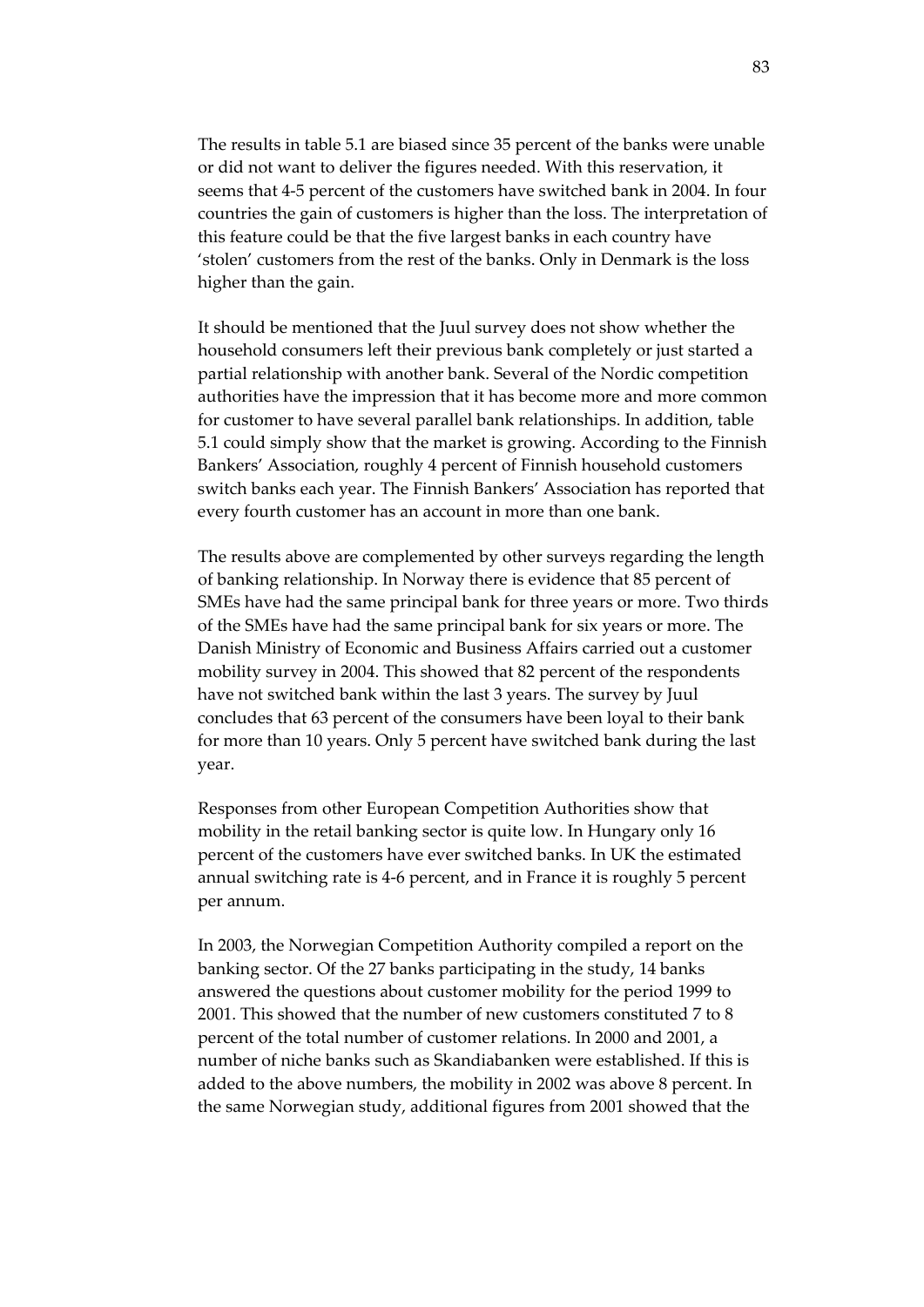ratio between the numbers of new customers over total customers ran to 11.5 percent.

Compared to other countries a mobility ratio of 11.5 percent seems high, and it could be concluded that the increase in the number of niche banks in Norway has increased the mobility among bank customers. However, the increase in new customer relations does not necessarily mean that more customers have terminated earlier bank relationships. The Norwegian trend is that the customers tend to shop around more than before, establishing several parallel customer relationships.

From a competition policy point of view this is a positive trend. Customers switching their banking relationship entirely is not the only desirable goal. Multiple banking relationships can also be a sign of efficient competition in a market, where both full‐service and niche banks compete on individual products.

However, the overall picture indicates that the mobility in the banking sector is still quite low. The Danish Competition Authority has calculated that the net percentage of customers switching supplier in other service sectors is around 15 percent a year. Evidence shows that customer mobility in the banking sector in the Nordic countries, in general, is somewhat below this figure. Compared with other European countries the banking sector mobility in the Nordic countries appears to be average.

# 5.4 Barriers to switch bank

<u> 1989 - Johann Stein, marwolaethau a bh</u>

When it comes to *switching costs,* banks operate only to a very limited degree with fees connected to opening and termination of a customer relationship, at least with regard to the most common products such as house loans, car loans and other ordinary loans, overdraft facilities, deposits etc. However, a fee may be connected to movement of capital pensions and securities deposits.

In Iceland the Competition Authority has identified early payment fees<sup>[32](#page-83-0)</sup> as a barrier for switching. In Finland the early payment fees are regulated by consumer protection regulation.

According to the Finnish Consumer Protection Act a bank must not charge a consumer for premature payment of a house loan. This rule has

<span id="page-83-0"></span> $32$  Early payment fee is defined as the possible fee a borrower must pay in connection with premature payment of a loan.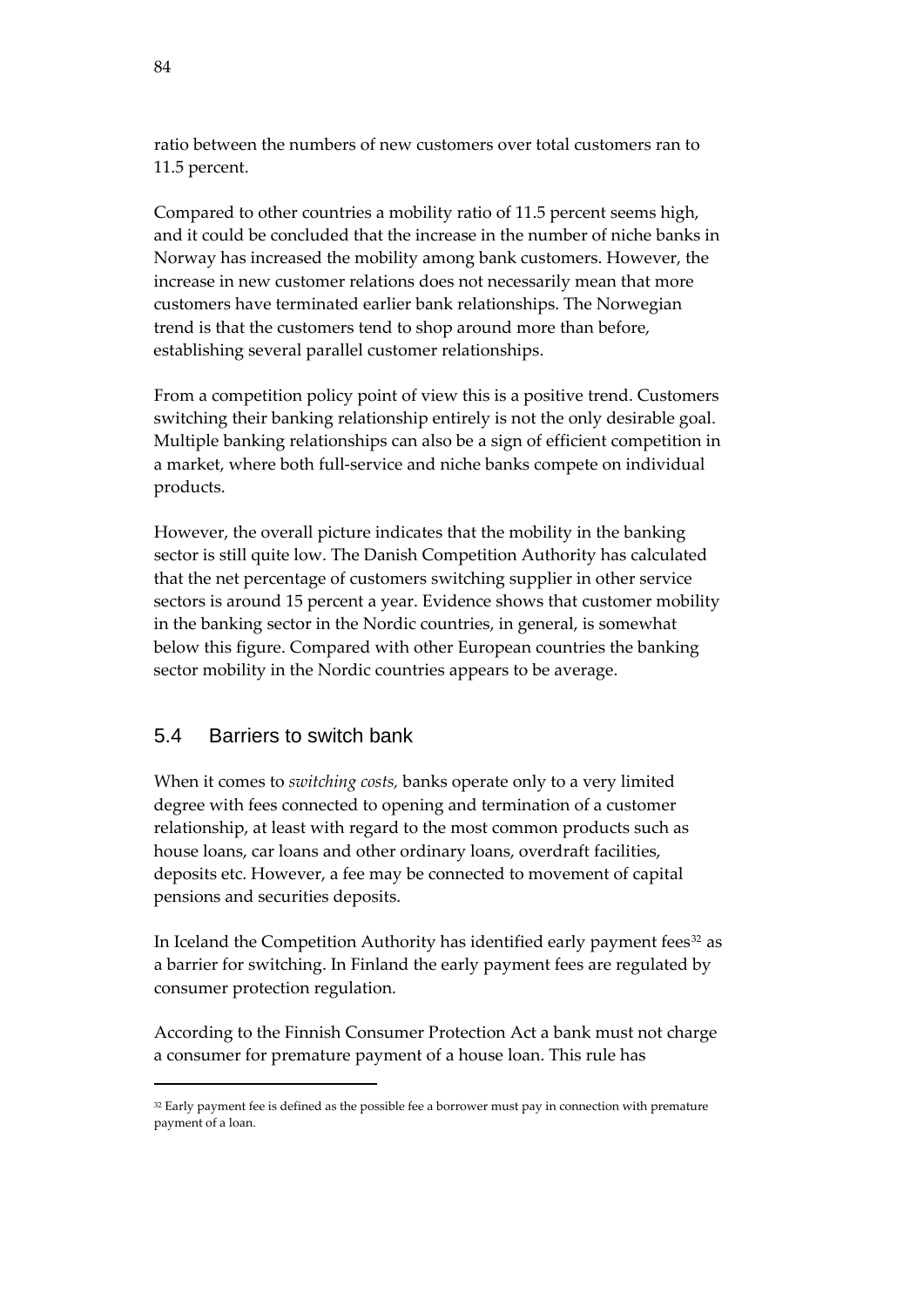exemptions: 1) the amount of the credit is over 17,000 EUR; 2) the interest rate is fixed for at least three years; and 3) at the moment of prepayment the same bank would give the same loan at a lower interest rate. The amount of the charge is limited: the maximum compensation that may be collected may be the difference between the interest agreed upon and the corresponding credit with fixed interest for the remaining credit period or the period of the determination of the reference interest rate.[33](#page-84-0)

In the rest of the Nordic countries, it is the general opinion that switching costs have no significant impact on the customer's willingness to switch banks.

One problematic switching cost, however, is the notary public fee concerning mortgage loans. This is particularly the case in Norway. When customers want to transfer the mortgage to another lender, they have to pay a notary public fee in order to have the mortgage paper notarised. The problem is also relevant in Iceland and Denmark.

At 1 July 2004, the notary public fee in Norway was 2,112 NOK, after several years of increases. The fee constituted a substantial switching cost for the borrowers. On several occasions, the Norwegian Competition Authority has pointed out that this switching cost harmed competition in the house mortgage market. Since house mortgages are the central banking product in the personal retail banking market, the impact is wider than just the isolated market for house loans.

The authority calculated the switching cost effect of the notary public fee, shown in table 2.3. Because of the notary public fee, the interest rate differential has to be at least 0.21 percentage points for rational customers to consider changing bank. For a customer who initially had a mortgage loan of 1,000,000 NOK with an interest rate of 3.35 percent, this means that he would only consider switching bank if the new bank could offer an interest rate of 3.14 percent or better at that time, thus the 78 banks offering an interest rate between 3.14 and 3.35 percent would be excluded. The customer would also have other costs connected to changing banks. For customers with smaller mortgages, the switching cost effect would be even

<u> 1989 - Johann Stein, marwolaethau a bh</u>

<span id="page-84-0"></span><sup>&</sup>lt;sup>33</sup> This is regulated in the Consumer Protection Act 38/1978, chapter 7, section 12 'The creditor may charge a compensation for premature payment of the credit if the amount of the credit granted exceeds FIM 100,000 and if the interest rate on the credit is fixed or if the period for the determination of the reference interest rate is at least three years and if the interest rate of a corresponding new credit offered by the same creditor at the time of repayment is lower than the interest rate agreed upon. The maximum compensation that may be collected shall be the difference between the interest agreed upon and the corresponding credit with fixed interest for the remaining credit period or the period for the determination of the reference interest rate'. (85/1993).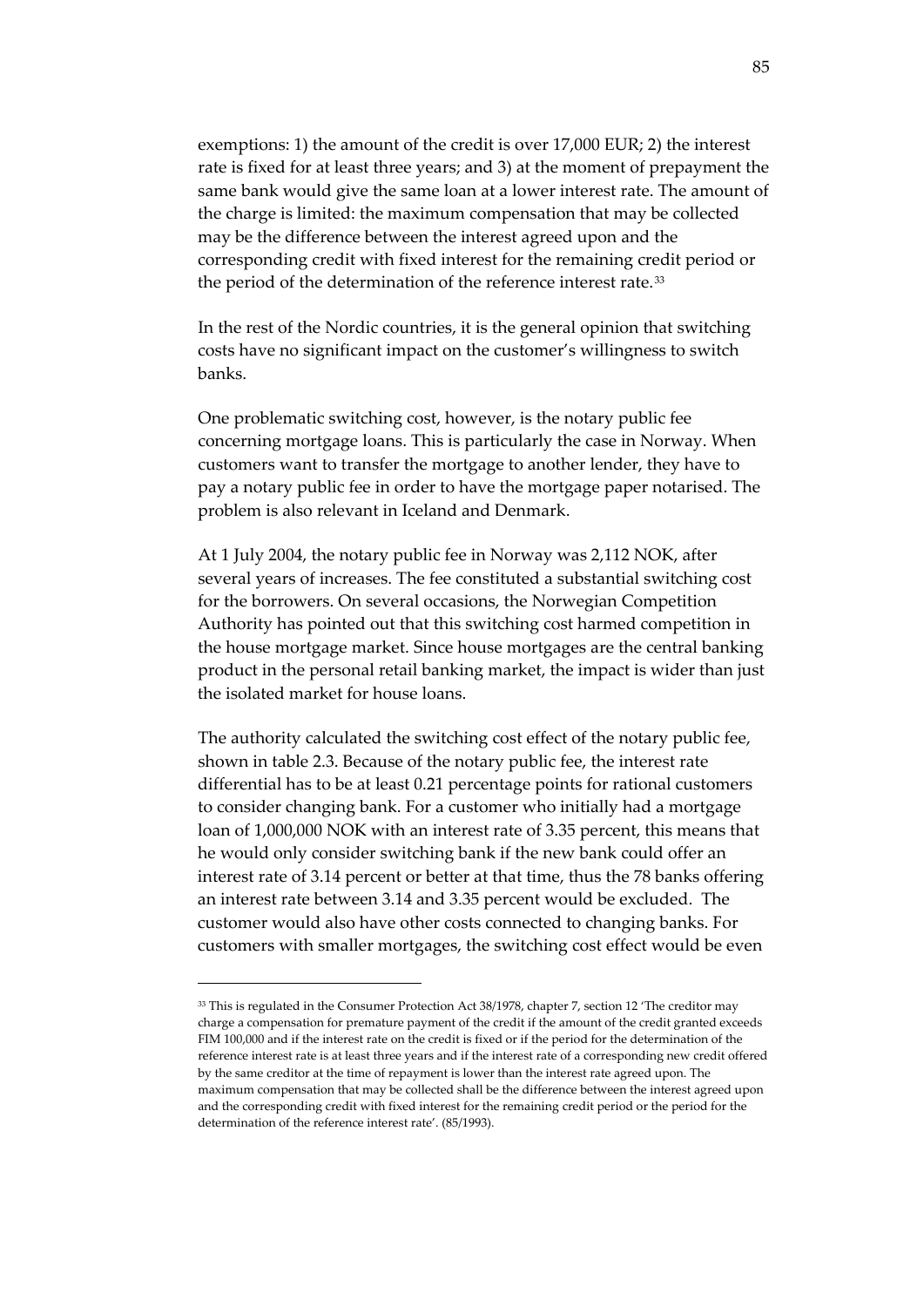greater: the number of banks offering an interest rate between 3.08 and 3.50 percent for a 500,000 NOK mortgage loan would be 108.

Three different mortgage sizes ranging from 500,000 NOK to 2,000,000 NOK, with an effective interest rate at 3.35 to 3.50 percent are compared. To emphasise the switching cost effect, a relatively expensive bank is used as comparison. The time horizon is one year.

| Mortgage in NOK | Notary public fee as a<br>percentage of the<br>mortgage | Number of banks not<br>profitable to switch to |  |  |  |  |
|-----------------|---------------------------------------------------------|------------------------------------------------|--|--|--|--|
| 2,000,000       | 0.1055                                                  | 30                                             |  |  |  |  |
| 1,000,000       | 0.2110                                                  | 78                                             |  |  |  |  |
| 500,000         | 0.4220                                                  | 108                                            |  |  |  |  |
|                 |                                                         |                                                |  |  |  |  |

#### **Table 5.2: Notary public fees in Norway**

Note 1: The number is calculated based on a comparison of interest rate terms in 126 Norwegian banks on 21 July 2004.

Source: The Norwegian Competition Authority.

The Norwegian fee was reduced with effect from 1 January 2006. But, if the customer wants to change the amount of the house mortgage at the same time as they change bank, they will still have to pay the old fee. Therefore, the problem is still relevant.

In Finland the notary public fee has been revoked. In 1996, the Finnish Competition Authority (FCA) initiated moves to the Ministry of Finance to abolish the notary public fee (1.6 percent) on house loans. The FCAʹs initiative contributed to the final elimination of the fee in 1998. The fee was found to be a factor impeding customer mobility. After this amendment, customers have been found to be more willing to switch their customer agreements. The removal of the notary public fee is alleged to have affected the demand on credit products. It is assumed to have increased the demand on consumption credit because, as for small loans, the fee affected the effective annual rate. It has also been claimed that the removal of the Finnish notary public fee has affected the competitiveness of the SME sector compared to the other Euro countries that have reduced their financing costs. The date on which the notary public fee was removed was influenced by the implementation of the third stage of the EMU at the beginning of 1999, when the fee would presumably have weakened the Finnish banksʹ competitiveness in relation to other banks in the Euro region.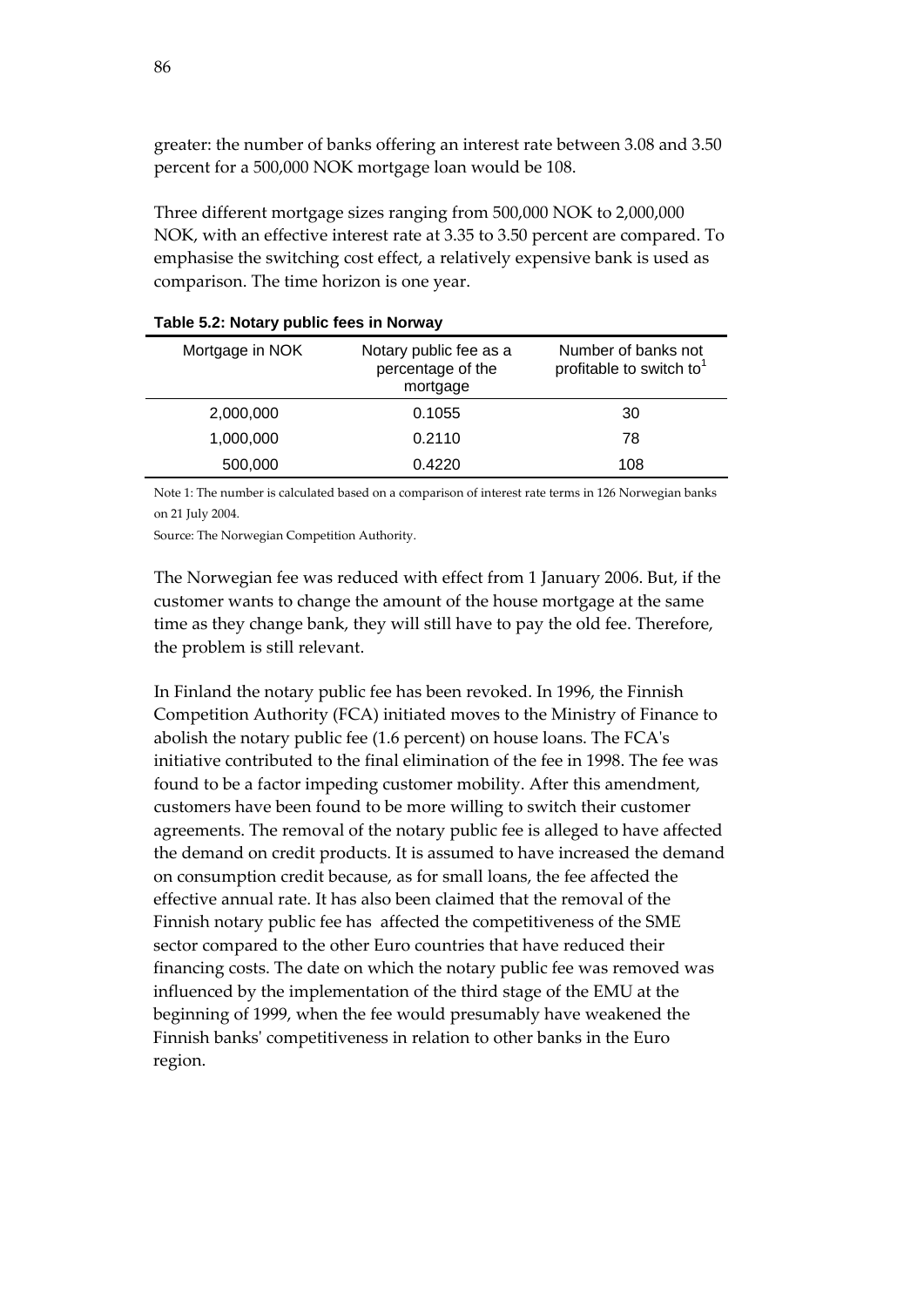*Searching costs* are high in the banking sector compared with other sectors. Financial matters are difficult and time‐consuming for many people who do not want to spend too much time trying to find another bank. Searching costs are also closely linked with the bundling issue. If customers via bundling are forced to switch all financial products at the same time, searching costs will be higher.

Swedish studies have shown that consumers believe that the conditions do not differ between banks and therefore it is not worthwhile comparing services between banks. If this is the common belief, even small switching and searching costs will appear as barriers to customer mobility. The job will thus be to provide customers with true information such that it is worthwhile to search the banking market for products with lower prices. Improved transparency is crucial in this connection.

The survey by Juul shows that half the customers try to negotiate interest rates and fees with the bank. The survey also shows that more than 80 percent of the customers who negotiated with the bank achieved a satisfactory result.

The inconvenience associated with acquiring new account numbers and movement of deposits and loans may be an important factor for some customers. The banks within all Nordic countries have agreements on a procedure for customer switching, which should make a switch fairly easy.

Customers switching bank need not contact the 'old' bank. This contact is done by the new bank which also takes care of transferring the deposits to the new accounts, as is the case in Finland, where the client gives authorization to the new bank. Some banks even inform relevant parties such as employers and tax authorities. In addition, the new bank often pays the costs connected with transferral. But, even though it is relatively easy to switch bank, many customers still find the inconvenience too high.

Some have mentioned account number portability as a means to reduce inconvenience. The idea is that the banking customer can simply bring along his old account numbers to the new bank. For private customers, number portability will reduce many associated indirect switching costs such as informing others of the new account number. For SMEs, number portability will reduce associated indirect switching costs such as changing account numbers in their invoicing systems and informing business connections. The banking sector, though, has stated that number portability in practice will be expensive to implement. If this is so, such costs should be weighed against the benefits for the costumers.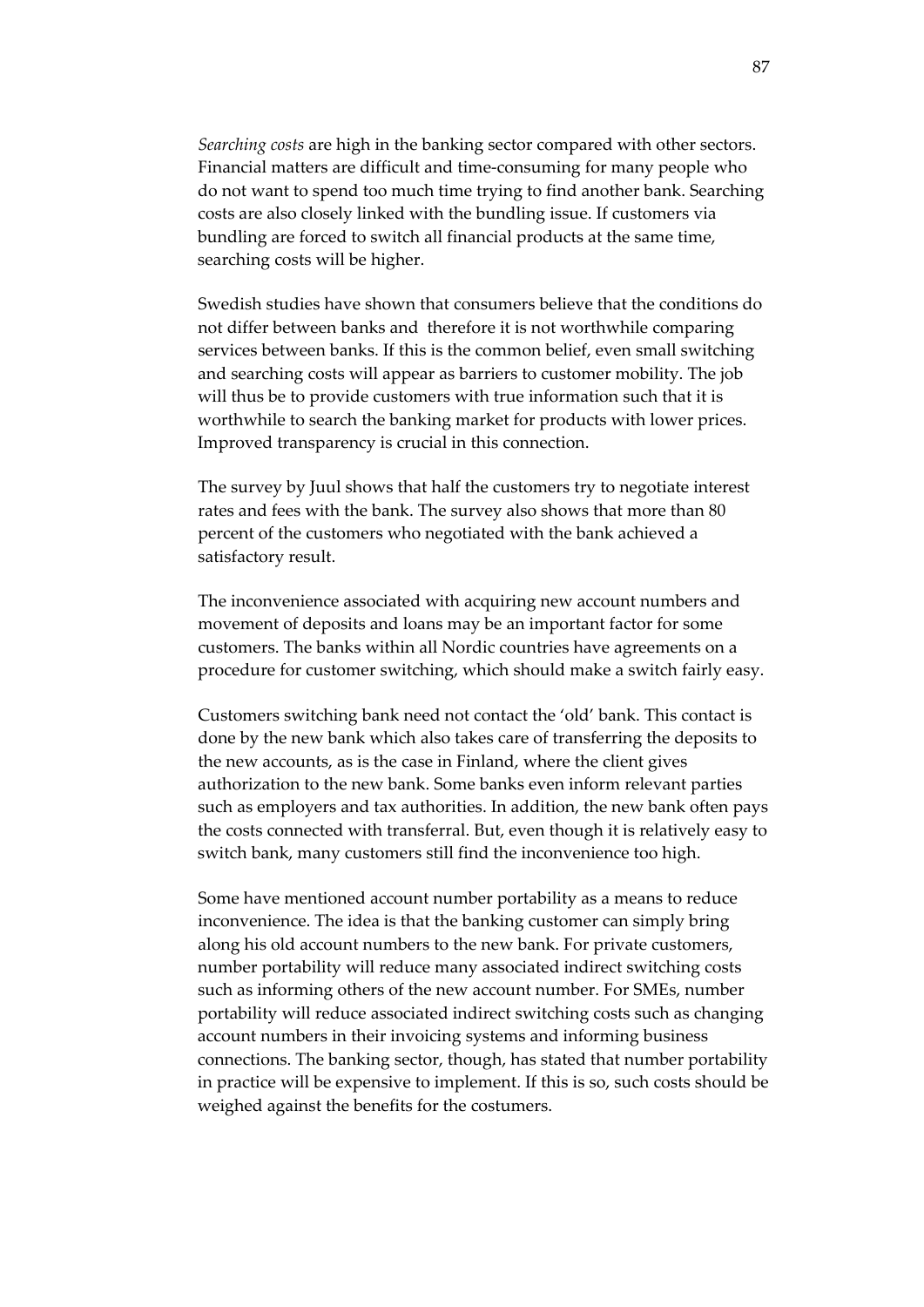The Nordic competition authorities believe that this proposition could be investigated further.

*Complexity*, too, seems to be an important issue for not switching bank. A necessary condition for switching behaviour based on positive factors is the customer access to information on prices and products in other banks. Therefore, information is closely linked to the switching issue.

Inconvenience, as mentioned earlier, is a factor that may deter customers from switching banks. The inconvenience caused by switching can be seen as a searching cost and is closely linked to the complexity of banking services. This complexity may result in banking customers spending much time trying to collect information on terms, fees and interests. The faster and easier this can be done, the less the inconvenience may feel.

This complex picture was also found in the survey conducted by the Danish Ministry of Economic and Business Affairs in 2004. In the survey, 71 percent of the respondents stated that prices – interests and fees – were not transparent at the time. In Sweden it is also a common belief that customers do not have the necessary information to compare services from different banks.

It appears that improved transparency is important if customer mobility is to be increased. One of the main reasons for customers not switching banks is the complexity and lack of transparency. The reason why consumers value a personal banking advisor so highly could be that they simply do not understand the different products and therefore must rely on their advisor.

The survey made by Berg and Borgeraas<sup>[34](#page-87-0)</sup> shows that customers in the low price banks make their choice based on economical reasons. In other banks the choice of the customers to use the bank is more random. This also confirms the importance of transparency.

As mentioned in the beginning of this chapter, the banks have turned into financial supermarkets. This means that *bundling* of products is widespread. In the Juul report a survey has shown that 79 percent of the respondent banks use some sort of loyalty program or customer package.

The problem with bundling is that the customer receives more discounts the more products he/she bundles. The customer, however, often does not

<u> 1989 - Johann Stein, marwolaethau a bh</u>

<span id="page-87-0"></span><sup>34</sup> Berg and Borgeraas: 'Hindringer for mobilitet i bank‐markedet', SIFO, Fagrapport nr. 21 – 2004.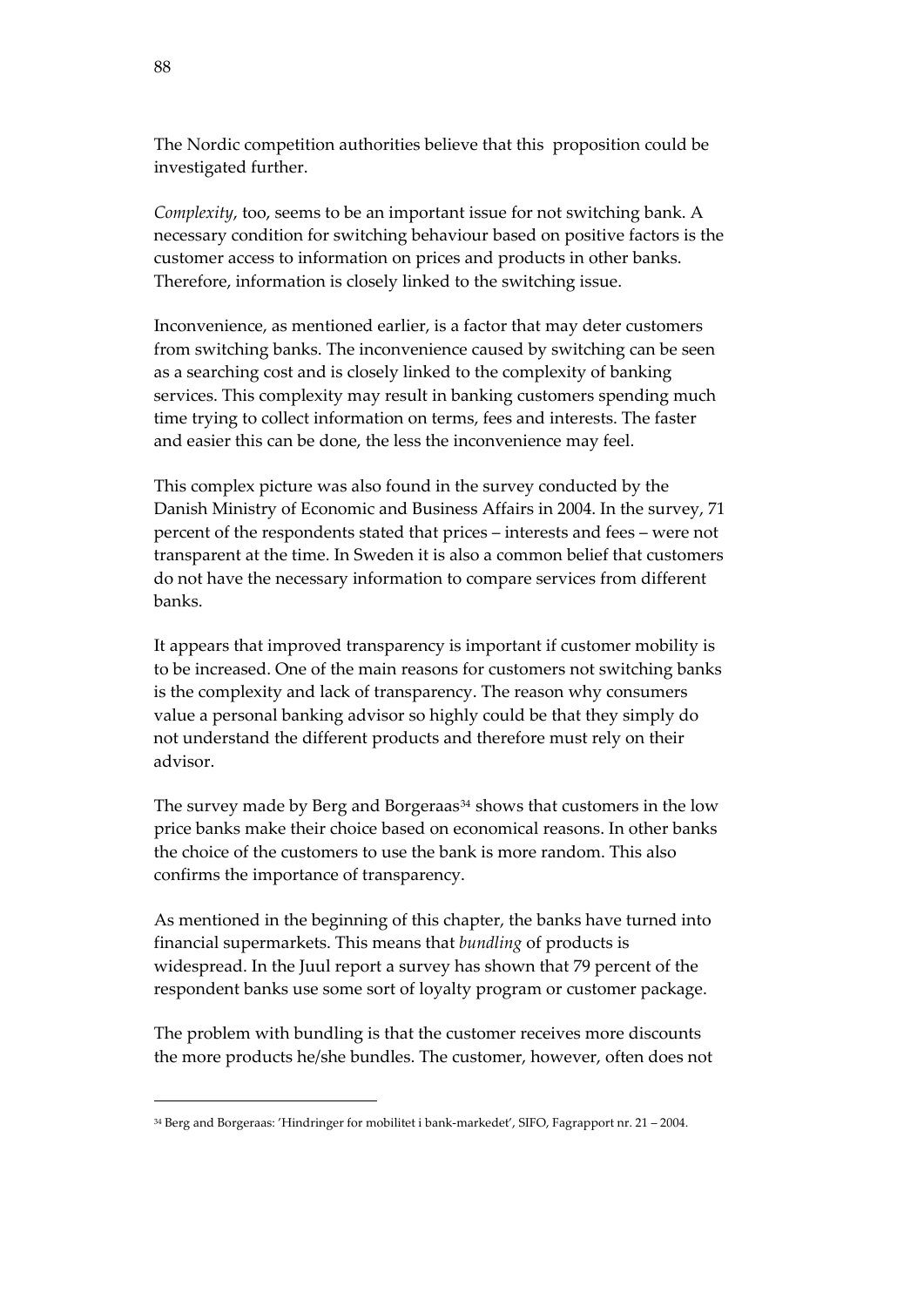select what products to include, only the level of involvement. Thus, the customer often buys more products than needed.

The banks in all Nordic countries have loyalty programs. One example is the Nordea program shown in [box](#page-88-0) 5.1.

### <span id="page-88-0"></span>**Box 5.1: Nordea's loyalty program**

Nordea introduced their loyalty program in 2001. The program has 3 levels (Basis, Fordel, Fordel+). The more products the customer buys in the Nordea group, the higher the level he/she will be placed on. The highest level has the highest discounts. If the customer is to move from Basis to Fordel, he must have an active wage account, engagements for more than 50,000 DKK and buy at least 3 products. A Fordel+ customer must also have an active wage account, but he must in addition have engagements for more than 250,000 DKK and buy at least 5 products.

The problem with bundling and loyalty programs is that these also enhance complexity, making it even more difficult for customers to compare products, prices and services. This is another reason to enhance transparency.

According to the Finnish Consumer Agency, loyalty discounts have peaked in Finland. However, bundling still seems to be a problem for competition. In Sweden the banks appear to have reduced the level of bundling. From a competition point of view this is positive.

As mentioned earlier, to some customers the existence of a local branch is crucial. This would imply that *transportation costs* are a significant factor.

However, in most areas more than one bank is represented with branches. Furthermore, banks today enable their customers to use the Internet for much of the day‐to‐day services and some customers do not need the services of the banking advisor. To some extent, this has decreased the importance of transportation costs.

## 5.5 Switching behaviour – how to boost it

The banking sector in each of the Nordic countries has many similarities: There is lack of competition cf. chapter 1. This lack of competition is due to the dominance of a few, large banks and the presence of entry barriers mainly as customer inertia.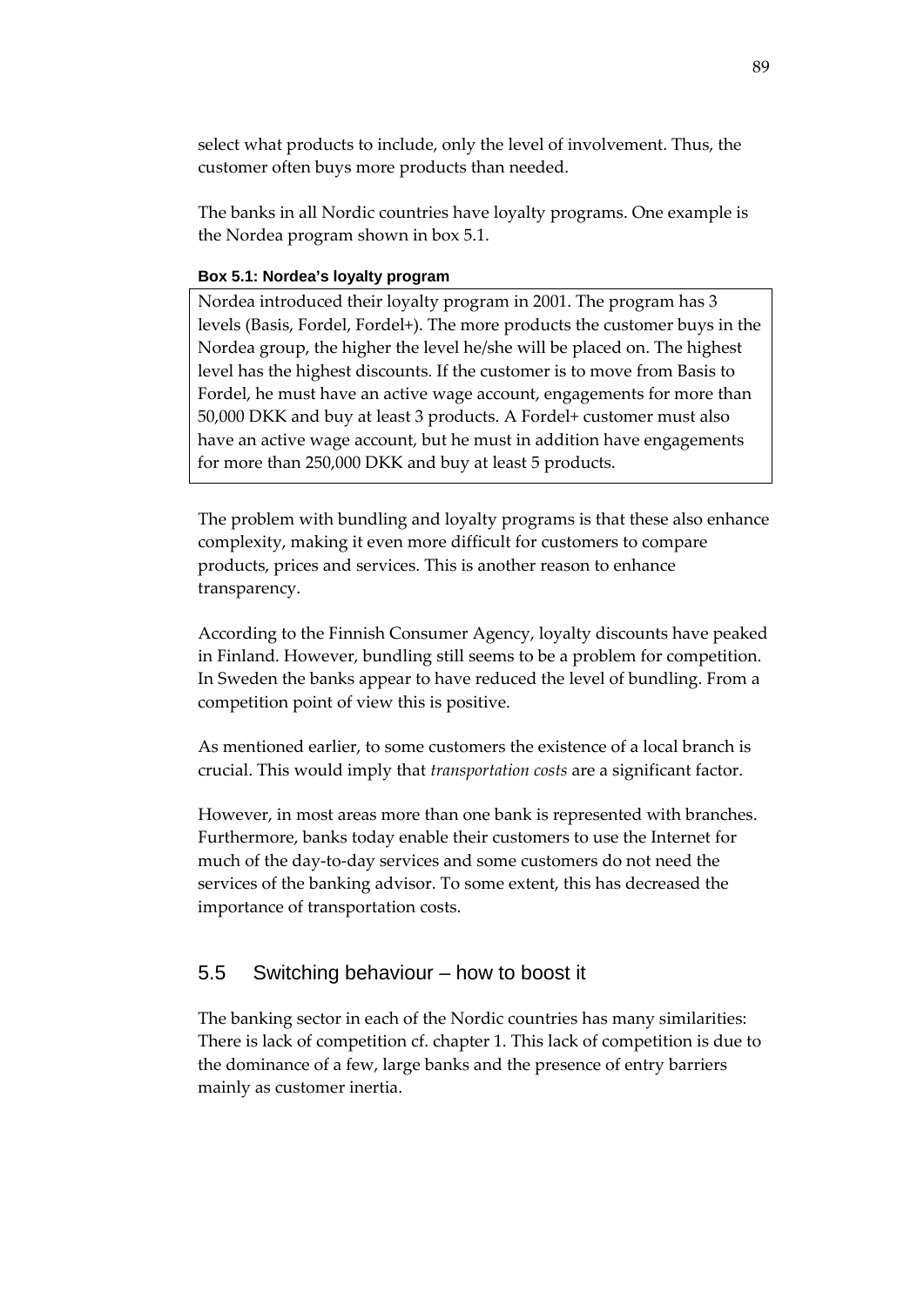The many similarities of the sector in each of the Nordic countries give reason to believe that there is also a similar pattern of customer mobility and this problem should be addressed by similar means.

Several initiatives have already been taken in the various countries in order to enhance customer mobility and competition. The importance of transparency is mentioned several times, and it is not surprising that some of the main initiatives have been implemented in that area.

In Sweden, a public website provided by the Swedish Consumers' Banking and Finance Bureau has made it possible for customers to compare prices on banking services more easily.

In Denmark, a similar facility has been provided since 1 January 2006 in a cooperation between the Danish Bankers Association and the Danish Consumer Association. The private business Mybanker has provided a web-based facility for Danish customers for several years.

In Norway, the Norwegian Consumer Council and the Financial Supervisory Authority of Norway have taken steps to organize an information website for customers to compare different banking products. However, this work is not yet completed.

Even though switching bank in the Nordic countries seems to be quite easy, other countries have progressed further. Both Ireland and the Netherlands have introduced Switching Codes which simplify the switching procedure for customers. The two different codes are explained in box 5.2..[35](#page-89-0)

<u> 1989 - Johann Stein, marwolaethau a bh</u>

<span id="page-89-0"></span><sup>&</sup>lt;sup>35</sup> The description is taken from a report on 'Competition Issues in Retail Banking and Payment Systems Markets in the EU' made by ECA.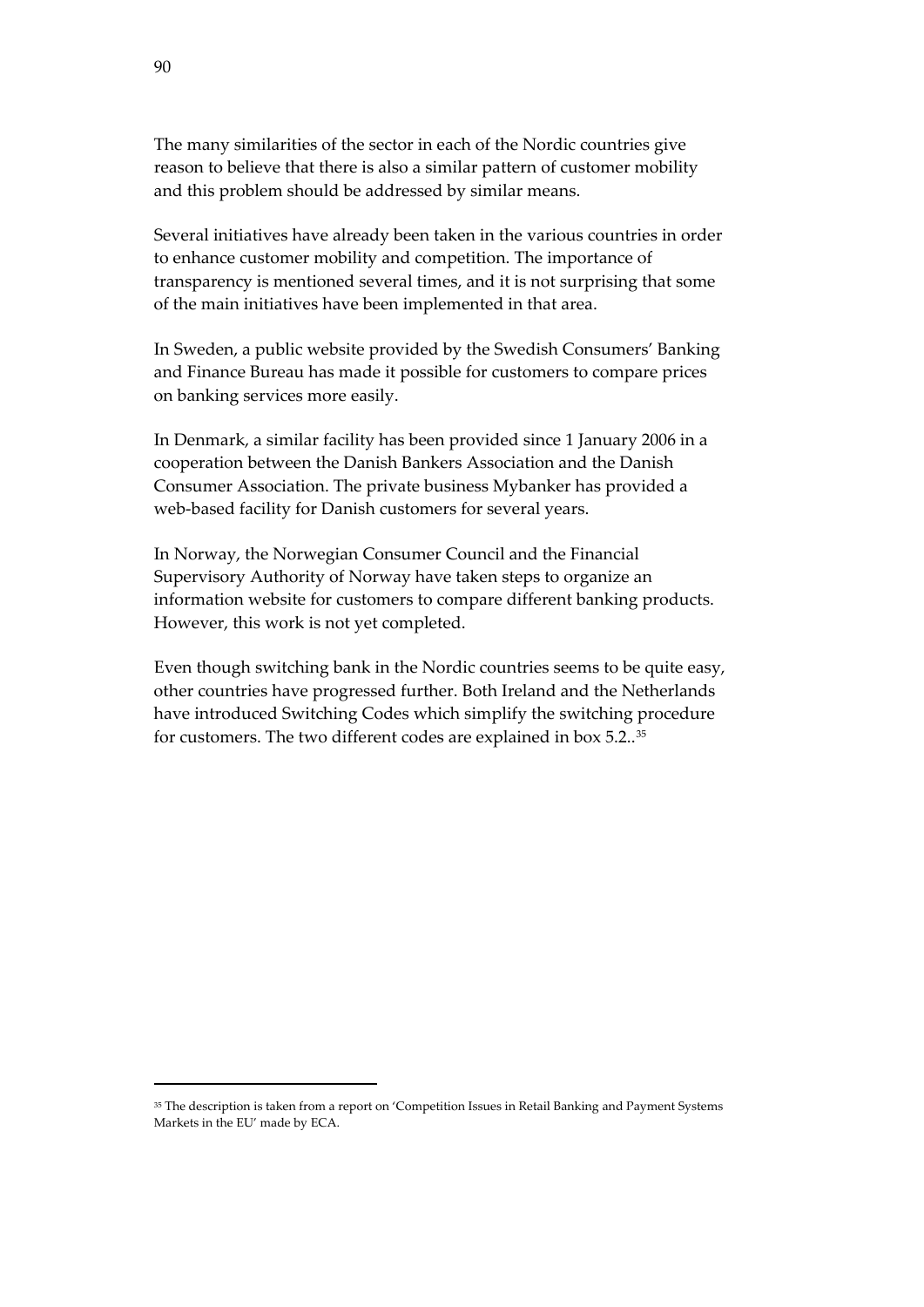#### **Box 5.2: Switching Codes in Ireland and the Netherlands**

The Irish Bankers' Federation (IBF) launched a Switching Code in January 2005, and a version of the Code has now been adopted by all of the major retail banks, and has generally been successful in promoting switching. Permanent TSB, the retail banking division of Irish Life & Permanent plc., launched a fee‐free banking campaign almost immediately with a stated aim of attracting 60,000 new customers to increase its market share beyond 12 percent. The IBF informed that 10,000 customers had used the Switching Code between February and end August 2005. This approximates to a switching rate of around 0.5 percent. As a continuation of this success, a Business Current Account Switching Code will be launched in June 2006. The benefit of the Switching Code lies not just in the numbers of customers switching, but also in the way it has changed banks' behaviour by forcing them to react to increased customer mobility. Since the Code's introduction, all the main retail banks have introduced some sort of fee-free personal current account product.

In January 2004, banks in the Netherlands started to offer switching services (Bank‐Switch Support Service) to customers. Under this system, the former bank ensures that all income, such as salary and benefits, are automatically credited to the new account for 13 months. The customer must take the initiative to inform his employer or the organisation(s) from which he/she receives a benefit, of the changes. With regard to debits, the bank informs companies which submit instructions for automatic debt collection of the change of the account number. The Dutch Banking Association states in its Annual Yearbook of 2004 that some 45,000, chiefly private customers, took advantage of this service in 2004 (some 0.6 percent of the total number of households in the Netherlands). On 1 October 2004, a special application form was made available for the commercial market. The service will be evaluated by the Ministry of Finance that will pass it on to the House of Representatives. At that time, it will be determined if the switching service forms a good alternative for number portability.

As mentioned in the box above, the experience in Ireland and the Netherlands has been good so far. The reasons for implementing the Switching Code in Ireland were concerns among consumers that important payments such as wages, bills or loan repayments would not be completed during the switching process. Also, consumers considered the switching to be a slow and troublesome process. Same concerns also seem to be common among Nordic banking customers.

A third finding is the benefit of niche banks in the market. As mentioned in section [5.3](#page-81-2) there seems to be a trend in some countries towards customers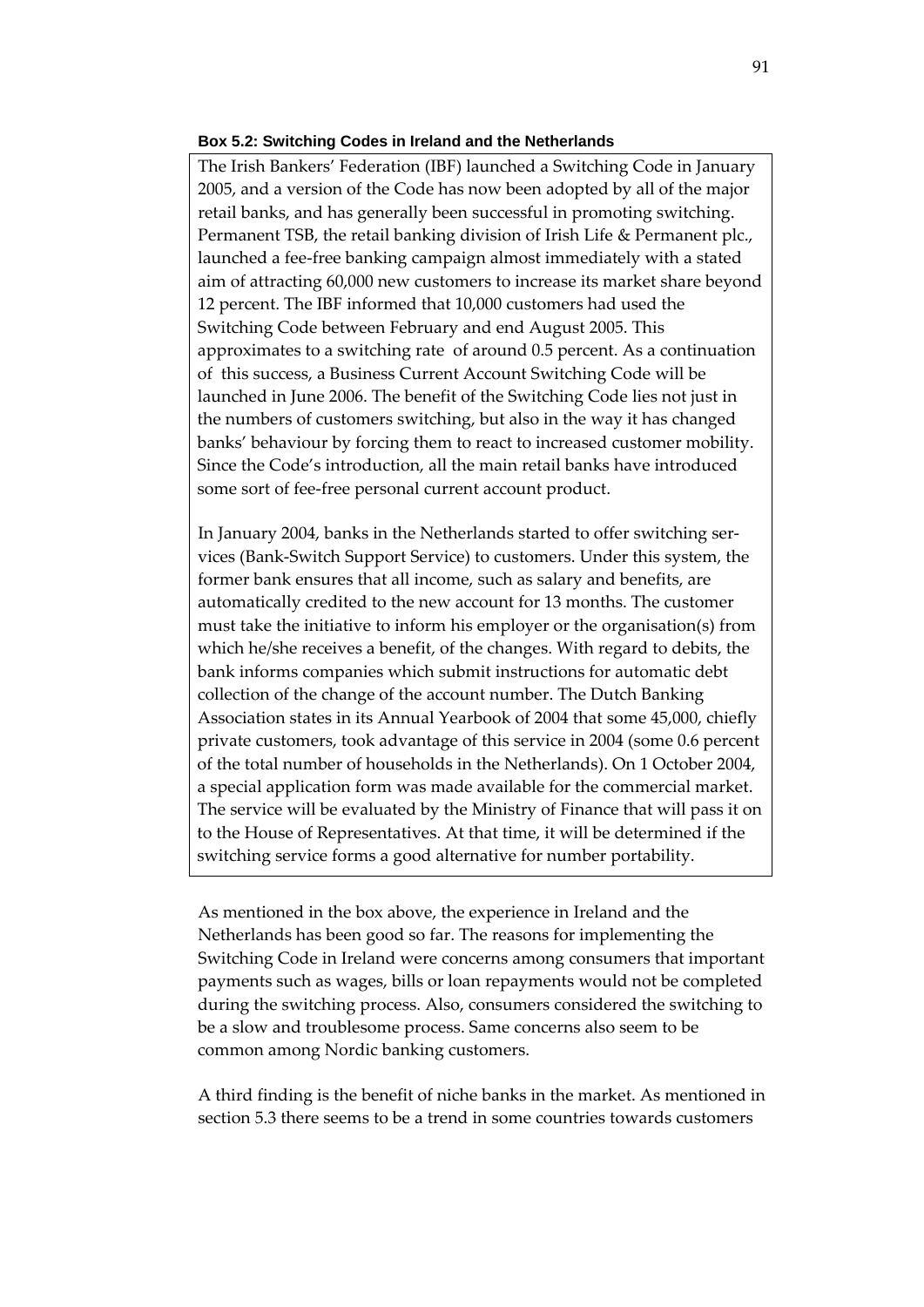holding parallel banking accounts. This will open up the market for niche banks (with a principal focus on only one or a few products) and 'mavericks' which will shake up parts of the market with discounts or lower prices on single products.

In Norway, there is evidence of somewhat improved customer mobility over the past years. It is the opinion of the Norwegian Competition Authority, that the introduction of several niche banks, like Skandiabanken (Internet bank) and Bankia Bank (payment cards), has improved the customers' awareness of the benefits of shopping for banking services.

In Denmark there was a drop in securities trading fees at the beginning of 2006. This was initiated by a few web‐based brokers, but it was not long before the broker divisions of the big banks had to follow. The price war has reduced the trading fees of the big banks by 40 percent.

# 5.6 Conclusion

Evidence shows that transparency is an important issue in the retail banking market. The presence of informed retail banking customers is closely linked to the question whether customers have access to useful information about the market. Useful information is true and easily accessible information on interest rates, fees and terms for each relevant product.

For most customers, easily accessible and adequate information can be provided through public websites. This has already been implemented in Sweden and Denmark and is underway in Norway, too.

On such websites, the customer can compare the prices of different banks and get an indication of which banks – if any – are cheaper than their current bank. Because a lot of customers will be able to negotiate better prices and conditions than the banks' official prices, comparison websites normally only provide an indication of prices. But using this, the customer has a basis for negotiating with his/her current bank or a new bank.

The survey by Juul showed that half of the customers try to negotiate with the bank and that more than 80 percent of the customers negotiating with the bank had reported a satisfactory result. Comparison websites can be a valuable tool in this connection.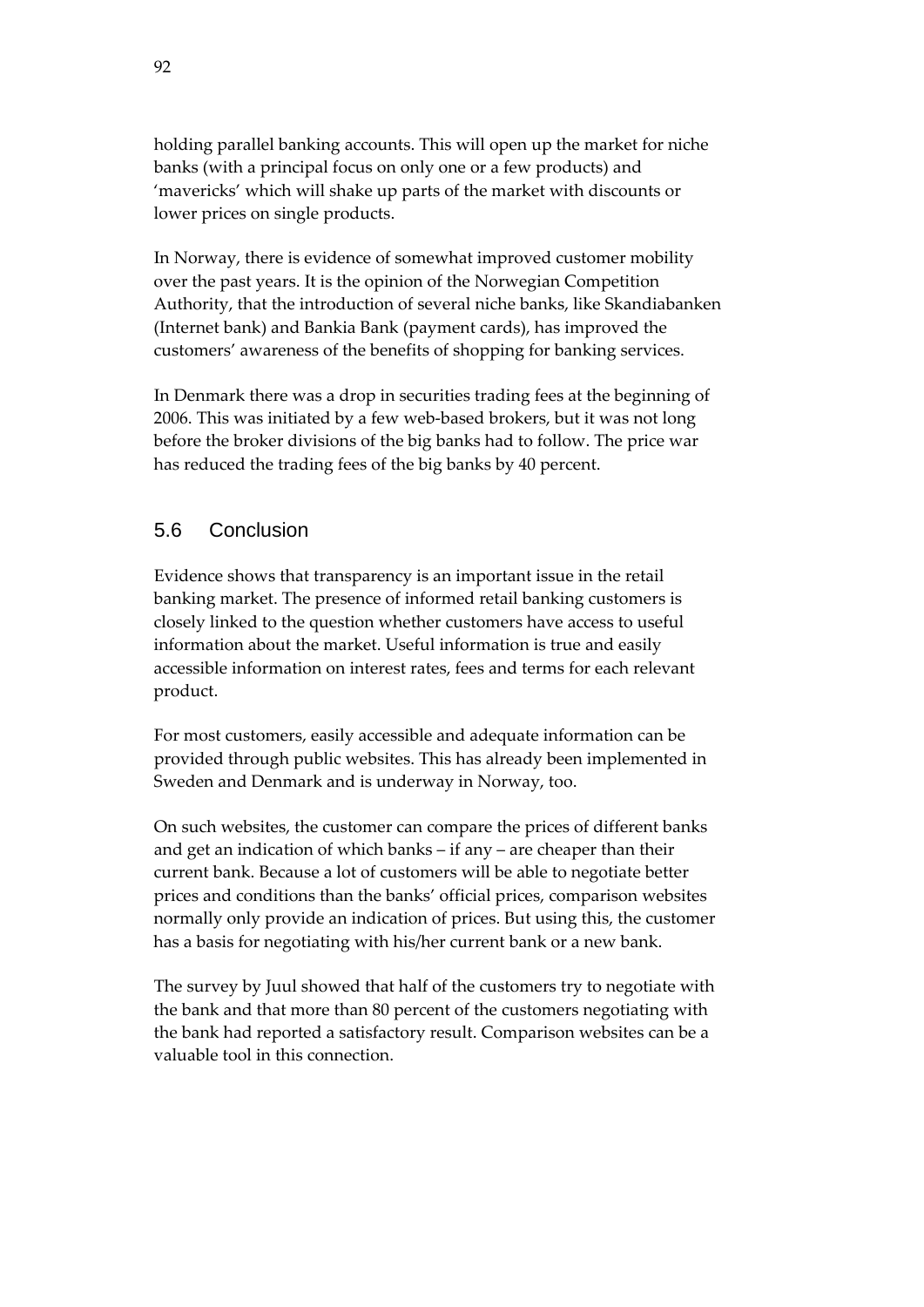Websites and thereby improved transparency are crucial factors if searching costs and the level of complexity are to be lowered. There is evidence, though, that a significant share of banking customers find switching too burdensome and too complex.

Another means of helping customers is to make the actual switch as smooth as possible. The Nordic banks have already taken some steps to ease the burden but, as is evident, the banking sectors in Ireland and the Netherlands have gone even further. In these two countries Switching Codes have been implemented, and so far successfully.

In addition, the Nordic competition authorities recommend further investigation into a possible implementation of number portability.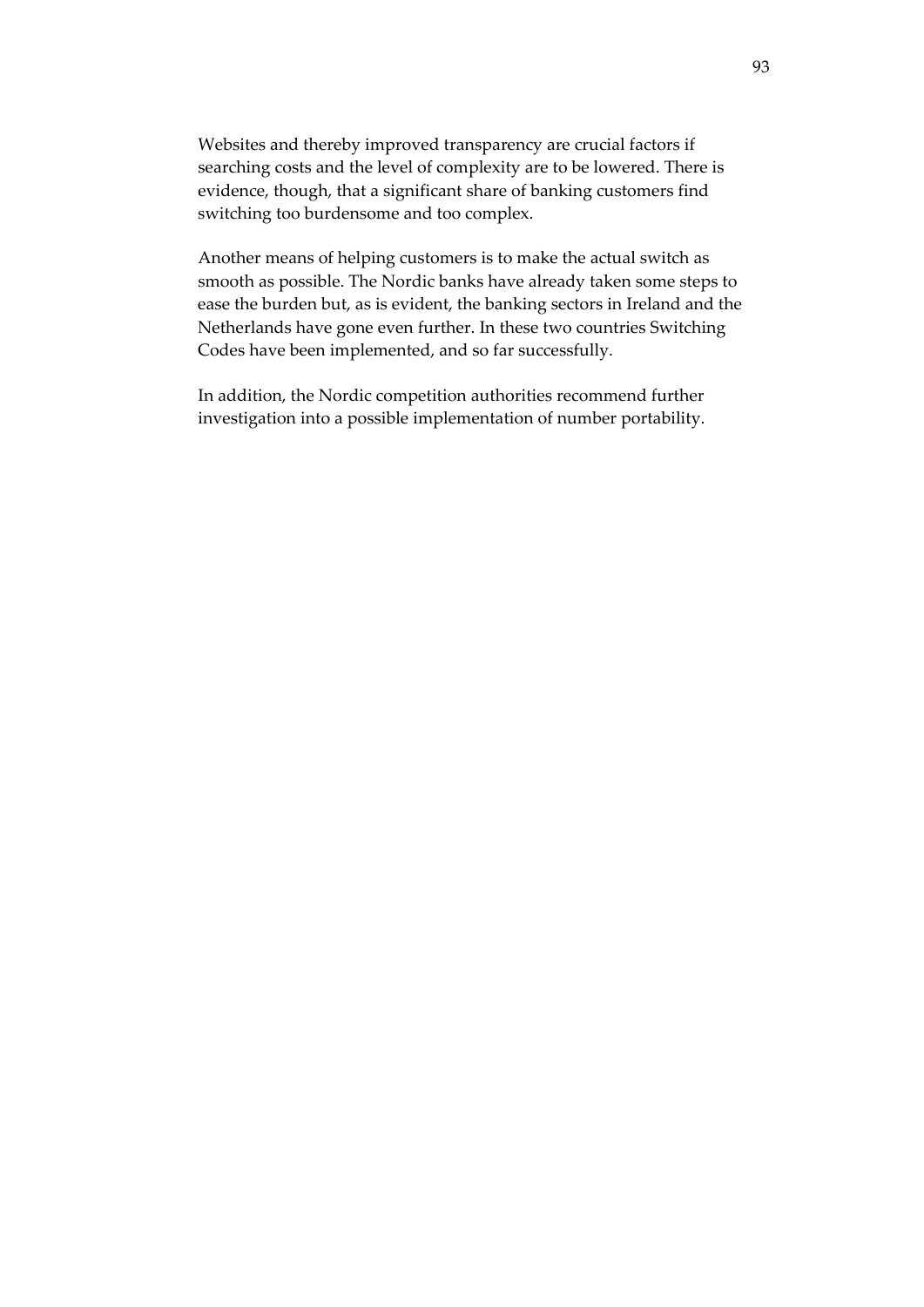# 6 Conclusions and recommendations

# 6.1 Conclusions

Nordic retail banking markets are still dominated by large domestic banks with rather loyal domestic clients. During recent years, however, some of these banks have expanded in neighbouring countries. For example, banking is a major export product for Iceland, including the expansive *Kaupthing* and *Glitnir* banks. *Nordea* is, after a series of mergers, among the three largest banks in Finland, Sweden, Norway and Denmark. *Danske Bank*, accounting for roughly half the market in Denmark, has recently become the fifth largest bank in Sweden. Swedish *SEB* and *Föreningssparbanken* account for a very large part of the market in the Baltic States. The major Finnish and Norwegian players are also looking at nearby markets. This integration process is likely to continue.

Parallel to this process, a number of new actors and fringe players appear to be growing in most markets. These banks may aim for the entire portfolio of retail bank customers, or for some product segment, such as mutual fund management. Nevertheless, although competition in some countries may have increased, the impact on the industry is yet to be seen, since concentration remains stable at quite high levels.

The sum of the four largest banks' market shares (measured in total assets) amounts to 71‐100 percent in the six examined Nordic markets. This is a relatively high figure compared to other European countries, and the development suggests that any significant decrease is highly unlikely.

Profitability measures, profit statements by banks and Central Bank judgements indicate that Nordic banks are profitable. From a stability perspective, this situation is satisfactory ‐ the risk of default of the system is marginal. The market is dominated by banks that are financially sound. From a competition perspective, however, the margins in the industry suggest that banks can give consumers substantially better offers and still be profitable. In other words, more competition between banks can benefit consumers in terms of better products at lower costs.

In all Nordic countries, the number of branches is falling. Tele-banking, and in particular Internet banking, are associated with this development. Some niche operators have taken advantage of the new marketing channel and concentrated their interaction with their customers to the Internet, thereby eliminating the need for a physical branch network. Although this may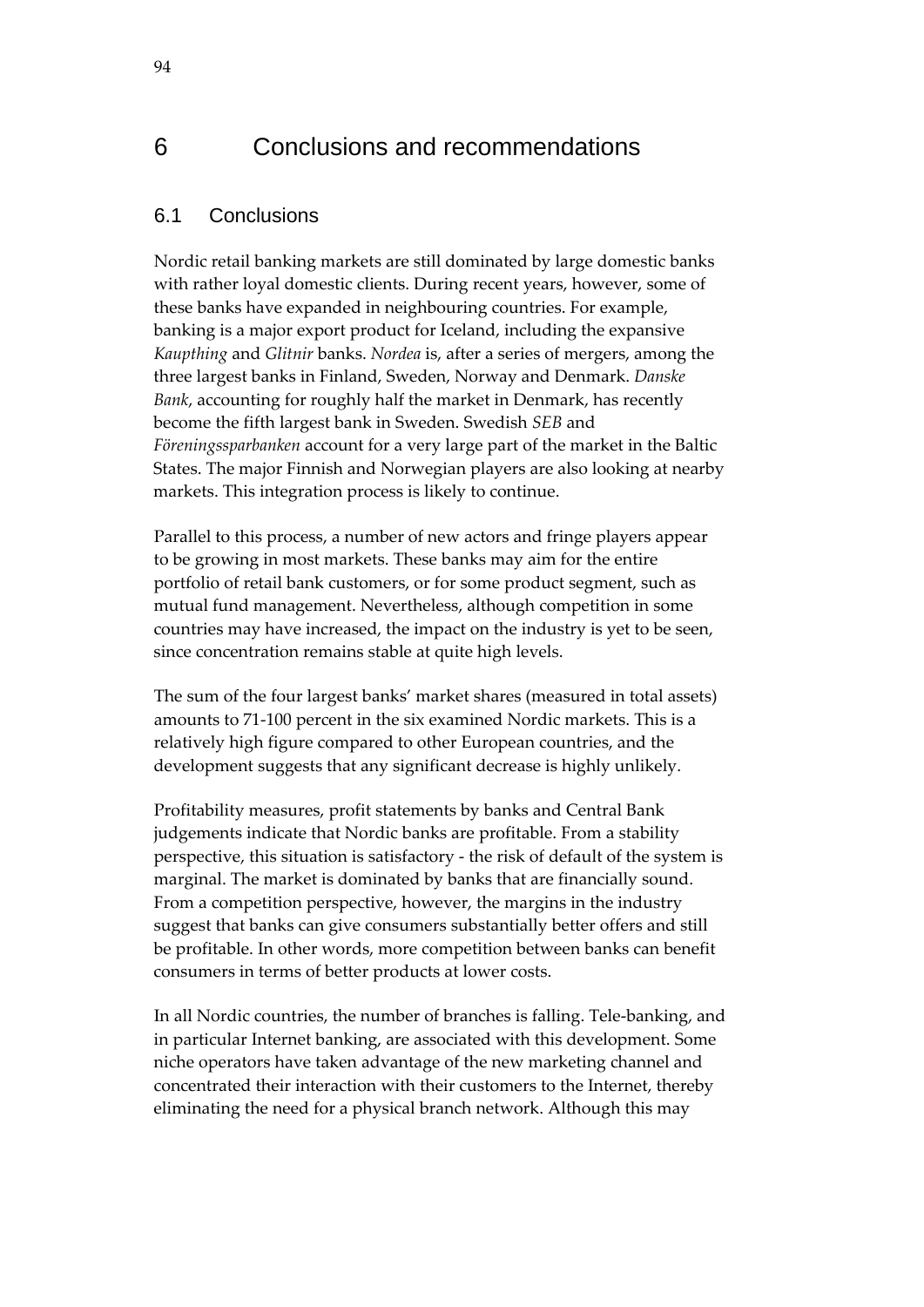increase the likelihood of new entry to the Nordic banking market, other factors may restrain it. For instance, retail banking belongs to a family of services that for households represent a substantial element of trust. Thus, consumers may wish to remain with the well‐known providers of retail banking services despite better (but perhaps perceived as uncertain) deals being available. Such consumer immobility may constitute a restraint to competition. In addition, banks often offer consumers various forms of discount packages, frequently bundling different products together at favourable prices, thus providing strong incentives for loyalty to a single bank.

A low frequency among consumers to switch banks can be harmful for competition. Potential entrants to the market would acknowledge that gaining large groups of customers rapidly, a prerequisite to achieve a viable scale of operations, is a challenging, time‐consuming and highly risky affair. Hence, potential new players in the market may abstain from entering, easing the competitive pressure on the incumbent banks and resulting in higher-than-necessary costs for customers.

Sound competition therefore necessitates a certain degree of consumer mobility. Also warranted is more cross border activities. Although large Nordic banks are investing in the neighbouring markets, there exist several obstacles to better connect national markets together. Such obstacles may arise because of regulatory differences between countries, such as the rules for VAT and deposit guarantee schemes. Other obstacles to integration include the very national structures of payment systems – partly a natural consequence of the use of different currencies in the Nordic countries. Efficient access to these payment infrastructures is a prerequisite to enable a bank to compete efficiently in the market.

In the near future, the payment systems in the Nordic countries need to be better integrated to enable inexpensive and rapid cross‐border money transfers. In the euro area, the creation of the Single Euro Payment Area, the SEPA, and the adoption of a New Legal Framework, the NLF, has the potential to push development in the euro area in this direction. The reforms will have consequences not only on the euro area but also on the Nordic market. It is desirable that the regulatory environments in the Nordic countries do not impose restrictions on the further development of efficient payment products between the non‐euro Nordic countries and the euro area. The national competition authorities in the Nordic countries have an important role to play in participating in these processes, to ensure that the new structures are pro‐competitive.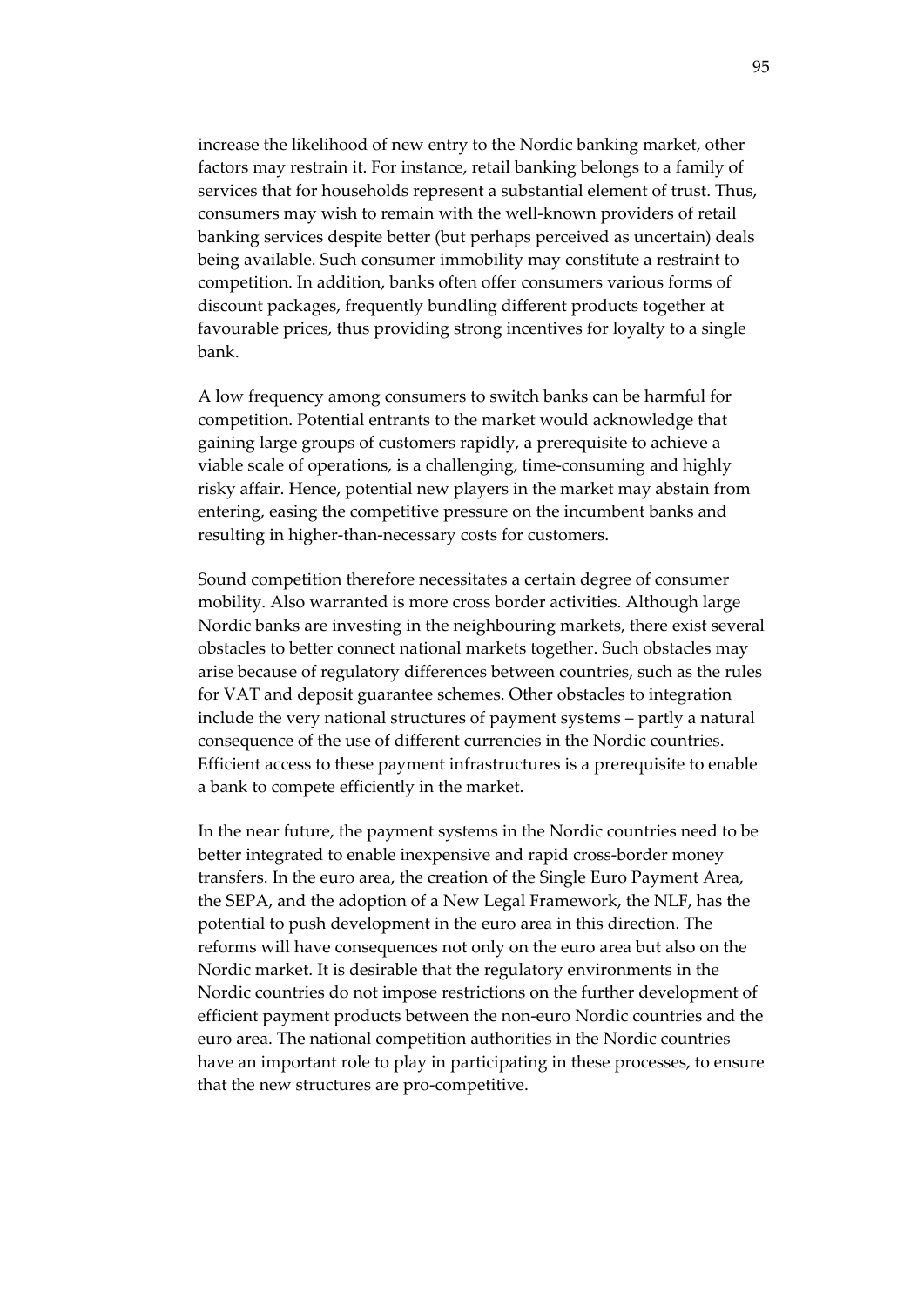A policy for better competition in Nordic retail banking markets with the aim to build an integrated market for consumers, must consider all these areas carefully. In this report, payment systems and consumer mobility has been scrutinised. In the view of the Nordic Competition Authorities, these two areas merit high priority on the agenda of Nordic Governments in order to facilitate a development towards more competition to the benefit of consumers.

# 6.1.1 Payment systems

Although there are differences in the payment systems in the Nordic countries, making the joining costs difficult to compare, it can be concluded that the fees and access conditions may include elements that could form a barrier to entry to the payment systems and banking markets.

In the Nordic countries, interbank payment systems and the arrangements for them are national, even though the banks have increasingly expanded their operations to more than one Nordic country. In all the Nordic countries, the interbank payment systems can be regarded as giro‐based (as opposed to cheque‐based).Processing generally involves one institution acting as a clearing house, where net positions between banks are derived which later are settled, usually between accounts in the Central Banks. This set-up is similar for all Nordic countries except Finland, where clearing is decentralised between the banks themselves.

Conditions of access to the systems vary slightly as to the degree of discretion enjoyed by incumbent banks in deciding on the entry of new members to the system. A general feature, however, is that access is awarded by banks already in the systems, and that these banks have decision‐making power over fees. Such effects on competition which arise as a result of access rules may harm consumers in terms of less choice and quality as well as higher fees for retail banking products.

Regarding payment cards, there are two predominant systems in the Nordic countries. In Sweden and Iceland the payment system is based on international payment card systems, whereas in Denmark, Faroe Islands, Norway and Finland payment card systems are to a large extent national joint venture enterprises.

The advantage of a system based on joint ventures is an improved likelihood of cost efficiencies, in particularly in countries with scattered populations. This might improve consumer access to payment systems. On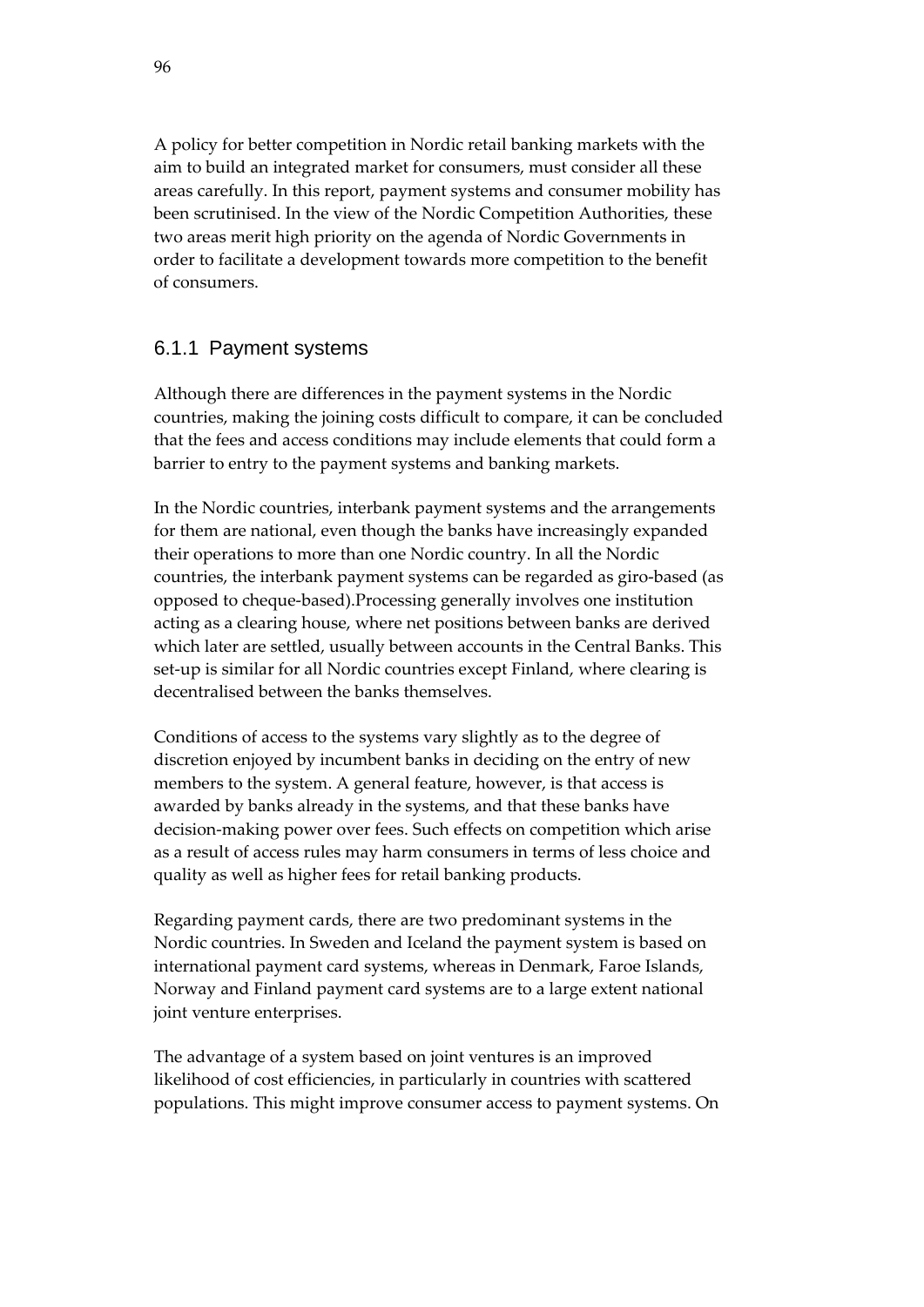the other hand, the systems may have a downside in terms of access conditions, which might deter potential competition.

The advantage of a system based on international payment cards, is the likelihood that entry barriers are lower than in joint venture systems. On the other hand, international payment card systems are likely to incur higher infrastructural costs and a more complex network of agreements.

There is still an area of discretion between banks to negotiate bilateral agreements that may make entry harder for certain segments in the market. Sweden is notorious for a complex web of bilateral agreements for interchange fees which may constitute an entry barrier for some smaller players for some kinds of products.

Access conditions for large and small banks to connect to essential payment infrastructures, in the experience of the Nordic competition authorities, often discriminate small banks versus large banks. Such discrimination is one of the most important barriers to entry in retail banking markets, and therefore, potentially, a serious competition problem. Furthermore, extensive self‐regulation on top of rules to ensure financial stability means that it is important to ensure that competition concerns are addressed and adequately dealt with. In particular, access for foreign and non‐bank institutions seems to be an important means to increase the competitive pressure in payment card systems.

### 6.1.2 Consumers

The willingness and preparedness of a consumer to buy retail bank products from an "unknown" bank is closely linked to how easy it is to compare the details, quality and prices provided by different banks. Evidence suggests that financial products are perceived as very complex and hard to compare by a majority of consumers, which explains why customer relationships go on for many years. Consumer mobility is considerably lower in retail banking compared to other industries.

For most consumers, easily accessible and adequate information can be provided through public websites. Such initiatives have been taken in Sweden and Denmark and are also underway in Norway. On these websites, the consumer can compare prices and offers from different banks. Studies suggest that negotiating with the bank is common and that a majority achieved a satisfactory result. Comparison websites can be a valuable tool in this respect.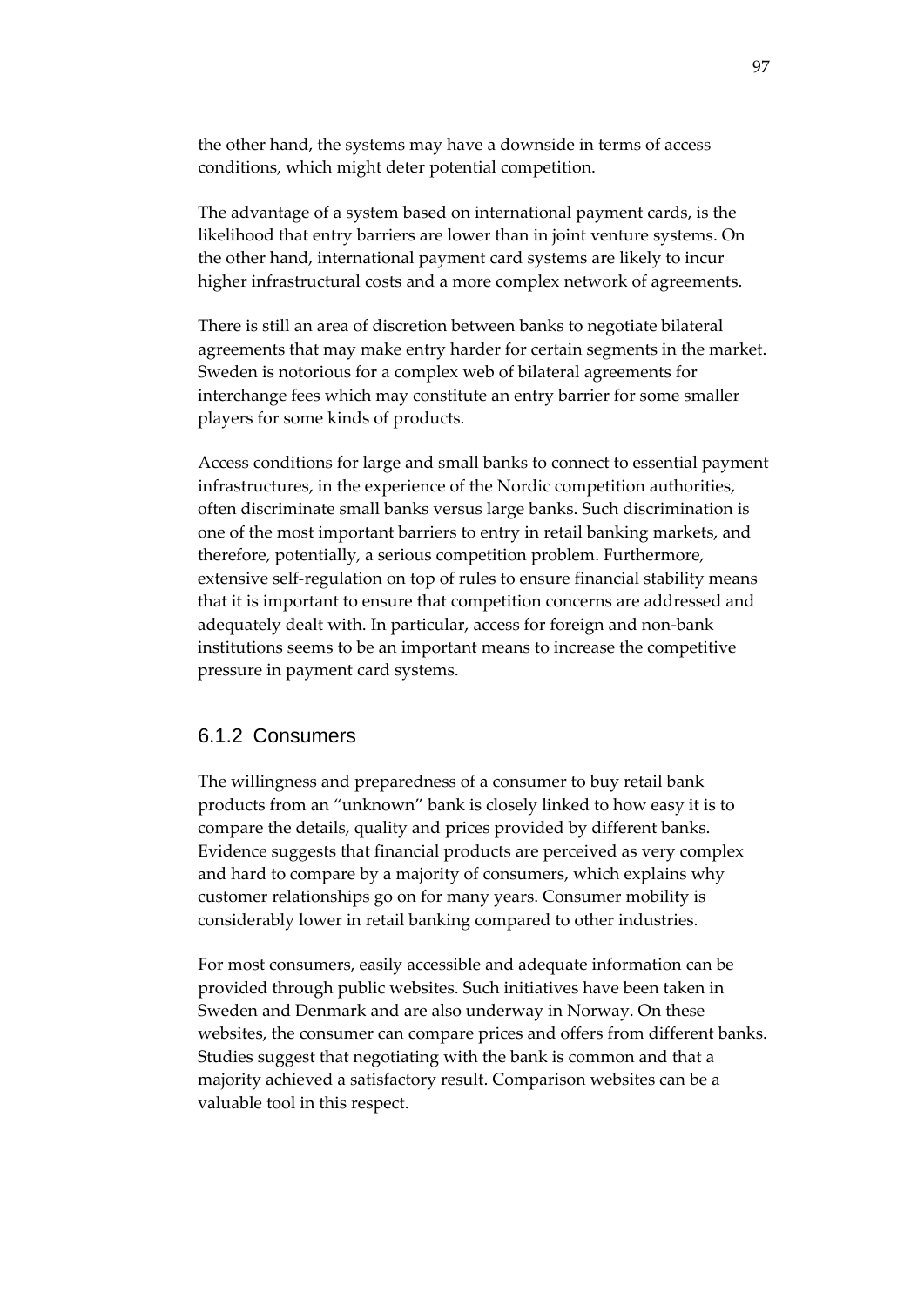Another way of helping consumers is to make the actual switch as smooth as possible. Banks in the Nordic countries have already taken some steps to ease this burden for consumers. The examples of Ireland and the Netherlands show, however, that more can be achieved. In these two countries, *Switching Codes* have been implemented in order to facilitate consumer mobility. So far, these codes have spurred higher mobility. Another issue in this respect is *account number portability*, i.e. the right to keep bank account numbers when changing bank – an idea inspired by the introduction of number portability in telecommunications markets. Since some of the burden of switching lies in informing payers about changes of account numbers, such portability would probably make it easier for consumers to switch bank.

## 6.2 Recommendations

These recommendations are developed to enhance competition in retail banking markets in the Nordic countries for the benefit of consumers in terms of better products and lower costs. Implementation of these recommendations would constitute a step forward in the integration to a more genuine Nordic and European market for retail banking. As the regulatory environment differs among countries, the proposals are formulated on a general level – further adaptations are necessary to implement them in the various markets. They are aimed at governments, regulators and banks.

## 6.2.1 Banks' access to payment systems

− *Transparent and non‐discriminatory rules of access to payment systems*. Payment systems are an integral part of the economy and the financial sector in particular. Both interbank payment systems and payment cards systems are vital elements of infrastructure for entrants wanting access into the markets for retail banking. Banks must therefore obtain efficient and comparable access terms for the provision of payment system services from infrastructure holders. Although large‐scale operations may motivate marginally better pricing terms, the differences must not limit the smaller banks' ability to successfully compete with the incumbent large banks. Discriminatory rules may restrict entry for institutions such as non‐ banks, smaller banks and foreign banks into the market. The regulatory environment must therefore be designed so as to safe‐ guard transparent, non‐discriminatory, objective and proportionate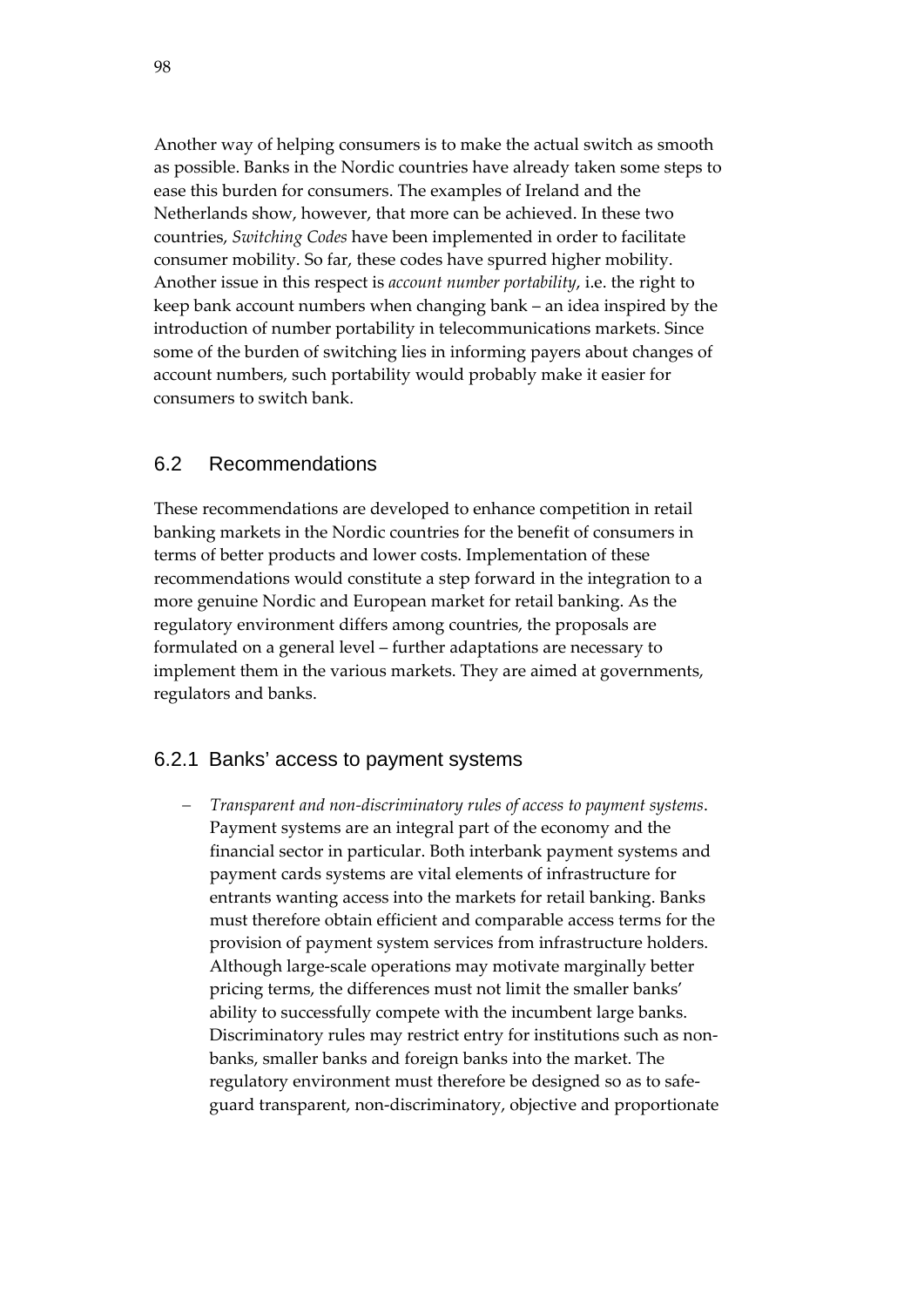terms of access to payment systems. Regulatory reform may therefore be necessary in order to achieve these objectives. Competition authorities and sector regulators, mandated with a sharp legal mandate, need to prioritise this specific area with the aim to impose deterring sanctions where anticompetitive access conditions to essential payment infrastructures are identified*.*

− *Unbundling of management‐owner and client roles of payment systems:* The largest customers of the services of payment infrastructures are often also owners. The conditions on which small and new banks are given access to payment services are therefore partly influenced by their competitors in the market. Therefore, for large banks as coowners of payment infrastructures, conflicts of interest may arise between the two roles of being a customer and an owner *at the same time*. To eliminate the risk of discrimination, it may be necessary to unbundle these roles and create a clearer division of the respective responsibilities. The management of the production of essential inputs for banks to offer payment services to customers must be run with the benefit of all users in mind, not just the largest. To achieve these objectives, reforming the rules for governance may be necessary. Such regulatory reform needs to be specific on the requirements on separation of the management‐owner and client roles

### 6.2.2 Consumer choice

− *It should be easy for consumers to compare alternatives* There is a need for better *transparency*. Websites where consumers can get accessible and clear information have proved useful for this purpose and can be developed further. Governmental agencies and independent consumer organisations have an important role in facilitating the accessibility of information for the consumer using different means. The information must be designed with the aim to enable the consumer to make informed and rational choices.

− *It should be easy to make the switch in practice*,

i.e. there should be some kind *of switching facility* to reduce the cost of implementing the practical work associated with migrating the portfolio of financial services to the new bank. The involved banks have an important role in making the shift as simple as possible, although they may have opposing incentives. Clear rules on the responsibility of banks may be formulated in a Switching Code.